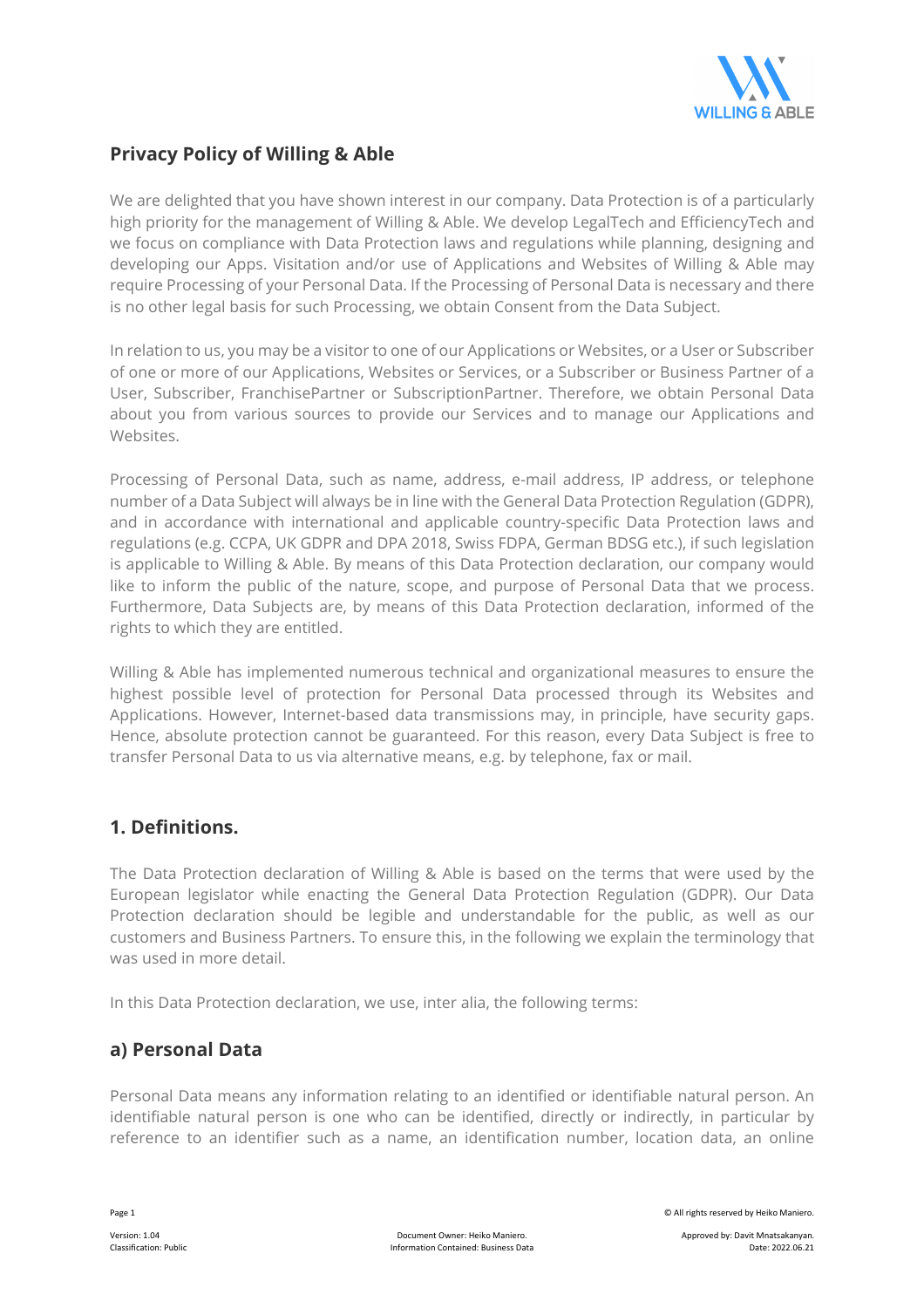

identifier or to one or more factors specific to the physical, physiological, genetic, mental, economic, cultural or social identity of that natural person.

# **b) Data Subject**

Data Subject means any identified or identifiable natural person, whose Personal Data is processed by Willing & Able.

## **c) Processing**

Processing means any operation or set of operations which is performed on Personal Data or on sets of Personal Data, whether or not by automated means, such as collection, recording, organisation, structuring, storage, adaptation or alteration, retrieval, consultation, use, disclosure by transmission, dissemination or otherwise making available, alignment or combination, restriction, erasure or destruction.

## **d) Restriction of Processing**

Restriction of Processing means the marking of stored Personal Data with the aim of limiting their Processing in the future.

## **e) Profiling**

Profiling means any form of automated Processing of Personal Data consisting of the use of Personal Data to evaluate certain personal aspects relating to a natural person, in particular to analyse or predict aspects concerning that natural person's performance at work, economic situation, health, personal preferences, interests, reliability, behaviour, location or movements.

## **f) Pseudonymisation**

Pseudonymisation means the Processing of Personal Data in such a manner that the Personal Data can no longer be attributed to a specific Data Subject without the use of additional information, provided that such additional information is kept separately and is subject to technical and organisational measures to ensure that the Personal Data are not attributed to an identified or identifiable natural person.

# **g) Controller**

Controller means the natural or legal person, public authority, agency or other body which, alone or jointly with others, determines the purposes and means of the Processing of Personal Data; where the purposes and means of such Processing are determined by Union or Member State law, the Controller or the specific criteria for its nomination may be provided for by Union or Member State law.

## **h) Processor**

Page 2 © All rights reserved by Heiko Maniero.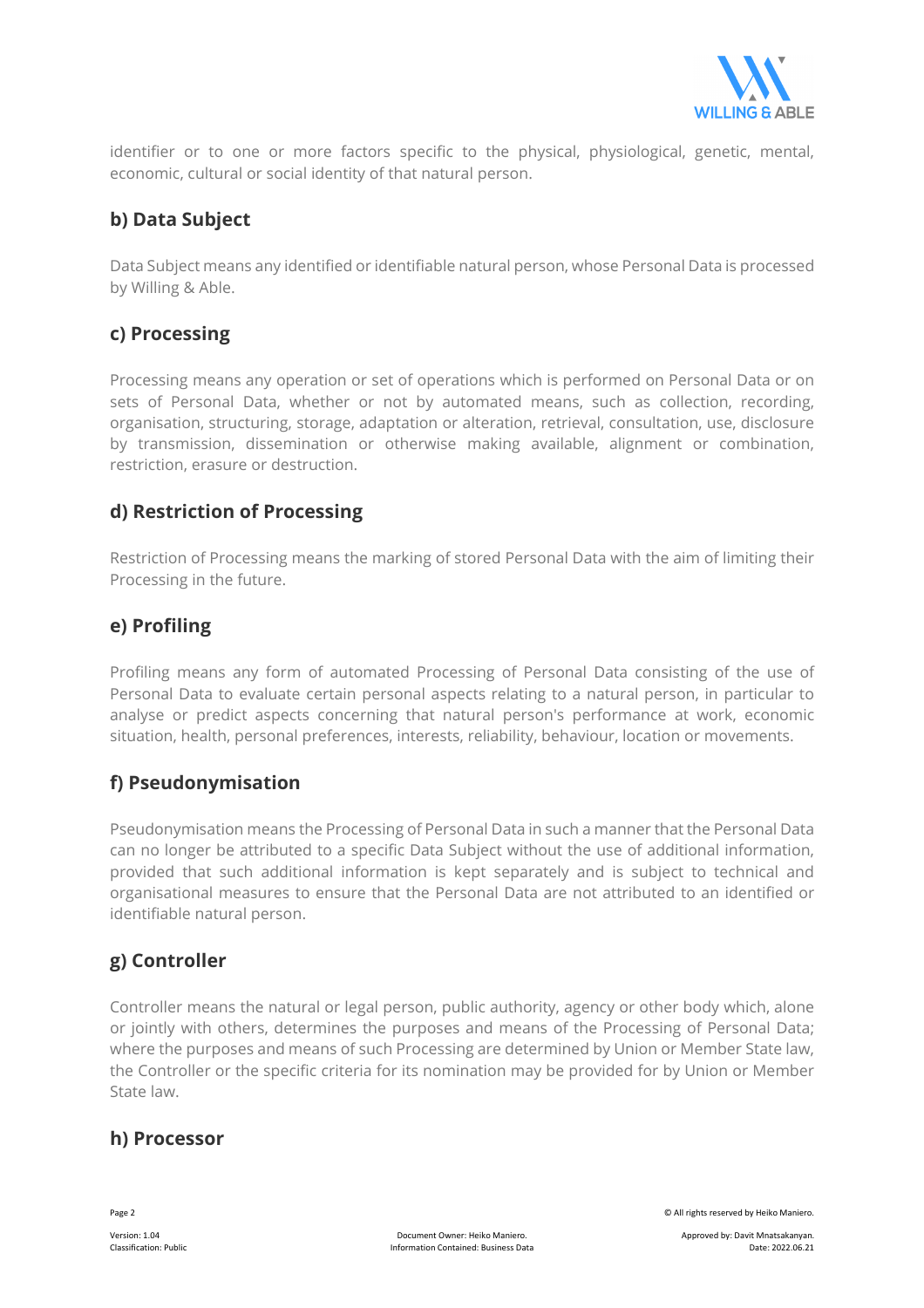

Processor means a natural or legal person, public authority, agency or other body which processes Personal Data on behalf of the Controller.

# **i) Recipient**

Recipient means a natural or legal person, public authority, agency or another body, to which the Personal Data are disclosed, whether a Third Party or not. However, public authorities which may receive Personal Data in the framework of a particular inquiry in accordance with Union or Member State law shall not be regarded as Recipients; the Processing of those data by those public authorities shall be in compliance with the applicable Data Protection rules according to the purposes of the Processing.

# **j) Third Party**

Third Party means a natural or legal person, public authority, agency or body other than the Data Subject, Controller, Processor and persons who, under the direct authority of the Controller or Processor, are authorised to process Personal Data.

# **k) Consent**

Consent of the Data Subject means any freely given, specific, informed and unambiguous indication of the Data Subject's wishes by which he or she, by a statement or by a clear affirmative action, signifies agreement to the Processing of Personal Data relating to him or her.

## **l) User**

User means any natural person that uses our Services, Applications or Websites, including when a FranchisePartner and SubscriptionPartner provide the Services, Applications or Websites under their own brand.

### **m) Services**

Services means any Services provided by us or our FranchisePartners and SubscriptionPartners, including access to Applications or Websites.

## **n) Application**

Application means any Application provided by us, including when provided by FranchisePartners and SubscriptionPartners.

### **o) Website**

Website means any Website published by us, including when provided by FranchisePartners and SubscriptionPartners.

## **p) Subscriber**

Page 3 © All rights reserved by Heiko Maniero.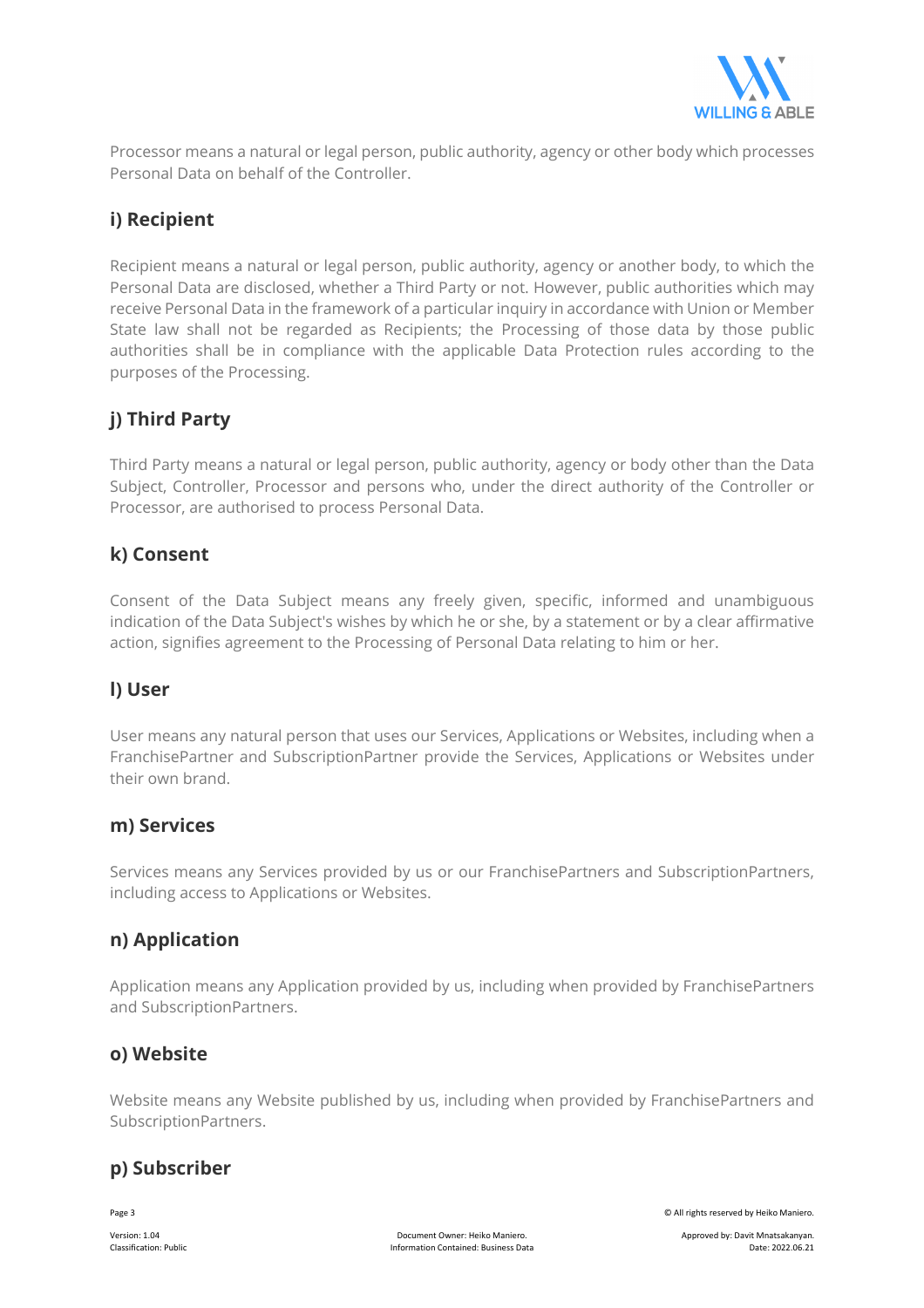

Subscriber means any natural or legal person, public authority, agency or other body that subscribed to one or more of our Applications, including when provided by FranchisePartners and SubscriptionPartners.

# **q) FranchisePartner**

FranchisePartner means any natural or legal person, agency or other body that concluded a FranchisePartner agreement with us and published our Applications, Websites or Services under Willing & Able or their own brand towards clients (e.g. a lawyer, law firm, external Data Protection officer, etc.).

# **q) SubscriptionPartner**

SubscriptionPartner means any natural or legal person, agency or other body that concluded a SubscriptionPartner agreement with us and publishes our Applications, Websites or Services under Willing & Able or their own brand to sell subscriptions to Subscribers (e.g. a publishing house etc.).

# **q) Business Partner**

Business Partner means any natural or legal person, public authority, agency or other body that has a business relationship or pre-business relationship with Willing & Able, a User, Subscriber, FranchisePartner or SubscriptionPartner.

# **2. Information about the Controller, its Representatives and the Data Protection Officer (DPO).**

### **A. Identity and the contact details of the Controller (Art. 13 I lit. a, 14 I lit. a GDPR and UK-GDPR)**

Controller for the purposes of the General Data Protection Regulation (GDPR), other Data Protection laws applicable in Member states of the European Union and other laws, legislation and legal provisions related to Data Protection is:

### **1. For all employee and applicants' data, websites, web applications and their processing**

### **activities the Controller is:**

Shop 141, Building 25,  $1^{st}$  Floor Code of legal entity: 51649254 Norashen, Ajapnyak TPAN: 01 292739 Yerevan, 0036 Insurer's code: 49117503 Managing Director: Davit Mnatsakanyan

Willing & Able Operations LLC Registration No.: 271.110.1077503 Republic of Armenia E-Mail: operations@willing-able.com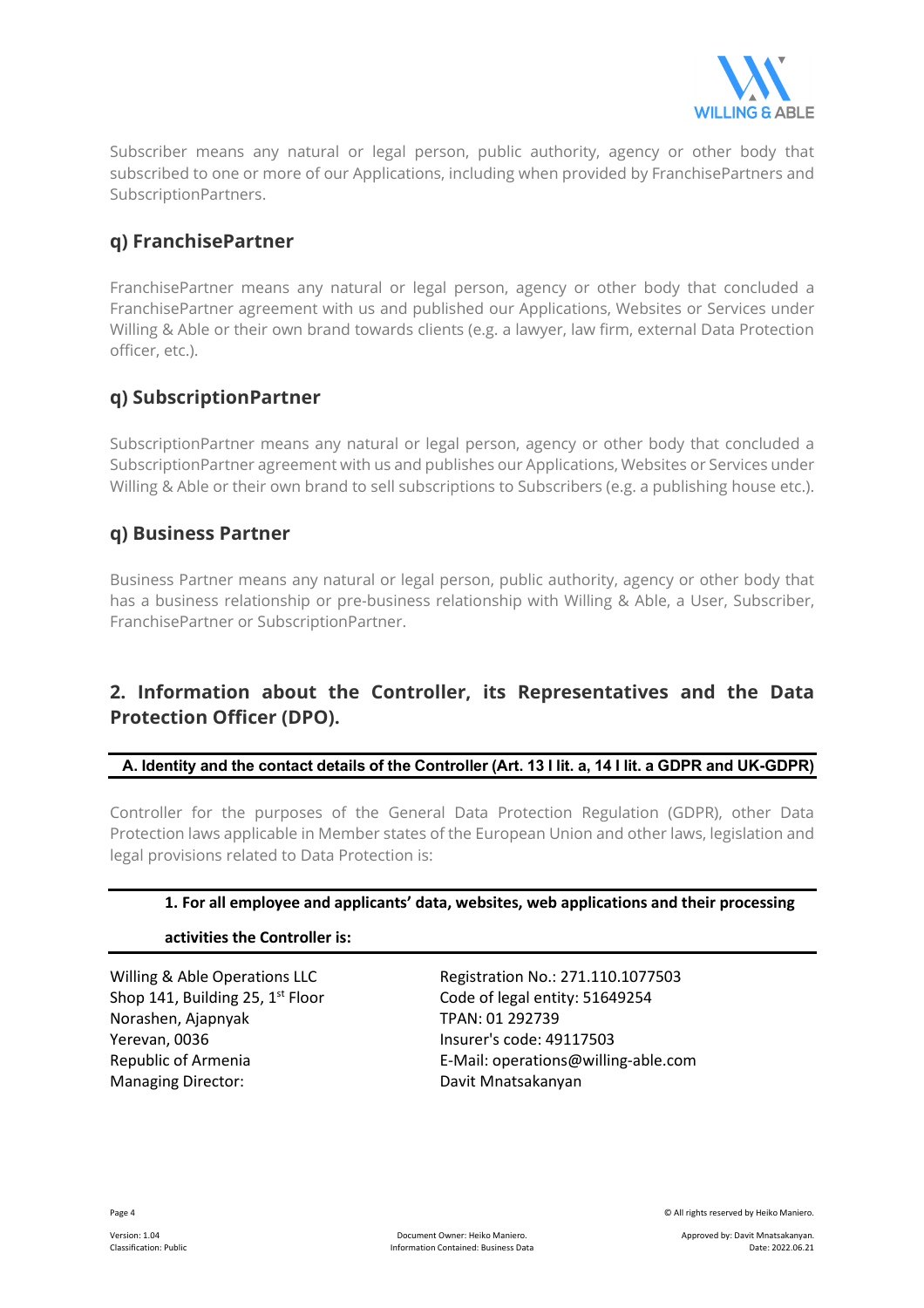

### **2. For all licensing, contracts and payments the Controller is:**

Willing & Able Licensing LLC **E-Mail:** licensing@willing-able.com Geronti Kikodze Street 11, 1<sup>st</sup> Floor Website: https://willing-able.com 0105 Tbilisi Republic of Georgia Managing Director: Davit Mnatsakanyan

#### **B. Contact details of the Data Protection Officer (Art. 13 I lit. b, 14 I lit. b GDPR and UK-GDPR)**

Prof. Dr. h.c. Heiko Jonny Maniero, LL.B., LL.M. mult., M.L.E.\*

Franz-Joseph-Str. 11

80801 München (Germany)

Phone: +49 (0) 8131-77987-0

Email: info@dg-datenschutz.de

Website: https://dg-datenschutz.de/

\*Obligatory information, please see on our website.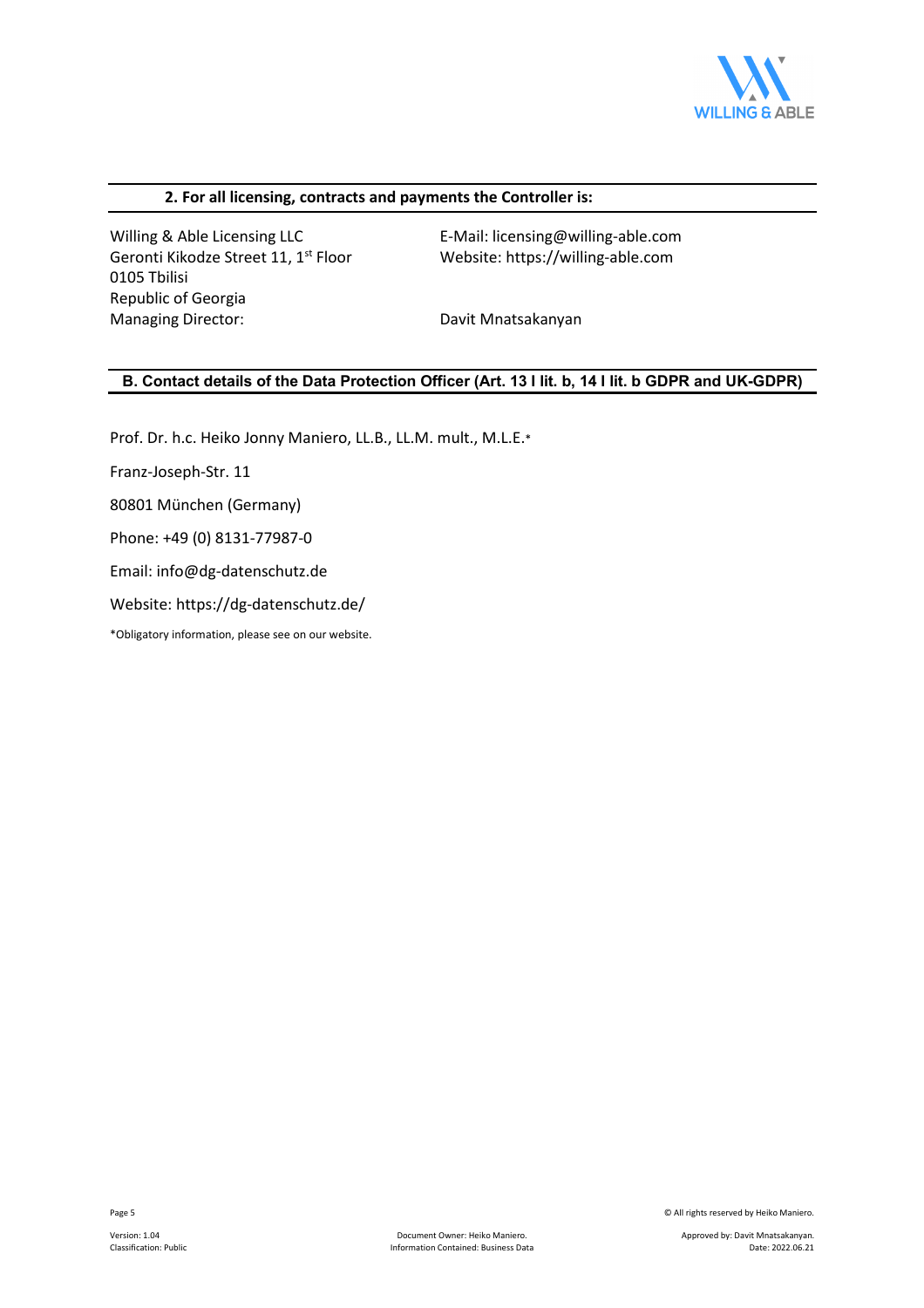

### **C. Identity and contact details of all non-EU controller's EU representative (Article 27 GDPR)**

Heiko Maniero E-Mail: info@dg-datenschutz.de

Franz-Joseph-Str. 11, 80801 München, Bayern, Germany.

### **D. Identity and contact details of controller's UK representative (Article 27 UK-GDPR)**

Heiko Maniero E-Mail: info@dg-datenschutz.de

120 High Road, East Finchley, N2 9ED, London, England, United Kingdom.

### **E. Identity and contact details of controller's representative in Switzerland (Art. 14 FDPA)**

Heiko Maniero E-Mail: info@dg-datenschutz.de

c/o Cancellarius AG, Attn. Heiko Maniero, Pflanzschulstrasse 3, 8400 Winterthur, Switzerland.

### **F. Data Protection Supervisory Authorities**

The following data protection supervisory authorities are responsible for the Controller.

### **EU Lead Data Protection Supervisory Authority (Responsible for EU Data Subjects)**

Bayerisches Landesamt für Datenschutzaufsicht, Promenade 27 (Schloss), 91522 Ansbach, Germany.

### **Data Protection Authority of Switzerland (Responsible for Data Subjects from Switzerland)**

Eidgenössischer Datenschutz- und Öffentlichkeitsbeauftragter, Feldeggweg 1, 3003 Bern, Switzerland.

### **UK Data Protection Supervisory Authority (Responsible for Data Subjects from the UK)**

Information Commissioner's Office, Wycliffe House, Water Lane, Wilmslow, Cheshire, SK9 5AF, United Kingdom.

## **3. Personal Data We Collect About You.**

When you register or have registered for an account with one of our Applications or Websites, we may collect your full name, company name, business address, country or region, email address, timestamp, IP address, signatures, consent, authentication methods or tokens and account login credentials and other data you present to us during the registration process, afterwards or during use of the Application, including the trial period, and that you need or choose to enter.

When you use one of our Applications without registration, we may collect your full name, email address, timestamp, IP address, signatures, consent, authentication methods or tokens and other credentials and data you present to us during the usage process.

When you fill-in one of our online forms to contact us and/or give us consent, we collect your full name, email address, timestamp, IP address, sometimes also the country or region, city and anything else you tell us about you and your needs.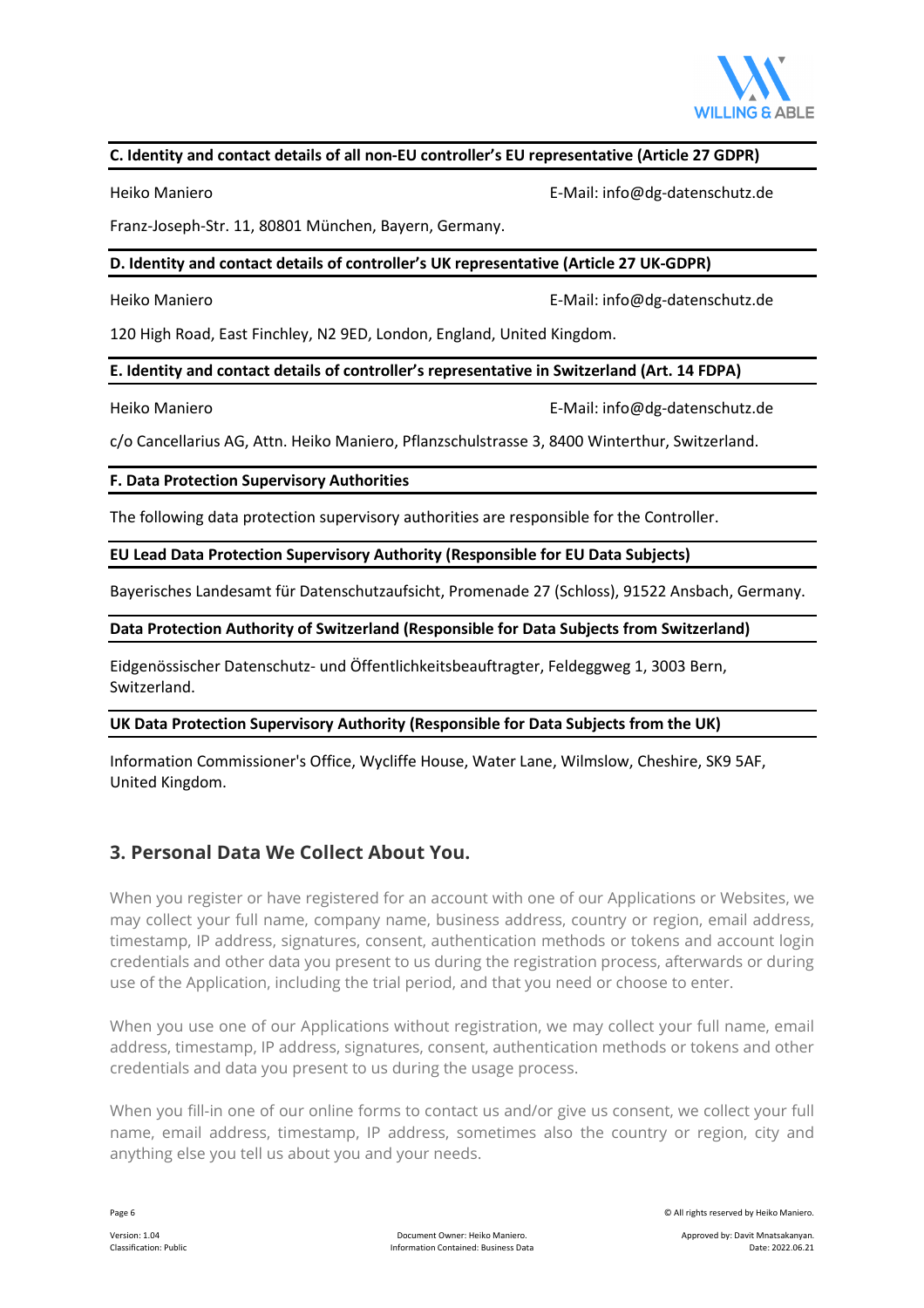

When you fill-in online survey forms, we collect your full name, email address, timestamp, IP address, sometimes also the country or region, city and anything else you mention in the survey.

When you respond to emails or surveys, we collect your full name, email address, email footer, technical information that is incorporated in emails, and any other information you choose to include in the body of your email or response.

When you contact us by email, we collect your full name, email address, email footer, technical information that is incorporated in emails, and any other information you choose to include in the body of your email or response.

When you contact us by phone, we will collect the phone number you use to call and any other information you choose to give to us and we may collect additional information in order to verify your identity.

When you contact us over a SubscriptionPartner or FranchisePartner, we will collect the information you choose to give to us, to our SubscriptionPartner or FranchisePartner.

When we conduct fraud monitoring, prevention, detection, or compliance activities, IT security checks and audits, Data Protection compliance activities or provide such Services, we will receive or process Personal Data from or about you (and/or your device) through our Applications or Websites, and receive them from Business Partners, service providers, identity verification services, and publicly available sources (e.g. name, address, phone number, country), when necessary, to guarantee Data Protection, information security, confirm your identity and prevent fraud.

If you are a User or Business Partner, and you use our Applications or Websites, conduct, or receive communication or Services through our Applications or Websites, we may receive additional information about you. Depending on how a Subscriber implements our Services, we may receive this information directly from you, or from the Subscriber or Third Parties.

If you are a potential new User and you should use our Applications or Websites in connection with an employment, freelancer or other business, contractual or pre-contractual relationship with the Subscriber, we may receive your Personal Data directly from the Subscriber. More precisely, we allow the Subscriber to manually import and update your Personal Data, e.g. Name and E-Mail address, by an Excel-Upload, or a direct and automated import from the Subscribers Active Directory, Office 365 or Google Workspace. We also allow an automated deletion of your User Account with automated processes. For example, if you are an employee of the Subscriber, your employer can import your Personal Data automatically to our Applications or Websites to grant you access. When your employment relationship ended, the Applications or Websites will automatically deactivate or delete your account, based on the data from your employers Active Directory, Office 365 or Google Workspace. This function prevents unauthorized access to our Applications or Websites and is therefore necessary to comply with Data Protection laws and regulations (e.g. Access Control, and Privacy by Design). Furthermore, if you are a business or contractual partner of a Subscriber, the Subscriber may enter or upload your Personal Data, e.g. Name and E-Mail address, to our Applications or Websites and invite you to use our services in connection to the contractual or pre-contractual relationship with the Subscriber.

Information that we collect from the Subscriber may include payment method information (such as credit or debit card number, or bank account information), subscription amount, date of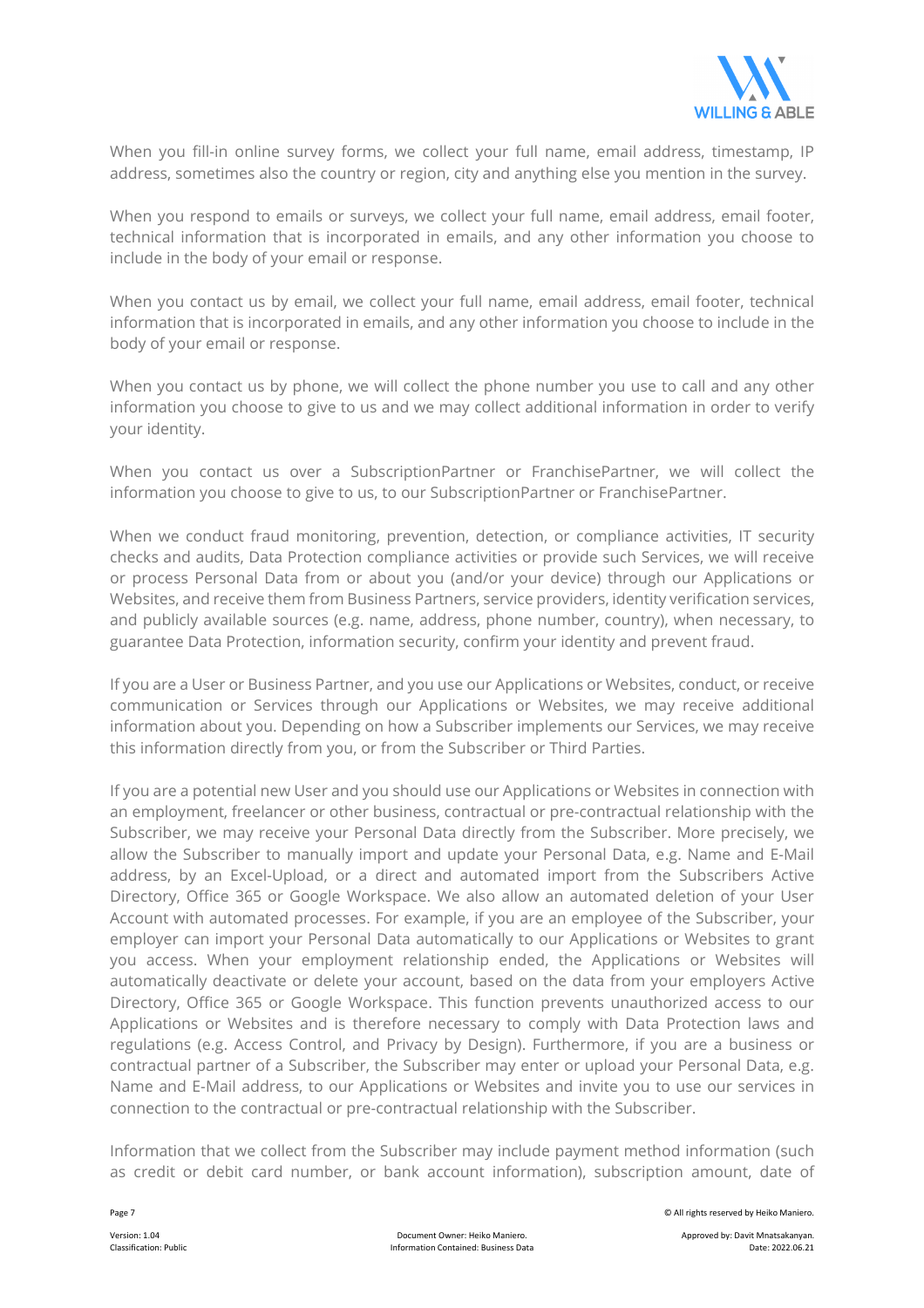

subscription, and payment method. Different payment methods may require the collection of different categories of information.

You may also choose to submit information to us via other methods, including: (i) in response to marketing, other communications or online advertisements, (ii) through social media or online forums, (iii) through participation in an offer, program or promotion, (iv) in connection with an actual or potential business relationship with us, or (v) by giving us your business card or contact details at trade shows or other events, in person or via Third Parties or others. In these cases, we process the information we received from you or that you choose to give us, or that a Third Party or other person gave us.

## **4. How We Use Personal Data.**

a. Applications, Websites and Services. We rely upon a number of legal grounds to ensure that our use of your Personal Data is compliant with applicable law. For example, we use Personal Data to facilitate the business relationships we have with our Subscribers, FranchisePartners, SubscriptionPartners and Business Partners, to comply with legal obligations, and to pursue our legitimate business interests. We also use Personal Data to complete payment transactions. To understand more, please review our section about the "Legal Basis For The Processing".

b. Marketing and events-related communications. We may send you email marketing communications about our Applications and Services, invite you to participate in our events or surveys, or otherwise communicate with you for marketing purposes, provided that we do so in accordance with the Consent requirements that are imposed by applicable law or our contractual obligations towards you or the Subscriber (which may be your employer), a FranchisePartner, SubscriptionPartner or Business Partner. For example, when we collect your business contact details through our participation at trade shows or other events, we may use the information to follow-up with you regarding an event, send you information that you have requested on our Applications and Services and, with your permission or under a contractual obligation with you or the Subscriber, engage you in our marketing or information campaigns.

c. Advertising. When you visit our Applications or Websites, we (and our Service providers) may use Personal Data collected from you and your device to target advertisements for our Applications or Services to you on our Websites and other websites you visit ("interest-based advertising"). For example, when you visit our Applications or Websites, we will use cookies to identify your device and direct ads for our Applications, Websites, or Services to you. You have choices and control over our cookies (or similar technologies) we use to advertise to you. Please see our section "Cookies and External Connections – General Information." below for more information.

We do not use, share, rent or sell the Personal Data of our Users for interest-based advertising to unauthorized Third Parties. We do not sell or rent the Personal Data of our Users, FranchisePartners, SubscriptionPartners or Business Partners or our Website visitors to unauthorized Third Parties.

### **5. How We Disclose Personal Data.**

Page 8 © All rights reserved by Heiko Maniero.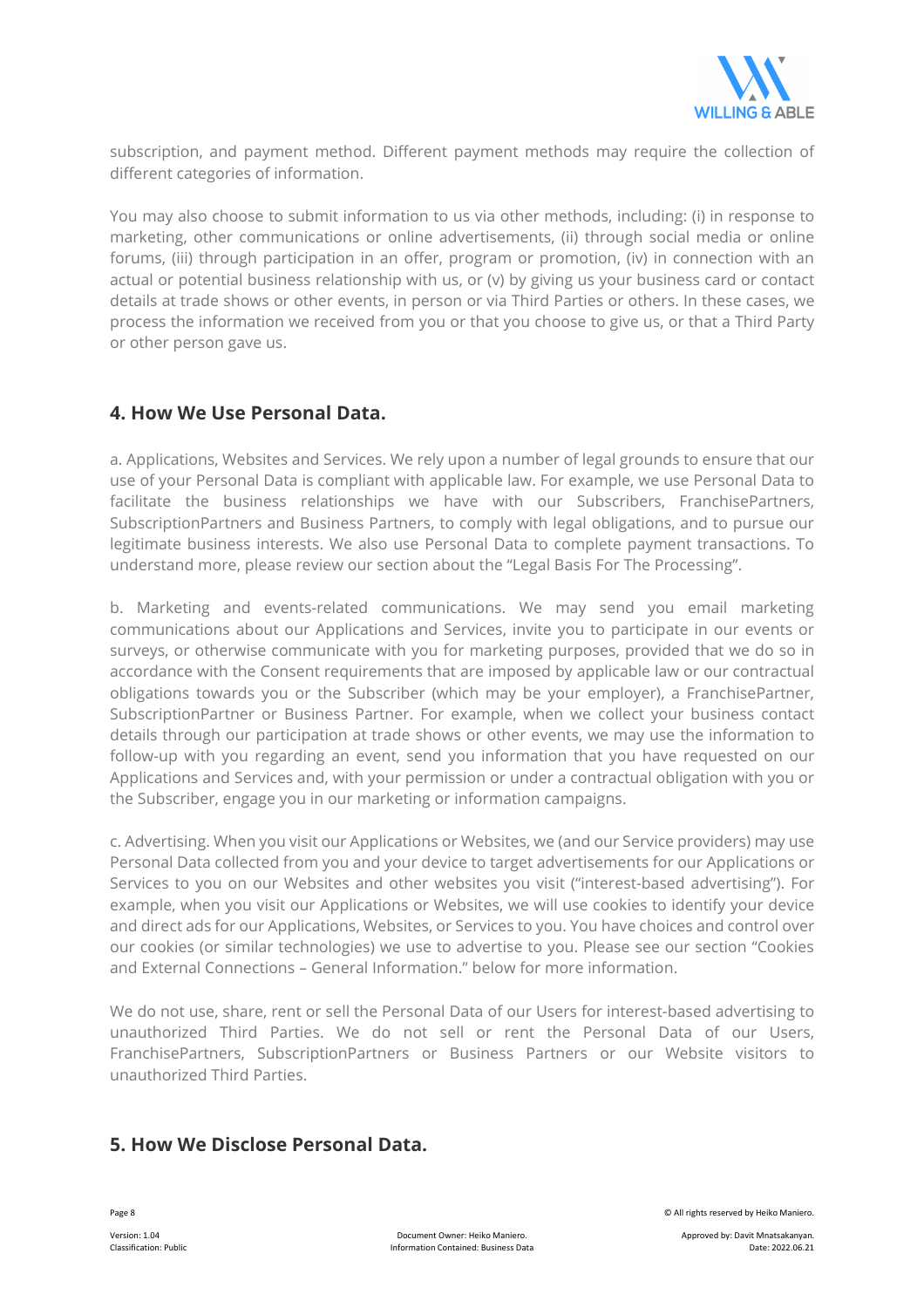

We share your Personal Data with trusted entities, as outlined below.

a. We share Personal Data with other Willing & Able or Group entities in order to provide our Applications, Websites and Services and for internal administration purposes.

b. Service providers. We share Personal Data with a limited number of service providers. We have service providers that provide services on our behalf, such as identity verification services, Website, Application and data hosting, data analysis, information technology and related infrastructure, customer service, advertising services, email delivery, or auditing services. These service providers may need to access Personal Data to perform their tasks. We authorize such service providers to use or disclose the Personal Data only as necessary to perform services on our behalf or comply with legal requirements. We require such service providers to contractually commit to protect the security and confidentiality of Personal Data they process on our behalf. Our service providers are predominantly located in the European Union.

c. Business Partners. We share Personal Data with Third Parties and Business Partners when this is necessary to provide our Applications, Websites or Services to our Users. Examples of Third Parties to whom we may disclose Personal Data for this purpose are banks and payment method providers (such as credit card networks) when we use payment Processing Services, and Professional Service firms that we partner with.

d. Subscribers and Third Parties authorized by Subscribers and Users. We share Personal Data with our Subscribers and Users as necessary to maintain Accounts and provide Applications, Websites or Services. We share data with parties directly authorized by a Subscriber or User to receive Personal Data, such as when a User authorizes a Third Party to access data, for example, contracts and agreements (in AbleToContract), trainings (in AbleToTrain), or Data Processing Activity Records (in AbleToRecords) or User accounts. The use of Personal Data by an authorized Third Party is subject to the Third Party's and/or Subscriber's privacy policy.

e. Corporate transactions. In the event that we enter into, or intend to enter into, a transaction that alters the structure of our business, such as a reorganization, merger, sale, joint venture, assignment, transfer, change of control, or other disposition of all or any portion of our business, assets or stocks, we may share Personal Data with Third Parties in connection with such transaction. Any other entity which buys us or part of our business or Applications will have the right to continue to use your Personal Data, but only in the manner set out in this Privacy Policy unless you agree otherwise.

f. Compliance and harm prevention. We share Personal Data as we believe necessary: (i) to comply with applicable law, (ii) to enforce our contractual rights, (iii) to protect the rights, privacy, safety and property of Willing & Able, you or others, and (iv) to respond to requests from courts, law enforcement agencies, regulatory agencies, data protection authorities, and other public and government authorities, which may include authorities outside your country of residence.

## **6. Cookies And External Connections – General Information.**

Our Applications and Websites use cookies, external connections and other technologies to function effectively and to exercise legitimate interests, such as advertising, or to guarantee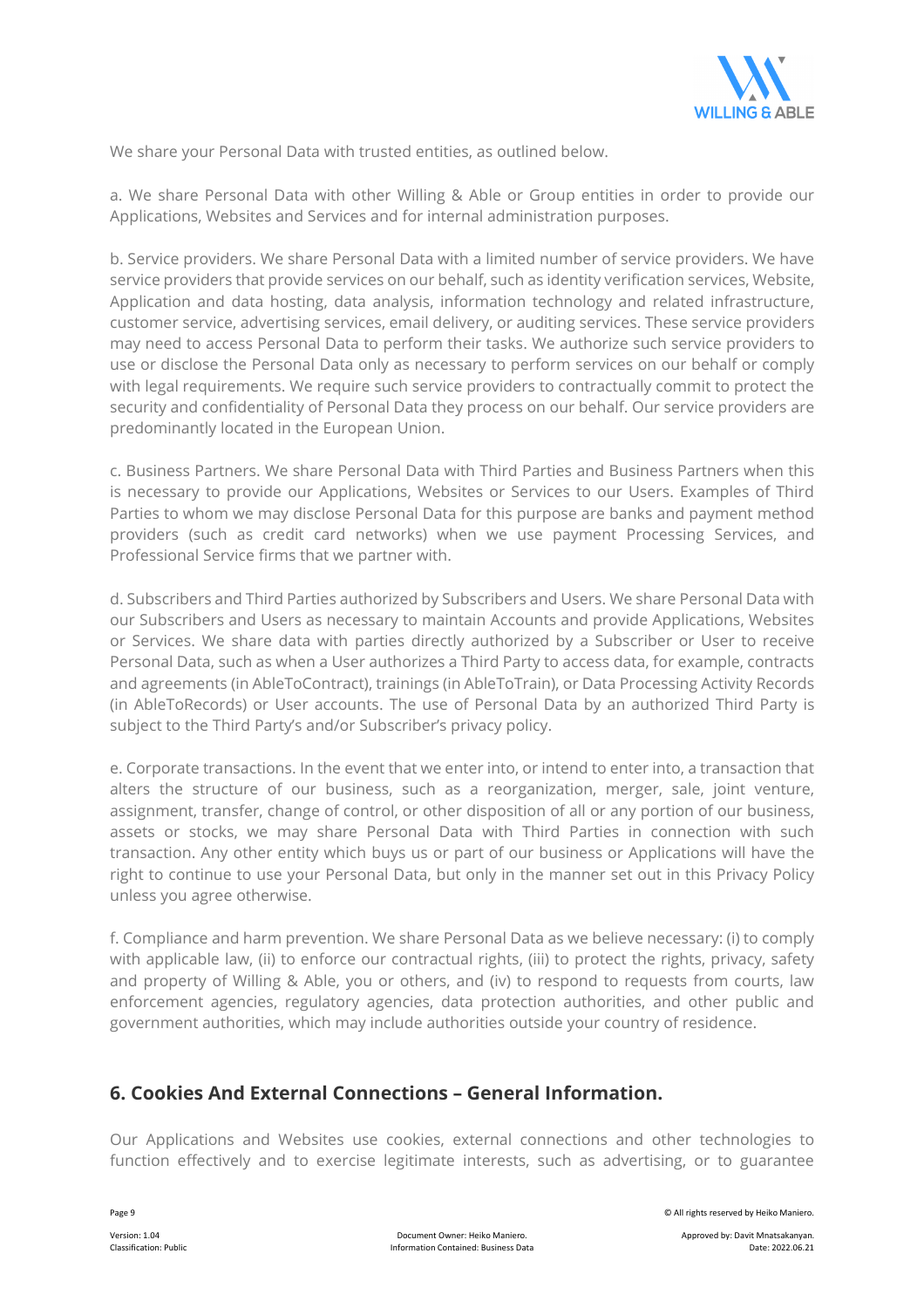

information security and Data Protection. These technologies record and process information about your use of our Applications, Websites or Services, including browser and device data, such as IP address, device type, operating system and Internet browser type, screen resolution, operating system name and version, device manufacturer and model, language, plug-ins, add-ons and the language version of the Websites you are visiting as well as usage data, such as time spent on the Websites, pages visited, links clicked, language preferences, and the pages that led or referred you to our Websites. We also collect information about your online activities on Websites and connected devices over time and across third-party Websites, devices, apps and other online features and Services. To learn more about the cookies that may be served through our Websites and how you can control the use of cookies and external connections, please read the following "Cookies And External Connections Policy".

# **7. Cookies And External Connections Policy.**

This section describes how Willing & Able uses cookies, external connections and other similar technologies in relation to its Applications, Websites and Services.

### **a) What is a Cookie?**

Cookies are small text files that are stored in a computer's browser directory. They help website providers with things like understanding how people use a Website, remembering a User's login details, and storing site preferences.

### **b) What are External Connections?**

External Connections are internet connections that are used to connect with Third Parties or others to use their services. They help website providers to interact with others, with the goal to receive services that could not or only hardly be provided by the website owner himself (e.g. fraud prevention, DDoS attack prevention, load balancing, retargeting services, and targeted advertising).

## **c) Does Willing & Able use Cookies and External Connections?**

Yes, we use cookies and external connections, to:

- ensure that our Applications, Websites and Services function properly,
- detect and prevent fraud,
- provide security and Data Protection,
- understand how visitors use and engage with our Applications, Websites, and Services,
- analyse and improve our Applications, Websites and Services, and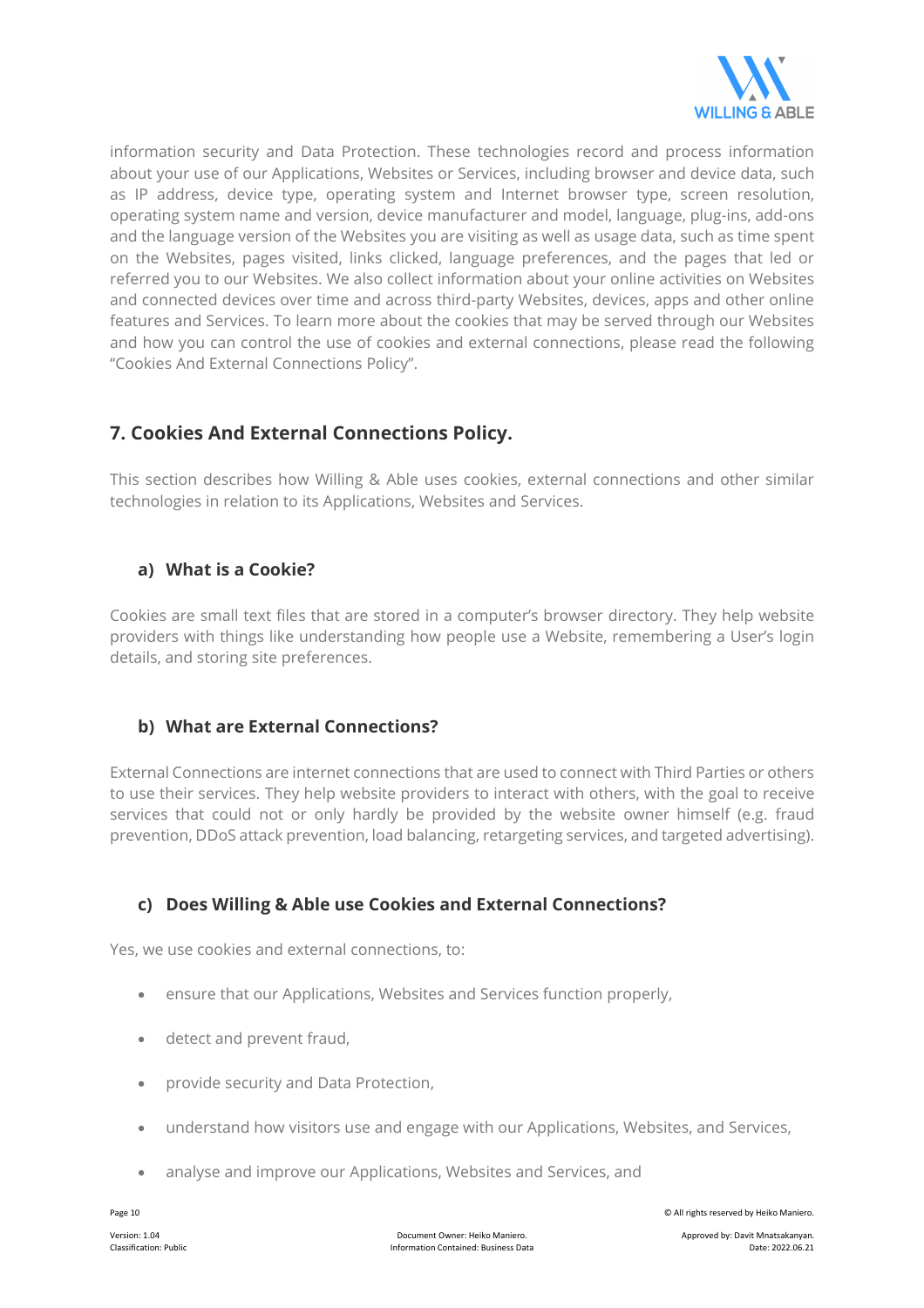

advertise our Applications, Websites and Services.

### **d) Who sets cookies when I use Willing & Able Applications and Websites or Services and what kind of external connections are possible?**

There are two main types:

- Willing & Able cookies: these cookies are placed and read by Willing & Able directly when you use our Applications, Websites or Services, and
- Third Party cookies and external connections: these cookies and external connections are not used directly by Willing & Able, but by other companies and they can open connections to Third Parties.

Please see further details below on how to manage these cookies and external connections.

### **e) How does Willing & Able use Cookies and External Connections?**

Cookies and External Connections play an important role in helping us provide effective and safe Applications, Websites and Services. Below we provide a list of commonly used cookie types and the purposes that apply to them. This list is not exhaustive, and describes the main reasons why we typically use Cookies and External Connections.

- Necessary Cookies: Some cookies are essential to the operation of our Applications, Websites and Services, make them usable, and secure by enabling basic functions like page navigation and access to secure areas of the Applications and Websites.
- Authentication. To remember your login state so you do not have to log in as you navigate through our Applications, Websites and dashboards.
- Fraud Prevention and Detection. Cookies and similar technologies that we deploy through our Applications and Websites help us learn things about how computers and web browsers are used to access the Applications, Websites and Services. This information helps us monitor for and detect potentially harmful or illegal use of our Applications, Websites and Services. For example, in order to process payment transactions, it is necessary to collect information about the transaction. To help secure these transactions and minimize fraud, we collect additional information with cookies and other technologies in helping to identify bad actors and prevent them from making fraudulent transactions.
- Security. To protect user data, Websites and Applications from unauthorized access.
- Preference Cookies. Preference cookies are used by Willing & Able to remember your preferences and to recognize you when you return to our Applications, Websites, and Services.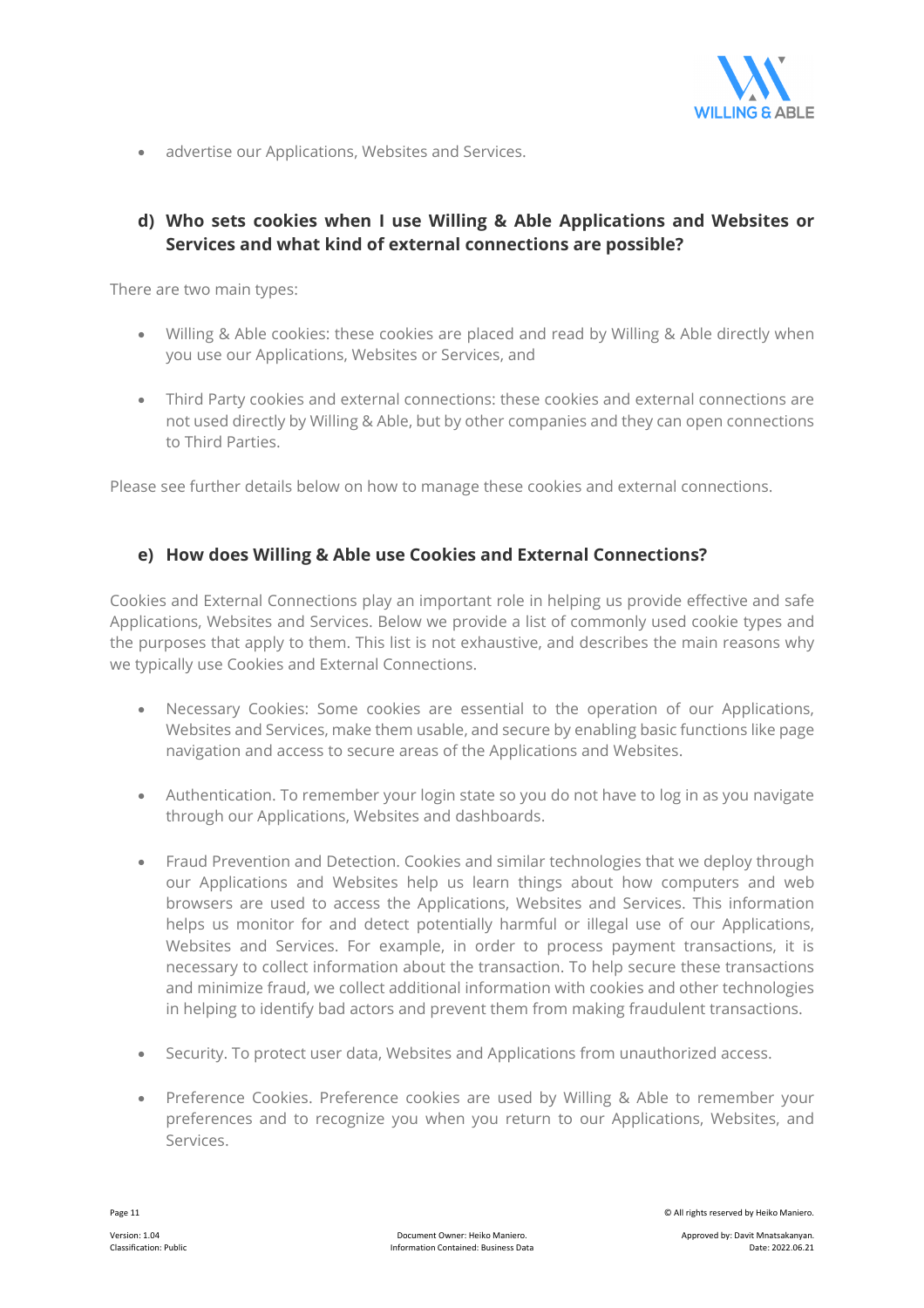

- Analytics Cookies. Analytics cookies help us understand how visitors interact with our Applications, Websites, and Services. We use those cookies in a number of different ways, including to remember how you prefer to use our Services so that you don't have to reconfigure your settings each time you log into your account and to make our Applications, Websites, and Services work better for you. Such cookies help us to understand how people reach our Applications and Websites. They give us insight into improvements or enhancements we need to make to our Applications, Websites, and Services.
- Pixel tags (also known as web beacons and clear GIFs). They may be used in connection with some Applications, Websites, or Services to, among other things, track the actions of Users (such as email recipients), measure the success of our marketing campaigns and compile statistics about usage of the Applications, Websites, and Services and response rates.
- Advertising Cookies. We and our service providers will use cookies and similar technologies to direct ads to you through targeted advertisements for our Applications, Websites, and Services and to measure your engagement with those ads.

### **f) Does Willing & Able use a Cookie-Banner to allow giving and declining Consent?**

We have implemented a Cookie-Banner that you can use to consent or decline consent in regards to all cookies and external connections that are not necessary to provide you with our Applications, Websites, and Services, if any. You can communicate your free will through the cookie banner.

## **g) Can I withdraw my Consent that I gave by using the Cookie-Banner?**

Yes, with the exception of those cookies that are necessary to provide you with our Applications, Websites, and Services. Your web browser may allow you to manage your cookie preferences, including deleting and disabling our cookies. You can look at the help section of your web browser or follow the links below to understand your options. If you choose to disable cookies, some features of our Applications, Websites and Services may not operate as intended.

Chrome: https://support.google.com/chrome/answer/95647?hl=en

Internet Explorer, Edge: https://support.microsoft.com/en-us/help/17442/windows-internetexplorer-delete-manage-cookies

Safari: https://support.apple.com/guide/safari/manage-cookies-and-website-data-sfri11471/mac

Firefox: https://support.mozilla.org/en-US/kb/cookies-information-websites-store-on-yourcomputer

Opera: https://help.opera.com/en/latest/web-preferences/#cookies

Page 12 © All rights reserved by Heiko Maniero.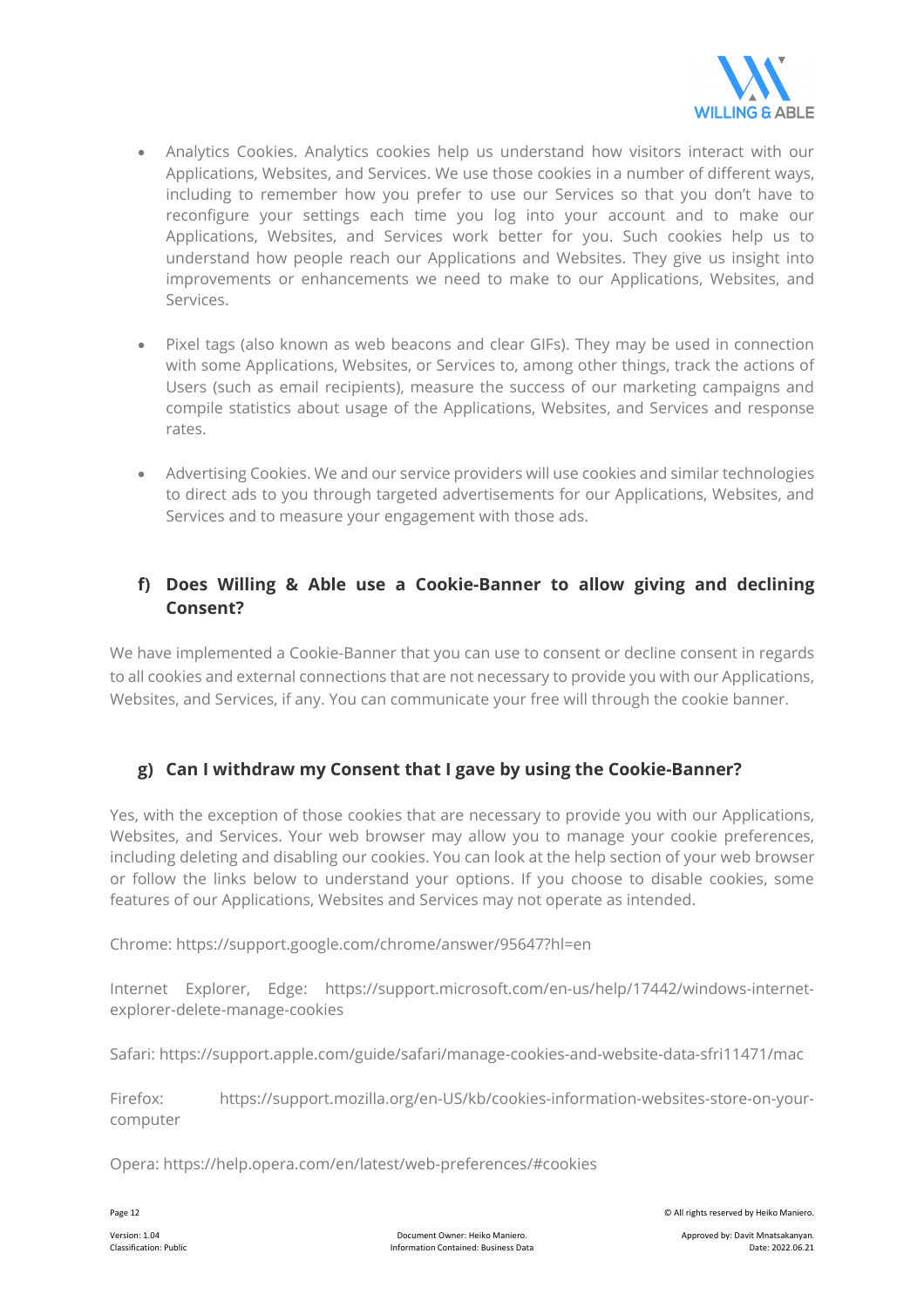

# **8. Collection Of General Data And Information.**

The Websites or Applications of Willing & Able are collecting a series of general data and information when a Data Subject or automated system calls up the Website or Application. These general data and information are stored in server log files. Collected may be (1) the browser types and versions used, (2) the operating system used by the accessing system, (3) the Website from which an accessing system reaches our Website (so-called referrers), (4) the sub-Websites, (5) the date and time of access to the Internet site, (6) an Internet protocol address (IP address), (7) the Internet Service provider of the accessing system, and (8) any other similar data and information that may be used in the event of attacks on our information technology systems.

When using these general data and information, Willing & Able does not draw any conclusions about the Data Subject. This information is needed to (1) deliver the content of our Website correctly, (2) optimize the content of our Website as well as its advertisement, (3) ensure the longterm viability of our information technology systems and Website and Application technology, and (4) provide law enforcement and authorities with the information necessary for criminal prosecution in case of a cyber-attack. Therefore, Willing & Able analyses anonymously collected data and information statistically, with the aim of increasing Data Protection and data security of our company, and to ensure an optimal level of protection for the Personal Data we process. The anonymous data of the server log files are stored separately from all Personal Data provided directly by the Data Subject.

# **9. Registration On Our Websites Or Applications.**

The Data Subject has the possibility to register on the Websites or Applications of Willing & Able. The respective input mask used for the registration determines which Personal Data are transmitted to Willing & Able. The Personal Data entered by the Data Subject are collected and stored for use by Willing & Able, and for its own business purposes. Willing & Able may transfer the Personal Data to one or more Processors (e.g. a hosting provider) or Service Providers (e.g. a parcel delivery provider) that also uses Personal Data for a purpose, which is attributable to Willing & Able.

By registering on the Website or Application of Willing & Able, the IP address - assigned by the Internet Service provider (ISP) and used by the Data Subject -, the date, and time of the registration are also stored. The storage of this data takes place against the background that this is the only way to prevent the misuse of our Services, and, if necessary, to make it possible to investigate committed offences. Insofar, the storage of this data is necessary for security reasons. This data is not passed on to unauthorized Third Parties unless there is a statutory obligation to pass on the data, or if the transfer serves the aim of criminal prosecution.

The registration of the Data Subject, with a voluntary indication of processing of Personal Data, is intended to enable Willing & Able to offer the Data Subject contents or Services that may only be offered to registered Users due to the nature of the matter in question. Registered persons are free to change the Personal Data specified during the registration at any time, or to have them completely deleted from the data stock of Willing & Able.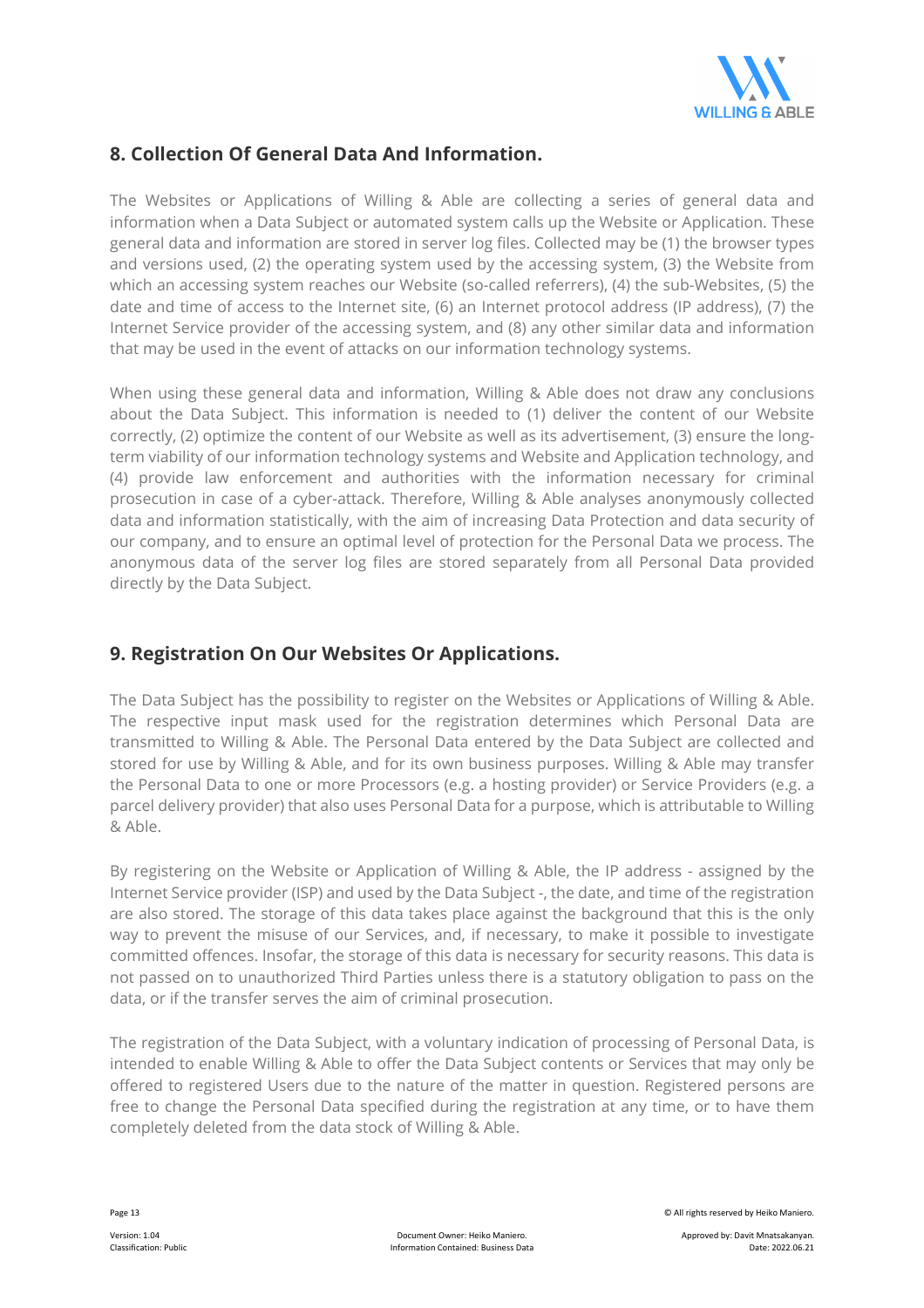

Willing & Able will, at any time, provide information upon request to each Data Subject as to what Personal Data are stored about the Data Subject. In addition, Willing & Able will correct or erase Personal Data at the request or indication of the Data Subject, insofar as no statutory storage obligations are applicable. The entirety of Willing & Able employees are available to the Data Subject as contact persons in this respect.

### **10. Subscription To Our Newsletters.**

On the Website of Willing & Able, Users are given the opportunity to subscribe to our company's newsletters. The input mask used for this purpose determines what Personal Data are collected and transmitted.

Willing & Able informs its customers and Business Partners regularly by means of a newsletter about company offers, updates, upgrades, and planned down-time. The Data Subject may only receive the company's newsletter if (1) the Data Subject has a valid e-mail address and (2) the Data Subject registers for the newsletter. A confirmation e-mail will be sent to the e-mail address registered by the Data Subject for the first time for newsletter shipping, for legal reasons, in the double opt-in procedure. The confirmation e-mails are used to prove whether the owner of the email address as the Data Subject has authorized receiving of the newsletter.

During the registration for the newsletter, we also store the IP address of the computer system assigned by the Internet Service provider (ISP) and used by the Data Subject at the time of registration, as well as the date and time of registration. The collection of this data is necessary in order to understand the (possible) misuse of the e-mail address of a Data Subject later, and it therefore serves the aim of legal protection of Willing & Able.

The Personal Data collected, as part of the registration for the newsletter, will only be used to send our newsletter. In addition, Subscribers to the newsletter may be informed by e-mail, as long as this is necessary for the operation of the newsletter Service or a registration in question, as this could be the case in the event of modifications to the newsletter offer, or in the event of a change and due to technical circumstances. There will be no transfer of ownership of Personal Data collected over the newsletter Service to unauthorized Third Parties. The Data Subject may terminate the subscription to our newsletter at any time. The Consent to the storage of Personal Data, which the Data Subject has given for the newsletter, may be revoked at any time. For the purpose of revocation of Consent, a corresponding link is found in each newsletter. It is also possible to unsubscribe from the newsletter at any time directly on the Website of Willing & Able, or to communicate this to Willing & Able in a different way.

## **11. Newsletter-Tracking.**

The newsletter of Willing & Able contains so-called tracking pixels. A tracking pixel is a miniature graphic embedded in such e-mails to enable log file recording and analysis. This allows a statistical analysis of the success or failure of e-mail marketing campaigns. Based on the embedded tracking pixel, Willing & Able may see if, and when a Data Subject opened an e-mail, and the IP address of the Data Subject, and which links in the e-mail were called up by Data Subjects.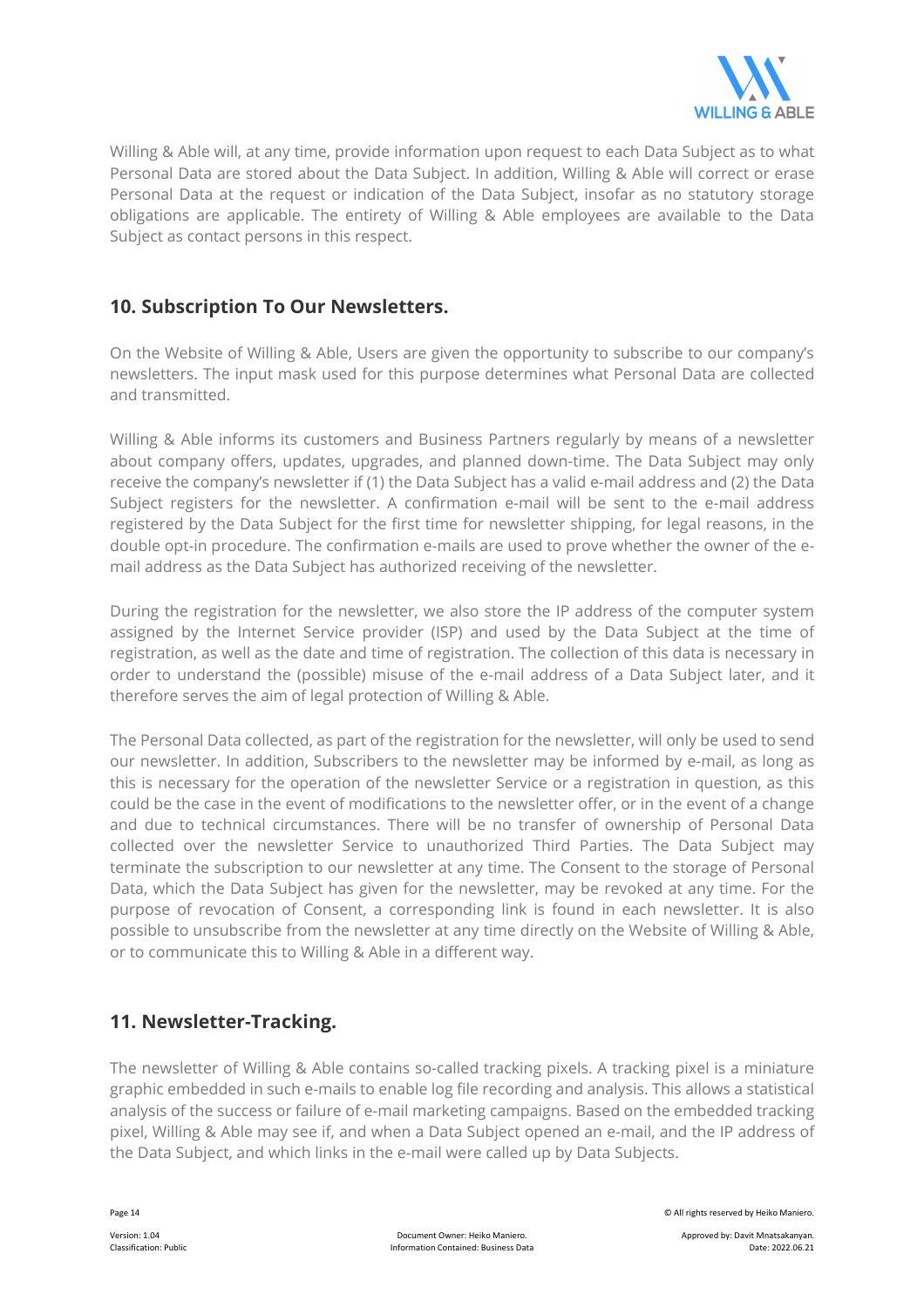

Such Personal Data collected over the tracking pixels are stored and analysed by Willing & Able in order to optimize and send the newsletter, as well as to adapt the content of future newsletters to the interests of the Data Subject. These Personal Data will not be passed on to unauthorized Third Parties. Data Subjects are at any time entitled to revoke their respective declaration of Consent for the Newsletter that was granted to us by means of the double-opt-in procedure. After a revocation, Willing & Able will delete these Personal Data. Willing & Able automatically regards any withdrawal from the receipt of the newsletter as a revocation.

# **12. Contact Possibility Via The Website.**

The Website of Willing & Able contains information that enables a quick electronic contact to our company, as well as direct communication with us, which also includes a general address of the so-called electronic mail (e-mail address). If a Data Subject contacts Willing & Able by e-mail or via a contact form, the Personal Data transmitted by the Data Subject are automatically stored. Such Personal Data transmitted on a voluntary basis by a Data Subject to Willing & Able are stored for the purpose of Processing or contacting the Data Subject and to comply with applicable law (e.g. statutory retention periods). There is no transfer of this Personal Data to unauthorized Third **Parties** 

# **13. Comments Function In Blogs On The Website.**

Willing & Able offers Users the possibility to leave individual comments on individual blog contributions on one or more blogs. A blog is a web-based, publicly accessible portal, through which one or more people called bloggers or web-bloggers may post articles or write down thoughts in so-called blogposts. Third Parties may usually comment Blogposts.

If a Data Subject leaves a comment on the blog published on this Website, the comments made by the Data Subject are also stored and published, as well as information on the date of the commentary and on the User (or a pseudonym chosen by the Data Subject). In addition, the IP address assigned by the Internet Service Provider (ISP) to the Data Subject is logged. This storage of the IP address takes place for security reasons, and the IP address is used in case the Data Subject violates the rights of Third Parties, spams our blog, or posts illegal content through a given comment. The storage of these Personal Data is therefore in the legitimate interest of Willing & Able, so that it can exculpate in the event of an infringement. This collected Personal Data will not be passed to Third Parties, unless such a transfer is required by law or serves the aim of defence of Willing & Able.

# **14. Subscription To Comments In The Blog On The Website.**

Third Parties may subscribe to the comments made in the blog of Willing & Able. In particular, there is the possibility that a commenter subscribes to the comments following his or her own comments on a particular blog post.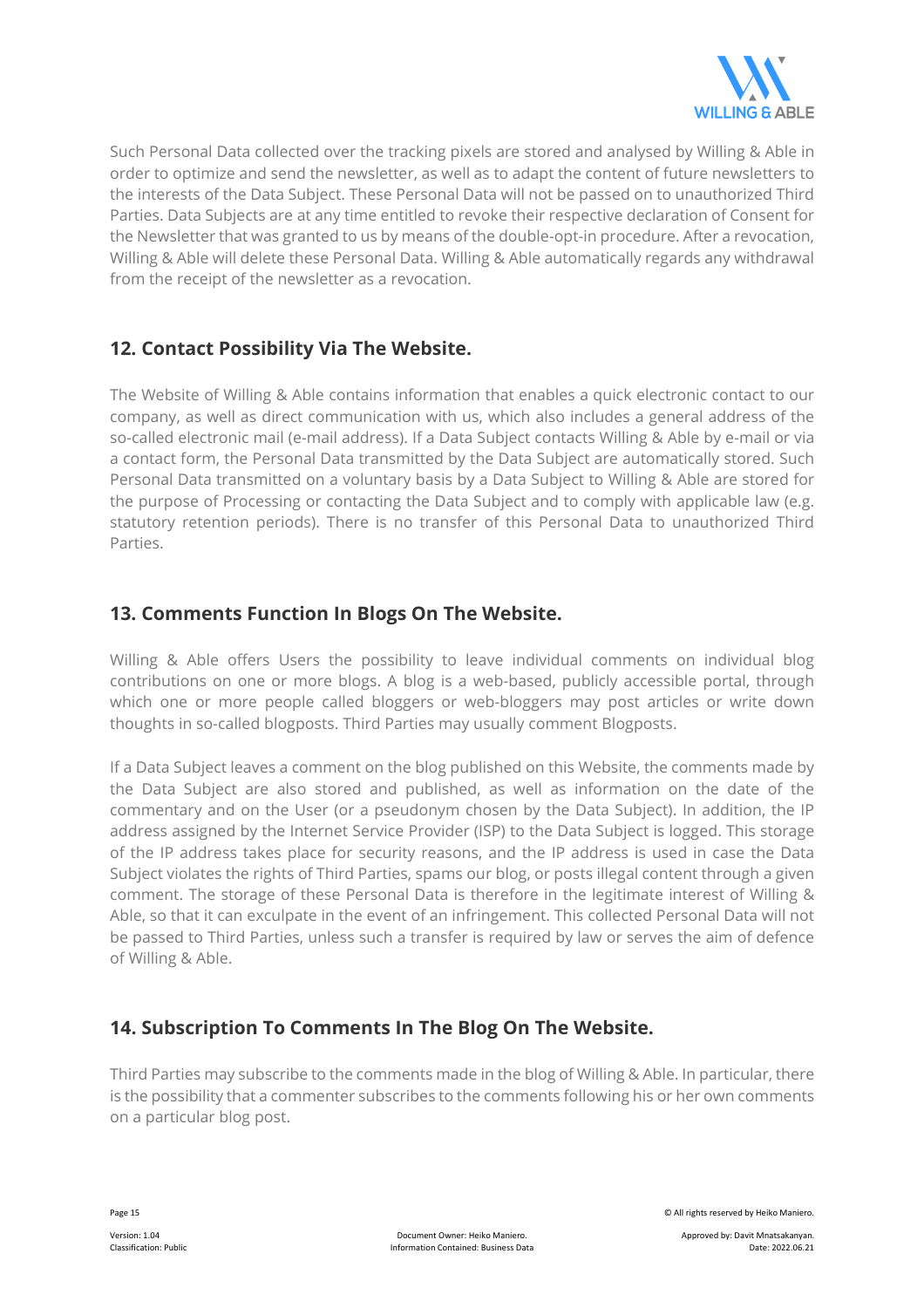

If a Data Subject decides to subscribe to the option, Willing & Able will send an automatic confirmation e-mail to check with the double opt-in procedure as to whether the owner of the specified e-mail address decided in favour of this option. The option to subscribe to comments may be terminated at any time.

# **15. Routine Erasure And Blocking Of Personal Data.**

Willing & Able will process and store the Personal Data of the Data Subject only for the period necessary to achieve the purpose of processing, or as far as it is a legal obligation resulting from legislation enacted by the European legislator or other legislators in any laws or regulations to which Willing & Able is subject to.

If the purpose of processing is not applicable anymore, or if a storage period prescribed by the European legislator or another competent legislator ended, the Personal Data are routinely blocked or erased in accordance with the legal requirements.

## **16. Rights Of The Data Subject.**

## **a) Right of confirmation**

Each Data Subject has the right to obtain from Willing & Able confirmation as to whether or not Personal Data concerning him or her are being processed. If a Data Subject wishes to avail himself of this right of confirmation, he or she may, at any time, contact any employee of Willing & Able.

## **b) Right to access**

Each Data Subject has the right to obtain from Willing & Able free of charge information about his or her Personal Data stored at any time and a copy of this information. Furthermore, the European law grant the Data Subject access to the following information:

- the purposes of the Processing;
- the categories of Personal Data concerned;
- the Recipients or categories of Recipients to whom the Personal Data have been or will be disclosed, in particular Recipients in third countries or international organisations;
- where possible, the envisaged period for which the Personal Data will be stored, or, if not possible, the criteria used to determine that period;
- the existence of the right to request from the Controller rectification or erasure of Personal Data, or Restriction of Processing of Personal Data concerning the Data Subject, or to object to such Processing;
- the existence of the right to lodge a complaint with a supervisory authority;
- where the Personal Data are not collected from the Data Subject, any available information as to their source;
- the existence of automated decision-making, including Profiling, referred to in Article 22(1) and (4) of the GDPR and, at least in those cases, meaningful information about the logic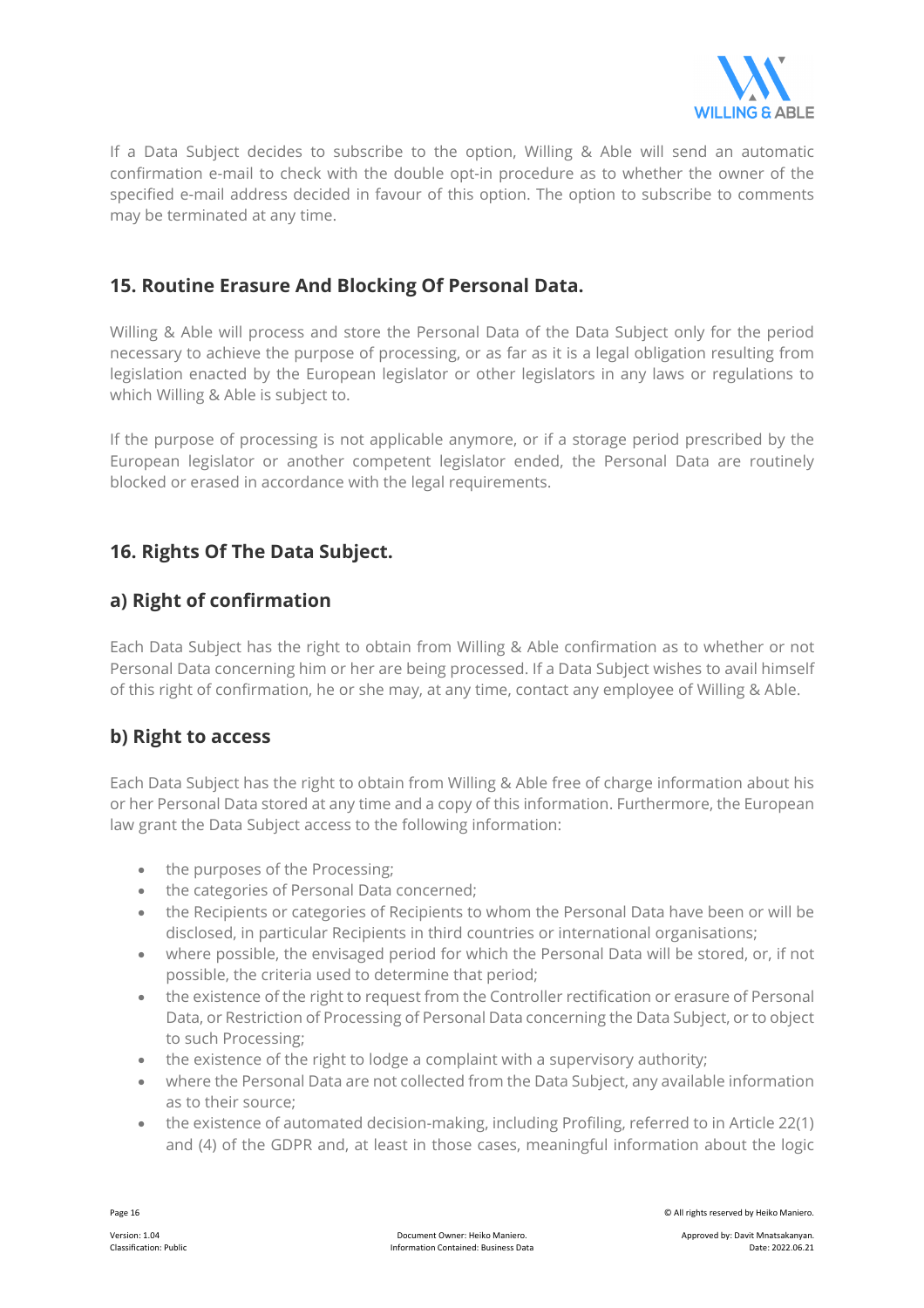

involved, as well as the significance and envisaged consequences of such Processing for the Data Subject.

Furthermore, the Data Subject has a right to obtain information as to whether Personal Data are transferred to a third country or to an international organisation. Where this is the case, the Data Subject has the right to be informed of the appropriate safeguards relating to the transfer.

If a Data Subject wishes to avail himself of this right of access, he or she may, at any time, contact any employee of Willing & Able.

# **c) Right to rectification**

Each Data Subject has the right to obtain from Willing & Able without undue delay the rectification of inaccurate Personal Data concerning him or her. Taking into account the purposes of the Processing, the Data Subject has the right to have incomplete Personal Data completed, including by means of providing a supplementary statement.

If a Data Subject wishes to exercise this right to rectification, he or she may, at any time, contact any employee of Willing & Able.

### **d) Right to erasure (Right to be forgotten)**

Each Data Subject has the right to obtain from Willing & Able the erasure of Personal Data concerning him or her without undue delay, and Willing & Able has the obligation to erase Personal Data without undue delay where one of the following grounds applies (as long as the Processing is not necessary anymore):

- The Personal Data are no longer necessary in relation to the purposes for which they were collected or otherwise processed.
- The Data Subject withdraws Consent to which the Processing is based according to point (a) of Article 6(1) of the GDPR, or point (a) of Article 9(2) of the GDPR, and where there is no other legal ground for the Processing.
- The Data Subject objects to the Processing pursuant to Article 21(1) of the GDPR and there are no overriding legitimate grounds for the Processing, or the Data Subject objects to the Processing pursuant to Article 21(2) of the GDPR.
- The Personal Data have been unlawfully processed.
- The Personal Data must be erased for compliance with a legal obligation in Union or Member State law to which the Controller is subject.
- The Personal Data have been collected in relation to the offer of information society Services referred to in Article 8(1) of the GDPR.

If one of the aforementioned reasons applies, and a Data Subject wishes to request the erasure of Personal Data stored by Willing & Able, he or she may, at any time, contact any employee of Willing & Able. An employee of Willing & Able will promptly ensure that the erasure request is complied with immediately.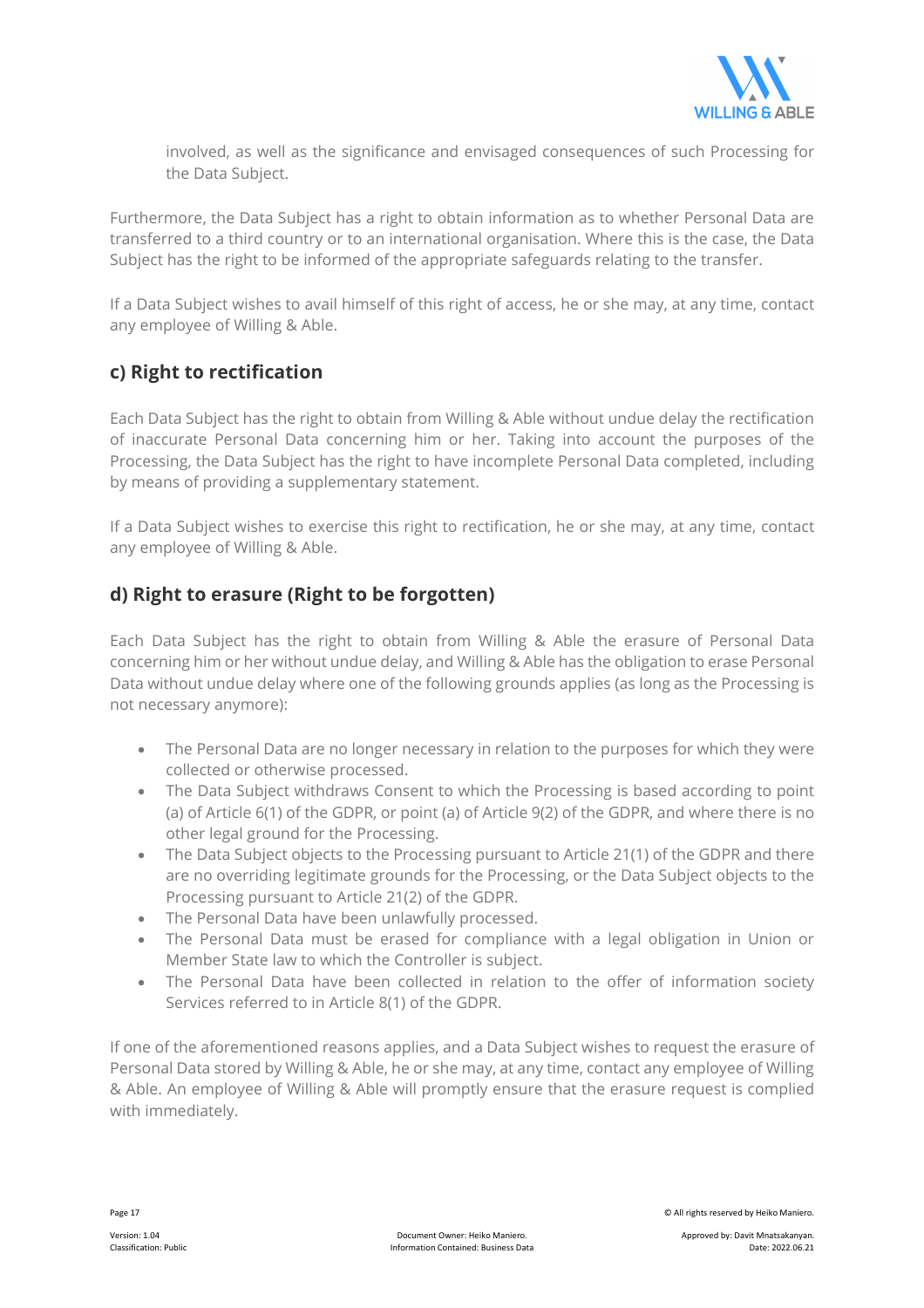

Where Willing & Able has made Personal Data public and is obliged pursuant to Article 17(1) to erase the Personal Data, Willing & Able, taking account of available technology and the cost of implementation, will take reasonable steps, including technical measures, to inform other Controllers Processing the Personal Data that the Data Subject has requested erasure by such Controllers of any links to, or copy or replication of, those Personal Data, as far as Processing is not required. An employee of Willing & Able will arrange the necessary measures in individual cases.

# **e) Right of restriction of processing**

Each Data Subject has the right to obtain from Willing & Able Restriction of Processing where one of the following applies:

- The accuracy of the Personal Data is contested by the Data Subject, for a period enabling the Controller to verify the accuracy of the Personal Data.
- The Processing is unlawful and the Data Subject opposes the erasure of the Personal Data and requests the restriction of their use instead.
- The Controller no longer needs the Personal Data for the purposes of the Processing, but they are required by the Data Subject for the establishment, exercise or defence of legal claims.
- The Data Subject has objected to Processing pursuant to Article 21(1) of the GDPR pending the verification of whether the legitimate grounds of the Controller override those of the Data Subject.

If one of the aforementioned conditions applies, and a Data Subject wishes to request the restriction of the Processing of Personal Data stored by Willing & Able, he or she may at any time contact any employee of Willing & Able. The employee of Willing & Able will arrange restriction of the Processing.

# **f) Right to data portability**

Each Data Subject has the right to receive the Personal Data concerning him or her, which was provided to Willing & Able, in a structured, commonly used and machine-readable format. He or she has the right to transmit those data to another Controller without hindrance from Willing & Able to which the Personal Data have been provided, as long as the Processing is based on Consent pursuant to point (a) of Article 6(1) of the GDPR or point (a) of Article 9(2) of the GDPR, or on a contract pursuant to point (b) of Article 6(1) of the GDPR, and the Processing is carried out by automated means, as long as the Processing is not necessary for the performance of a task carried out in the public interest or in the exercise of official authority vested in Willing & Able.

Furthermore, in exercising his or her right to data portability pursuant to Article 20(1) of the GDPR, the Data Subject has the right to have Personal Data transmitted directly from one Controller to another, where technically feasible and when doing so does not adversely affect the rights and freedoms of others.

In order to assert the right to data portability, the Data Subject may at any time contact any employee of Willing & Able.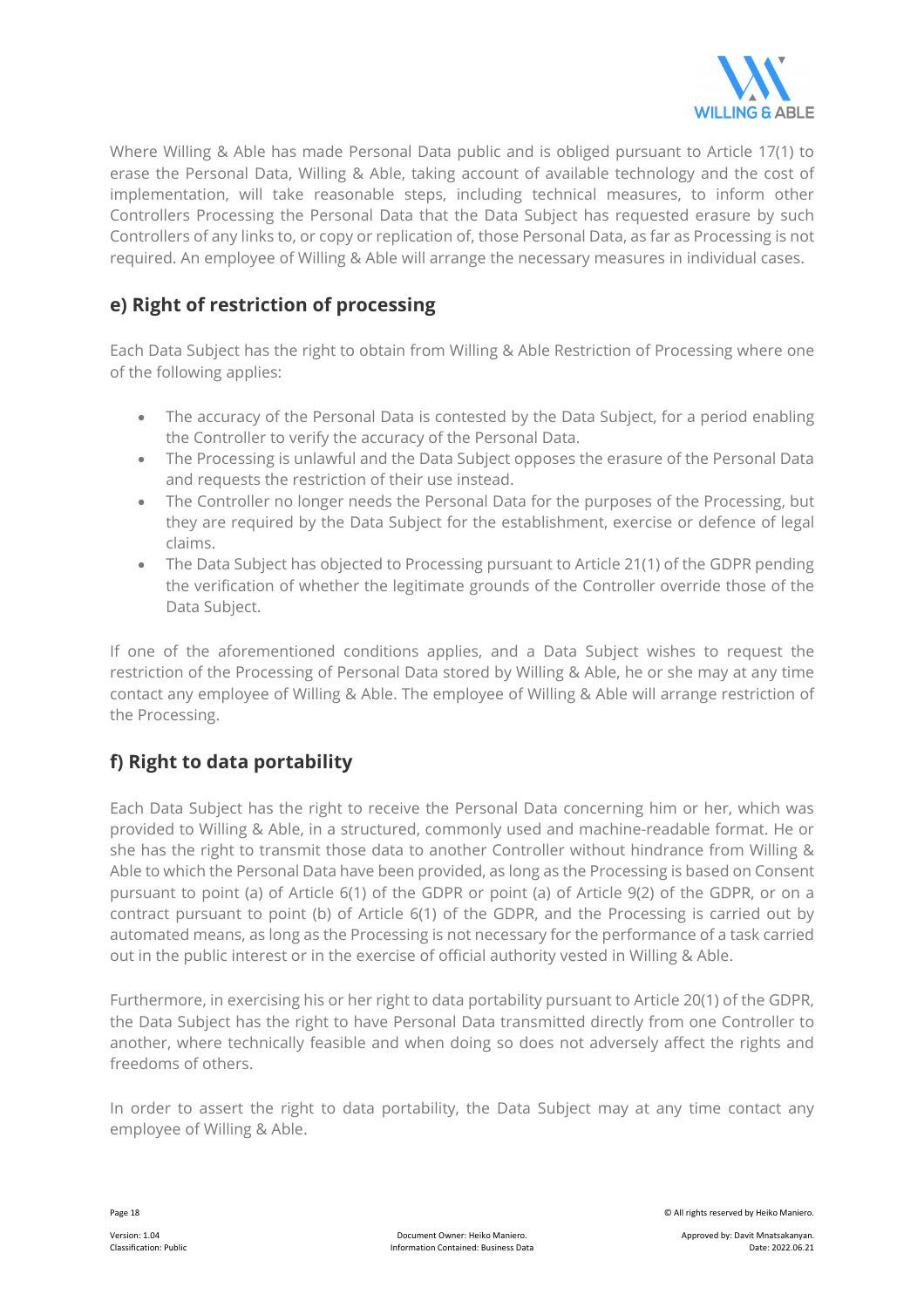

# **g) Right to object**

Each Data Subject has the right to object, on grounds relating to his or her particular situation, at any time, to Processing of Personal Data concerning him or her, which is based on point (e) or (f) of Article 6(1) of the GDPR. This also applies to Profiling based on these provisions.

Willing & Able will no longer process the Personal Data in the event of the objection, unless we can demonstrate compelling legitimate grounds for the Processing which override the interests, rights and freedoms of the Data Subject, or for the establishment, exercise or defence of legal claims.

If Willing & Able processes Personal Data for direct marketing purposes, the Data Subject has the right to object at any time to Processing of Personal Data concerning him or her for such marketing. This applies to Profiling to the extent that it is related to such direct marketing. If the Data Subject objects to the Processing for direct marketing purposes, Willing & Able will no longer process the Personal Data for these purposes.

In addition, the Data Subject has the right, on grounds relating to his or her particular situation, to object to Processing of Personal Data concerning him or her by Willing & Able for scientific or historical research purposes, or for statistical purposes pursuant to Article 89(1) of the GDPR, unless the Processing is necessary for the performance of a task carried out for reasons of public interest.

In order to exercise the right to object, the Data Subject may contact any employee of Willing & Able. In addition, the Data Subject is free in the context of the use of information society Services, and notwithstanding Directive 2002/58/EC, to use his or her right to object by automated means using technical specifications.

# **h) Automated individual decision-making, including Profiling**

Each Data Subject has the right not to be subject to a decision based solely on automated Processing, including Profiling, which produces legal effects concerning him or her, or similarly significantly affects him or her, as long as the decision (1) is not necessary for entering into, or the performance of, a contract between the Data Subject and a Controller, or (2) is not authorised by Union or Member State law to which the Controller is subject and which also lays down suitable measures to safeguard the Data Subject's rights and freedoms and legitimate interests, or (3) is not based on the Data Subject's explicit Consent.

If the decision (1) is necessary for entering into, or the performance of, a contract between the Data Subject and a Controller, or (2) it is based on the Data Subject's explicit Consent, Willing & Able will implement suitable measures to safeguard the Data Subject's rights and freedoms and legitimate interests, at least the right to obtain human intervention on the part of the Controller, to express his or her point of view and contest the decision.

If the Data Subject wishes to exercise the rights concerning automated individual decision-making, he or she may, at any time, contact any employee of Willing & Able.

# **i) Right to withdraw Data Protection Consent**

Page 19 © All rights reserved by Heiko Maniero.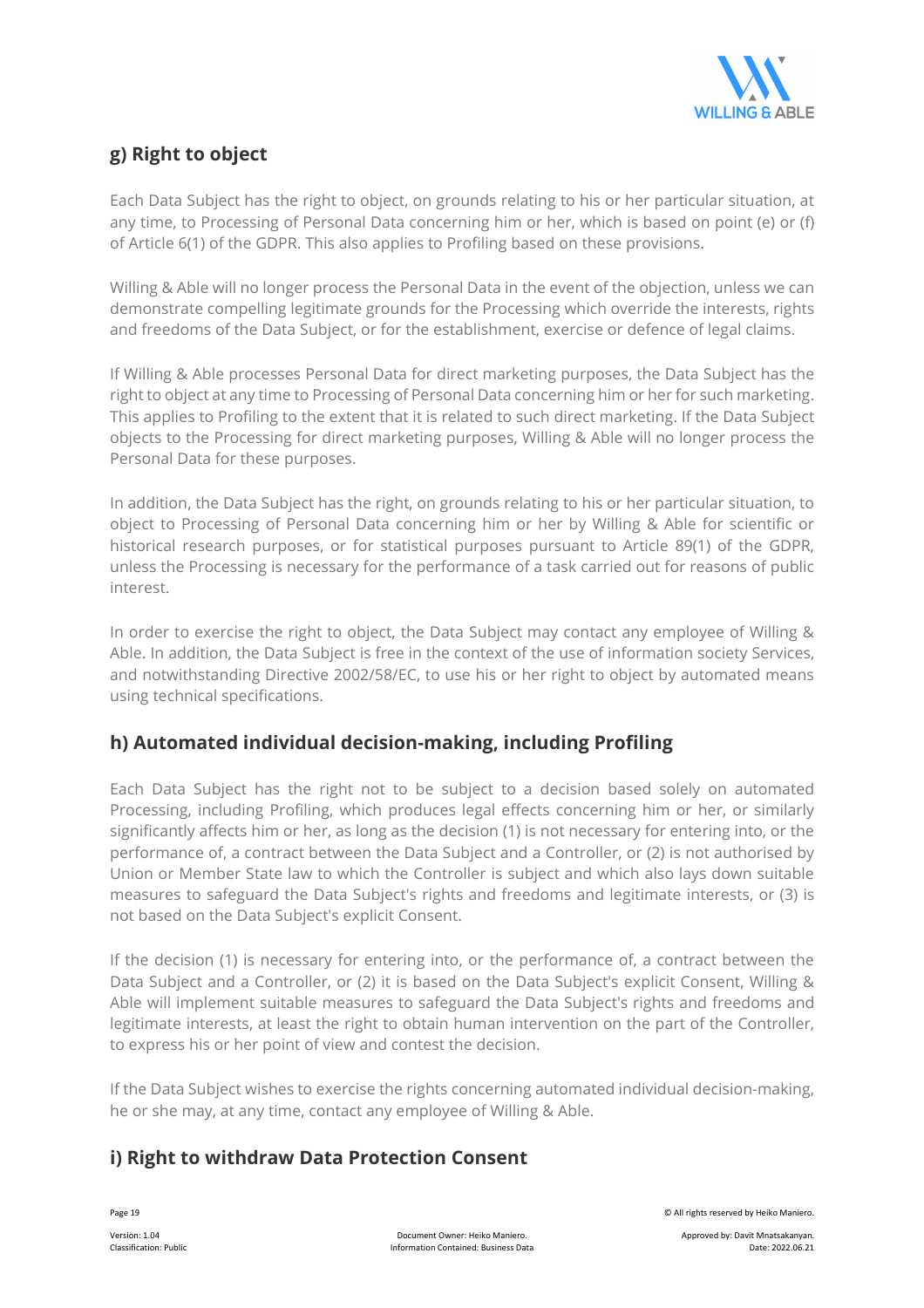

Each Data Subject has the right to withdraw his or her Consent to Processing of his or her Personal Data at any time.

If the Data Subject wishes to exercise the right to withdraw Consent, he or she may, at any time, contact any employee of Willing & Able.

# **17. Data Protection For Job Applications and Candidates.**

Willing & Able collects and processes Personal Data of candidates for the purpose of evaluating these candidates. Processing may be carried out electronically. This is – in particular – the case, if an applicant submits corresponding job application documents by e-mail or by means of a web form on the Website of Willing & Able. If Willing & Able concludes an employment contract with an applicant, the submitted data will be stored for purpose of Processing during the employment relationship in compliance with applicable legal requirements. If no employment contract is concluded with the candidate, the job application documents will be automatically erased six months after notification of the refusal decision, provided that no other legitimate interests of Willing & Able are opposed to the erasure. Some legitimate interests in this relation are, e.g. a burden of proof in a procedure under the German General Equal Treatment Act (AGG) or to proof compliance with Article 21 of the EU Charter of Fundamental Rights or similar acts that Willing & Able is subject to.

If you based in the EU, please review our transparency document to receive all information for candidates (Art. 13 and 14 GDPR).

## **18. Data Protection Provisions About The Application And Use Of Facebook.**

Willing & Able has integrated components of Facebook on this Website and operates a Facebook Page.

Facebook is a social network. A social network is a place for social meetings on the Internet, an online community, which usually allows Users to communicate with each other and interact in a virtual space. A social network may serve as a platform for the exchange of opinions and experiences, or enable the Internet community to provide personal or business-related information. Facebook allows social network Users to include the creation of private profiles, upload photos, and network through friend requests.

The operating company of Facebook is Facebook, Inc., 1 Hacker Way, Menlo Park, CA 94025, United States. If a person lives outside of the United States or Canada, the Controller is Facebook Ireland Ltd., 4 Grand Canal Square, Grand Canal Harbour, Dublin 2, Ireland.

For reasons of Data Protection, we implemented a two-click component to block transmissions to this external service. The following applies only when you have consented to the transfer or if you actively click on the respective component and re-confirm the transfer of the data, or when you confirm that you want to leave our Website or Application to visit the Third Party Website by following a link.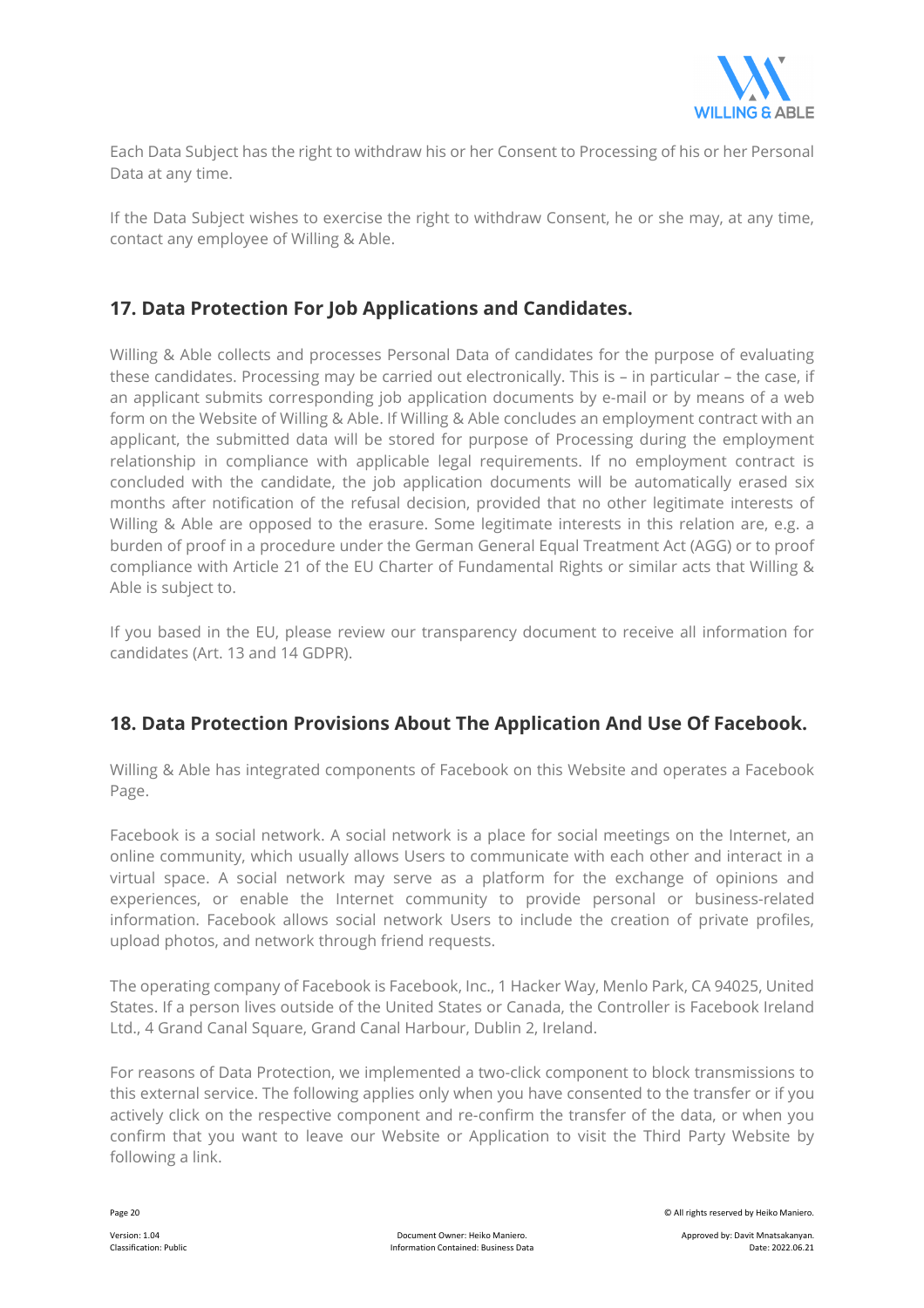

With each call-up to one of the individual pages of this Internet Website, which is operated by Willing & Able and into which a Facebook component (Facebook plug-ins) was integrated, the web browser on the information technology system of the Data Subject is automatically prompted to download and display of the corresponding Facebook component from Facebook through the Facebook component. An overview of all the Facebook Plug-ins may be accessed under https://developers.facebook.com/docs/plugins/. During the course of this technical procedure, Facebook is made aware of what specific sub-site of our Website was visited by the Data Subject.

If the Data Subject is logged in at the same time on Facebook, Facebook detects with every call-up to our Website by the Data Subject – and for the entire duration of their stay on our Internet site – which specific sub-site of our Internet page was visited by the Data Subject. This information is collected through the Facebook component and associated with the respective Facebook account of the Data Subject. If the Data Subject clicks on one of the Facebook buttons integrated into our Website, e.g. the "Like" button, or if the Data Subject submits a comment, then Facebook matches this information with the personal Facebook User account of the Data Subject and stores the Personal Data.

Facebook always receives, through the Facebook component, information about a visit to our Website by the Data Subject, whenever the Data Subject is logged in at the same time on Facebook during the time of the call-up to our Website. This occurs regardless of whether the Data Subject clicks on the Facebook component or not. If such a transmission of information to Facebook is not desirable for the Data Subject, then he or she may prevent this by logging off from their Facebook account before a call-up to our Website is made.

The Data Protection guideline published by Facebook, which is available at https://facebook.com/about/privacy/, provides information about the collection, processing and use of Personal Data by Facebook. In addition, it is explained there what setting options Facebook offers to protect the privacy of the Data Subject. Furthermore, different configuration options are made available to allow the elimination of data transmission to Facebook. These Applications may be used by the Data Subject to eliminate a data transmission to Facebook.

Purpose of processing is marketing, advertising and increase of user experience as well as acting economically efficient. Legal basis for data processing is Art. 6 (1) (f) GDPR and similar or corresponding Paragraphs or Articles from national laws or regulations.

|               | <b>COOKIE</b> |             |                   |                                                                                                                                                                                                                              |
|---------------|---------------|-------------|-------------------|------------------------------------------------------------------------------------------------------------------------------------------------------------------------------------------------------------------------------|
| <b>DOMAIN</b> | <b>NAME</b>   | <b>TYPE</b> | <b>EXPIRATION</b> | <b>PURPOSE</b>                                                                                                                                                                                                               |
| facebook.com  | datr          | persistent  | 2 years           | The purpose of the datr cookie is to identify the web browser<br>being used to connect to Facebook independent of the logged in<br>user. This cookie plays a key role in Facebook's security and site<br>integrity features. |
| facebook.com  | c user        | persistent  | 90 days           | The c user cookie contains the user ID of the currently logged in<br>user.                                                                                                                                                   |
| facebook.com  | fr            | persistent  | 3 months          | Enables ad delivery or retargeting.                                                                                                                                                                                          |
| facebook.com  | lu            | persistent  | 2 years           | The lu cookie is used to manage how the login page is presented<br>to the user.                                                                                                                                              |
| facebook.com  | sct           | session     | session           | Represents the time at which the user logged in. This cookie is<br>used to distinguish between two sessions for the same user,<br>created at different times.                                                                |
| Page 21       |               |             |                   | © All rights reserved by Heiko Maniero.                                                                                                                                                                                      |

Facebook uses or sets the following cookies for the following purposes: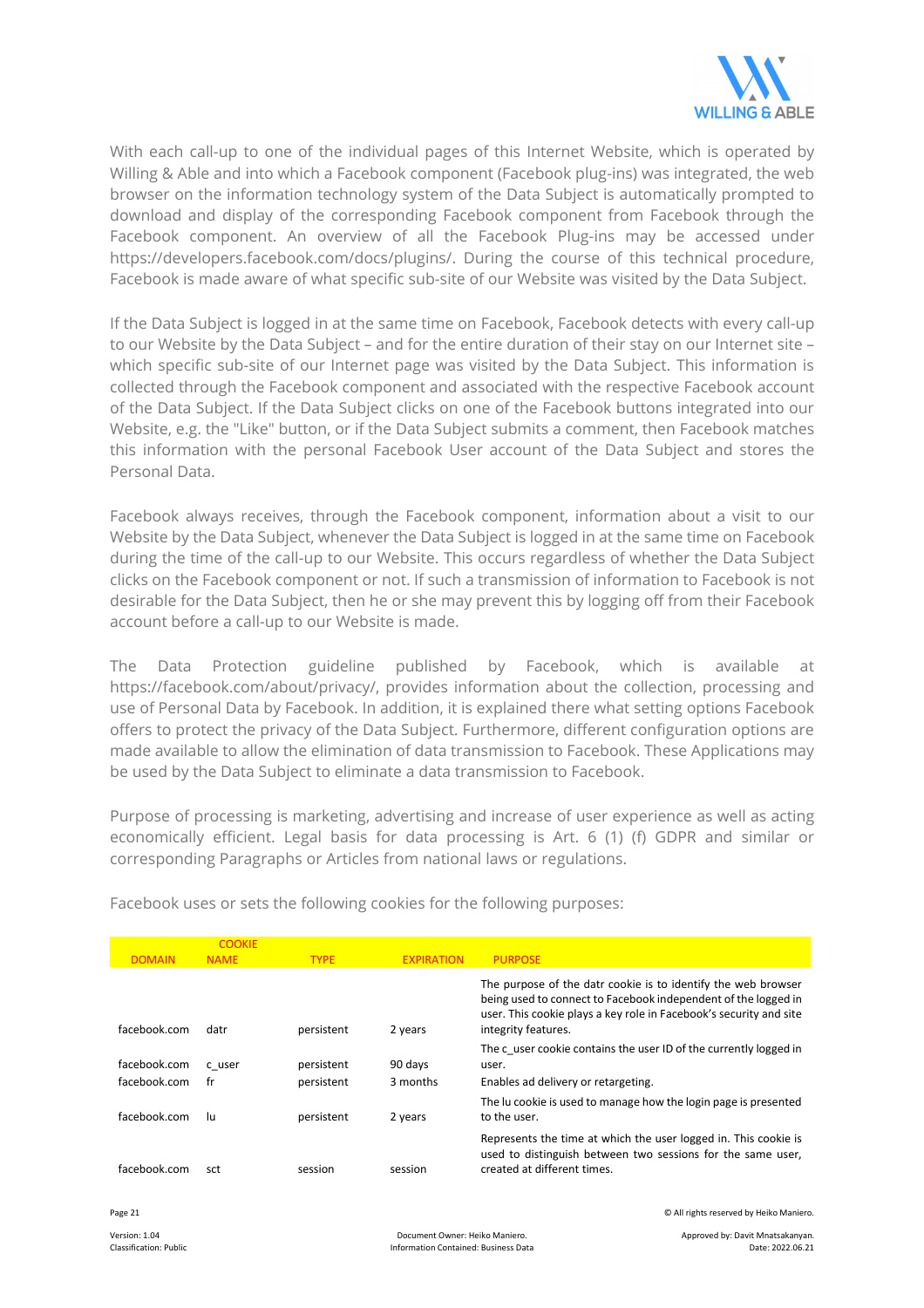

| facebook.com<br>facebook.com<br>facebook.com | XS<br>x-referer<br>presence | persistent<br>session<br>session | 30 days<br>session<br>session | Represents the session number<br>This cookie contains the full referrer URL.<br>The presence cookie is used to contain the user's chat state.                                                           |
|----------------------------------------------|-----------------------------|----------------------------------|-------------------------------|---------------------------------------------------------------------------------------------------------------------------------------------------------------------------------------------------------|
| facebook.com                                 | р                           | session                          | session                       | The p cookie is known as the user's channel partition and is<br>required for many features on the Facebook site, including chat<br>and client-side notifications.                                       |
| facebook.com                                 | locale                      | persistent                       | 1 week                        | This cookie contains the display locale of the last logged in user<br>this<br>browser.<br>This<br>cookie<br>on<br>appears to only be set after the user logs out.                                       |
|                                              |                             |                                  |                               | The Isd cookie contains a random value that is set when a<br>Facebook<br>user<br>logs<br>out<br>in<br>order<br>to                                                                                       |
| facebook.com                                 | Isd                         | session                          | session                       | prevent cross-site request forgery (CSRF) attacks.                                                                                                                                                      |
| facebook.com                                 | reg_fb_gate                 | session                          | session                       | Contains the first Facebook page that the web browser visited                                                                                                                                           |
| facebook.com                                 | reg fb reg                  | session                          | session                       | These<br>cookies<br>used<br>by<br>Facebook<br>are<br>to<br>track<br>registration effectiveness by recording how the user originally<br>Facebook<br>when<br>came<br>to<br>they<br>created their account. |
|                                              |                             |                                  |                               |                                                                                                                                                                                                         |
| facebook.com                                 | reg_fb_ref                  | session                          | session                       | Contains the last Facebook page that the web browser visited                                                                                                                                            |
| facebook.com                                 | reg_ext_ref                 | session                          | session                       | Contains an external referrer URL from when the browser first<br>visited<br>Facebook.                                                                                                                   |
| facebook.com                                 | wd                          | session                          | session                       | This cookie stores the browser window dimensions and is used<br>by Facebook to optimize the rendering of the page.                                                                                      |
| facebook.com                                 | $e$ gh2c $0$                | session                          | session                       | These cookies are generated by Javascript and used to transmit<br>information<br>Facebook<br>about<br>to<br>the responsiveness of the site for the user.                                                |
| facebook.com                                 | e gh2c_1                    | session                          | session                       | These cookies are generated by Javascript and used to transmit<br>Facebook<br>information<br>about<br>to<br>the responsiveness of the site for the user.                                                |
| facebook.com                                 | e gh2c $2$                  | session                          | session                       | These cookies are generated by Javascript and used to transmit<br>information<br>Facebook<br>about<br>to<br>the responsiveness of the site for the user.                                                |
| facebook.com                                 | sb                          | persistent                       | 2 years                       | Facebook browser identification, authentication, marketing,<br>and other Facebook-specific function cookies.                                                                                            |
|                                              |                             |                                  |                               | This cookie is used to distinguish between two sessions for the                                                                                                                                         |
| facebook.com<br>facebook.com                 | act<br>pl                   | session<br>persistent            | session<br>90 days            | same user, created at different times.<br>This cookie is used for login record.                                                                                                                         |
|                                              |                             |                                  |                               |                                                                                                                                                                                                         |
| facebook.com                                 | tr                          | session                          | session                       | Used by Facebook to deliver a series of advertisement products<br>such as real time bidding from Third Party advertisers.                                                                               |
| facebook.com                                 | $_{\rm -}$ fbc              | persistent                       | 2 years                       | Stores last visit                                                                                                                                                                                       |
| facebook.com                                 | fbm                         | persistent                       | 1 year                        | Saves user details                                                                                                                                                                                      |
| facebook.com                                 | fbp                         | persistent                       | 3 months                      | Saves visits through websites                                                                                                                                                                           |
| facebook.com                                 | * fbm                       | persistent                       | 1 year                        | Saves user details                                                                                                                                                                                      |
| facebook.com                                 | _js_datr                    | persistent                       | 2 years                       | Saves user preferences.                                                                                                                                                                                 |
| facebook.com                                 | Actppresence                | persistent                       | 1 year                        | Manages ad display frequency.                                                                                                                                                                           |
| facebook.com                                 | dpr                         | Performance                      | 7 days                        | Check and optimize loading speed.                                                                                                                                                                       |
| facebook.com                                 | fr                          | Advertisement                    | 3 month                       | Encrypted Facebook ID and Browser ID, to Enable ad delivery or<br>retargeting.                                                                                                                          |
| facebook.com                                 | lu                          | Security                         | 2 years                       | Encrypted ID of the last user.                                                                                                                                                                          |
| facebook.com                                 | csm                         | Security                         | Session                       | Insecure indicator. To provide fraud prevention.                                                                                                                                                        |
| facebook.com                                 | locale                      | Authentication                   | 7 days                        | This cookie contains the display locale of the last logged in user<br>on this browser.                                                                                                                  |
| facebook.com                                 | dbln                        | Security                         | 2 years                       | Further authentication, if account was hacked.                                                                                                                                                          |
| facebook.com                                 | csrf                        | Security                         | 2 years                       | Cross-Site-Request-Forgery-Attack prevention.                                                                                                                                                           |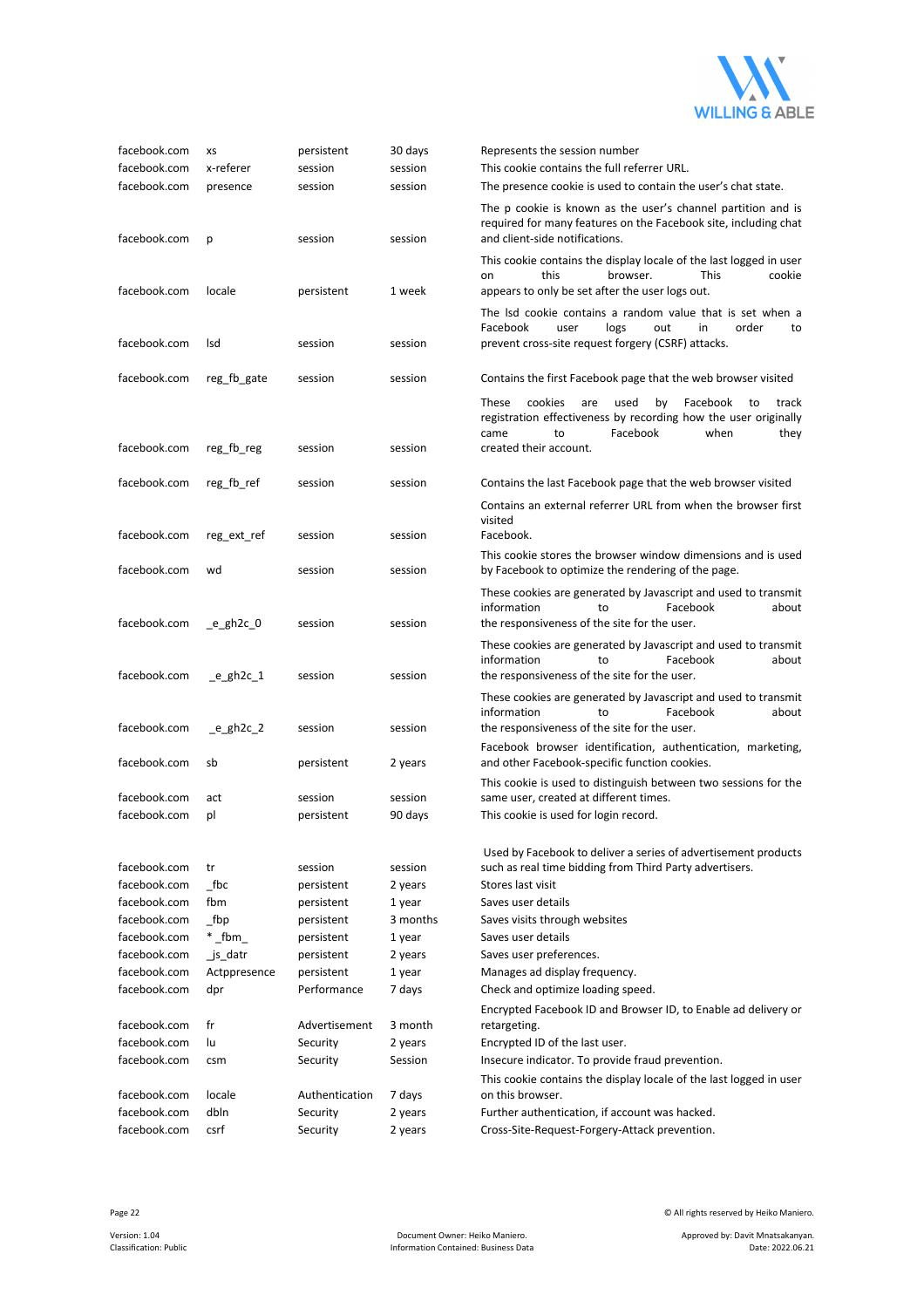

Cookies may change from time to time. We try to keep the list updated but we will not check all Third Party cookies every day. Therefore, this could be an incomplete list of the cookies used by the Third Party. Please check the website of the Third Party to review if this list is complete and up to date.

# **19. Data Protection Provisions About The Application And Use Of Google AdSense.**

Willing & Able has integrated Google AdSense. Google AdSense is an online Service, which allows the placement of advertising on third-party websites. Google AdSense is based on an algorithm that selects advertisements displayed on third-party websites to match with the content of the respective third-party site. Google AdSense allows an interest-based targeting of the Internet User, which is implemented by means of generating individual User profiles.

The holding company of Google is Alphabet Inc., 1600 Amphitheatre Pkwy, Mountain View, CA 94043, USA. Google is generally operated by Google LLC, 1600 Amphitheatre Pkwy, Mountain View, CA 94043, USA. The EU based controller is Google Ireland Limited, Gordon House, Barrow Street, Dublin, D04 E5W5, Ireland.

Google AdSense places a cookie on the information technology system of the Data Subject. The definition of cookies is explained above. With the setting of the cookie, Google is enabled to analyze the use of our Website. With each call-up to one of the individual pages of this Internet site, which is operated by Willing & Able and into which a Google AdSense component is integrated, the Internet browser on the information technology system of the Data Subject will automatically submit data through the Google AdSense component for the purpose of online advertising and the settlement of commissions to Google During the course of this technical procedure, Google gains knowledge of Personal Data, such as the IP address of the Data Subject, which serves Google, inter alia, to understand the origin of visitors and clicks and subsequently create commission settlements.

The Data Subject may, as stated above, prevent the setting of cookies through our Website at any time by means of a corresponding adjustment of the web browser used and thus permanently deny the setting of cookies. Such an adjustment to the Internet browser used would also prevent Google from setting a cookie on the information technology system of the Data Subject. Additionally, cookies already in use by Google may be deleted at any time via a web browser or other software programs.

Furthermore, Google AdSense also uses so-called tracking pixels. A tracking pixel is a miniature graphic that is embedded in web pages to enable a log file recording and a log file analysis through which a statistical analysis may be performed. Based on the embedded tracking pixels, Google is able to determine if and when a Website was opened by a Data Subject, and which links were clicked on by the Data Subject. Tracking pixels serve, inter alia, to analyze the flow of visitors on a Website.

Through Google AdSense, Personal Data and information – which include the IP address that is necessary for the collection and accounting of the displayed advertisements – is transmitted to Google in the United States of America. These Personal Data will be stored and processed in the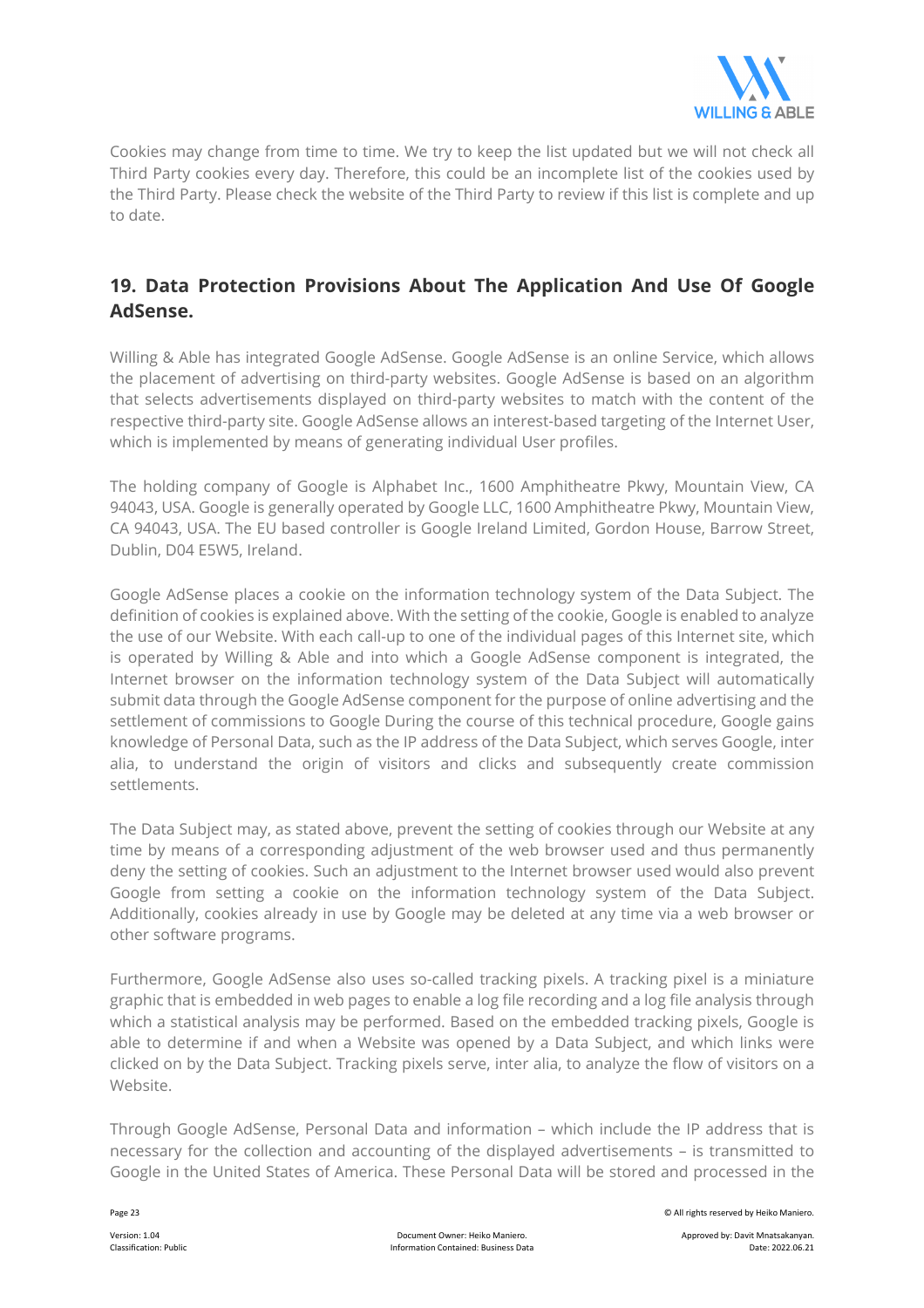

United States of America. The Google may disclose the collected Personal Data through this technical procedure to Third Parties.

Google AdSense is further explained under the following link https://www.google.com/intl/en/adsense/start/.

Purpose of processing is marketing, advertising and increase of user experience as well as acting economically efficient. Legal basis for data processing is Art. 6 (1) (f) GDPR and similar or corresponding Paragraphs or Articles from national laws or regulations.

All cookies that are used by Google are mentioned in a separate section below.

## **20. Data Protection Provisions About The Application And Use Of Google Analytics (With Anonymization Function).**

Willing & Able has integrated Google Analytics (with the anonymizer function). Google Analytics is a web analytics Service. Web analytics is the collection, gathering, and analysis of data about the behaviour of visitors to Websites. A web analysis Service collects, inter alia, data about the Website from which a person has come (the so-called referrer), which sub-pages were visited, or how often and for what duration a sub-page was viewed. Web analytics are mainly used for the optimization of a Website and in order to carry out a cost-benefit analysis of Internet advertising.

The holding company of Google is Alphabet Inc., 1600 Amphitheatre Pkwy, Mountain View, CA 94043, USA. Google is generally operated by Google LLC, 1600 Amphitheatre Pkwy, Mountain View, CA 94043, USA. The EU based controller is Google Ireland Limited, Gordon House, Barrow Street, Dublin, D04 E5W5, Ireland.

For web analytics through Google Analytics, Willing & Able uses "\_gat. \_anonymizeIp". By this means, the IP address of the Internet connection of the Data Subject is abridged by Google and anonymised when accessing our Website from a Member State of the European Union or another Contracting State to the Agreement on the European Economic Area, and the UK.

The purpose of the Google Analytics component is to analyse the traffic on our Website. Google uses the collected data and information, inter alia, to evaluate the use of our Website and to provide online reports, which show the activities on our Website, and to provide other Services concerning the use of our Internet site for us. Legal basis for data processing is Art. 6 (1) (f) GDPR and similar or corresponding Paragraphs or Articles from national laws or regulations.

Google Analytics places a cookie on the information technology system of the Data Subject. The definition of cookies is explained above. With the setting of the cookie, Google is enabled to analyse the use of our Website. With each call-up to one of the individual pages of this Internet site, which is operated by Willing & Able and into which a Google Analytics component was integrated, the Internet browser on the information technology system of the Data Subject will automatically submit data through the Google Analytics component for the purpose of online advertising and the settlement of commissions to Google. During the course of this technical procedure, Google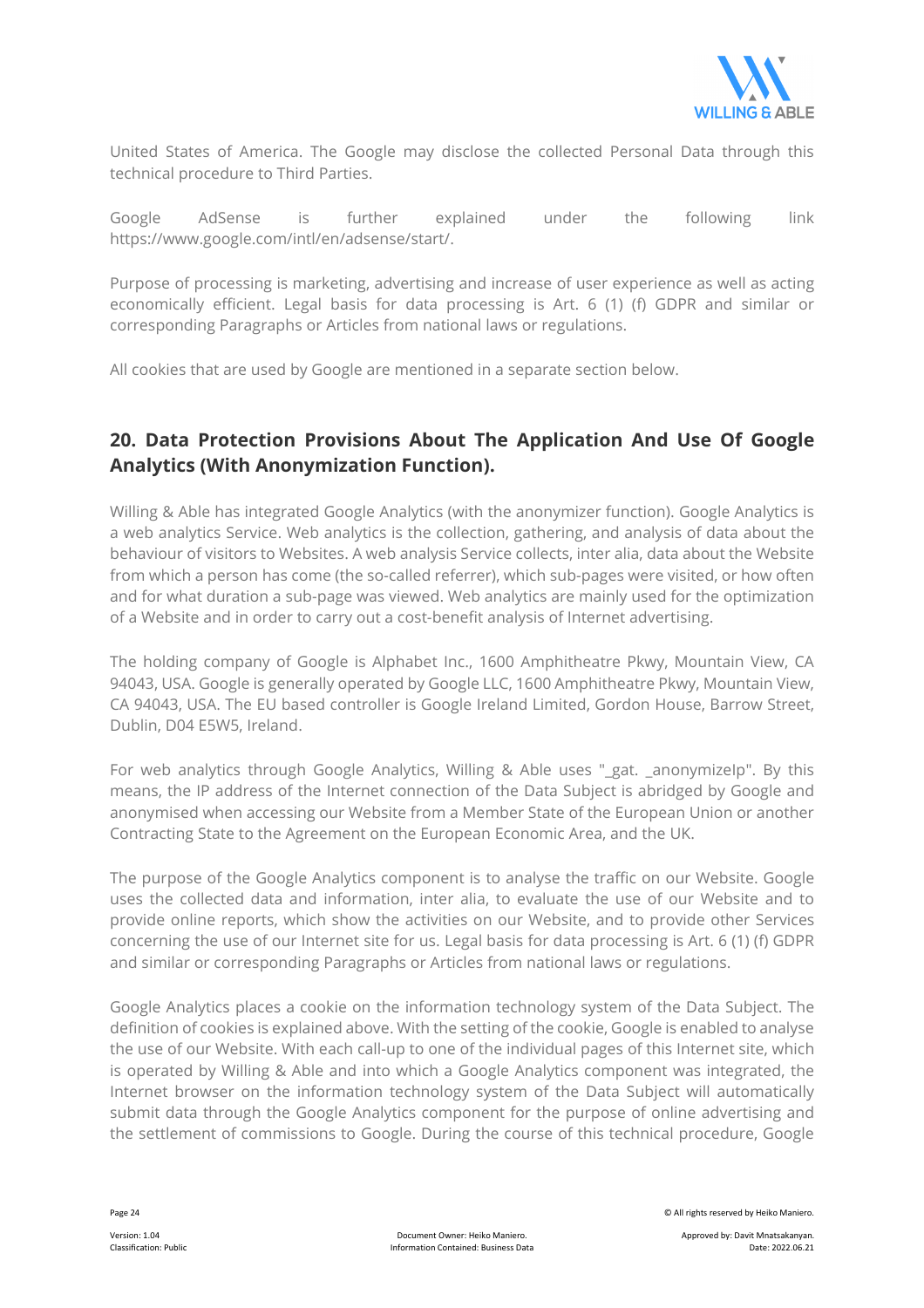

gains knowledge of information, such as the anonymized IP address of the Data Subject, which serves Google, inter alia, to understand the origin of visitors and clicks.

The cookie is used to store personal information, such as the access time, the location from which the access was made, and the frequency of visits of our Website by the Data Subject. With each visit to our Internet site, such Personal Data, including the IP address of the Internet access used by the Data Subject, will be transmitted to Google in the United States of America. These Personal Data are stored by Google in the United States of America. Google may pass these Personal Data collected through the technical procedure to Third Parties.

The Data Subject may, as stated above, prevent the setting of cookies through our Website at any time by means of a corresponding adjustment of the web browser used and thus permanently deny the setting of cookies. Such an adjustment to the Internet browser used would also prevent Google Analytics from setting a cookie on the information technology system of the Data Subject. Furthermore, cookies already in use by Google Analytics may be deleted at any time via a web browser or other software programs.

In addition, the Data Subject has the possibility of objecting to a collection of data that are generated by Google Analytics, which is related to the use of this Website, as well as the Processing of this data by Google and the chance to preclude any such. For this purpose, the Data Subject must download a browser add-on under the link https://tools.google.com/dlpage/gaoptout and install it. This browser add-on tells Google Analytics through JavaScript, that any data and information about the visits of Internet pages may not be transmitted to Google Analytics. The installation of the browser add-on is considered an objection by Google. If the information technology system of the Data Subject is later deleted, formatted, or newly installed, then the Data Subject must reinstall the browser add-on to disable Google Analytics. If the browser add-on was uninstalled by the Data Subject or any other person who is attributable to their sphere of competence, or is disabled, it is possible to execute the reinstallation or reactivation of the browser add-on.

Further information and the applicable Data Protection provisions of Google may be retrieved under https://www.google.com/intl/en/policies/privacy/ and under http://www.google.com/analytics/terms/us.html. Google Analytics is further explained under the following Link https://www.google.com/analytics/.

All cookies that are used by Google are mentioned in a separate section below.

# **21. Data Protection Provisions About The Application And Use Of Google Remarketing.**

Willing & Able has integrated Google Remarketing Services. Google Remarketing is a feature of Google AdWords, which allows a company to display advertising to Internet Users who have previously resided on the company's Internet site. The integration of Google Remarketing therefore allows a company to create User-based advertising and thus shows relevant advertisements to interested Internet Users.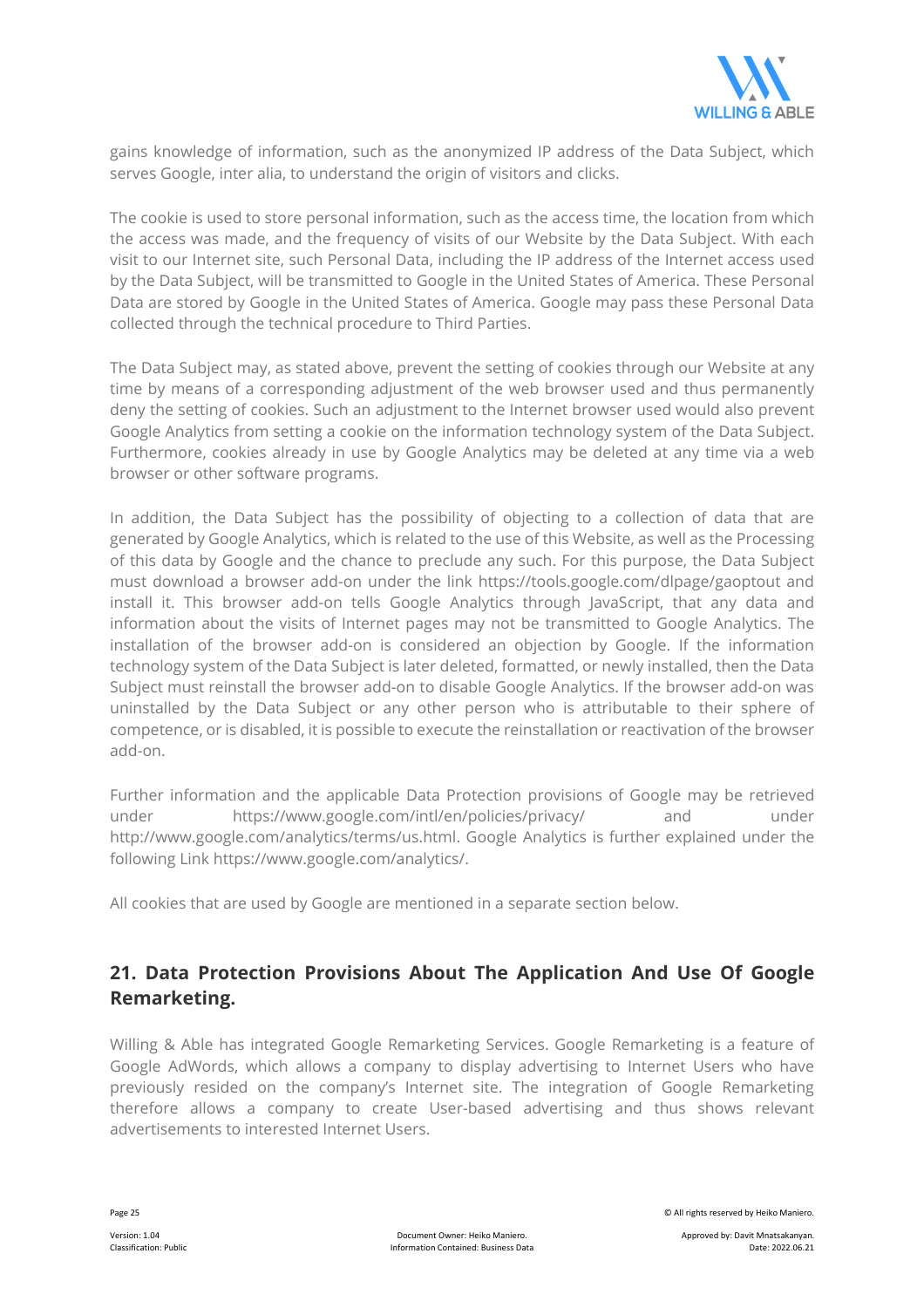

The holding company of Google is Alphabet Inc., 1600 Amphitheatre Pkwy, Mountain View, CA 94043, USA. Google is generally operated by Google LLC, 1600 Amphitheatre Pkwy, Mountain View, CA 94043, USA. The EU based controller is Google Ireland Limited, Gordon House, Barrow Street, Dublin, D04 E5W5, Ireland.

Google Remarketing allows us to display ads on the Google network or on other Websites, which are based on individual needs and matched to the interests of Internet Users.

Google Remarketing sets a cookie on the information technology system of the Data Subject. The definition of cookies is explained above. With the setting of the cookie, Google enables a recognition of the visitor of our Website if he calls up consecutive web pages, which are also a member of the Google advertising network. With each call-up to an Internet site on which the Service has been integrated by Google, the web browser of the Data Subject identifies automatically with Google. During the course of this technical procedure, Google receives personal information, such as the IP address or the surfing behaviour of the User, which Google uses, inter alia, for the insertion of interest relevant advertising.

The cookie is used to store personal information, e.g. the Internet pages visited by the Data Subject. Each time you visit our Internet pages, Personal Data, including the IP address of the Internet access used by the Data Subject, is transmitted to Google in the United States of America. These Personal Data are stored by Google in the United States of America. Google may pass these Personal Data collected through the technical procedure to Third Parties.

The Data Subject may, as stated above, prevent the setting of cookies through our Website at any time by means of a corresponding adjustment of the web browser used and thus permanently deny the setting of cookies. Such an adjustment to the Internet browser used would also prevent Google from setting a cookie on the information technology system of the Data Subject. Furthermore, cookies already in use by Google may be deleted at any time via a web browser or other software programs.

In addition, the Data Subject has the possibility of objecting to the interest-based advertising by Google. For this purpose, the Data Subject must call up the link to www.google.de/settings/ads and make the desired settings on each Internet browser used by the Data Subject.

Further information and the actual Data Protection provisions of Google may be retrieved under https://www.google.com/intl/en/policies/privacy/.

Purpose of processing is marketing, advertising and increase of user experience as well as acting economically efficient. Legal basis for data processing is Art. 6 (1) (f) GDPR and similar or corresponding Paragraphs or Articles from national laws or regulations.

All cookies that are used by Google are mentioned in a separate section below.

# **22. Data Protection Provisions About The Application And Use Of Google-AdWords.**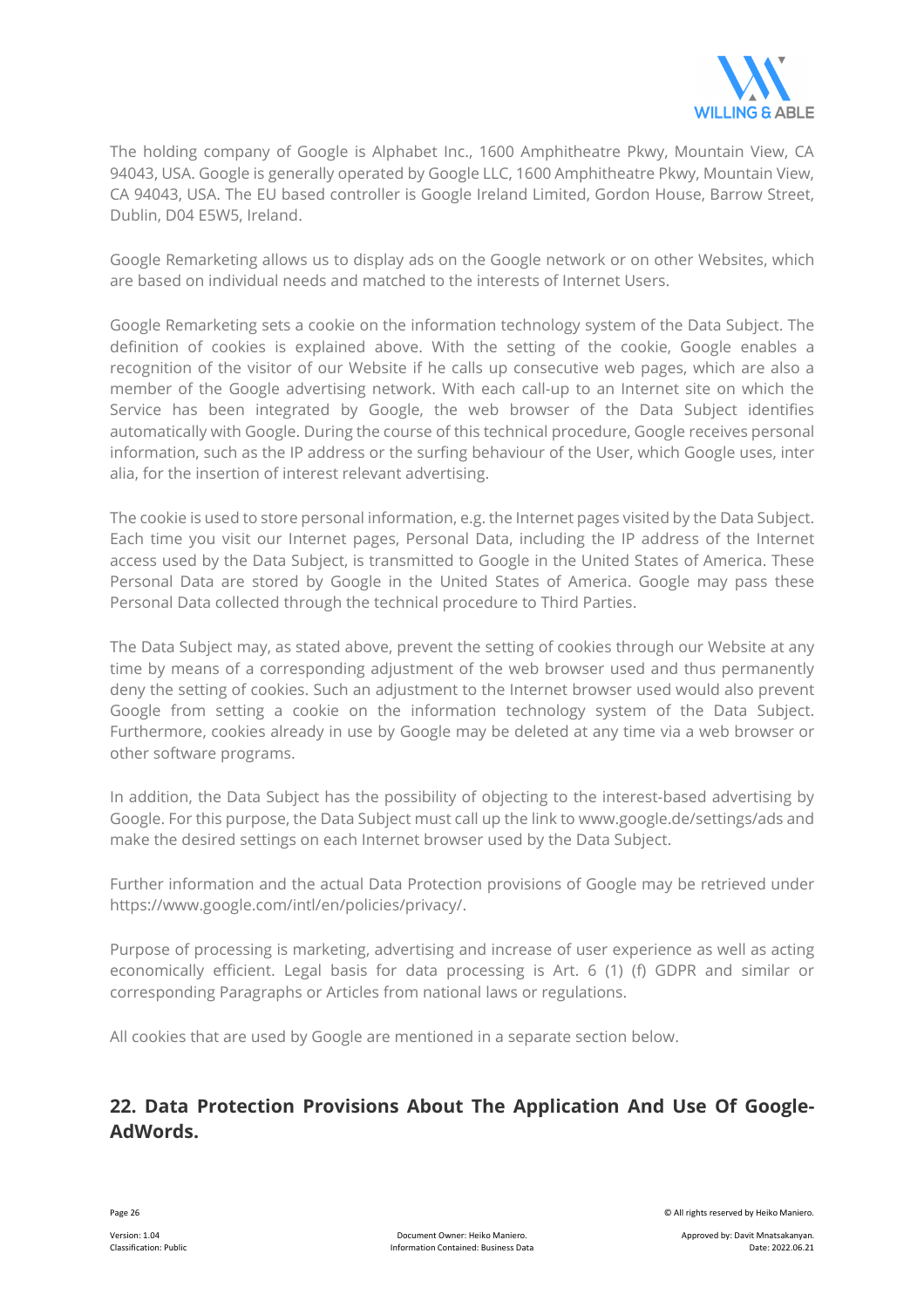

Willing & Able has integrated Google AdWords. Google AdWords is a Service for Internet advertising that allows the advertiser to place ads in Google search engine results and the Google advertising network. Google AdWords allows an advertiser to pre-define specific keywords with the help of which an ad on Google's search results are displayed only when the User utilizes the search engine to retrieve a keyword-relevant search result. In the Google Advertising Network, the ads are distributed on relevant web pages using an automatic algorithm, taking into account the previously defined keywords.

The holding company of Google is Alphabet Inc., 1600 Amphitheatre Pkwy, Mountain View, CA 94043, USA. Google is generally operated by Google LLC, 1600 Amphitheatre Pkwy, Mountain View, CA 94043, USA. The EU based controller is Google Ireland Limited, Gordon House, Barrow Street, Dublin, D04 E5W5, Ireland.

If a Data Subject reaches our Website via a Google ad, a conversion cookie is filed on the information technology system of the Data Subject through Google. The definition of cookies is explained above. A conversion cookie loses its validity after 30 days and is not used to identify the Data Subject. If the cookie has not expired, the conversion cookie is used to check whether certain sub-pages, e.g. the shopping cart from an online shop system, were called up on our Website. Through the conversion cookie, both Google and Willing & Able can understand whether a person who reached an AdWords ad on our Website generated sales, that is, executed or cancelled a sale of goods.

The data and information collected through the use of the conversion cookie is used by Google to create visit statistics for our Website. These visit statistics are used in order to determine the total number of Users who have been served through AdWords ads to ascertain the success or failure of each AdWords ad and to optimize our AdWords ads in the future. Neither our company nor other Google AdWords advertisers receive information from Google that could identify the Data Subject.

The conversion cookie stores personal information, e.g. the Internet pages visited by the Data Subject. Each time you visit our Internet pages, Personal Data, including the IP address of the Internet access used by the Data Subject, is transmitted to Google in the United States of America. These Personal Data are stored by Google in the United States of America. Google may pass these Personal Data collected through the technical procedure to Third Parties.

The Data Subject may, at any time, prevent the setting of cookies by our Website, as stated above, by means of a corresponding setting of the Internet browser used and thus permanently deny the setting of cookies. Such a setting of the Internet browser used would also prevent Google from placing a conversion cookie on the information technology system of the Data Subject. In addition, a cookie set by Google AdWords may be deleted at any time via the Internet browser or other software programs.

The Data Subject has a possibility of objecting to the interest based advertisement of Google. Therefore, the Data Subject must access from each of the browsers in use the link www.google.de/settings/ads and set the desired settings.

Further information and the applicable Data Protection provisions of Google may be retrieved under https://www.google.com/intl/en/policies/privacy/.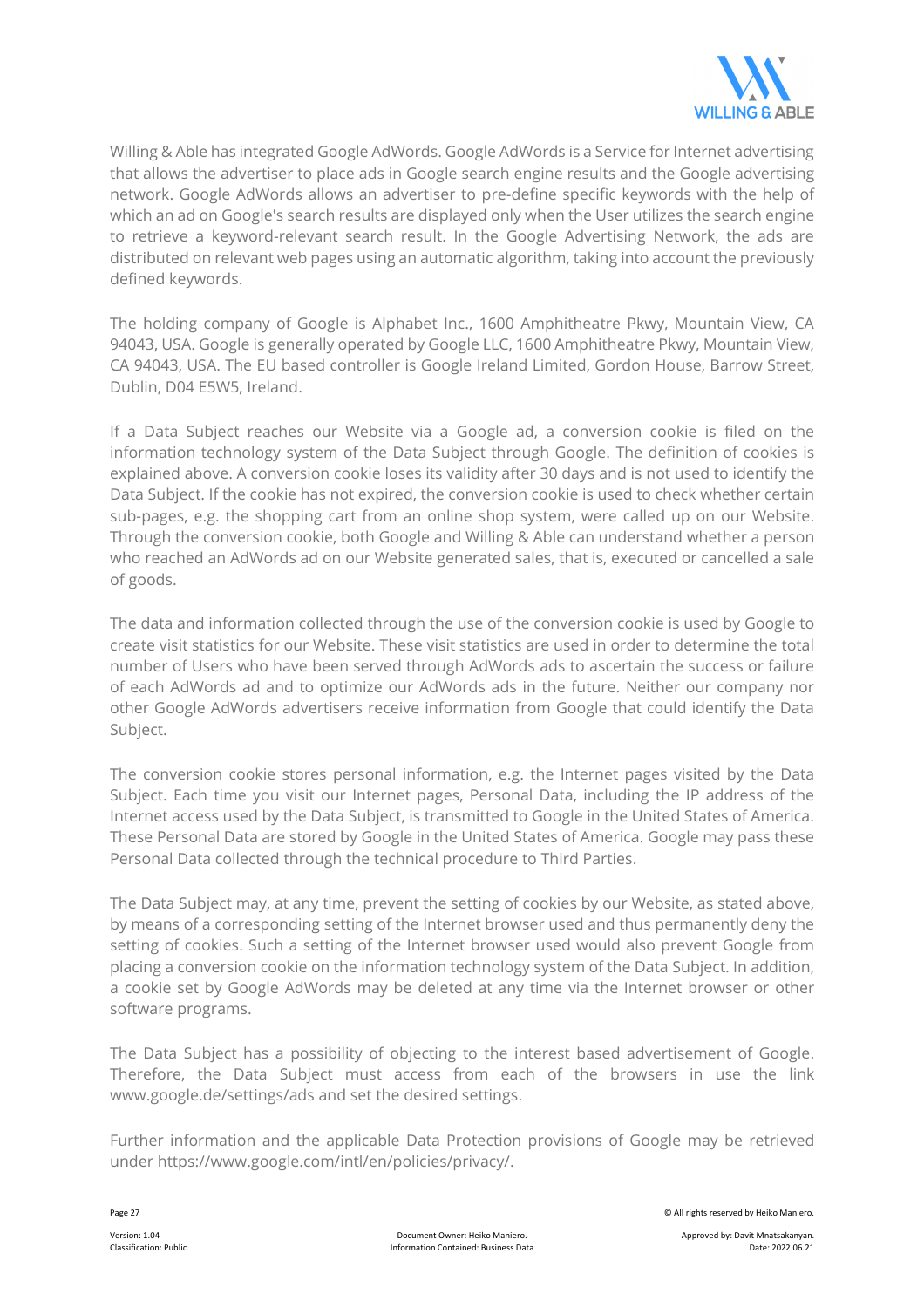

The purpose of Google AdWords is the promotion of our Website by the inclusion of relevant advertising on the Websites of Third Parties and in the search engine results of the search engine Google and an insertion of third-party advertising on our Website, marketing, advertising and increase of user experience as well as acting economically efficient. Legal basis for data processing is Art. 6 (1) (f) GDPR and similar or corresponding Paragraphs or Articles from national laws or regulations.

All cookies that are used by Google are mentioned in a separate section below.

# **23. Data Protection Provisions About The Application And Use Of YouTube.**

Willing & Able has integrated components of YouTube and operates a YouTube-Channel. YouTube is an Internet video portal that enables video publishers to set video clips and other Users free of charge, which also provides free viewing, review and commenting on them. YouTube allows you to publish all kinds of videos, so you can access both full movies and TV broadcasts, as well as music videos, trailers, and videos made by Users via the Internet portal.

The holding company of Google (and therefore for YouTube) is Alphabet Inc., 1600 Amphitheatre Pkwy, Mountain View, CA 94043, USA. Google is generally operated by Google LLC, 1600 Amphitheatre Pkwy, Mountain View, CA 94043, USA. YouTube can be reached over the following address: Google LLC, D/B/A YouTube, 901 Cherry Ave. San Bruno, CA 94066, USA. The EU address of YouTube is Google Ireland Limited, Gordon House, Barrow Street, Dublin, D04 E5W5, Ireland.

For reasons of Data Protection, we implemented a two-click component to block transmissions to this external service. The following applies only when you have consented to the transfer or if you actively click on the respective component and re-confirm the transfer of the data, or when you confirm that you want to leave our Website or Application to visit the Third Party Website by following a link.

With each call-up to one of the individual pages of this Internet site, which is operated by Willing & Able and on which a YouTube component (YouTube video) was integrated, the Internet browser on the information technology system of the Data Subject is automatically prompted to download a display of the corresponding YouTube component. Further information about YouTube may be obtained under https://www.youtube.com/yt/about/en/. During the course of this technical procedure, YouTube and Google gain knowledge of what specific sub-page of our Website was visited by the Data Subject.

If the Data Subject is logged in on YouTube, YouTube recognizes with each call-up to a sub-page that contains a YouTube video, which specific sub-page of our Internet site was visited by the Data Subject. This information is collected by YouTube and Google and assigned to the respective YouTube account of the Data Subject.

YouTube and Google will receive information through the YouTube component that the Data Subject has visited our Website, if the Data Subject at the time of the call to our Website is logged in on YouTube; this occurs regardless of whether the person clicks on a YouTube video or not. If such a transmission of this information to YouTube and Google is not desirable for the Data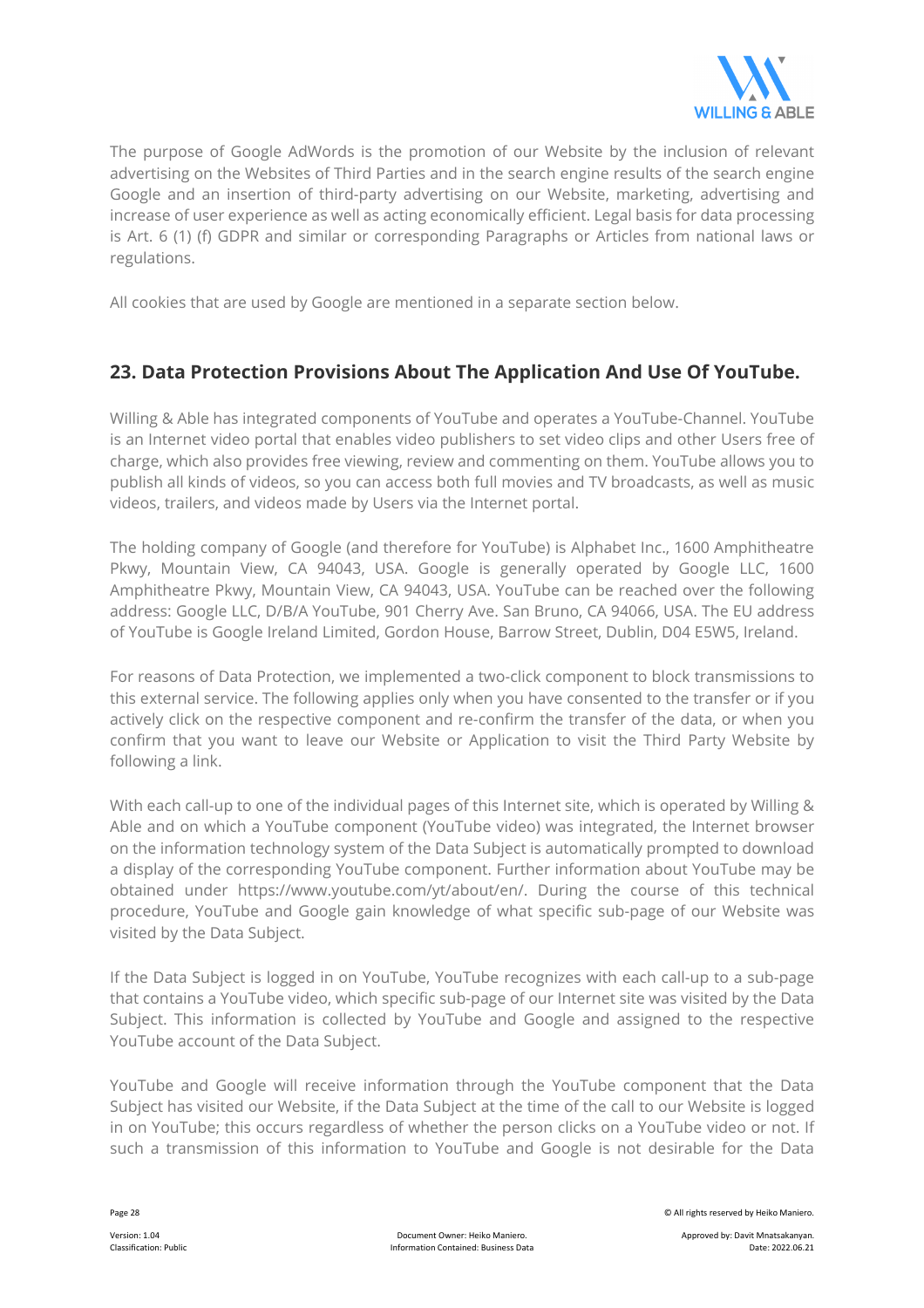

Subject, the delivery may be prevented if the Data Subject logs off from their own YouTube account before a call-up to our Website is made.

YouTube's Data Protection provisions, available at https://www.google.com/intl/en/policies/privacy/, provide information about the collection, processing and use of Personal Data by YouTube and Google.

Purpose of processing is marketing, advertising and increase of user experience as well as acting economically efficient. Legal basis for data processing is Art. 6 (1) (f) GDPR and similar or corresponding Paragraphs or Articles from national laws or regulations.

All cookies that are used by Google and YouTube are mentioned in a separate section below.

# **24. Data Protection Provisions About The Application And Use Of Google Workspace (formerly known as G Suite)**

Willing & Able has integrated Google Workspace into its Applications. Google Workspace, formerly known as "G Suite", is a collection of cloud computing, productivity and collaboration tools, software and products developed and marketed by Google. Google Workspace consists of Gmail, Contacts, Calendar, Meet and Chat for communication, currents for employee engagement, drive for storage and the Google Docs suite for content creation.

The holding company of Google is Alphabet Inc., 1600 Amphitheatre Pkwy, Mountain View, CA 94043, USA. Google is generally operated by Google LLC, 1600 Amphitheatre Pkwy, Mountain View, CA 94043, USA. The EU based controller is Google Ireland Limited, Gordon House, Barrow Street, Dublin, D04 E5W5, Ireland.

The purpose of Processing with Google Workspace is the integration of Google Applications and Services into our Websites and Applications, to achieve economic efficiency and compliance. Legal basis for data processing is Art. 6 (1) (f) GDPR and Art. 6 (1) (c), 5 (1) (c), 25, 32 GDPR and similar or corresponding Paragraphs or Articles from national laws or regulations.

We integrated Google Workspace for multiple and compelling reasons of which we will explain only two in the following:

- Access Control, to comply with Data Protection Law: We allow our Subscribers to connect with the user directory of Google Workspace, and to grant and revoke access to our Applications for (active and inactive) employees or other users by completely automated means. Active users of Subscribers are granted with access while the access permissions for inactive users are revoked automatically. With this integration, Willing & Able made sure that only authorized users of the Subscriber have access to Business and Personal Data. The Subscriber complies with Art. 32 GDPR (Security of Processing) and Willing & Able complies with Art. 25 GDPR (Privacy by Design). Furthermore, the solution is economically efficient because its safes administration time.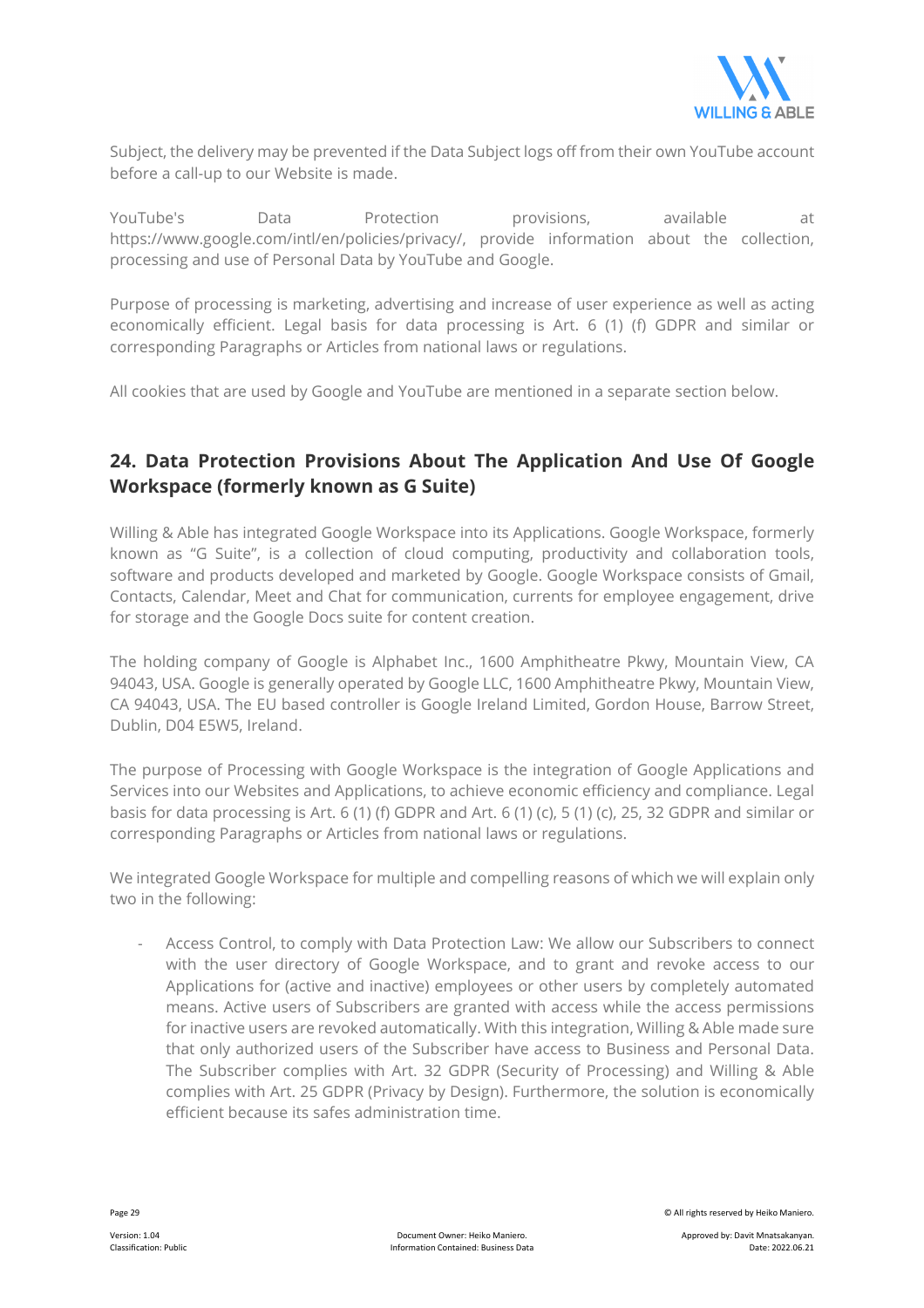

Data Security and Storage, to comply with Data Protection Law and Information Security laws, regulations and company internal policies: All data that can be stored on the Subscribers own IT infrastructure, is stored exclusively with the Subscriber. For this reason, all Willing & Able Applications use Google Workspace Drive integration. Willing & Able is a processor and shall store only such Personal Data that are adequate, relevant and limited to what is necessary in relation to the purposes for which they are processed (Data Minimisation Principle, Art. 5 (1) (c) GDPR). To explain one example: As long as an Agreement of two Users of AbleToContract is in draft stage or negotiated, Willing & Able stores the draft of the Agreement. When all parties have signed the Agreement, the final and signed Agreement is stored on the Google Workspace Drive of the Subscriber, and not on the servers of Willing & Able.

Further information and the applicable Data Protection provisions of Google may be retrieved under https://www.google.com/intl/en/policies/privacy/.

All cookies that are used by Google are mentioned in a separate section below.

## **25. Cookies Used By Google And Its Affiliates.**

| <b>DOMAIN</b> | <b>COOKIE NAME</b>                | <b>TYPE</b> | <b>EXPIRATION</b>    | <b>PURPOSE</b>                                                                                                                                                                                                            |
|---------------|-----------------------------------|-------------|----------------------|---------------------------------------------------------------------------------------------------------------------------------------------------------------------------------------------------------------------------|
|               |                                   |             |                      |                                                                                                                                                                                                                           |
|               |                                   |             |                      | This cookie is set due to Twitter integration and                                                                                                                                                                         |
| google.com    | lang                              | session     | session              | sharing capabilities for the social media.                                                                                                                                                                                |
| google.com    | _ga                               | persistent  | 2 years              | Used to distinguish users.                                                                                                                                                                                                |
| google.com    | gat_helpspecific                  | session     | session              | Manages the rate at which page view requests<br>are made.                                                                                                                                                                 |
| google.com    | $\_gid$                           | persistent  | 1 day                | Used to distinguish users.                                                                                                                                                                                                |
| google.com    | ga <container-id></container-id>  | persistent  | 2 years              | Used to persist session state.                                                                                                                                                                                            |
|               |                                   |             |                      |                                                                                                                                                                                                                           |
| google.com    | AMP TOKEN                         | persistent  | 30 seconds to 1 year | Contains a token that can be used to retrieve a<br>Client ID from AMP Client ID service. Other<br>possible values indicate opt-out, inflight<br>request or an error retrieving a Client ID from<br>AMP Client ID service. |
| google.com    | _gac_ <property-id></property-id> | persistent  | 90 days              | Contains campaign related information for the<br>user. If you have linked your Google Analytics<br>and Google Ads accounts, Google Ads website<br>conversion tags will read this cookie unless you<br>opt-out.            |
| google.com    | gat                               | persistent  | 1 minute             | Used to throttle request rate.                                                                                                                                                                                            |
|               |                                   |             |                      | Used to distinguish users and sessions. The<br>cookie is created when the javascript library<br>executes and no existing __ utma cookies exists.<br>The cookie is updated every time data is sent to                      |
| google.com    | utma                              | persistent  | 2 years              | Google Analytics.                                                                                                                                                                                                         |
| google.com    | utmt                              | persistent  | 10 minutes           | Used to throttle request rate.                                                                                                                                                                                            |
| google.com    | utmb                              | persistent  | 30 minutes           | Used to determine new sessions/visits. The<br>cookie is created when the javascript library<br>executes and no existing utmb cookies exists.<br>The cookie is updated every time data is sent to<br>Google Analytics.     |
|               |                                   |             |                      |                                                                                                                                                                                                                           |
|               |                                   |             |                      |                                                                                                                                                                                                                           |
| Page 30       |                                   |             |                      | © All rights reserved by Heiko Maniero.                                                                                                                                                                                   |

Google and its affiliates are using or setting the following cookies for the following purposes: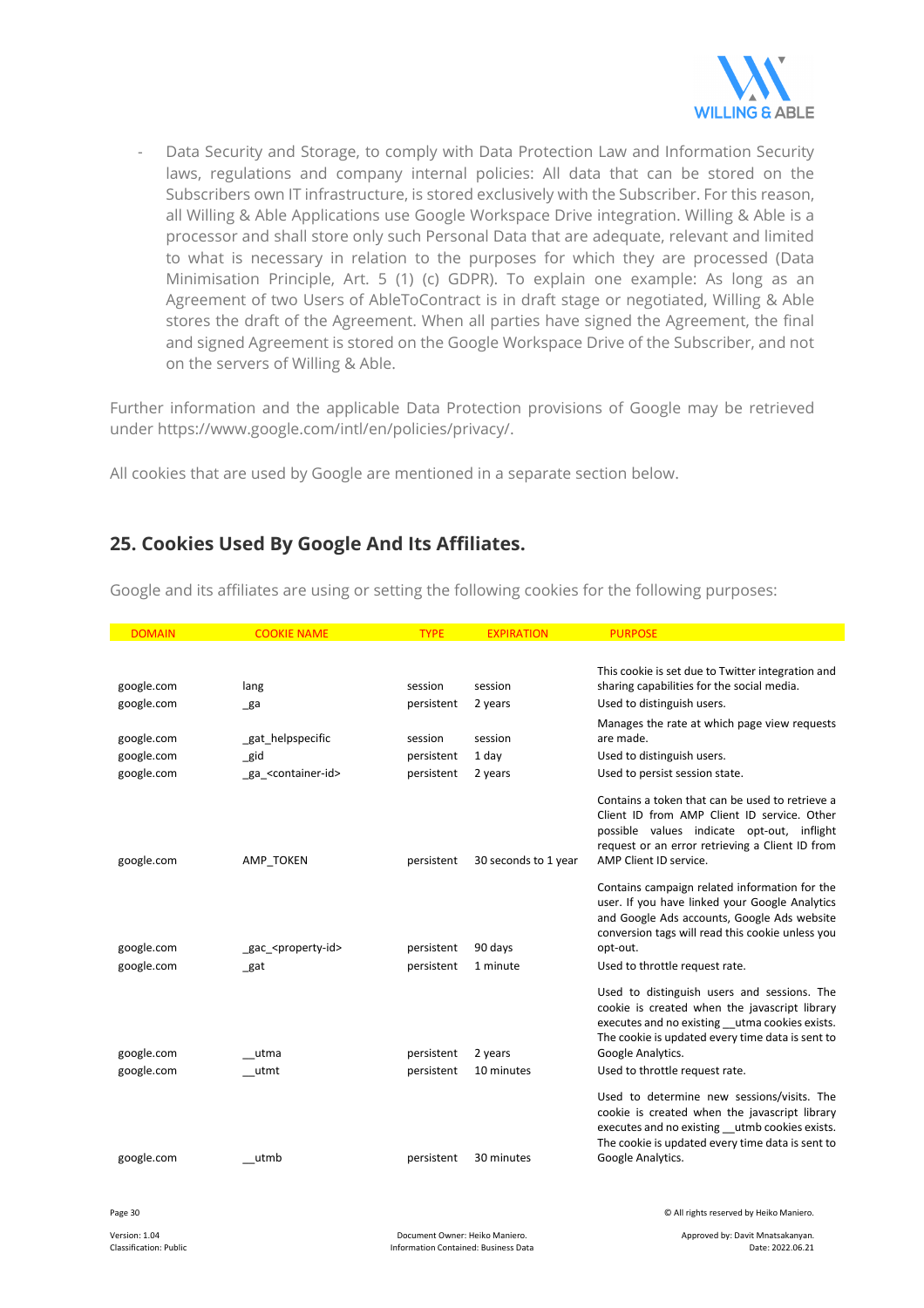

| google.com               | utmc                    | session                  | session               | Used to determine whether the user was in a<br>new session/visit.                                                                                                                                                                                                                                                                                                                                             |
|--------------------------|-------------------------|--------------------------|-----------------------|---------------------------------------------------------------------------------------------------------------------------------------------------------------------------------------------------------------------------------------------------------------------------------------------------------------------------------------------------------------------------------------------------------------|
|                          |                         |                          |                       | Stores the traffic source or campaign that<br>explains how the user reached your site. The<br>cookie is created when the javascript library<br>executes and is updated every time data is sent                                                                                                                                                                                                                |
| google.com               | utmz                    | persistent               | 6 months              | to Google Analytics.                                                                                                                                                                                                                                                                                                                                                                                          |
| google.com               | utmv                    | persistent               | 2 years               | Used to store visitor-level custom variable data.<br>This cookie is created when a developer uses<br>the _setCustomVar method with a visitor level<br>custom variable. This cookie was also used for<br>the deprecated _setVar method. The cookie is<br>updated every time data is sent to Google<br>Analytics.                                                                                               |
|                          |                         |                          |                       | Used to determine a user's inclusion in an                                                                                                                                                                                                                                                                                                                                                                    |
| google.com               | utmx                    | persistent               | 18 months             | experiment.                                                                                                                                                                                                                                                                                                                                                                                                   |
| google.com               | __utmxx                 | persistent               | 18 months             | Used to determine the expiry of experiments a<br>user has been included in.                                                                                                                                                                                                                                                                                                                                   |
| google.com               | _gaexp                  | persistent               | 90 days               | Used to determine a user's inclusion in an<br>experiment and the expiry of experiments a<br>user has been included in.                                                                                                                                                                                                                                                                                        |
| google.com               | _opt_awcid              | persistent               | 24 hours              | Used for campaigns mapped to Google Ads<br>Customer IDs.                                                                                                                                                                                                                                                                                                                                                      |
| google.com               | _opt_awmid              | persistent               | 24 hours              | Used for campaigns mapped to Google Ads<br>Customer IDs.                                                                                                                                                                                                                                                                                                                                                      |
| google.com               | _opt_awgid              | persistent               | 24 hours              | Used for campaigns mapped to Google Ads<br>Customer IDs.                                                                                                                                                                                                                                                                                                                                                      |
| google.com               | _opt_awkid              | persistent               | 24 hours              | Used for campaigns mapped to Google Ads<br>Customer IDs.                                                                                                                                                                                                                                                                                                                                                      |
| google.com               | _opt_utmc               | persistent               | 24 hours              | Stores the last utm_campaign query parameter.                                                                                                                                                                                                                                                                                                                                                                 |
|                          |                         |                          |                       | This cookie is created when running a redirect<br>experiment. It stores the experiment ID, the                                                                                                                                                                                                                                                                                                                |
| google.com               | _opt_expid              | persistent               | 10 seconds            | variant ID and the referrer to the page that's<br>being redirected.                                                                                                                                                                                                                                                                                                                                           |
| google.com<br>google.com | 1P_JAR<br><b>APISID</b> | persistent<br>persistent | 2 months<br>20 months | These cookies are set via embedded YouTube-<br>videos. They register anonymous statistical<br>data on for example how many times the video<br>is displayed and what settings are used for<br>playback. No sensitive data is collected unless<br>you log in to your google account, in that case<br>your choices are linked with your account, for<br>example if you click "like" on a video.<br>Same as above |
|                          |                         |                          |                       | Used to detect if the visitor has accepted the                                                                                                                                                                                                                                                                                                                                                                |
|                          |                         |                          |                       | marketing category in the cookie banner. This<br>cookie is necessary for GDPR-compliance of the                                                                                                                                                                                                                                                                                                               |
| google.com               | <b>CONSENT</b>          | persistent               | 201 months            | website.                                                                                                                                                                                                                                                                                                                                                                                                      |
| google.com               | GPS                     | persistent               | 1 hour                | Same as above<br>How many times the video is displayed and                                                                                                                                                                                                                                                                                                                                                    |
| google.com               | <b>HSID</b>             | persistent               | 2 years               | what settings are used for playback.<br>How many times the video is displayed and                                                                                                                                                                                                                                                                                                                             |
| google.com               | NID                     | persistent               | 6 months              | what settings are used for playback.                                                                                                                                                                                                                                                                                                                                                                          |
| google.com               | <b>OGPC</b>             | persistent               | 1 month               | How many times the video is displayed and<br>what settings are used for playback.                                                                                                                                                                                                                                                                                                                             |
| google.com               | <b>OTZ</b>              | persistent               | 1 month               | How many times the video is displayed and<br>what settings are used for playback.                                                                                                                                                                                                                                                                                                                             |

Page 31 © All rights reserved by Heiko Maniero.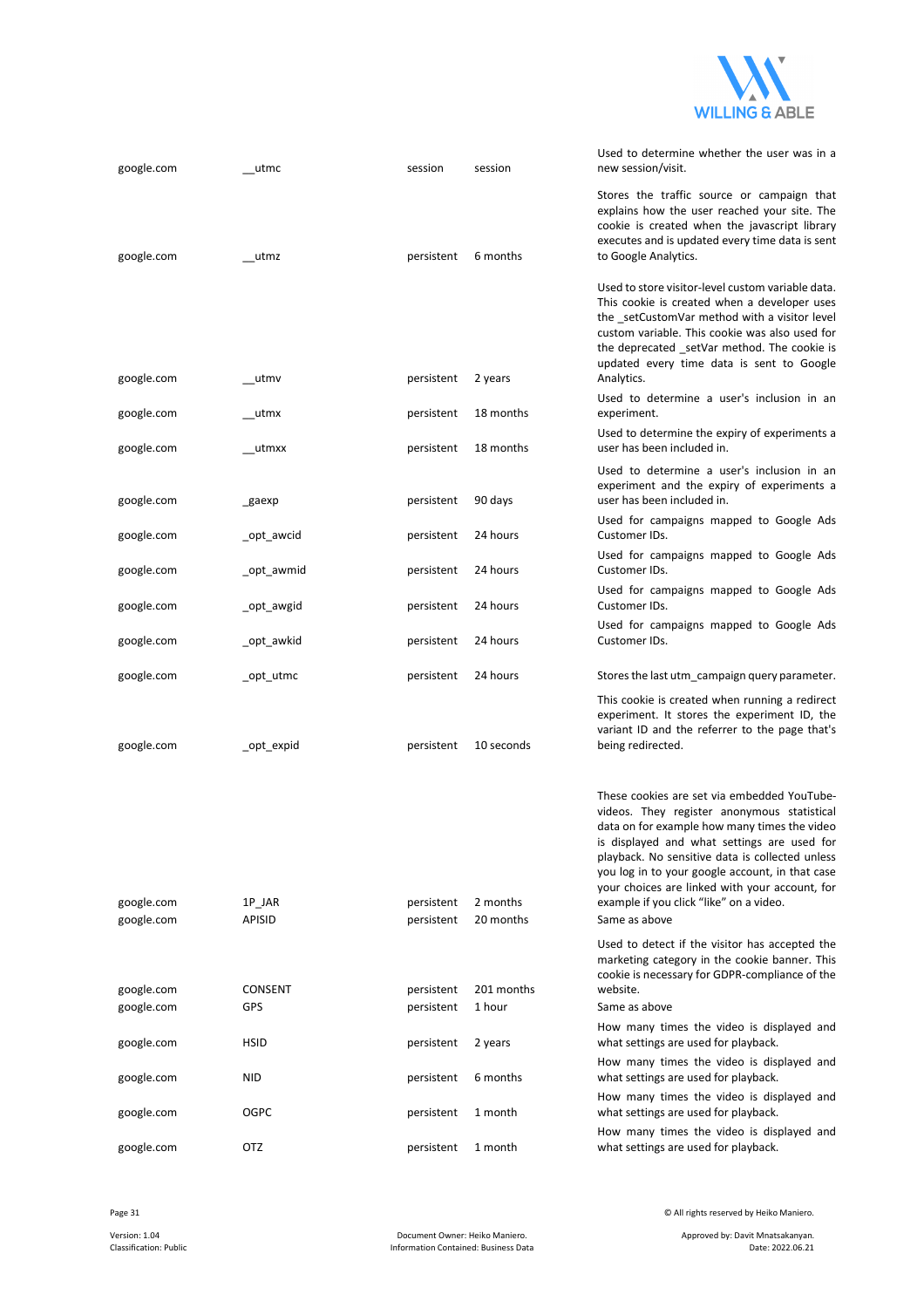

| google.com          | PREF                    | persistent | 8 months          | How many times the video is displayed and<br>what settings are used for playback.                                                                                                        |  |
|---------------------|-------------------------|------------|-------------------|------------------------------------------------------------------------------------------------------------------------------------------------------------------------------------------|--|
| google.com          | SAPISID                 | persistent | 2 years           | How many times the video is displayed and<br>what settings are used for playback.                                                                                                        |  |
| google.com          | <b>SID</b>              | persistent | 2 years           | How many times the video is displayed and<br>what settings are used for playback.                                                                                                        |  |
| google.com          | <b>SIDCC</b>            | persistent | 3 months          | How many times the video is displayed and<br>what settings are used for playback.                                                                                                        |  |
| google.com          | VISITOR_INFO1_LIVE      | persistent | 8 months          | How many times the video is displayed and<br>what settings are used for playback.                                                                                                        |  |
| google.com          | YSC                     | session    | session           | How many times the video is displayed and<br>what settings are used for playback.                                                                                                        |  |
|                     |                         |            |                   | Collects information about how visitors use the                                                                                                                                          |  |
| google.com          | DV                      | persistent | persistent cookie | site.                                                                                                                                                                                    |  |
| google.com          | LOGIN_INFO              | persistent | 2 years           | Supports embedded YouTube videos.                                                                                                                                                        |  |
| google.com          | PREF                    | persistent | 8 months          | Tracks the number of views for a particular<br>video.                                                                                                                                    |  |
| google.com          | Demographics            | persistent | 1,5 years         | Unique identifiers given to each computer to<br>allow traffic analysis to YouTube.                                                                                                       |  |
| google.com          | Googlepersonalization   | persistent | 1 year            | To store cookie consent preferences.                                                                                                                                                     |  |
| google.com          | Google Maps API         | session    | session           | To request user IP address.                                                                                                                                                              |  |
| google.com          | Google_pub_config       | persistent | persistent cookie | Enable ad delivery or retargeting.                                                                                                                                                       |  |
| google.com          | Google_ama_config       | persistent | persistent cookie | Enable ad delivery or retargeting.                                                                                                                                                       |  |
| google.com          | Google ama settings     | persistent | persistent cookie | Store performed actions on the website                                                                                                                                                   |  |
| google.com          | Google_adsense_settings | persistent | persistent cookie | Enable ad delivery or retargeting.                                                                                                                                                       |  |
| google.com          | Google_pem_mod          | persistent | persistent cookie | Enable ad delivery or retargeting.                                                                                                                                                       |  |
| google.com          | Google_experiment_mod*  | persistent | 3 months          | Store and track visits across websites.                                                                                                                                                  |  |
| google.com          | Google Fonts API        | session    | session           | To request user IP address.                                                                                                                                                              |  |
| google.com          | gac_UA-*                | persistent | 90 days           | Contains campaign related information for the<br>user.                                                                                                                                   |  |
| google.com          | _uetvid_exp             | persistent | persistent cookie | Google Tag manager cookie.                                                                                                                                                               |  |
| google.com          | _uetvid                 | persistent | 16 days           | Store and track visits across websites.                                                                                                                                                  |  |
| google.com          | Goog_pem_mod            | persistent | persistent cookie | Enable ad delivery or retargeting.                                                                                                                                                       |  |
| google.com          | _pin_unauth             | persistent | 1 day             | Google Tag manager cookie.                                                                                                                                                               |  |
| google.com          | Ads/Ga-Audiences        | session    | session           | Store information for remarketing purposes.                                                                                                                                              |  |
| google.com          | Utm_source              | session    | session           | Google Analytics cookie.                                                                                                                                                                 |  |
| google.com          | _uetsid                 | persistent | 1 day             | Store and track visits across websites.                                                                                                                                                  |  |
| google.com          | Utm_campaign            | session    | session           | Google Analytics cookie.                                                                                                                                                                 |  |
| accounts.google.com | ACCOUNT_CHOOSER         | persistent | 2 years           | Chooses<br>the<br>accounts<br>same-site<br>on<br>connections.                                                                                                                            |  |
|                     |                         |            |                   | Chooses<br>same-site<br>accounts<br>on<br>the                                                                                                                                            |  |
| accounts.google.com | <b>LSOLH</b>            | persistent | 2 years           | connections.                                                                                                                                                                             |  |
| accounts.google.com | SMSV                    | persistent | 10 years          | Google Accounts cookie.                                                                                                                                                                  |  |
| accounts.google.com | __Host-3PLSID           | persistent | 2 years           | Google Calendar cookie.                                                                                                                                                                  |  |
| accounts.google.com | Host-GAPS               | persistent | 2 years           | Google Accounts cookie.                                                                                                                                                                  |  |
| calendar.google.com | OSID                    | persistent | 2 years           | Google Calendar cookie.                                                                                                                                                                  |  |
| calendar.google.com | __Secure-OSID           | persistent | 2 years           | Same as above                                                                                                                                                                            |  |
| .scholar.google.com | GSP                     | persistent | 2 years           | Google Scholar cookie.                                                                                                                                                                   |  |
| google.com          | DV                      | session    | session           | The cookies collect information<br>in<br>an<br>anonymous form, including the number of<br>visitors to the Site, where visitors have come to<br>the Site from and the pages they visited. |  |
| google.com          | UULE                    | session    | session           | The cookies collect information in<br>an<br>anonymous form, including the number of<br>visitors to the Site, where visitors have come to<br>the Site from and the pages they visited.    |  |
|                     |                         |            |                   |                                                                                                                                                                                          |  |

Page 32 © All rights reserved by Heiko Maniero.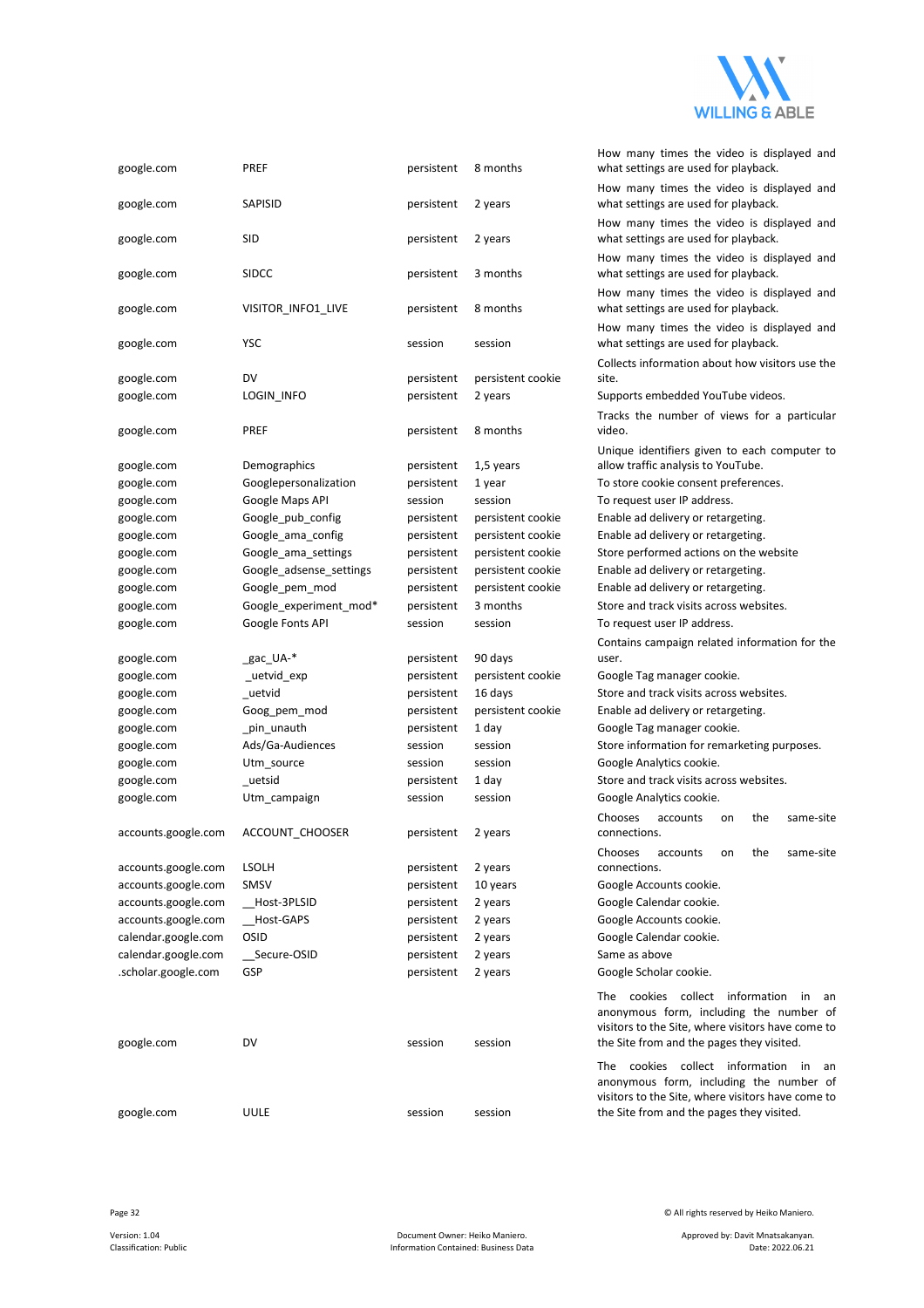

| google.com | <b>OTZ</b>               | session    | session    | The cookies collect information<br>in<br>an<br>anonymous form, including the number of<br>visitors to the Site, where visitors have come to<br>the Site from and the pages they visited.                                                                                          |
|------------|--------------------------|------------|------------|-----------------------------------------------------------------------------------------------------------------------------------------------------------------------------------------------------------------------------------------------------------------------------------|
| google.com | <b>IDE</b>               | session    | session    | Ad tracking cookie.                                                                                                                                                                                                                                                               |
| google.com | G_ENABLED_IDPS           | persistent | Infinite   | Used for Google Single Sign On.                                                                                                                                                                                                                                                   |
| google.com | gads                     | persistent | 30 days    | This cookie is associated with the DoubleClick<br>for Publishers service from Google. Its purpose<br>is to do with the showing of adverts on the site,<br>for which the owner may earn some revenue.                                                                              |
| google.com | $_gat$ .*                | persistent | 10 minutes | This cookie name is associated with Google<br>Universal<br>Analytics,<br>according<br>to<br>documentation it is used to throttle the request<br>rate - limiting the collection of data on high<br>traffic sites.                                                                  |
| google.com | _gat_gtag_UA_166250148_1 | persistent | 10 minutes | This cookie name is associated with Google<br>Universal<br>Analytics,<br>according<br>to<br>documentation it is used to throttle the request<br>rate - limiting the collection of data on high<br>traffic sites.                                                                  |
| google.com | $'$ _gcl_                | persistent | 90 days    | Primarily used to help advertisers determine<br>how many times users who click on their ads<br>end up taking an action on their site, such as<br>making a purchase.                                                                                                               |
| google.com | $\_$ gac $\_$            | persistent | 90 days    | Used by advertisers to measure user activity<br>and the performance of their ad campaigns.                                                                                                                                                                                        |
| google.com | pm_sess                  | persistent | 30 minutes | Helps maintain a user's browser session                                                                                                                                                                                                                                           |
| google.com | <b>CGIC</b>              | persistent | 6 months   | Improves the delivery of search results by<br>autocompleting search queries based on a<br>user's initial input.                                                                                                                                                                   |
| google.com | <b>DSID</b>              | persistent | 2 weeks    | Used to identify a signed-in user on non-Google<br>sites and to remember whether the user has<br>agreed to ad personalization.                                                                                                                                                    |
| google.com | _gcl_au                  | persistent | 3 months   | Used by Google AdSense for experimenting<br>with advertisement efficiency across websites<br>using their services.                                                                                                                                                                |
| google.com | APISID                   | persistent | 10 days    | This DoubleClick cookie is generally set through<br>the site by advertising partners, and used by<br>them to build a profile of the website visitor's<br>interests and show relevant ads on other sites.<br>This cookie works by uniquely identifying your<br>browser and device. |
| google.com | <b>HSID</b>              | persistent | 2 years    | Contains digitally signed and encrypted records<br>of a user's Google Account ID and most recent<br>sign-in time. The combination of these cookies<br>allows us to block many types of attack, such as<br>attempts to steal the content of forms<br>submitted in Google services. |
| google.com | id                       | persistent | 30 days    | This cookie is set by DoubleClick (which is<br>owned by Google) to build a profile of the<br>website visitor's interests and show relevant<br>ads on other sites.                                                                                                                 |
|            |                          |            |            | This cookie is set by DoubleClick (which is<br>owned by Google) to build a profile of the<br>website visitor's interests and show relevant                                                                                                                                        |
| google.com | IDE                      | persistent | 24 months  | ads on other sites.                                                                                                                                                                                                                                                               |

Page 33 © All rights reserved by Heiko Maniero.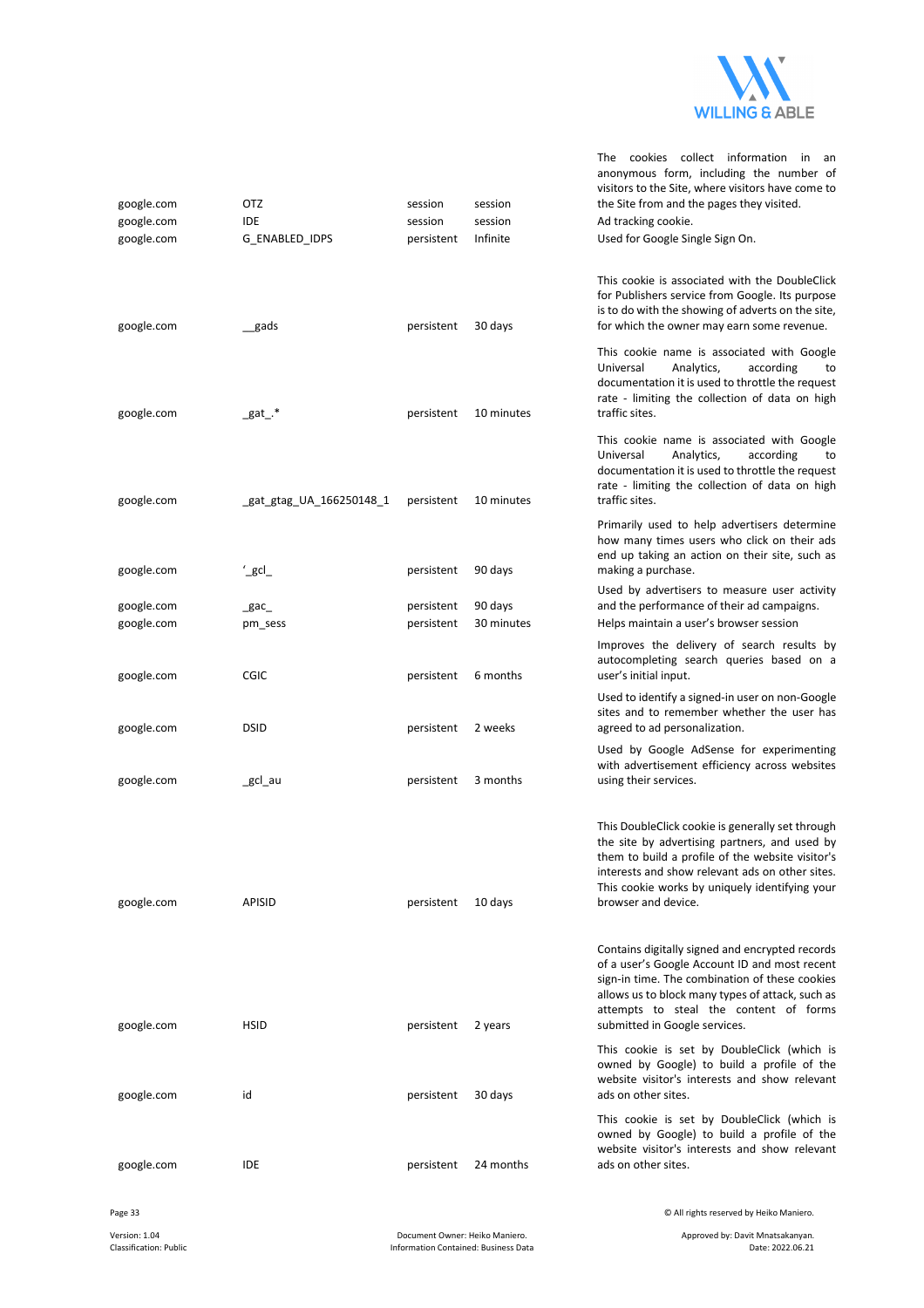

| google.com | ANID                  | persistent | 13 months | If you have personalized ads enabled, 'ANID' is<br>used to remember this setting.                                                                                                                                                                     |
|------------|-----------------------|------------|-----------|-------------------------------------------------------------------------------------------------------------------------------------------------------------------------------------------------------------------------------------------------------|
|            |                       |            |           | This cookie carries out information about how<br>the end user uses the website and any<br>advertising that the end user may have seen                                                                                                                 |
| google.com | Isid                  | persistent | 2 years   | before visiting the said website.                                                                                                                                                                                                                     |
|            |                       |            |           | This domain is owned by Google Inc. Although<br>Google is primarily known as a search engine,                                                                                                                                                         |
|            |                       |            |           | the company provides a diverse range of<br>products and services. Its main source of<br>revenue however is advertising. Google tracks<br>users extensively both through its own products<br>and sites, and the numerous technologies                  |
|            |                       |            |           | embedded into many millions of websites<br>around the world. It uses the data gathered<br>from most of these services to profile the<br>interests of web users and sell advertising space                                                             |
| google.com | <b>NID</b>            | persistent | 20 years  | to organizations based on such interest profiles<br>as well as aligning adverts to the content on the<br>pages where its customer's adverts appear.                                                                                                   |
|            |                       |            |           | This cookie carries out information about how<br>the end user uses the website and any<br>advertising that the end user may have seen                                                                                                                 |
| google.com | SSID                  | persistent | 10 years  | before visiting the said website.                                                                                                                                                                                                                     |
| google.com | Google Adwords        | persistent | 540 days  | Google AdWords is Google's online advertising<br>program for creating online advertisements.                                                                                                                                                          |
| google.com | $ar_v4$               | persistent | 8 months  | Google Ads cookie                                                                                                                                                                                                                                     |
| google.com | drt                   | persistent | 1 day     | Google Analytics                                                                                                                                                                                                                                      |
| google.com | test_cookie           | session    | session   | Tests for cookie settings permissions Google<br>Analytics                                                                                                                                                                                             |
|            |                       |            |           |                                                                                                                                                                                                                                                       |
| google.com | _utm.gif              | session    | session   | Google Analytics tracking code that logs details<br>about the visitor's browser and computer.                                                                                                                                                         |
| google.com | _dc_gtm_UA-#          | persistent | 1 day     | Used by Google Tag Manager to control the<br>loading of a Google Analytics script tag.                                                                                                                                                                |
| google.com | collect               | session    | session   | Used to send data to Google Analytics about the<br>visitor's device and behavior. Tracks visitor<br>across devices and marketing channels.                                                                                                            |
|            |                       |            |           | Used by DoubleClick to determine whether<br>website advertisement has been properly                                                                                                                                                                   |
| google.com | RUL                   | persistent | 1 year    | displayed.<br>Used by Google to save user settings w hen the                                                                                                                                                                                          |
| google.com | SNID                  | persistent | 6 months  | user views pages with embedded content from<br>Google Maps.                                                                                                                                                                                           |
| google.com | ads/ga-audiences      | session    | session   | Used by Google AdWords to re-engage visitors<br>that are likely to convert to customers.                                                                                                                                                              |
|            |                       |            |           | Tracks if the user has shown interest in specific<br>products or events across multiple websites<br>and detects how the user navigates between<br>sites. This is used for measuring advertisement<br>efforts and facilitates payment of referral-fees |
| google.com | pagead/1p-user-list/# | session    | session   | between websites.                                                                                                                                                                                                                                     |

Page 34 © All rights reserved by Heiko Maniero.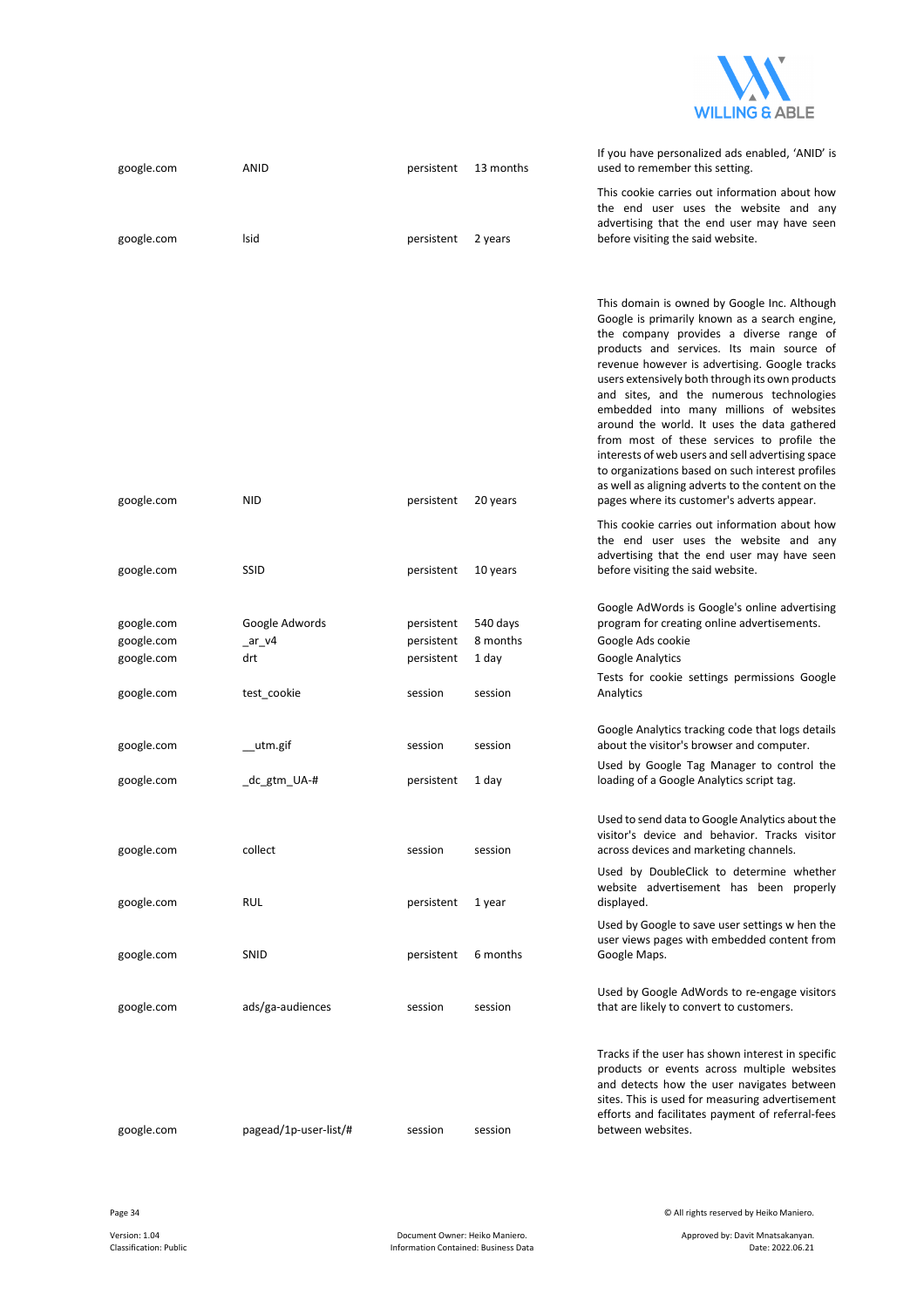

Cookies may change from time to time. We try to keep the list updated but we will not check all Third Party cookies every day. Therefore, this could be an incomplete list of the cookies used by the Third Party. Please check the website of the Third Party to review if this list is complete and up to date.

# **26. Data Protection Provisions About The Application And Use Of Microsoft Office 365**

Willing & Able has integrated Microsoft Office 365 into its Applications. Microsoft Office 365 is a subscription base license for Microsoft Office and services offered by Microsoft as part of the Microsoft Office product line. It contains cloud-based Software-as-a-Service products for business environments, such as hosted Exchange Server, Skype for Business Server, SharePoint, and OneDrive.

Microsoft Office 365 is a product of Microsoft Corporation, One Microsoft Way, Redmond, WA 98052, USA. EU Data Subjects can contact Microsoft Ireland Operations Limited, Microsoft EU Data Protection Officer, One Microsoft Place, South County Business Park, Leopardstown, Dublin 18, D18 P521, Ireland.

The purpose of Processing with Office 365 is the integration of Microsoft Applications and Services into our Websites and Applications, to achieve economic efficiency and compliance. Legal basis for data processing is Art. 6 (1) (f) GDPR and Art. 6 (1) (c), 5 (1) (c), 25, 32 GDPR and similar or corresponding Paragraphs or Articles from national laws or regulations.

We integrated MS Office 365 for multiple and compelling reasons of which we will explain only two in the following:

- Access Control, to comply with Data Protection Law: We allow our Subscribers to connect with the user directory of Office 365, and to grant and revoke access to our Applications for (active and inactive) employees or other users by completely automated means. Active users of Subscribers are granted with access while the access permissions for inactive users are revoked automatically. With this integration, Willing & Able made sure that only authorized users of the Subscriber have access to Business and Personal Data. The Subscriber complies with Art. 32 GDPR (Security of Processing) and Willing & Able complies with Art. 25 GDPR (Privacy by Design). Furthermore, the solution is economically efficient because its safes administration time.
- Data Security and Storage, to comply with Data Protection Law and Information Security laws, regulations and company internal policies: All data that can be stored on the Subscribers own IT infrastructure, is stored exclusively with the Subscriber. For this reason, all Willing & Able Applications use Microsoft OneDrive integration. Willing & Able is a processor and shall store only such Personal Data that are adequate, relevant and limited to what is necessary in relation to the purposes for which they are processed (Data Minimisation Principle, Art. 5 (1) (c) GDPR). To explain one example: As long as an Agreement of two Users of AbleToContract is in draft stage or negotiated, Willing & Able stores the draft of the Agreement. When all parties have signed the Agreement, the final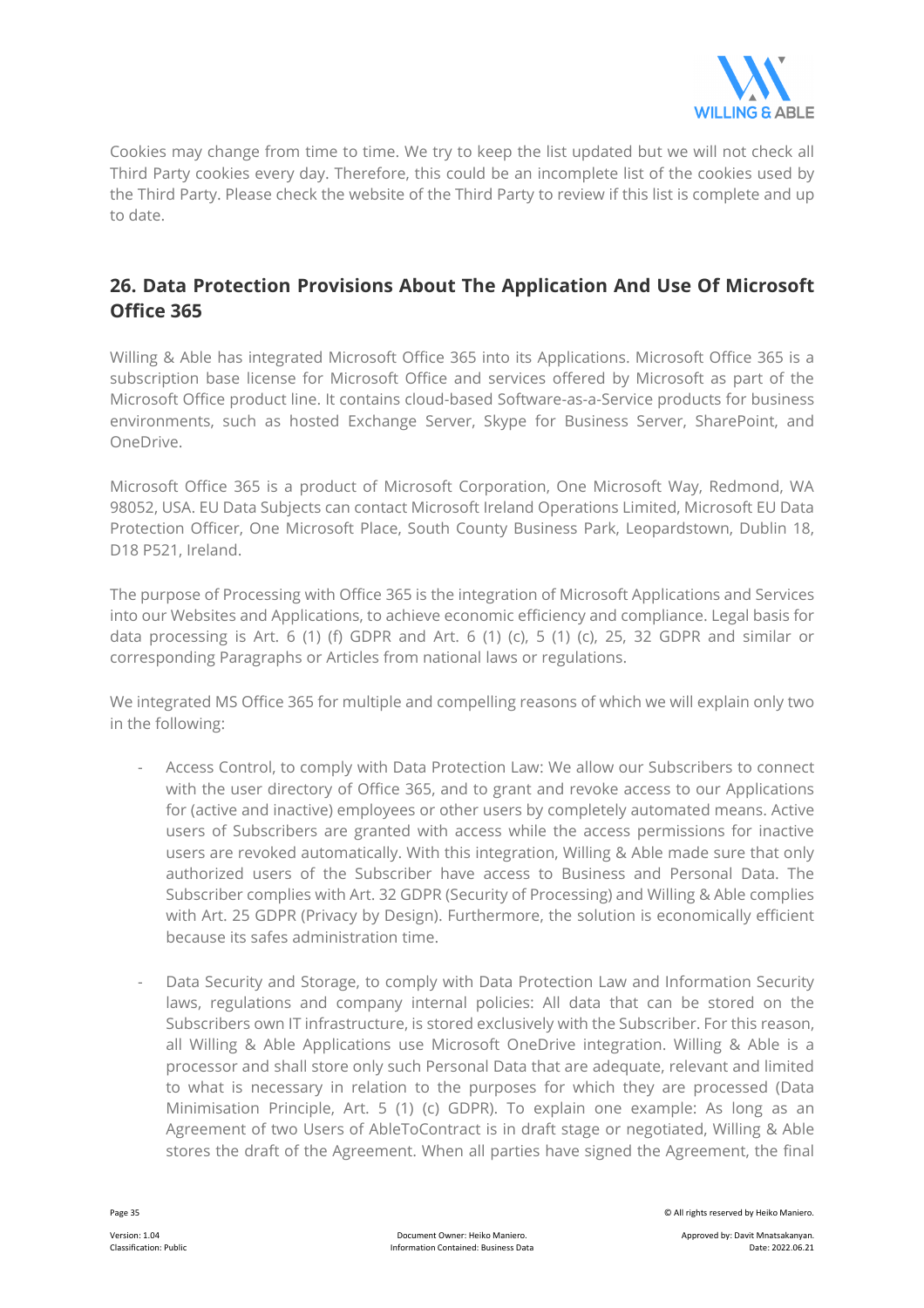

and signed Agreement is stored on the Microsoft OneDrive of the Subscriber, and not on the servers of Willing & Able.

Further information and the applicable Data Protection provisions of Microsoft may be retrieved under https://privacy.microsoft.com/en-us/privacystatement.

Microsoft Office 365 uses or sets the following cookies for the following purposes:

| <b>DOMAIN</b>                  | <b>COOKIE NAME</b>       | <b>TYPE</b>              | <b>EXPIRATION</b> | <b>PURPOSE</b>                                                                                                                                                                                                                                                                                                           |
|--------------------------------|--------------------------|--------------------------|-------------------|--------------------------------------------------------------------------------------------------------------------------------------------------------------------------------------------------------------------------------------------------------------------------------------------------------------------------|
| c1.microsoft.com               | <b>ANONCHK</b>           | persistent               | 1 day             | Registers a unique ID that identifies the<br>user's device during return visits across<br>websites that use the network. Used to<br>allow targeted ads.<br>Used by Microsoft to keep statistics on<br>what the user has visited and how<br>often an ad click leads to a purchase or<br>other actions on the advertiser's |
| microsoft.com<br>microsoft.com | MC1<br>M <sub>S</sub> O  | persistent<br>persistent | 1 year<br>1 day   | website.<br>Used by Microsoft to keep statistics on<br>what the user has visited and how<br>often an ad click leads to a purchase or<br>other actions on the advertiser's<br>website.                                                                                                                                    |
| office.com                     | <b>MSFPC</b>             | persistent               | 1 year            | Used widely by Microsoft as a unique<br>user ID. The cookie enables user<br>tracking by synchronising the ID across<br>many Microsoft domains.                                                                                                                                                                           |
| bing.com                       | <b>MUID</b>              | persistent               | 1 year            | Used widely by Microsoft as a unique<br>user ID. The cookie enables user<br>tracking by synchronising the ID across<br>many Microsoft domains.                                                                                                                                                                           |
| microsoft.com                  | <b>MUID</b>              | persistent               | 1 year            | Used widely by Microsoft as a unique<br>user ID. The cookie enables user<br>tracking by synchronising the ID across<br>many Microsoft domains.<br>Registers a unique ID that identifies the<br>user's device during return visits across<br>websites that use the network. Used to                                       |
| office.com<br>microsoft.com    | <b>MUID</b><br><b>SM</b> | persistent<br>session    | 1 year<br>session | allow targeted ads.<br>Used widely by Microsoft as a unique<br>user ID. The cookie enables user<br>tracking by synchronising the ID across                                                                                                                                                                               |
|                                |                          |                          |                   | many Microsoft domains.<br>Tracks the user's interaction with the<br>website's search-bar-function. This idea<br>can be used to present the user with                                                                                                                                                                    |
| microsoft.com                  | SRM_B                    | persistent               | 1 year            | relevant products or services.<br>The purpose of the datr cookie is to<br>identify the web browser being used to<br>connect to Facebook independent of<br>the logged in user. This cookie plays a                                                                                                                        |
| facebook.com                   | datr                     | persistent               | 2 years           | key role in Facebook's security and site<br>integrity features.<br>This cookie is associated with the<br>AddThis social sharing widget which is<br>commonly embedded in websites to<br>enable visitors to share content with a<br>range of networking and sharing                                                        |
| addthis.com                    | _atuvc                   | persistent               | 13 months         | platforms. It stores an updated page<br>share count.                                                                                                                                                                                                                                                                     |

Page 36 © All rights reserved by Heiko Maniero.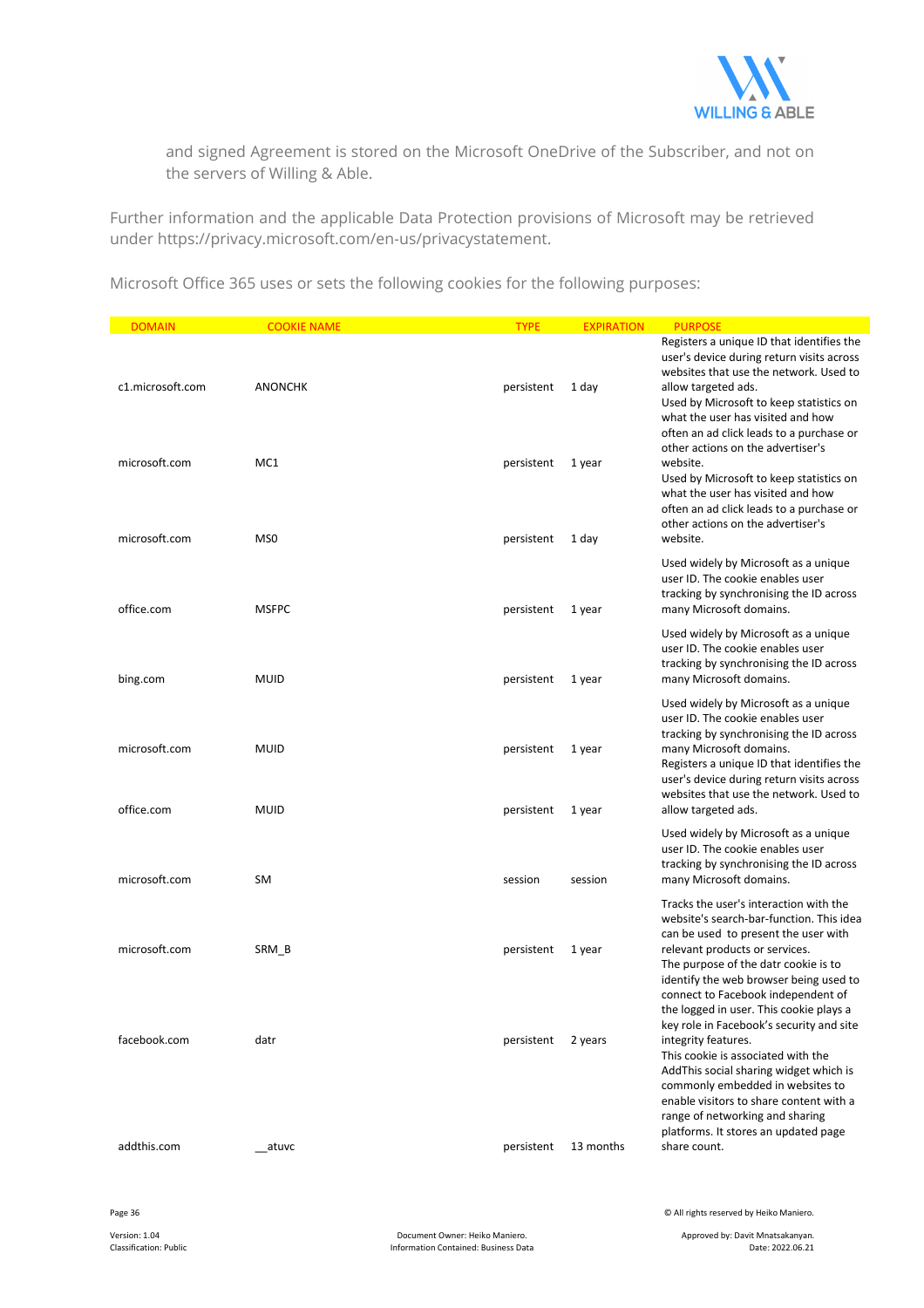

This cookie is associated with the

| addthis.com   | _atuvs              | persistent | 1 year    | AddThis social sharing widget which is<br>commonly embedded in websites to<br>enable visitors to share content with a<br>range of networking and sharing<br>platforms. This is believed to be a new<br>cookie from AddThis which is not yet<br>documented, but has been categorized<br>on the assumption it serves a similar<br>purpose to other cookies set by the<br>service. |
|---------------|---------------------|------------|-----------|---------------------------------------------------------------------------------------------------------------------------------------------------------------------------------------------------------------------------------------------------------------------------------------------------------------------------------------------------------------------------------|
| twitter.com   | cmbGU               | session    | session   | This cookie enables the functionality of<br>Twitter widget.                                                                                                                                                                                                                                                                                                                     |
| facebook.com  | _js_datr            | persistent | 2 years   | Facebook set the 'datr' cookie when a<br>web browser accesses facebook.com<br>and the cookie helps identify suspicious<br>login activity and keep users safe.<br>These cookies allow users to share<br>pictures via Pinterest / the "Pin It"<br>button, and Pinterest can collect                                                                                               |
| pinterest.com | _pinterest_cm       | session    | session   | statistical information about usage of<br>their service.<br>These cookies allow users to share<br>pictures via Pinterest / the "Pin It"<br>button, and Pinterest can collect<br>statistical information about usage of                                                                                                                                                          |
| pinterest.com | _pinterest_ct_ua    | session    | session   | their service.                                                                                                                                                                                                                                                                                                                                                                  |
| twitter.com   | _twitter_sess       | session    | session   | This cookie lets website visitors use<br>Twitter-related features from within<br>the web page they are visiting.<br>This cookie is usually set by Dstillery to<br>enable sharing media content to social                                                                                                                                                                        |
| dstillery.com | clid                | session    | session   | media. It may also gather information<br>on website visitors when they use<br>social media to share website content<br>from the page visited.<br>This cookie is generally provided by<br>Twitter to monitor referral links and<br>login status. They are usually present<br>when there is a "Tweet This" button or                                                              |
| twitter.com   | kdt                 | persistent | 17 months | other Twitter widget present on the<br>site.<br>This is an Instagram cookie that<br>enables social media functionality                                                                                                                                                                                                                                                          |
| instagram.com | mid                 | persistent | 10 years  | within the site.                                                                                                                                                                                                                                                                                                                                                                |
| twitter.com   | pid                 | session    | session   | This cookie lets website visitors use<br>Twitter-related features from within<br>the web page they are visiting.<br>This cookie is generally provided by<br>Twitter to monitor referral links and<br>login status. They are usually present<br>when there is a "Tweet This" button or                                                                                           |
| twitter.com   | remember_checked_on | persistent | 20 years  | other Twitter widget present on the<br>site.                                                                                                                                                                                                                                                                                                                                    |
| instagram.com | rur                 | session    | session   | This is an Instagram cookie that<br>enables social media functionality<br>within the site.<br>This cookie contains a single non-<br>unique value: "1" - it is used by the<br>platform to test whether a browser is<br>configured to accept cookies from                                                                                                                         |
| appnexus.com  | SESS.*              | session    | session   | AppNexus.<br>Contains the first Facebook page that                                                                                                                                                                                                                                                                                                                              |
| facebook.com  | reg_fb_gate         | session    | session   | the web browser visited                                                                                                                                                                                                                                                                                                                                                         |

Page 37 © All rights reserved by Heiko Maniero.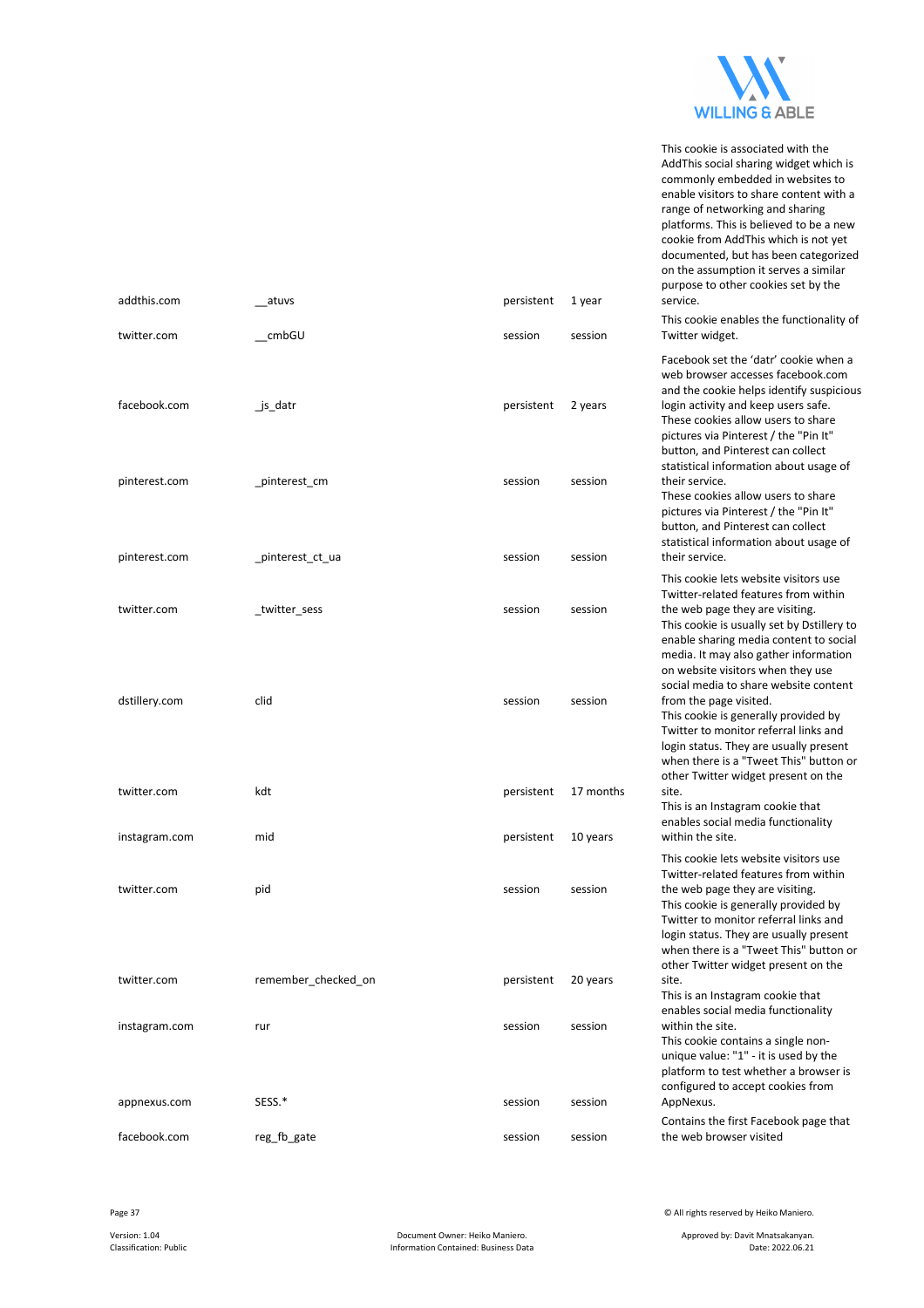

These cookies are used by Facebook to

track

| facebook.com             | reg_fb_reg                         | session                  | session            | registration effectiveness by recording<br>how the user originally came to<br>Facebook when they<br>created their account.                                                                                                                                                                    |
|--------------------------|------------------------------------|--------------------------|--------------------|-----------------------------------------------------------------------------------------------------------------------------------------------------------------------------------------------------------------------------------------------------------------------------------------------|
| facebook.com             | reg_fb_ref                         | session                  | session            | Contains the last Facebook page that<br>the web browser visited                                                                                                                                                                                                                               |
| facebook.com             | reg_ext_ref                        | session                  | session            | Contains an external referrer URL from<br>when the browser first visited<br>Facebook.                                                                                                                                                                                                         |
| google.com               | _ga                                | persistent               | 2 years            | Used to distinguish users.                                                                                                                                                                                                                                                                    |
| google.com               | _gat_helpspecific                  | session                  | session            | Manages the rate at which page view<br>requests are made.                                                                                                                                                                                                                                     |
| google.com               | $\_$ gid                           | persistent               | 1 day              | Used to distinguish users.                                                                                                                                                                                                                                                                    |
| google.com               | _ga_ <container-id></container-id> |                          | 2 years            | Used to persist session state.<br>Contains campaign related information<br>for the user. If you have linked your<br>Google Analytics and Google Ads<br>accounts, Google Ads website<br>conversion tags will read this cookie                                                                  |
| google.com               | gac <property-id></property-id>    | persistent               | 90 days            | unless you opt-out.                                                                                                                                                                                                                                                                           |
| google.com               | _gat                               | persistent               | 1 minute           | Used to throttle request rate.<br>This is a pattern type cookie set by<br>Google Analytics. It appears to be a<br>variation of the utmt cookie which is<br>used to limit the amount of data<br>recorded by Google on high traffic                                                             |
| google.com<br>google.com | utmt_player<br>utma                | persistent<br>persistent | 2 years<br>2 years | volume websites.<br>Used to distinguish users and sessions.<br>The cookie is created when the<br>javascript library executes and no<br>existing ___ utma cookies exists. The<br>cookie is updated every time data is<br>sent to Google Analytics.                                             |
| google.com               | _utmt                              | persistent               | 10 minutes         | Used to throttle request rate.<br>Used to determine new sessions/visits.<br>The cookie is created when the<br>javascript library executes and no<br>existing __utmb cookies exists. The<br>cookie is updated every time data is                                                               |
| google.com               | utmb                               | persistent               | 30 minutes         | sent to Google Analytics.<br>Used to determine whether the user                                                                                                                                                                                                                               |
| google.com               | _utmc                              | session                  | session            | was in a new session/visit.<br>Stores the traffic source or campaign<br>that explains how the user reached<br>your site. The cookie is created when<br>the javascript library executes and is<br>updated every time data is sent to                                                           |
| google.com               | utmz                               | persistent               | 6 months           | Google Analytics.<br>Used to store visitor-level custom<br>variable data. This cookie is created<br>when a developer uses the<br>_setCustomVar method with a visitor<br>level custom variable. This cookie was<br>also used for the deprecated _setVar<br>method. The cookie is updated every |
| google.com               | _utmv                              | persistent               | 2 years            | time data is sent to Google Analytics.<br>Used to determine a user's inclusion in                                                                                                                                                                                                             |
| google.com               | __utmx                             | persistent               | 18 months          | an experiment.<br>Used to determine the expiry of<br>experiments a user has been included                                                                                                                                                                                                     |
| google.com               | _utmxx                             | persistent               | 18 months          | in.                                                                                                                                                                                                                                                                                           |
| chartbeat.com            | _cb_ls                             | persistent               | 30 minutes         | This cookie is set on websites using real<br>time analytics software by Chartbeat.                                                                                                                                                                                                            |

Page 38 © All rights reserved by Heiko Maniero.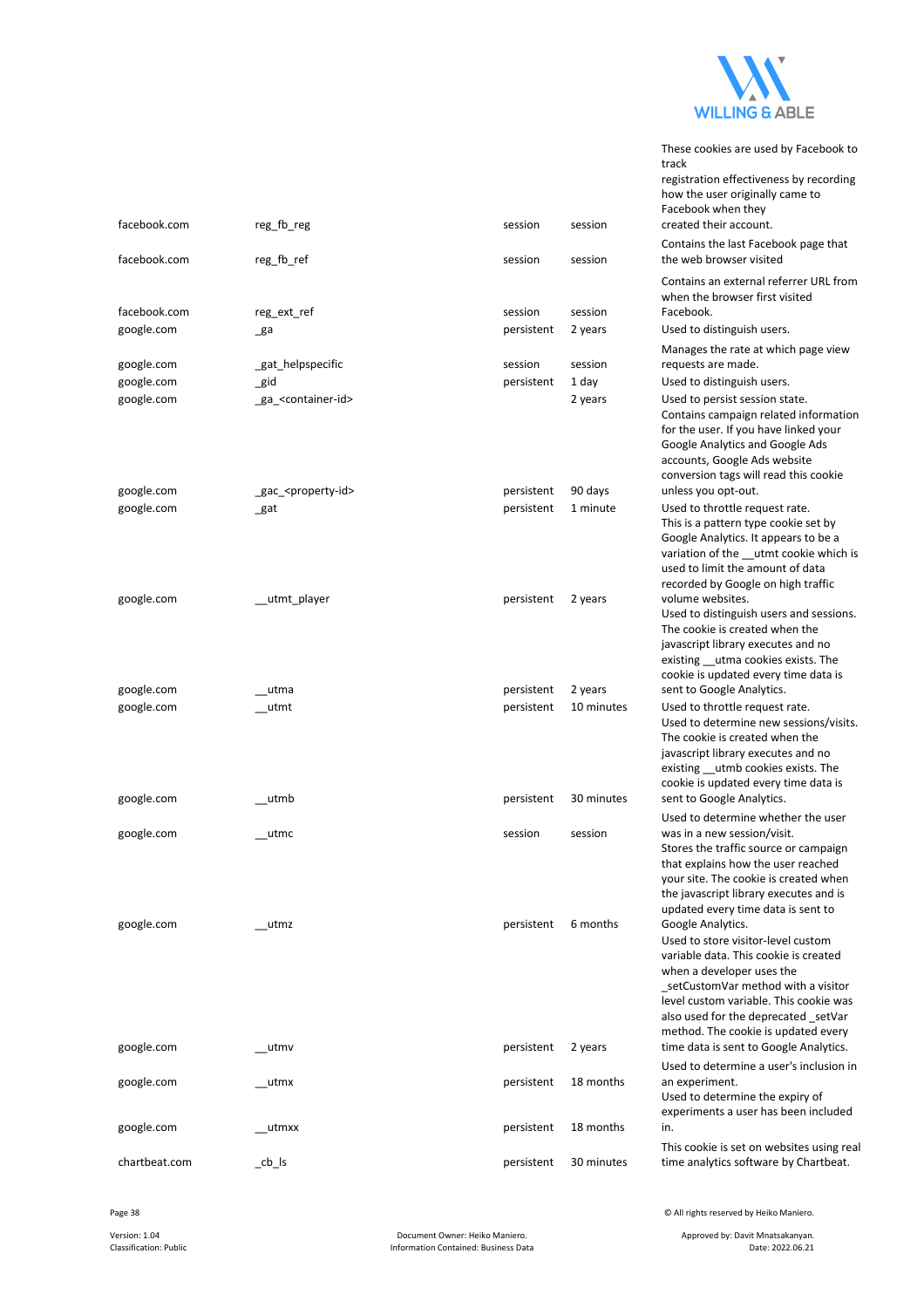

| webtrands.com                | <b>ACOOKIE</b>             | session               | session           | This cookie name is generally<br>associated with web analytics services<br>provided by Web Trends, and acts as a<br>user session identifier.<br>This cookie name is generally<br>associated with the Clicky web<br>analytics software from US company<br>Roxr Software. It contains a unique                                                                                                                                       |
|------------------------------|----------------------------|-----------------------|-------------------|------------------------------------------------------------------------------------------------------------------------------------------------------------------------------------------------------------------------------------------------------------------------------------------------------------------------------------------------------------------------------------------------------------------------------------|
| clicky.com                   | cluid                      | persistent            | 20 years          | user identifier and is used by website<br>owners with multiple domains that<br>want to track users across those<br>domains for performance<br>measurement.<br>Associated with the OpenX banner<br>advertising platform for publishers.<br>Records whether specific ads have<br>been displayed. Reportedly used for<br>performance only rather than user<br>targeting. As a first party cookie it<br>cannot be used to track across |
| openx.com                    | OAID                       | persistent            | 12 months         | domains.                                                                                                                                                                                                                                                                                                                                                                                                                           |
| optimizely.com               | optimizelyBuckets          | persistent            | 10 years          | Cookie set by the Optimizely website<br>optimization platform. Used to store<br>the page variants assigned to a user for<br>A/B performance testing, to ensure the<br>user gets a consistent experience.                                                                                                                                                                                                                           |
|                              |                            |                       |                   | Cookie set by the Optimizely website                                                                                                                                                                                                                                                                                                                                                                                               |
| optimizely.com               | optimizelyEndUserId        | persistent            | 10 years          | optimization platform. This cookie is a<br>unique user identifier.<br>Cookie set by the Optimizely website<br>optimization platform. Records user                                                                                                                                                                                                                                                                                  |
| optimizely.com               | optimizelyPendingLogEvents | persistent            | 15 seconds        | activity.<br>This cookie is set by the Optimizely<br>website optimization platform. It holds                                                                                                                                                                                                                                                                                                                                       |
| optimizely.com               | optimizelySegments         | persistent            | 10 years          | audience segmentation information for<br>a visitor.<br>Adobe Site Catalyst cookie, determines<br>whether cookies are enabled in the                                                                                                                                                                                                                                                                                                |
| adobe.com                    | $S_{\text{C}}$             | session               | session           | browser.<br>This cookie provides a uniquely<br>assigned, machine-generated user ID<br>and gathers data about activity on the<br>website. This data may be sent to a 3rd                                                                                                                                                                                                                                                            |
| addthis.com                  | UID                        | persistent            | 25 years          | party for analysis and reporting.<br>This cookie name is associated with the<br>Tealium data platform and is used for                                                                                                                                                                                                                                                                                                              |
| tealium.com                  | utag_main                  | persistent            | 30 minutes        | web analytics.<br>Cookie set by WebTrends analytics<br>service, used to track and report on<br>visitor behavior on a site for                                                                                                                                                                                                                                                                                                      |
| webtrends.com                | WT_FPC                     | persistent            | 10 years          | performance improvement.                                                                                                                                                                                                                                                                                                                                                                                                           |
| youtube.com<br>clicktale.com | <b>YSC</b><br>CT_Data      | session<br>persistent | session<br>1 year | This cookie is set by YouTube to track<br>views of embedded videos.<br>The CT_Data cookie is used to count<br>the number of pageviews or visits of<br>the anonymous visitor for the purpose<br>of enabling the ClickTale software to<br>track the number of pageviews or visits<br>a visitor made on website. The main<br>purpose of this cookie is:<br>Targeting/Advertising.                                                     |
| rakutenadvertising.com       | df_v5                      | persistent            | 12 months         | This cookie is generally provided by<br>dsp.linksynergy.com and is used for<br>advertising purposes.                                                                                                                                                                                                                                                                                                                               |

Page 39 © All rights reserved by Heiko Maniero.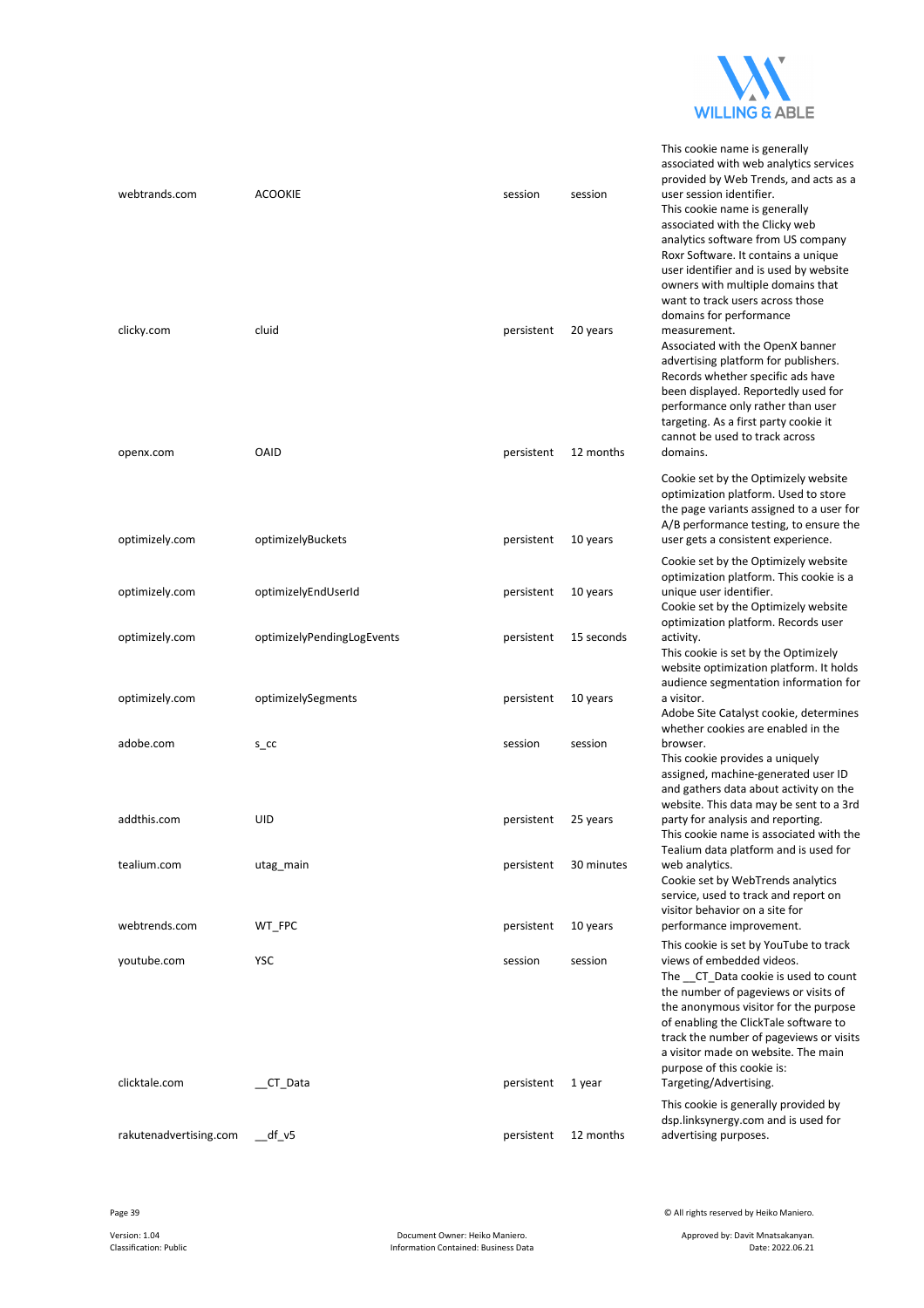

This cookie is associated with the

|                               |                          |                          |                      | DoubleClick for Publishers service from<br>Google. Its purpose is to do with the<br>showing of adverts on the site, for<br>which the owner may earn some                                                                                                                                                                                                                                                                                                                                                  |
|-------------------------------|--------------------------|--------------------------|----------------------|-----------------------------------------------------------------------------------------------------------------------------------------------------------------------------------------------------------------------------------------------------------------------------------------------------------------------------------------------------------------------------------------------------------------------------------------------------------------------------------------------------------|
| google.com                    | gads                     | persistent               | 30 days              | revenue.<br>This domain is owned by Lotame. The<br>main business activity is: Data                                                                                                                                                                                                                                                                                                                                                                                                                        |
| lotame.com                    | _cc_aud                  | persistent               | 269 days             | Management Platform - Targeting<br>/Advertising<br>This domain is owned by Lotame. The<br>main business activity is: Data                                                                                                                                                                                                                                                                                                                                                                                 |
| lotame.com                    | $cc$ $cc$                | session                  | session              | Management Platform - Targeting<br>/Advertising<br>This domain is owned by Lotame. The<br>main business activity is: Data                                                                                                                                                                                                                                                                                                                                                                                 |
| lotame.com<br>lotame.com      | _cc_dc<br>_cc_id         | persistent<br>persistent | 269 days<br>269 days | Management Platform - Targeting<br>/Advertising<br>This domain is owned by Lotame. The<br>main business activity is: Data<br>Management Platform - Targeting<br>/Advertising                                                                                                                                                                                                                                                                                                                              |
| facebook.com                  |                          |                          | 3 months             | Used by Facebook to deliver a series of<br>advertisement products such as real<br>time bidding from third party<br>advertisers.                                                                                                                                                                                                                                                                                                                                                                           |
| google.com                    | _fbp<br>$\_$ gat $\_$ *  | persistent<br>persistent | 10 minutes           | This cookie name is associated with<br>Google Universal Analytics, according<br>to documentation it is used to throttle<br>the request rate - limiting the<br>collection of data on high traffic sites. It<br>expires after 10 minutes.                                                                                                                                                                                                                                                                   |
| google.com                    | _gat_gtag_UA_166250148_1 | persistent               | 10 minutes           | This cookie name is associated with<br>Google Universal Analytics, according<br>to documentation it is used to throttle<br>the request rate - limiting the<br>collection of data on high traffic sites. It<br>expires after 10 minutes.                                                                                                                                                                                                                                                                   |
| google.com                    | _gcl_au                  | persistent               | 3 months             | Used by Google AdSense for<br>experimenting with advertisement<br>efficiency across websites using their<br>services.                                                                                                                                                                                                                                                                                                                                                                                     |
| mediamind.com<br>facebook.com | A6<br>AA003              | persistent<br>persistent | 3 months<br>3 months | This cookie is generally provided by<br>MediaMind and is used for advertising<br>purposes.<br>This domain is owned by Atlas<br>Solutions which is in turn owned by<br>Facebook. Atlas is an online advertising<br>business, targeting users through<br>tracking their web activity. From<br>September 2014 the company re-<br>launched under the ownership of<br>Facebook, promising the ability to<br>reach known users and target adverts<br>based on profiles generated using<br>Facebook's user data. |
| amazon.com                    | ad-id                    | persistent               | 201 days             | This cookie is generally provided by<br>amazon-adsystem.com for advertising<br>purposes.                                                                                                                                                                                                                                                                                                                                                                                                                  |
| amazon.com                    | ad-privacy               | persistent               | 5 years              | This cookie is generally provided by<br>amazon-adsystem.com for advertising<br>purposes.                                                                                                                                                                                                                                                                                                                                                                                                                  |

Page 40 © All rights reserved by Heiko Maniero.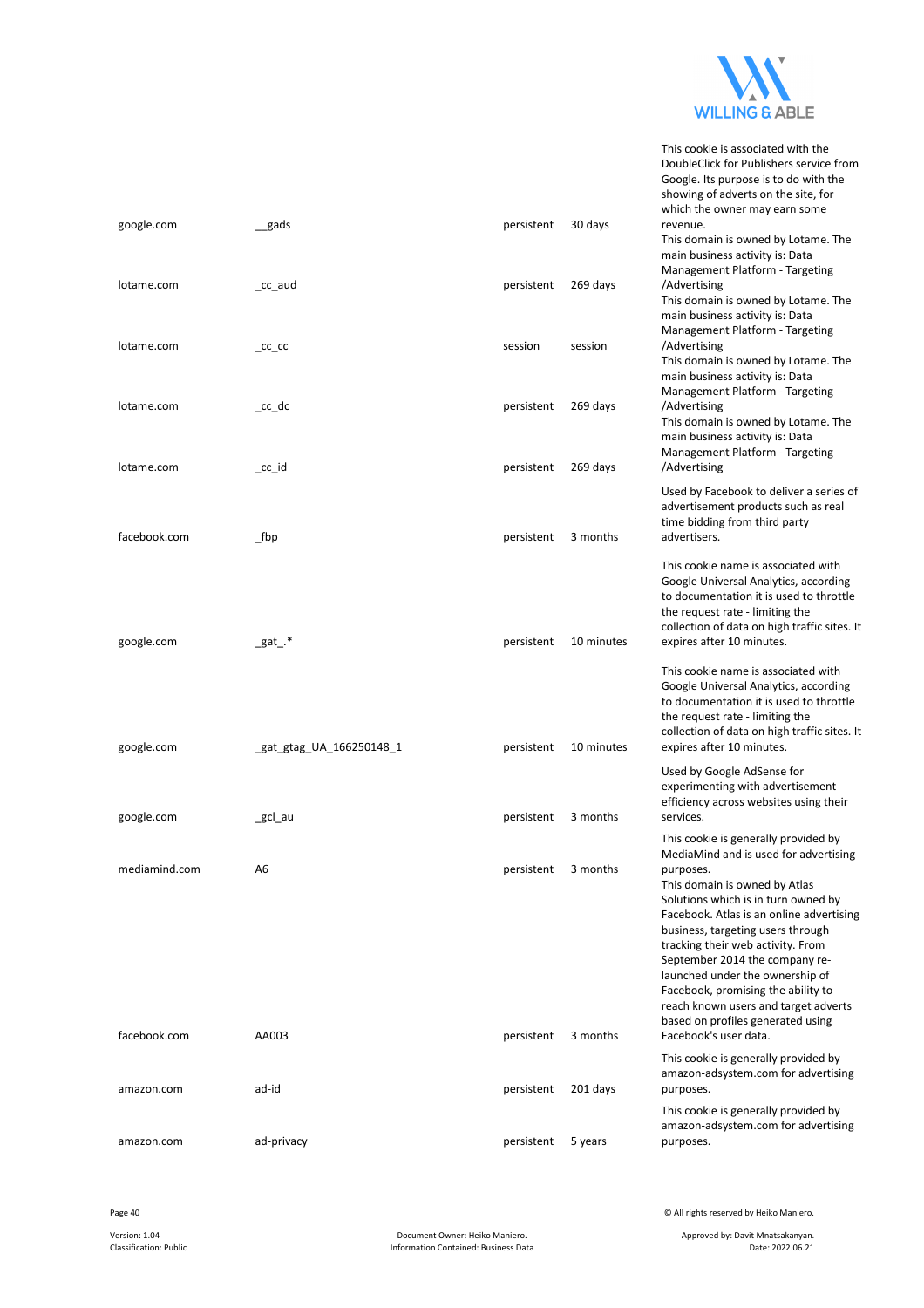

This DoubleClick cookie is generally set

| google.com<br>facebook.com | APISID<br><b>ATN</b> | persistent<br>persistent | 10 days<br>2914628 days | through the site by advertising<br>partners, and used by them to build a<br>profile of the website visitor's interests<br>and show relevant ads on other sites.<br>This cookie works by uniquely<br>identifying your browser and device.<br>This domain is owned by Atlas<br>Solutions which is in turn owned by<br>Facebook. Atlas is an online advertising<br>business, targeting users through<br>tracking their web activity. From<br>September 2014 the company re-<br>launched under the ownership of<br>Facebook, promising the ability to<br>reach known users and target adverts<br>based on profiles generated using<br>Facebook's user data. |
|----------------------------|----------------------|--------------------------|-------------------------|---------------------------------------------------------------------------------------------------------------------------------------------------------------------------------------------------------------------------------------------------------------------------------------------------------------------------------------------------------------------------------------------------------------------------------------------------------------------------------------------------------------------------------------------------------------------------------------------------------------------------------------------------------|
| spotx.tv                   | audience             | persistent               | 1 year                  | Collects anonymous data related to the<br>visitor's web site visits, such as the<br>number of visits, average time spent on<br>the web site and what pages have been<br>loaded, with the purpose of displaying<br>targeted ads.                                                                                                                                                                                                                                                                                                                                                                                                                         |
| bidr.co                    | bito                 | persistent               | 1 year                  | This cookie is generally provided by<br>bidr.io and is used for advertising<br>purposes.                                                                                                                                                                                                                                                                                                                                                                                                                                                                                                                                                                |
| oracle.com                 | bku                  | persistent               | 179 days                | This cookie is generally provided by<br>bluekai.com and is used for advertising<br>purposes.                                                                                                                                                                                                                                                                                                                                                                                                                                                                                                                                                            |
| linkedin.com               | bscookie             | persistent               | 2 years                 | Used by the social networking service,<br>LinkedIn, for tracking the use of<br>embedded services.                                                                                                                                                                                                                                                                                                                                                                                                                                                                                                                                                       |
| cloudflare.com             | ck1                  | persistent               | 6 months                | This cookie is generally provided by<br>rlcdn.com and is used for advertising<br>purposes.                                                                                                                                                                                                                                                                                                                                                                                                                                                                                                                                                              |
| casalemedia.com            | <b>CMDD</b>          | session                  | session                 | These cookies are linked to advertising<br>and tracking the products users were<br>looking at.                                                                                                                                                                                                                                                                                                                                                                                                                                                                                                                                                          |
|                            |                      |                          |                         | These cookies are linked to advertising<br>and tracking the products users were                                                                                                                                                                                                                                                                                                                                                                                                                                                                                                                                                                         |
| casalemedia.com            | <b>CMSC</b>          | session                  | session                 | looking at.<br>Collects anonymous data related to the<br>visitor's web site visits, such as the<br>number of visits, average time spent on                                                                                                                                                                                                                                                                                                                                                                                                                                                                                                              |
| casalemedia.com            | CMST                 | session                  | session                 | the web site and what pages have been<br>loaded, with the purpose of displaying<br>targeted ads.<br>This cookie helps Adobe Audience<br>Manger perform basic functions such<br>as visitor identification, ID                                                                                                                                                                                                                                                                                                                                                                                                                                            |
| adobe.com                  | demdex               | persistent               | 6 months                | synchronization, segmentation,<br>modeling, reporting, etc.<br>This cookie is generally provided by                                                                                                                                                                                                                                                                                                                                                                                                                                                                                                                                                     |
| conversantmedia.com        | DotomiUser           | persistent               | 12 months               | dotomi.com and is used for advertising<br>purposes.<br>Adobe Audience Manager - data                                                                                                                                                                                                                                                                                                                                                                                                                                                                                                                                                                    |
| adobe.com                  | dpm                  | persistent               | 6 months                | management platform uses this cookie<br>to record information around<br>synchronization of IDs.<br>This domain is owned by Rocketfuel.<br>The main business activity is:                                                                                                                                                                                                                                                                                                                                                                                                                                                                                |
| sizmek.com                 | eud                  | persistent               | 1 year                  | Advertising                                                                                                                                                                                                                                                                                                                                                                                                                                                                                                                                                                                                                                             |

Page 41 © All rights reserved by Heiko Maniero.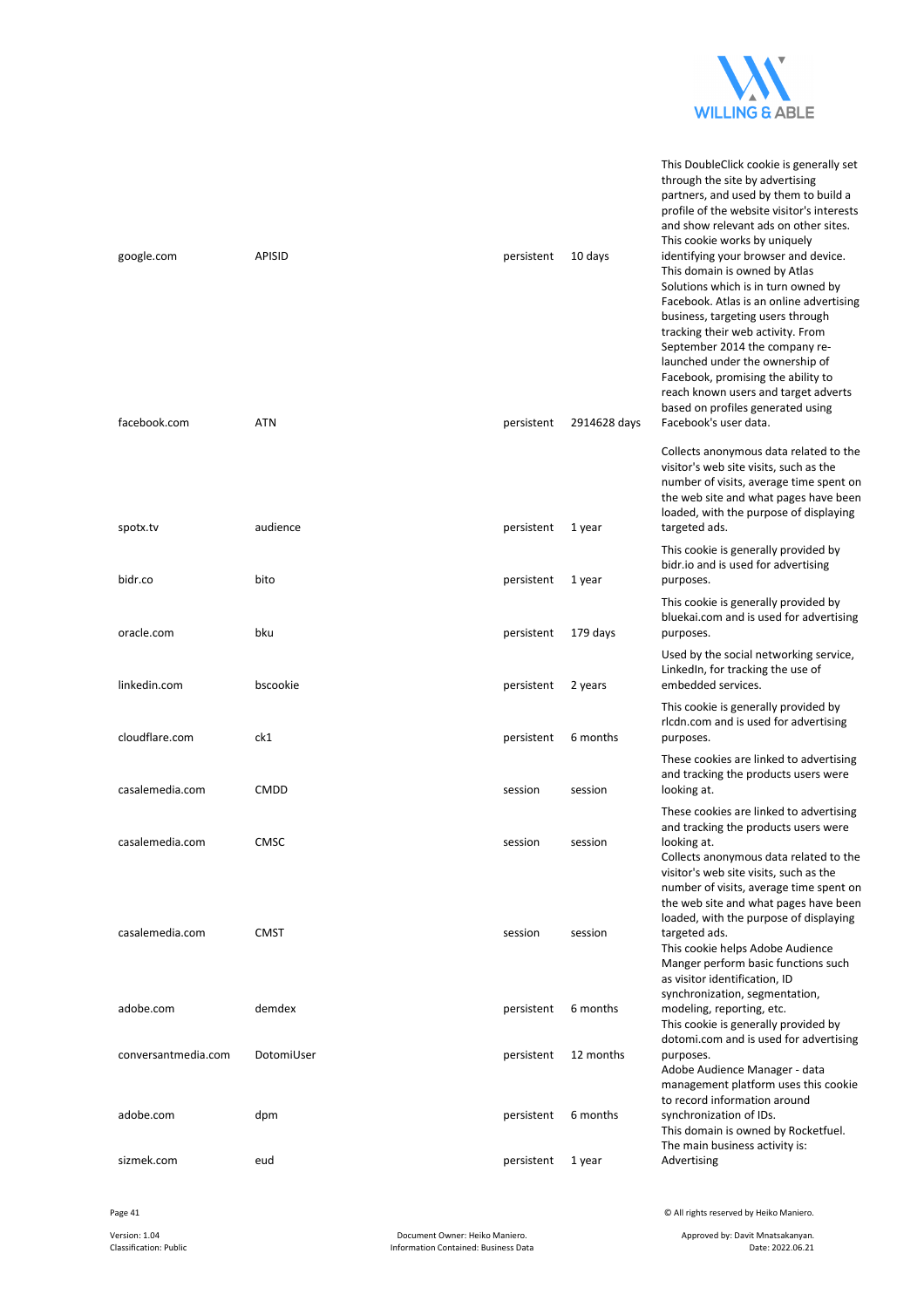

| sizmek.com<br>adobe.com<br>everestthemes.com | euds<br>ev_sync_dd<br>everest g v2 | session<br>persistent<br>persistent | session<br>1 month<br>2 years | This domain is owned by Rocketfuel.<br>The main business activity is:<br>Advertising<br>This domain is owned by Adobe. The<br>main business activity is: Advertising.<br>Used to link anonymous analytics data<br>into a visitor profile and help provide a<br>personalized experience through the<br>website, marketing and advertising.<br>This cookie carries out information<br>about how the end user uses the<br>website and any advertising that the<br>end user may have seen before visiting<br>the said website. |
|----------------------------------------------|------------------------------------|-------------------------------------|-------------------------------|----------------------------------------------------------------------------------------------------------------------------------------------------------------------------------------------------------------------------------------------------------------------------------------------------------------------------------------------------------------------------------------------------------------------------------------------------------------------------------------------------------------------------|
| everestthemes.com                            | everest_session_v2                 | persistent                          | 2 years                       | This cookie carries out information<br>about how the end user uses the<br>website and any advertising that the<br>end user may have seen before visiting<br>the said website.<br>YouTube is a Google owned platform<br>for hosting and sharing videos.<br>YouTube collects user data through                                                                                                                                                                                                                               |
| youtube.com                                  | GPS                                | persistent                          | 1 hour                        | videos embedded in websites, which is<br>aggregated with profile data from<br>other Google services in order to<br>display targeted advertising to web<br>visitors across a broad range of their<br>own and other websites.                                                                                                                                                                                                                                                                                                |
| mediamath.com                                | HRL8                               | persistent                          | 4 weeks                       | This cookie carries out information<br>about how the end user uses the<br>website and any advertising that the<br>end user may have seen before visiting<br>the said website.                                                                                                                                                                                                                                                                                                                                              |
| google.com                                   | <b>HSID</b>                        | persistent                          | 2 years                       | This cookie is set by DoubleClick (which<br>is owned by Google) to build a profile<br>of the website visitor's interests and<br>show relevant ads on other sites.                                                                                                                                                                                                                                                                                                                                                          |
| google.com                                   | id                                 | persistent                          | 30 days                       | This cookie is set by DoubleClick (which<br>is owned by Google) to build a profile<br>of the website visitor's interests and<br>show relevant ads on other sites.                                                                                                                                                                                                                                                                                                                                                          |
| google.com                                   | <b>IDE</b>                         | session                             | session                       | This cookie is set by DoubleClick (which<br>is owned by Google) to build a profile<br>of the website visitor's interests and<br>show relevant ads on other sites.                                                                                                                                                                                                                                                                                                                                                          |
| pubmatic.com                                 | <b>KADUSERCOOKIE</b>               | persistent                          | 3 months                      | This domain is owned by Pubmatic. It<br>operates an advertising exchange<br>platform where online publishers can<br>sell targeted advertising space to<br>media buyers using real time bidding.                                                                                                                                                                                                                                                                                                                            |
| rubiconproject.com                           | khaos                              | persistent                          | 12 months                     | This cookie carries out information<br>about how the end user uses the<br>website and any advertising that the<br>end user may have seen before visiting<br>the said website.                                                                                                                                                                                                                                                                                                                                              |

Page 42 © All rights reserved by Heiko Maniero.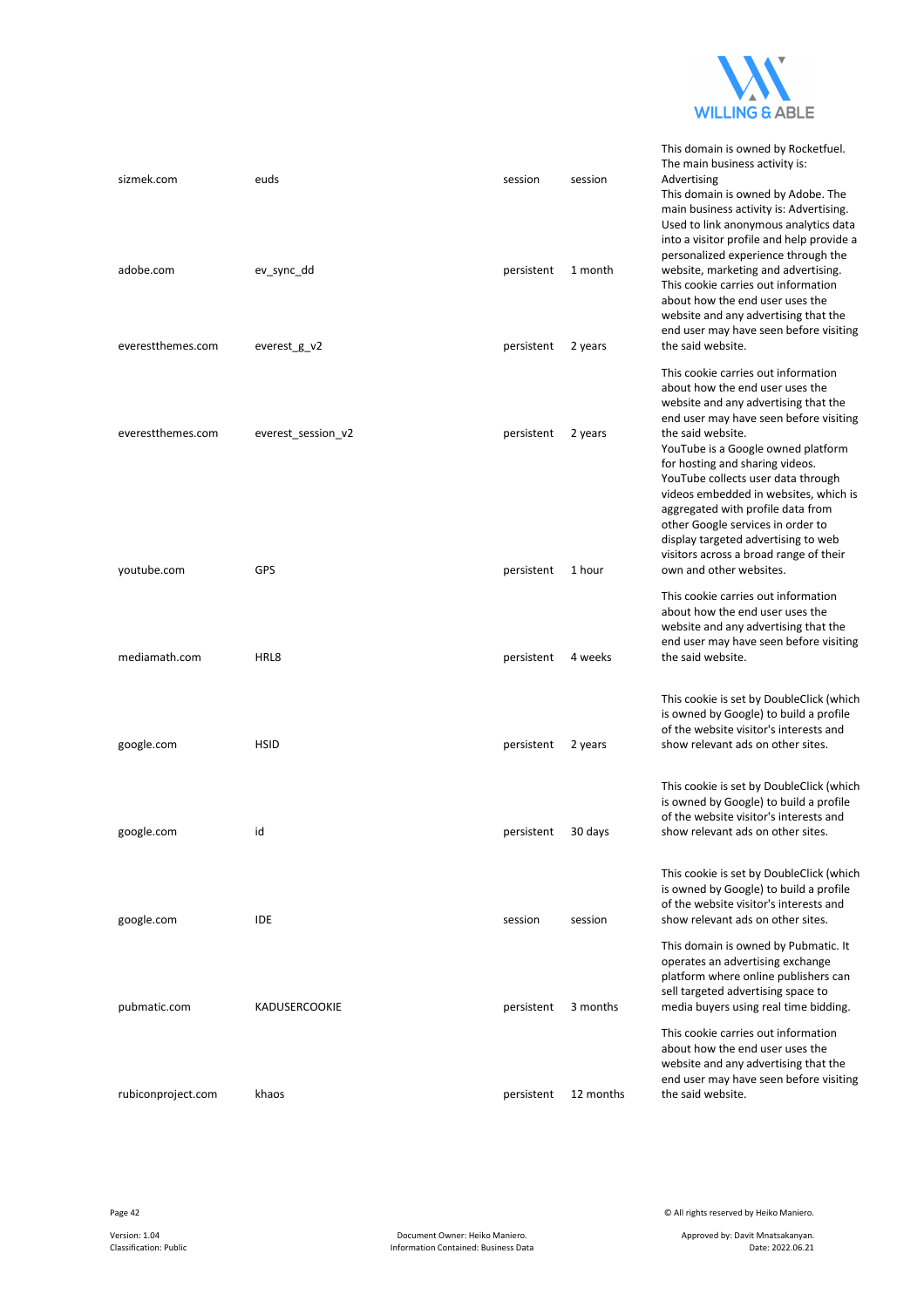

| khoros.com     | LithiumVisitor | persistent | 6 months   | This cookie collects and stores data on<br>a per browser basis (with a unique ID<br>per browser), but the data is used only<br>in the aggregate to compile statistics<br>about different types of site / page<br>visits. These statistics are then used to<br>provide a unique visitor report to<br>Lithium customers to track their usage<br>of their community, and for Lithium to<br>track usage for purposes of enforcing<br>usage limits/ charging fees for excess<br>usage.                                                                                                                                                                                    |
|----------------|----------------|------------|------------|----------------------------------------------------------------------------------------------------------------------------------------------------------------------------------------------------------------------------------------------------------------------------------------------------------------------------------------------------------------------------------------------------------------------------------------------------------------------------------------------------------------------------------------------------------------------------------------------------------------------------------------------------------------------|
| lijit.com      | ljt_reader     | persistent | 1 year     | It collects data related to reader<br>interests, context, demographics and<br>other information on behalf of the Lijit<br>platform.                                                                                                                                                                                                                                                                                                                                                                                                                                                                                                                                  |
| addthis.com    | loc            | persistent | 2 years    | Stores the visitor's geolocation to<br>record location of sharer.                                                                                                                                                                                                                                                                                                                                                                                                                                                                                                                                                                                                    |
| google.com     | Isid           | persistent | 2 years    | This cookie carries out information<br>about how the end user uses the<br>website and any advertising that the<br>end user may have seen before visiting<br>the said website.                                                                                                                                                                                                                                                                                                                                                                                                                                                                                        |
| eyeota.com     | mako_uid       | persistent | 1 year     | This domain is owned by Eyeota, a<br>global company specializing in<br>audience data to enable targeting of<br>advertising based on visitor profiling.                                                                                                                                                                                                                                                                                                                                                                                                                                                                                                               |
| quantcast.com  | mc             | persistent | 5 years    | This cookie is usually provided by<br>Quantserve to track anonymous<br>information about how website visitors<br>use the site.                                                                                                                                                                                                                                                                                                                                                                                                                                                                                                                                       |
|                |                |            |            | This domain is owned by Google Inc.<br>Although Google is primarily known as<br>a search engine, the company provides<br>a diverse range of products and<br>services. Its main source of revenue<br>however is advertising. Google tracks<br>users extensively both through its own<br>products and sites, and the numerous<br>technologies embedded into many<br>millions of websites around the world.<br>It uses the data gathered from most of<br>these services to profile the interests of<br>web users and sell advertising space to<br>organizations based on such interest<br>profiles as well as aligning adverts to<br>the content on the pages where its |
| google.com     | <b>NID</b>     | persistent | 20 years   | customer's adverts appear.<br>This cookie is used to hold an                                                                                                                                                                                                                                                                                                                                                                                                                                                                                                                                                                                                         |
| iponweb.com    | obuid          | persistent | 2 years    | anonymous user's ID. IT is used for<br>tracking user actions.                                                                                                                                                                                                                                                                                                                                                                                                                                                                                                                                                                                                        |
| addthis.com    | ouid           | persistent | 1 year     | Social Media sharing tracking cookie.                                                                                                                                                                                                                                                                                                                                                                                                                                                                                                                                                                                                                                |
| pulsepoint.com | pb_rtb_ev      | persistent | 30 minutes | This cookie is generally provided by<br>contextweb.com and is used for<br>advertising purposes.                                                                                                                                                                                                                                                                                                                                                                                                                                                                                                                                                                      |

Page 43 © All rights reserved by Heiko Maniero.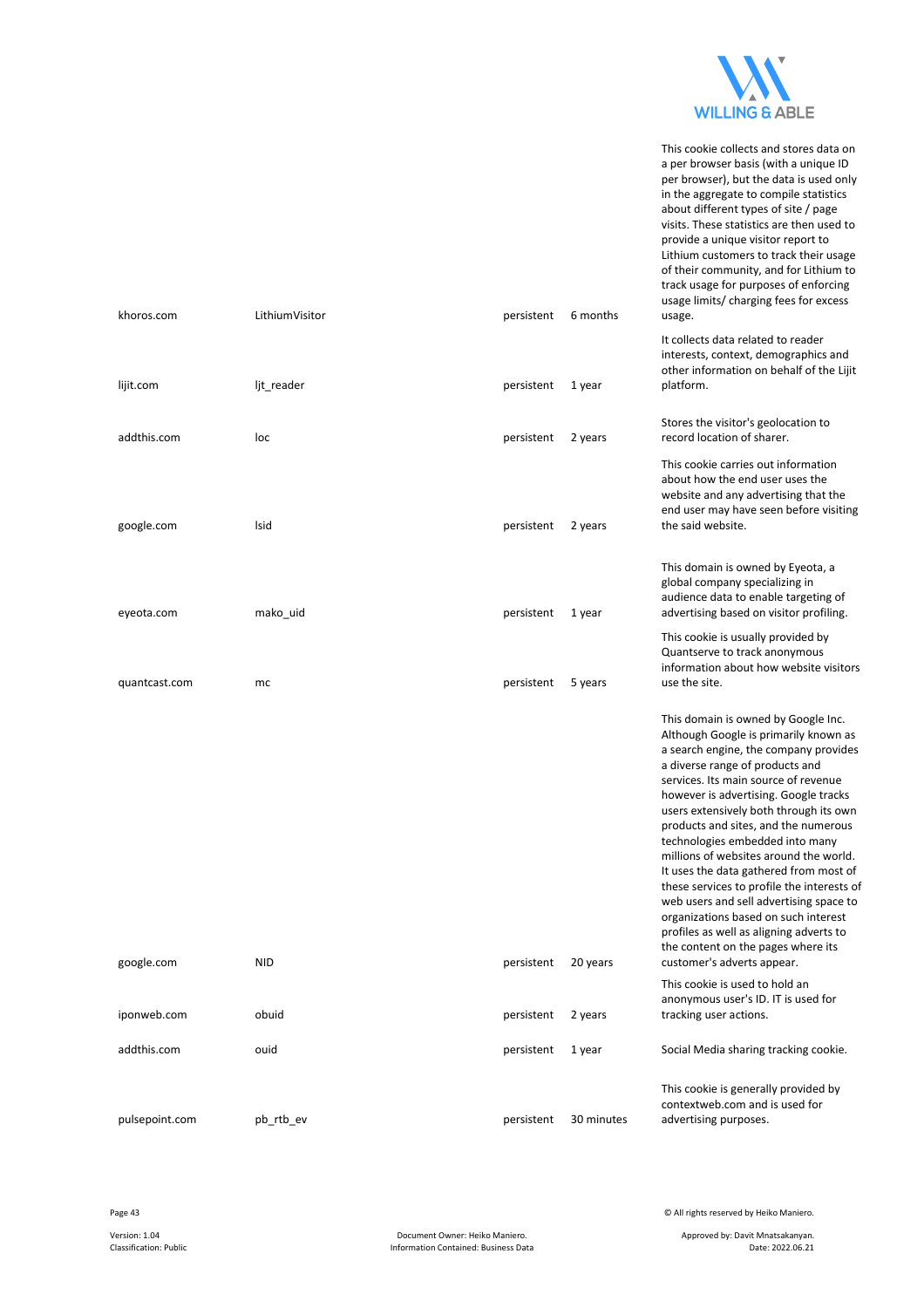

This domain is owned by Twitter. The

| twitter.com        | personalization_id | persistent | 2 years  | main business activity is: Social<br>Networking Services. Where twitter<br>acts as a third party host, it collects<br>data through a range of plug-ins and<br>integrations, that is primarily used for<br>tracking and targeting.                                                                                                                                                                                                                   |
|--------------------|--------------------|------------|----------|-----------------------------------------------------------------------------------------------------------------------------------------------------------------------------------------------------------------------------------------------------------------------------------------------------------------------------------------------------------------------------------------------------------------------------------------------------|
| po.st              | post_dcm           | persistent | 365 days | This cookie carries out information<br>about how the end user uses the<br>website and any advertising that the<br>end user may have seen before visiting<br>the said website. Registers anonymized<br>user data, such as IP address,<br>geographical location, visited websites,<br>and what ads the user has clicked, with<br>the purpose of optimizing ad display<br>based on the user's movement on<br>websites that use the same ad<br>network. |
| po.st              | post_uuid          | persistent | 365 days | This cookie carries out information<br>about how the end user uses the<br>website and any advertising that the<br>end user may have seen before visiting<br>the said website. Registers anonymized<br>user data, such as IP address,<br>geographical location, visited websites,<br>and what ads the user has clicked, with<br>the purpose of optimizing ad display<br>based on the user's movement on<br>websites that use the same ad<br>network. |
| google.com         | <b>PREF</b>        | persistent | 8 months | This cookie, which may be set by<br>Google or Doubleclick, may be used by<br>advertising partners to build a profile<br>of interests to show relevant ads on<br>other sites. It works by uniquely<br>identifying your browser and device.                                                                                                                                                                                                           |
|                    |                    |            |          |                                                                                                                                                                                                                                                                                                                                                                                                                                                     |
| pubmatic.com       | PUBMDCID           | persistent | 30 days  | This cookie is generally provided by<br>pubmatic.com and is used for<br>advertising purposes.                                                                                                                                                                                                                                                                                                                                                       |
| pubmatic.com       | PugT               | persistent | 30 days  | This cookie is generally provided by<br>pubmatic.com and is used for<br>advertising purposes.                                                                                                                                                                                                                                                                                                                                                       |
| rubiconproject.com | rpb                | persistent | 29 days  | This cookie is usually set by<br>rubiconproject.com to analyze<br>anonymized user data for optimization<br>based on the user's movement within<br>the website.                                                                                                                                                                                                                                                                                      |
| rubiconproject.com | rpx                | persistent | 29 days  | This cookie is usually set by<br>rubiconproject.com to analyze<br>anonymized user data for optimization<br>based on the user's movement within<br>the website.                                                                                                                                                                                                                                                                                      |
|                    |                    |            |          | This cookie is generally provided by<br>rlcdn.com and is used for advertising                                                                                                                                                                                                                                                                                                                                                                       |
| liveramp.com       | rtn1-z             | persistent | 179 days | purposes.                                                                                                                                                                                                                                                                                                                                                                                                                                           |

Page 44 © All rights reserved by Heiko Maniero.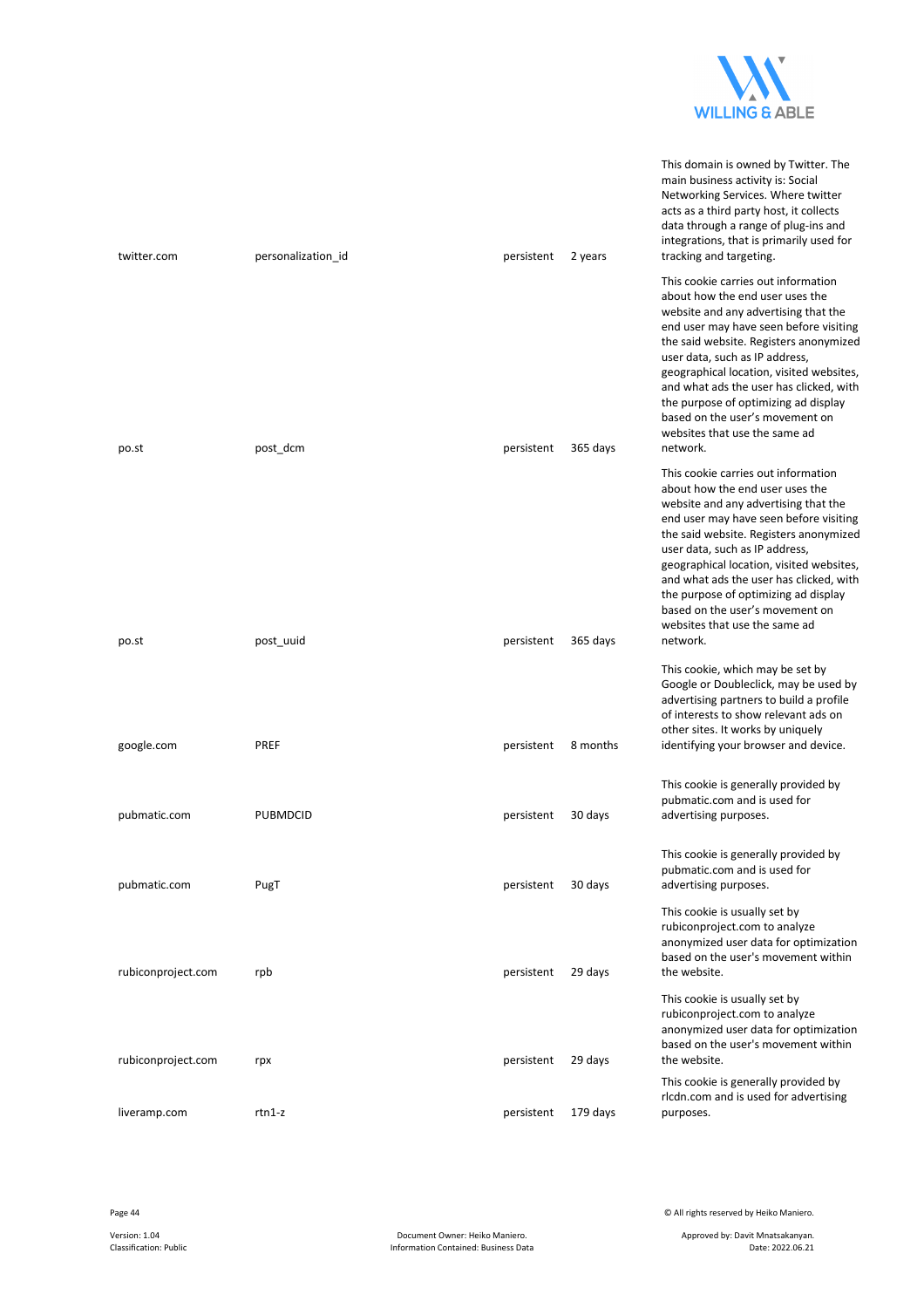

| doubleclick.net   | <b>SAPISID</b>       | persistent | 10 years  | This DoubleClick cookie is generally set<br>through the site by advertising<br>partners, and used by them to build a<br>profile of the website visitor's interests<br>and show relevant ads on other sites.<br>This cookie works by uniquely<br>identifying your browser and device.                                                                              |
|-------------------|----------------------|------------|-----------|-------------------------------------------------------------------------------------------------------------------------------------------------------------------------------------------------------------------------------------------------------------------------------------------------------------------------------------------------------------------|
| google.com        | SSID                 | persistent | 10 years  | This cookie carries out information<br>about how the end user uses the<br>website and any advertising that the<br>end user may have seen before visiting<br>the said website.                                                                                                                                                                                     |
| pulsepoint.com    | sto-id-20480-bh      | persistent | 2 years   | Registers anonymized user data, such<br>as IP address, geographical location,<br>visited websites, and what ads the user<br>has clicked.                                                                                                                                                                                                                          |
| taboola.com       | t_gid                | persistent | 1 year    | This cookie is provided by taboola.com<br>and is used for advertising purposes.                                                                                                                                                                                                                                                                                   |
| taboola.com       | taboola_usg          | persistent | 1 year    | This cookie is provided by taboola.com<br>and is used for advertising purposes.                                                                                                                                                                                                                                                                                   |
| tapad.com         | TapAd_DID            | persistent | 2 months  | This cookie carries out information<br>about how the end user uses the<br>website and any advertising that the<br>end user may have seen before visiting<br>the said website.                                                                                                                                                                                     |
| tapad.com         | TapAd_TS             | persistent | 2 months  | Used to determine what type of device<br>(smartphones, tablets, computers, TVs,<br>etc.) is used by the visitor.                                                                                                                                                                                                                                                  |
| tapad.com         | TapAd_TTD_SYNC       | persistent | 2 months  | This cookie carries out information<br>about how the end user uses the<br>website and any advertising that the<br>end user may have seen before visiting<br>the said website.<br>This domain is owned by<br>TheTradeDesk. The main business<br>activity is: Ad Serving Platform. This                                                                             |
| thetradedesk.com  | <b>TDCPM</b>         | persistent | 1 year    | cookie carries out information about<br>how the end user uses the website and<br>any advertising that the end user may<br>have seen before visiting the said<br>website.<br>This domain is owned by<br>TheTradeDesk. The main business<br>activity is: Ad Serving Platform. This<br>cookie carries out information about<br>how the end user uses the website and |
| thetradedesk.com  | <b>TDID</b>          | persistent | 1 year    | any advertising that the end user may<br>have seen before visiting the said<br>website.                                                                                                                                                                                                                                                                           |
| doubleclick.net   | test_cookie          | persistent | 30 days   | This cookie is set by DoubleClick (which<br>is owned by Google) to determine if<br>the website visitor's browser supports<br>cookies.                                                                                                                                                                                                                             |
| smartadserver.com | <b>TestIfCookieP</b> | persistent | 13 months | This cookie is used to make advertising<br>messages more relevant to website<br>visitors.                                                                                                                                                                                                                                                                         |

Page 45 © All rights reserved by Heiko Maniero.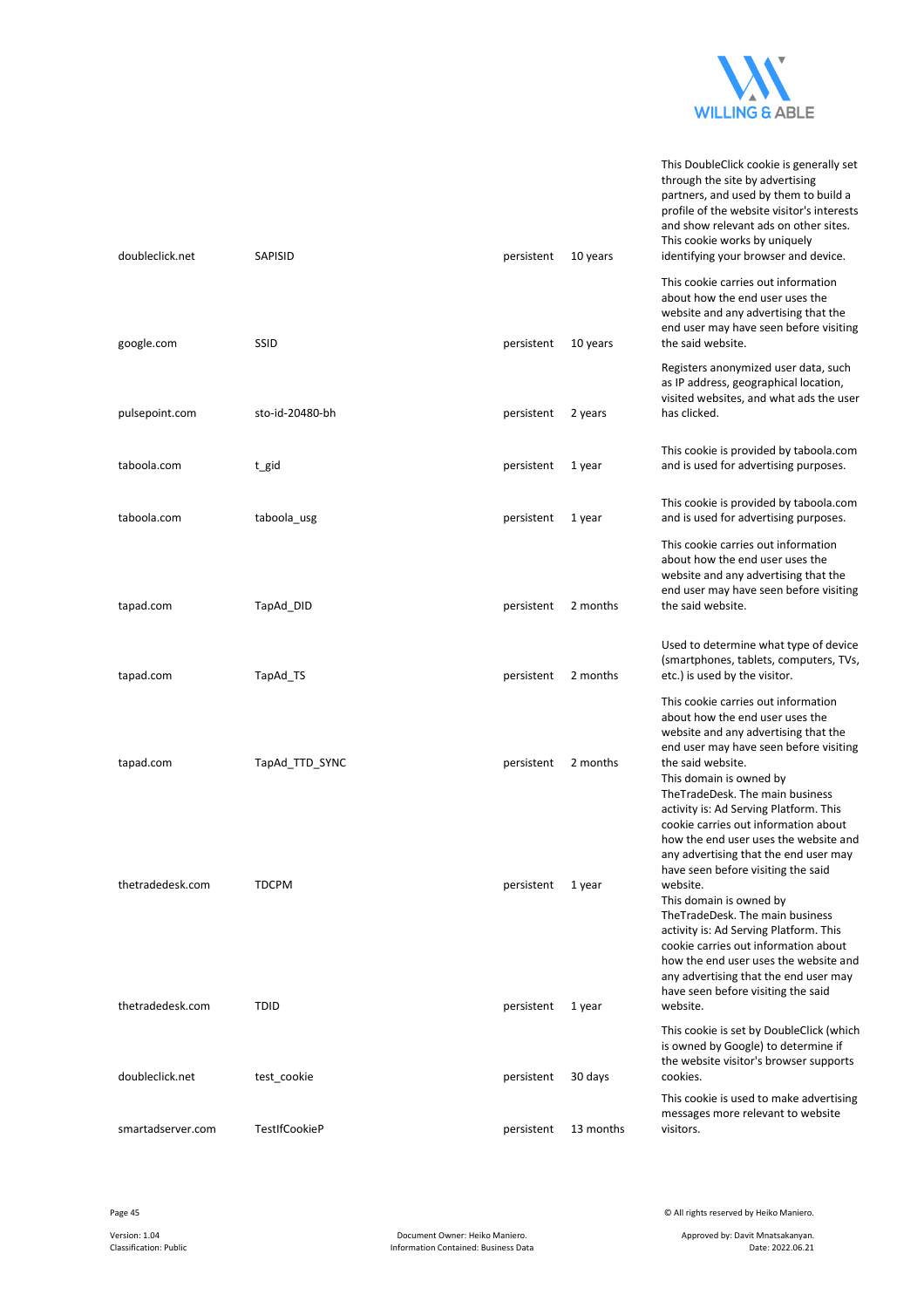

| lexisnexis.com     | thx_guid          | persistent | 5 years   | Allows unique identification of a device<br>(PC, telephone, etc.) used to place<br>orders on this website for subsequent<br>analysis.                                                                        |
|--------------------|-------------------|------------|-----------|--------------------------------------------------------------------------------------------------------------------------------------------------------------------------------------------------------------|
| videologygroup.com | tidal ttid        | persistent | 12 months | Registers the ads provided by<br>Videology that the user has seen<br>and/or clicked.                                                                                                                         |
| bidswitch.com      | tuuid             | persistent | 2 years   | This cookie is mainly set by<br>bidswitch.net to make advertising<br>messages more relevant to the website<br>visitor.                                                                                       |
| bidswitch.com      | tuuid_last_update | persistent | 2 years   | This cookie is usually provided by<br>bidswitch.net and is used for<br>advertising purposes.                                                                                                                 |
| bidswitch.com      | tuuid_lu          | persistent | 2 years   | This cookie is usually provided by<br>bidswitch.net and is used for<br>advertising purposes.                                                                                                                 |
| sharethis.com      | <b>UIDR</b>       | persistent | 2 years   | This cookie is set to measure the<br>number and behavior of website<br>visitors coming and going. It helps the<br>website send out surveys to better<br>understand user preferences.                         |
| linkedin.com       | UserMatchHistory  | persistent | 30 days   | This cookie is used to track visitors so<br>that more relevant ads can be<br>presented based on the visitor's<br>preferences.                                                                                |
| mathtag.com        | uuid              | session    | session   | This cookie is used to optimize ad<br>relevance by collecting visitor data<br>from multiple websites - this exchange<br>of visitor data is normally provided by a<br>third-party data-center or ad-exchange. |
| mathtag.com        | uuid.*            | session    | session   | This cookie is used to optimize ad<br>relevance by collecting visitor data<br>from multiple websites - this exchange<br>of visitor data is normally provided by a<br>third-party data-center or ad-exchange. |
| appnexus.com       | uuid2             | session    | session   | This domain is owned by AppNexus Inc.<br>The company provides a range of<br>online advertising technology and<br>services.                                                                                   |
|                    |                   |            |           | This cookie carries out information<br>about how the end user uses the<br>website and any advertising that the<br>end user may have seen before visiting                                                     |
| mathtag.com        | uuidc             | session    | session   | the said website.<br>Tracks how often a user interacts with                                                                                                                                                  |
| addthis.com        | uvc               | persistent | 2 years   | AddThis.                                                                                                                                                                                                     |
| viglink.com        | vglnk.Agent.p     | persistent | 1 year    | This cookie is used to collect visitor<br>behavior in order to present more<br>relevant advertisement.                                                                                                       |
|                    |                   |            |           | This cookie carries out information<br>about how the end user uses the<br>website and any advertising that the<br>end user may have seen before visiting                                                     |
| facebook.com       | wd                | persistent | session   | the said website.                                                                                                                                                                                            |

Page 46 © All rights reserved by Heiko Maniero.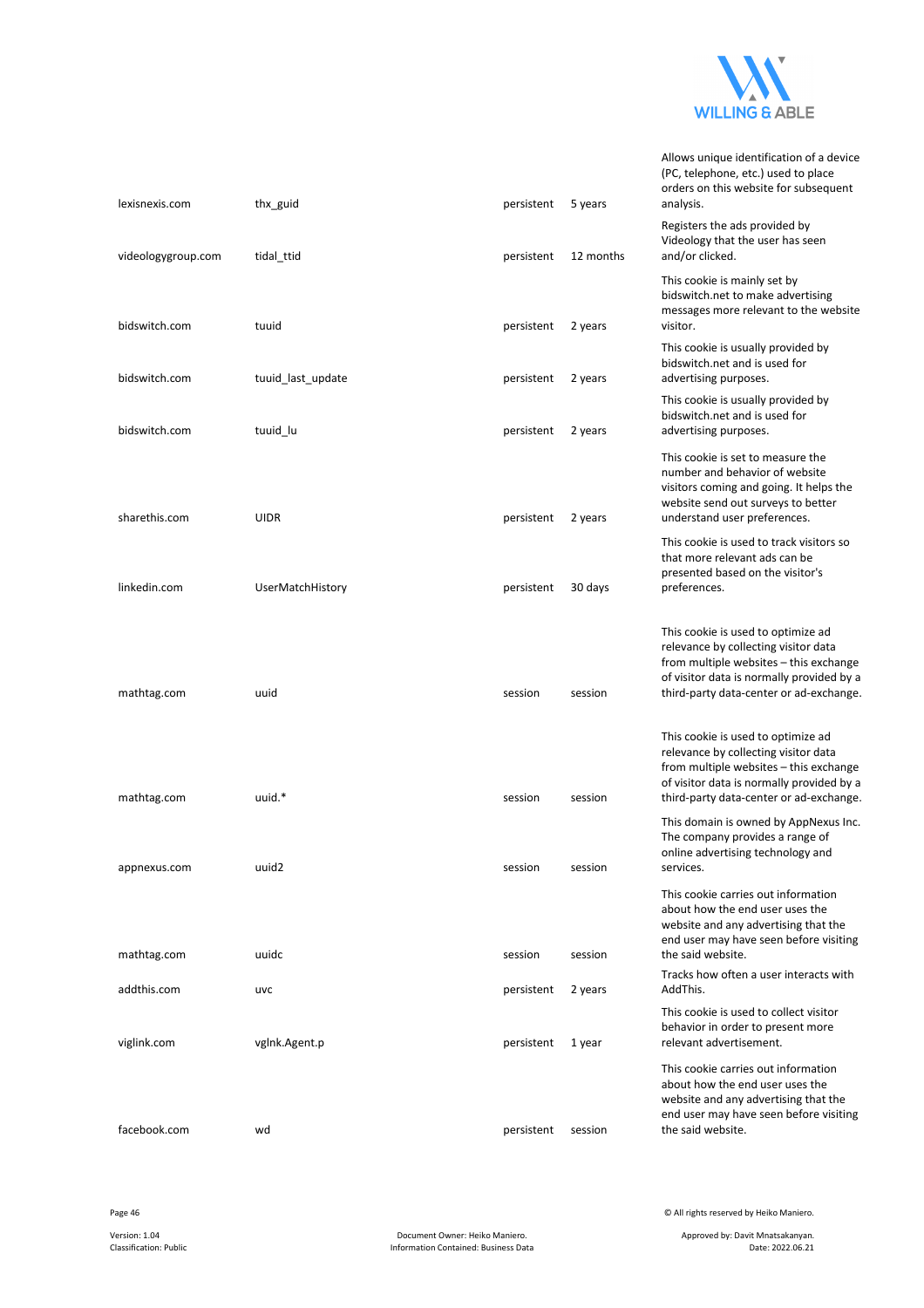

| w55c.net                       | wfivefivec                                | persistent               | 1 year             | This cookie is generally provided by<br>w55c.net and is used for advertising<br>purposes.                                                                                                                                                                                                                                                                      |
|--------------------------------|-------------------------------------------|--------------------------|--------------------|----------------------------------------------------------------------------------------------------------------------------------------------------------------------------------------------------------------------------------------------------------------------------------------------------------------------------------------------------------------|
| doubleclick.net<br>marketo.com | <b>DSID</b><br>_mkto_trk                  | persistent<br>persistent | 2 years<br>2 years | This cookie is set to note your specific<br>user identity. It contains a<br>hashed/encrypted unique ID.<br>This cookie is associated with an email<br>marketing service provided by<br>Marketo. This tracking cookie allows a<br>website to link visitor behavior to the<br>recipient of an email marketing<br>campaign, to measure campaign<br>effectiveness. |
| adobe.com                      | s_fid                                     | persistent               | 2 years            | This cookie name is associated with the<br>analytics service provided by Adobe's<br>Site Catalyst product suite. It is a new<br>cookie introduced in 2013 as a<br>'fallback' visitor identifier where the<br>s_vi cookie normally used for this<br>purpose is blocked. It contains a<br>randomly generated, unique id.                                         |
| adobe.com                      | s_vi                                      | persistent               | 2 years            | Adobe Site Catalyst cookie, used to<br>identify unique visitors, with an ID and<br>timestamp.                                                                                                                                                                                                                                                                  |
| adobe.com                      | $s$ _vi_.*                                | persistent               | 2 years            | Adobe Site Catalyst cookie, used to<br>identify unique visitors, with an ID and<br>timestamp.                                                                                                                                                                                                                                                                  |
| adobe.com                      | s_vi_ukx7Elx7Dvlx7Djhjqkx7Dx7Ftwzythjwx7C | persistent               | 30 minutes         | Adobe Site Catalyst cookie, used to<br>identify unique visitors, with an ID and<br>timestamp.                                                                                                                                                                                                                                                                  |
| adobe.com                      | dextp                                     | persistent               | 15 minutes         | This cookie helps Adobe Audience<br>Manger perform basic functions such<br>as visitor identification, ID<br>synchronization, segmentation,<br>modeling, reporting, etc.                                                                                                                                                                                        |
| adobe.com                      | s_vi_x7Faafx7Dx60wax23x3Ffx7Fx3Fvwpgu     | persistent               | 30 minutes         | Adobe Site Catalyst cookie, used to<br>identify unique visitors, with an ID and<br>timestamp.                                                                                                                                                                                                                                                                  |
| casalemedia.com                | <b>CMID</b>                               | persistent               | 1 year             | These cookies are linked to advertising<br>and tracking the products users were<br>looking at.                                                                                                                                                                                                                                                                 |
| casalemedia.com                | <b>CMPRO</b>                              | persistent               | 90 days            | These cookies are linked to advertising<br>and tracking the products users were<br>looking at.                                                                                                                                                                                                                                                                 |
| casalemedia.com                | CMRUM3                                    | persistent               | 1 year             | These cookies are linked to advertising<br>and tracking the products users were<br>looking at.                                                                                                                                                                                                                                                                 |
| cloudflare.com                 | cf_bm                                     | persistent               | 30 minutes         | The cf bm cookie is a cookie<br>necessary to support Cloudflare Bot<br>Management, currently in private beta.<br>As part of our bot management<br>service, this cookie helps manage<br>incoming traffic that matches criteria<br>associated with bots.                                                                                                         |

Page 47 © All rights reserved by Heiko Maniero.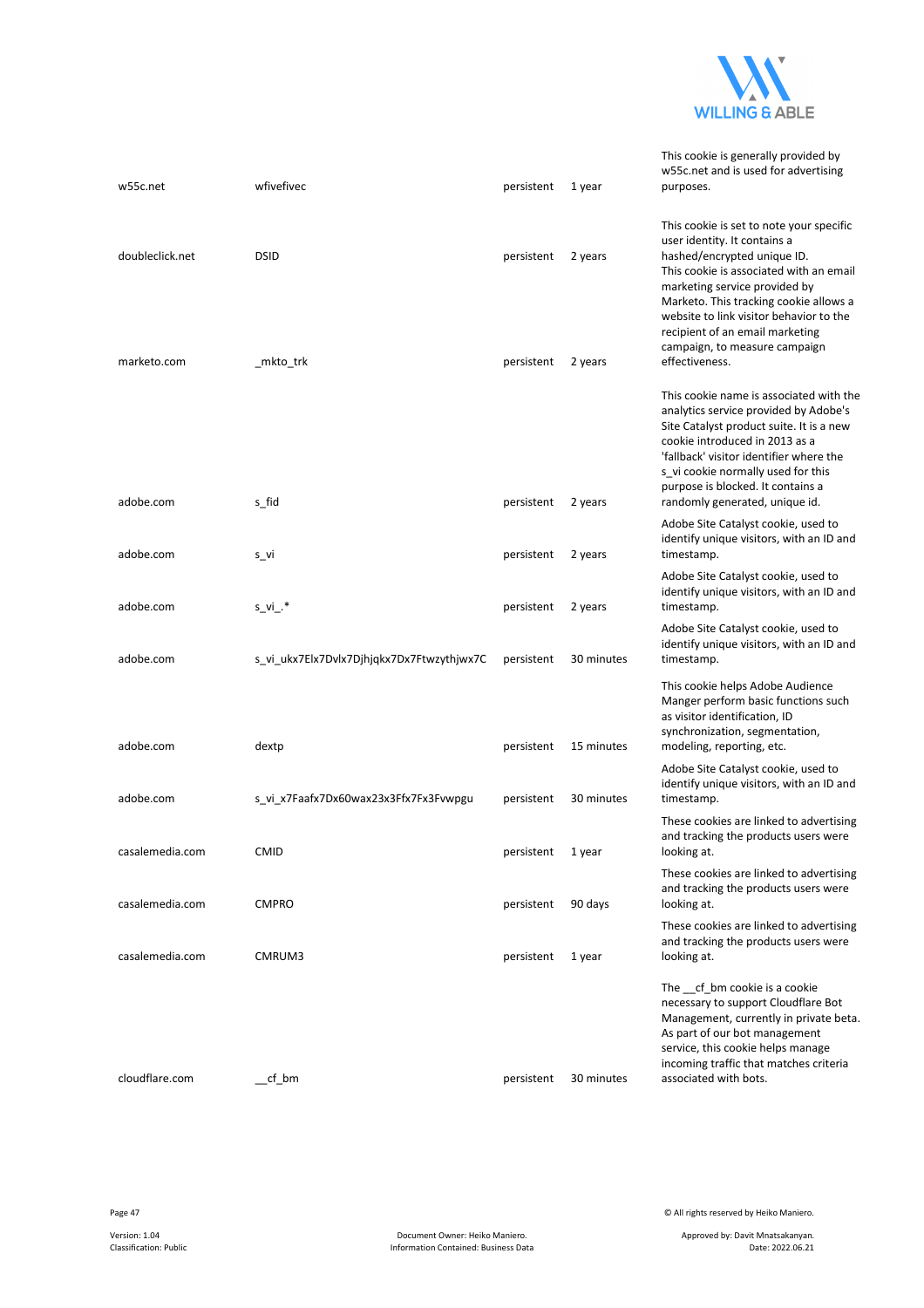

Cookie associated with sites using

| cloudflare.com    | cfduid        | persistent | 30 days    | CloudFlare, used to speed up page load<br>times. According to CloudFlare it is<br>used to override any security<br>restrictions based on the IP address the<br>visitor is coming from. It does not<br>contain any user identification<br>information.                                                                                                                                                                                              |
|-------------------|---------------|------------|------------|----------------------------------------------------------------------------------------------------------------------------------------------------------------------------------------------------------------------------------------------------------------------------------------------------------------------------------------------------------------------------------------------------------------------------------------------------|
|                   |               |            |            | Cookie associated with sites using<br>CloudFlare, used to identify trusted                                                                                                                                                                                                                                                                                                                                                                         |
| cloudflare.com    | cfruid        | persistent | 30 minutes | web traffic.                                                                                                                                                                                                                                                                                                                                                                                                                                       |
| amazon.com        | AWSALBCORS    | persistent | 1 year     | This cookie name is associated with the<br>Amazon Web Services Elastic Load<br>Balancing functionality for routing<br>client request on the server.                                                                                                                                                                                                                                                                                                |
| amazon.com        | AWSELB        | persistent | 1 day      | This cookie name is associated with the<br>Amazon Web Services Elastic Load<br>Balancing functionality for routing<br>client request on the server.                                                                                                                                                                                                                                                                                                |
| f5.com            | BIGipServer.* | session    | session    | This cookie name is associated with the<br>BIG-IP product suite from company F5.<br>Usually associated with managing<br>sessions on load balanced servers, to<br>ensure user requests are routed<br>consistently to the correct server. The<br>common root is BIGipServer most<br>commonly followed by a domain name,<br>usually the one that it is hosted on, but<br>not always.                                                                  |
| codeigniter.com   | ci session    | persistent | 2 hours    | Cookie normally associated with the<br>Codelgniter framework for building<br>PHP based applications. Usually used to<br>maintain a user state during a browser<br>session for consistency of user<br>experience. By default the cookie is<br>destroyed when the browser session<br>ends, in which case it can be Strictly<br>Necessary. However, it can optionally<br>be stored in a database and be used for<br>tracking users or other purposes. |
| djangoproject.com | csrftoken     | persistent | 1 year     | This cookie is associated with the<br>Django web development platform for<br>Python. It is designed to help protect a<br>site against at particular type of<br>software attack on web forms.                                                                                                                                                                                                                                                       |
| salesforce.com    | <b>DW</b>     | session    | session    | Cookie associated with Demandware<br>eCommerce platform when it is a<br>session cookie. Purpose appears to be<br>undocumented but it could be to do<br>with checking whether or not a<br>browser is accepting first party cookies.                                                                                                                                                                                                                 |
| php.net           | PHPSESSID     | session    | session    | PHP session cookie associated with<br>embedded content from this domain.                                                                                                                                                                                                                                                                                                                                                                           |
| haproxy.com       | SERVERID      | session    | session    | Usually used for load balancing.<br>Identifies the server that delivered the<br>last page to the browser. Associated<br>with the HAProxy Load Balancer<br>software.                                                                                                                                                                                                                                                                                |
|                   |               |            |            |                                                                                                                                                                                                                                                                                                                                                                                                                                                    |
| Page 48           |               |            |            | © All rights reserved by Heiko Maniero.                                                                                                                                                                                                                                                                                                                                                                                                            |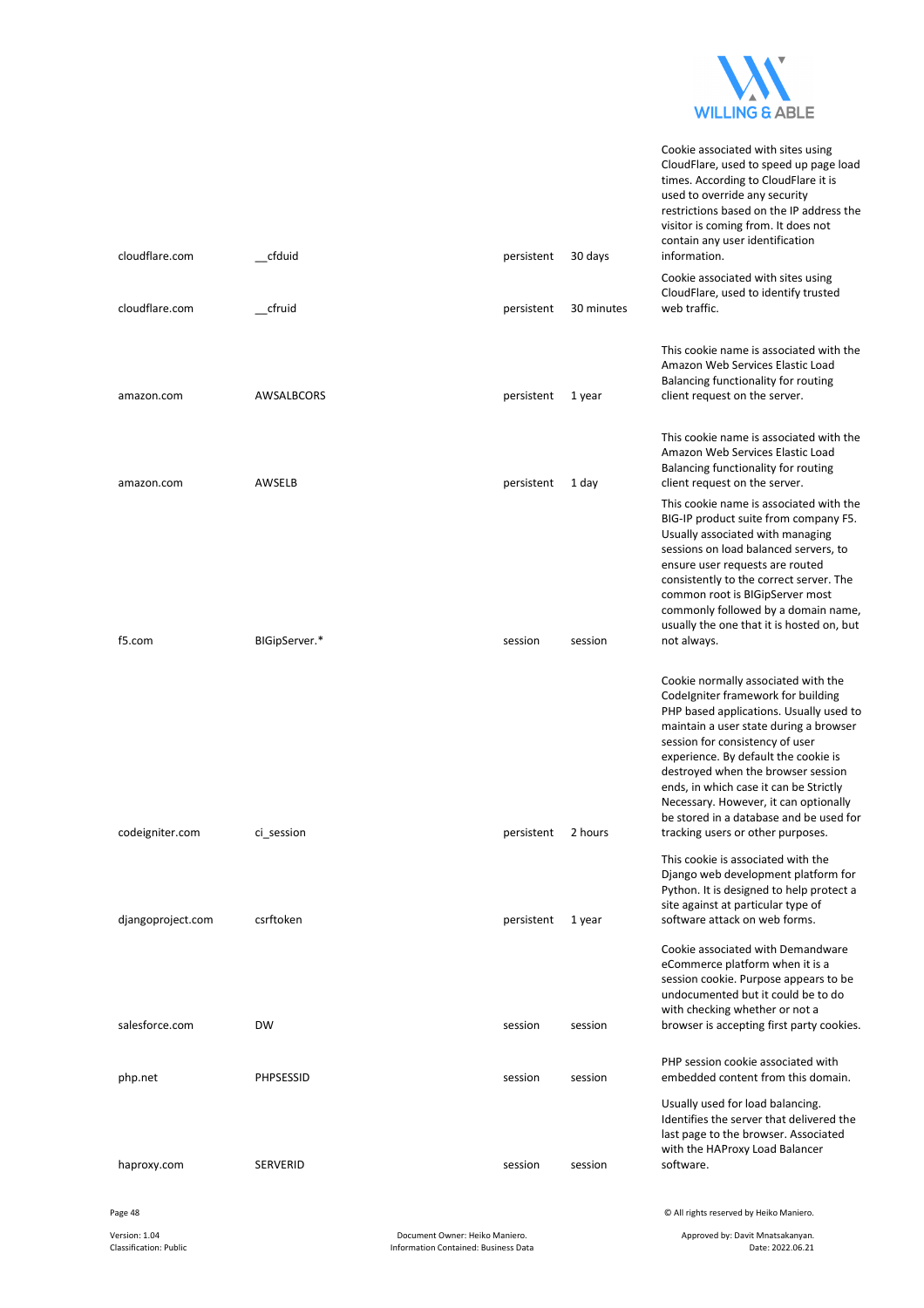

| crazyegg.com    | <b>SID</b>         | persistent | 1 day    | This is a very common cookie name but<br>where it is found as a session cookie it<br>is likely to be used as for session state<br>management.                                                                                                                                                                                                                                                                                                                 |
|-----------------|--------------------|------------|----------|---------------------------------------------------------------------------------------------------------------------------------------------------------------------------------------------------------------------------------------------------------------------------------------------------------------------------------------------------------------------------------------------------------------------------------------------------------------|
| riverbed.com    | X-Mapping-.*       | persistent | 100 days | The X-Mapping cookie is associated<br>with the Stingray Traffic Manager<br>platform from Riverbed, which is a load<br>balancing application for high traffic<br>web services and sites. Used to route<br>data and page requests to the correct<br>server where a site is hosted on<br>multiple servers. It has a common root<br>of X-Mapping-followed by an eight<br>letter code. For more information see:<br>https://splash.riverbed.com/docs/DOC-<br>1515. |
|                 |                    |            |          | The X-Mapping cookie is associated<br>with the Stingray Traffic Manager<br>platform from Riverbed, which is a load<br>balancing application for high traffic<br>web services and sites. Used to route<br>data and page requests to the correct<br>server where a site is hosted on<br>multiple servers. It has a common root<br>of X-Mapping-followed by an eight<br>letter code. For more information see:<br>https://splash.riverbed.com/docs/DOC-          |
| riverbed.com    | X-Mapping-fjhppofk | persistent | 100 days | 1515.                                                                                                                                                                                                                                                                                                                                                                                                                                                         |
|                 |                    |            |          | Adobe Analytics site tracking. Microsoft<br>uses Adobe Analytics to evaluate the<br>usage of our sites and to optimize<br>performance and traffic management.<br>This cookie is only used for Microsoft's                                                                                                                                                                                                                                                     |
| adobe.com       | tp                 | persistent | 12 days  | purposes in aggregate statistics.                                                                                                                                                                                                                                                                                                                                                                                                                             |
| statcounter.com | is_visitor_unique  | persistent | 2 years  | This cookie is set by the website that<br>you visit. When it is first set, a random<br>id is generated and stored in the cookie<br>in order to avoid counting you as a<br>visitor more than once (e.g. if you are<br>on a mobile device and your IP address<br>changes while you browse). Similarly to<br>the is_unique cookie, this cookie also<br>stores a count of your returning visits.                                                                  |
|                 |                    |            |          | This cookie is set to enable the end<br>user to use a Live Person Chat,                                                                                                                                                                                                                                                                                                                                                                                       |
| liveperson.com  | LivePersonID       | persistent | 1 year   | generally with a customer services<br>representative.<br>This cookie name is associated with<br>software from LIvePerson, which<br>enables website owners to add online                                                                                                                                                                                                                                                                                       |
|                 |                    |            |          | chat functionality to communicate<br>directly with visitors. This cookie is                                                                                                                                                                                                                                                                                                                                                                                   |
| liveperson.com  | LPVID              | session    | session  | believed to be a unique visitor<br>identifier.                                                                                                                                                                                                                                                                                                                                                                                                                |
| qualtrics.com   | TRACK_TLS1_0       | persistent | 6 months | This cookie is used by Qualtrics for<br>tracking clients connecting to Qualtrics<br>using TLS1.0. Qualtrics is working to<br>deprecate TLS1.0 in the future.                                                                                                                                                                                                                                                                                                  |
|                 |                    |            |          | This cookie is generally provided by<br>PayPal and supports payment services                                                                                                                                                                                                                                                                                                                                                                                  |
| paypal.com      | ts                 | session    | session  | in the website.                                                                                                                                                                                                                                                                                                                                                                                                                                               |

Version: 1.04 **Document Owner: Heiko Maniero.** المستخدم المستخدم المستخدم المستخدم المستخدم المستخدم المستخدم ال<br>2022.06.21 Date: 2022.06.21 Date: 2022.06.21 Information Contained: Business Data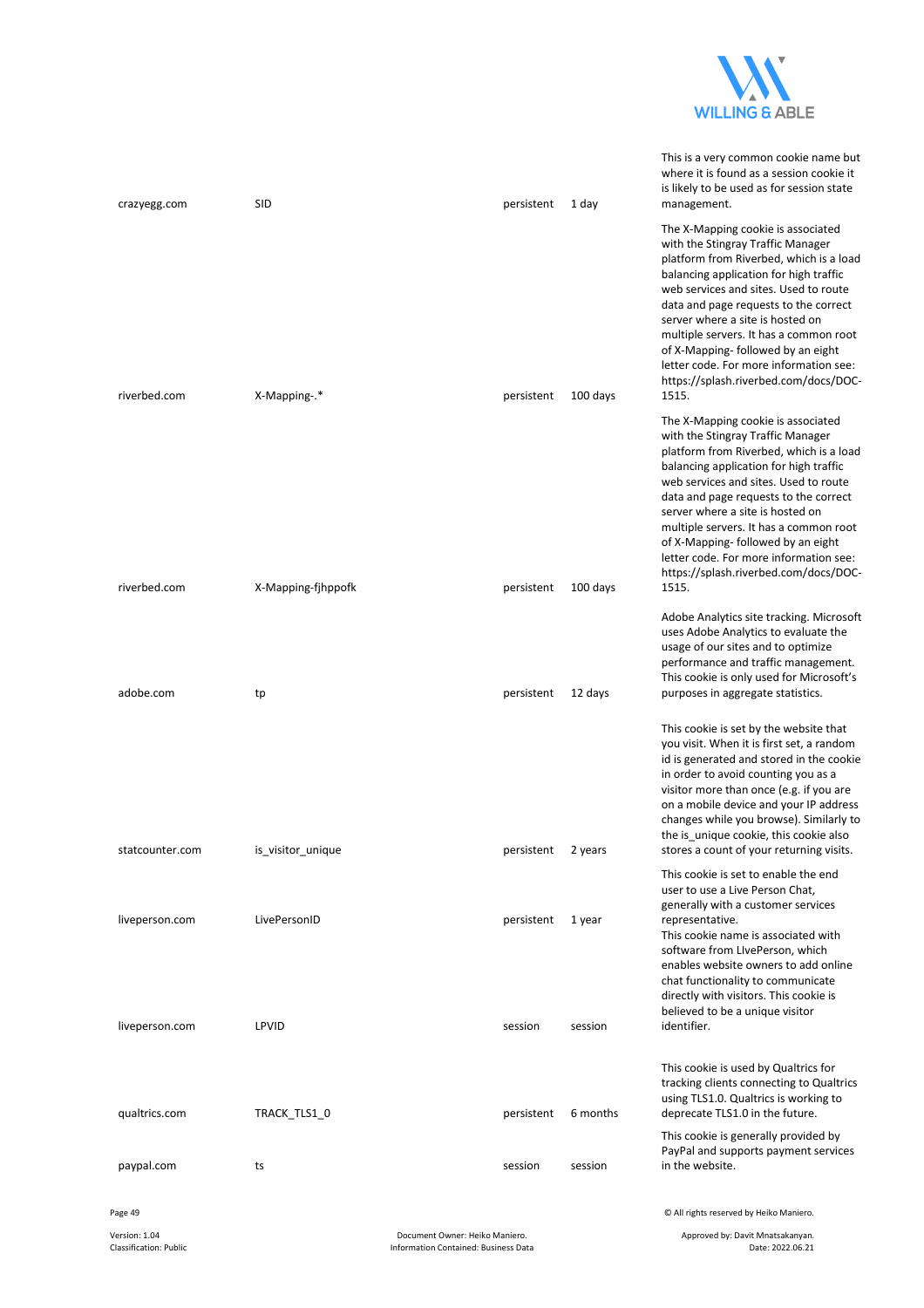

| vimeo.com             | vuid                    | persistent | 2 years    | These cookies are used by the Vimeo<br>video player on websites.                                                                                                                                                                                                                                                                                                                                                           |
|-----------------------|-------------------------|------------|------------|----------------------------------------------------------------------------------------------------------------------------------------------------------------------------------------------------------------------------------------------------------------------------------------------------------------------------------------------------------------------------------------------------------------------------|
| disqus.com            | iid                     | session    | session    | This type of cookie remembers your<br>preferences for tools found on our<br>websites, so you don't have to re-set<br>them each time you visit. Some of<br>them are managed by third parties.<br>They may for instance determine<br>whether you see the latest or oldest<br>comments made in relation to an<br>article first. They may also help us<br>greet you by name or remember your<br>choice of language or region). |
|                       |                         |            |            | Live chat widget sets the cookies to                                                                                                                                                                                                                                                                                                                                                                                       |
| zendesk.com           | zlcmid                  | persistent | 12 months  | store the Zopim Live Chat ID used to<br>identify a device across visits.                                                                                                                                                                                                                                                                                                                                                   |
| zendesk.com           | _help_center_session    | session    | session    | This cookie aids in session for the<br>Zendesk guide.                                                                                                                                                                                                                                                                                                                                                                      |
| zendesk.com           | _zendesk_authenticated  | session    | session    | This cookie is used to store a binary<br>variable determining whether a user<br>has been authenticated.                                                                                                                                                                                                                                                                                                                    |
| zendesk.com           | zendesk_session         | session    | session    | This cookie holds session information<br>for root access applications.                                                                                                                                                                                                                                                                                                                                                     |
| zendesk.com           | _zendesk_shared_session | session    | session    | This cookie holds session information<br>for root access applications                                                                                                                                                                                                                                                                                                                                                      |
| directreservation.net | ARRAffinity             | session    | session    | Used to distribute traffic to the website<br>on several servers in order to optimize<br>response times.                                                                                                                                                                                                                                                                                                                    |
| directreservation.net | ASP.NET_SessionId.*     | session    | session    | Preserves visitor's session state across<br>page requests.                                                                                                                                                                                                                                                                                                                                                                 |
| disqus.com            | disqus_unique           | persistent | 1 year     | These cookies are set by Disqus so that<br>users can comment on<br>website/platform.                                                                                                                                                                                                                                                                                                                                       |
| disqus.com            | disqusauth              | persistent | 30 minutes | These cookies are set by Disqus so that<br>users can comment on<br>website/platform.                                                                                                                                                                                                                                                                                                                                       |
| liveperson.com        | HumanClickKEY           | persistent | 12 months  | Holds data related to visit to this<br>website eg the number of pages<br>viewed, the time spent on pages.                                                                                                                                                                                                                                                                                                                  |
| statcounter.com       | is unique               | persistent | 5 years    | This cookie is set by StatCounter to<br>determine if you are a first-time or<br>returning visitor.                                                                                                                                                                                                                                                                                                                         |
| paypal.com            | X-PP-SILOVER            | session    | session    | This cookie is generally provided by<br>PayPal and supports payment services<br>in the website.                                                                                                                                                                                                                                                                                                                            |

Cookies may change from time to time. We try to keep the list updated but we will not check all Third Party cookies every day. Therefore, this could be an incomplete list of the cookies used by the Third Party. Please check the website of the Third Party to review if this list is complete and up to date.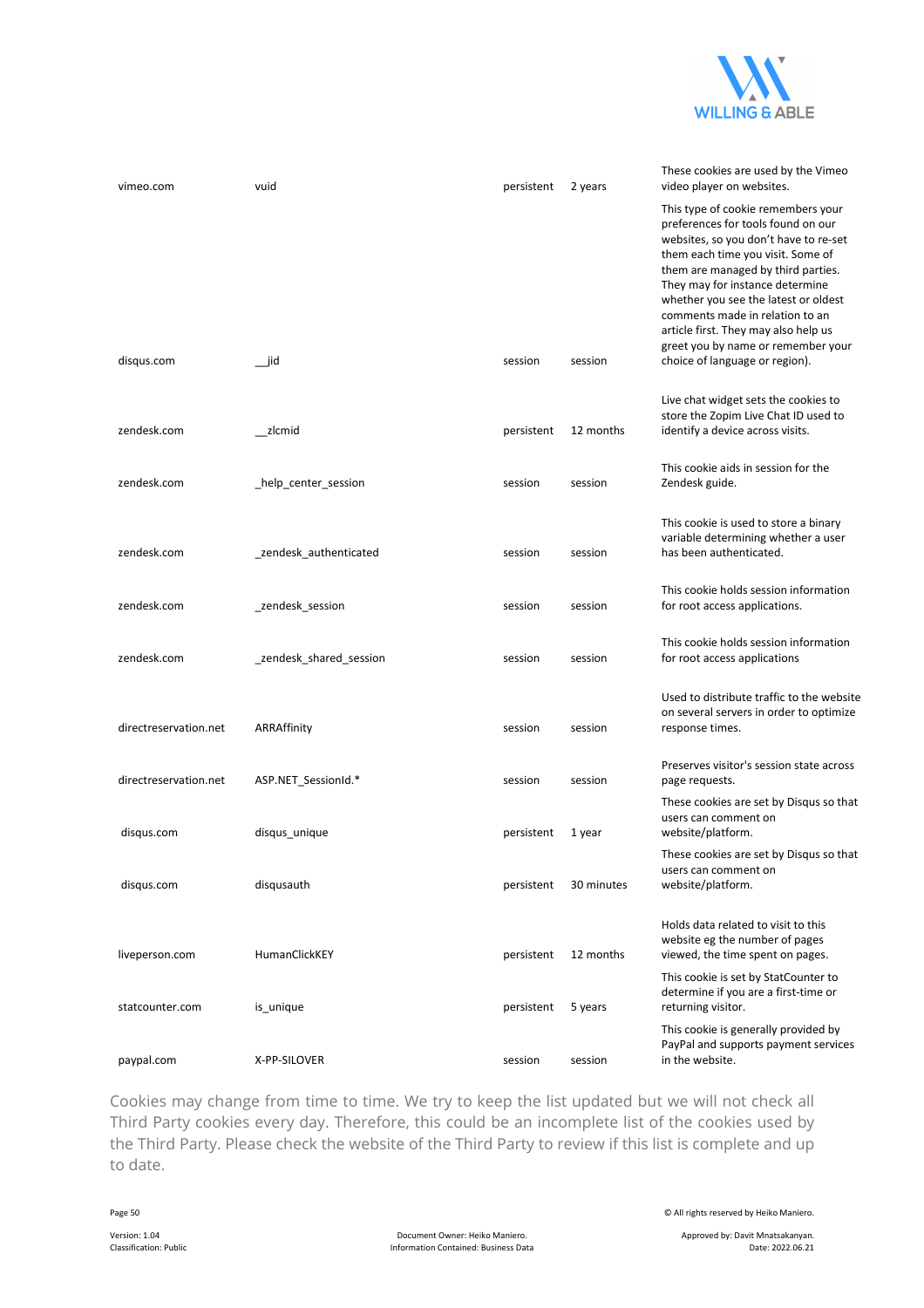

## **27. Data Protection Provisions About The Application And Use Of Instagram.**

Willing & Able has integrated components of Instagram and operates an Instagram page. Instagram is a Service that may be qualified as an audio-visual platform, which allows Users to share photos and videos, as well as disseminate such data in other social networks.

The operating company of Instagram is Facebook, Inc., 1 Hacker Way, Menlo Park, CA 94025, United States. If a person lives outside of the United States or Canada, the Controller for Instagram is Facebook Ireland Ltd., 4 Grand Canal Square, Grand Canal Harbour, Dublin 2, Ireland.

For reasons of Data Protection, we implemented a two-click component to block transmissions to this external service. The following applies only when you have consented to the transfer or if you actively click on the respective component and re-confirm the transfer of the data, or when you confirm that you want to leave our Website or Application to visit the Third Party Website by following a link.

With each call-up to one of the individual pages of this Internet site, which is operated by Willing & Able and on which an Instagram component (Insta button) was integrated, the Internet browser on the information technology system of the Data Subject is automatically prompted to the download of a display of the corresponding Instagram component. During the course of this technical procedure, Instagram becomes aware of what specific sub-page of our Website was visited by the Data Subject.

If the Data Subject is logged in at the same time on Instagram, Instagram detects with every callup to our Website by the Data Subject – and for the entire duration of their stay on our Internet site – which specific sub-page of our Internet page was visited by the Data Subject. This information is collected through the Instagram component and is associated with the respective Instagram account of the Data Subject. If the Data Subject clicks on one of the Instagram buttons integrated on our Website, then Instagram matches this information with the personal Instagram User account of the Data Subject and stores the Personal Data.

Instagram receives information via the Instagram component that the Data Subject has visited our Website provided that the Data Subject is logged in at Instagram at the time of the call to our Website. This occurs regardless of whether the person clicks on the Instagram button or not. If such a transmission of information to Instagram is not desirable for the Data Subject, then he or she can prevent this by logging off from their Instagram account before a call-up to our Website is made.

Further information and the applicable Data Protection provisions of Instagram may be retrieved under https://help.instagram.com/155833707900388 and https://www.instagram.com/about/legal/privacy/.

Purpose of processing is marketing, advertising and increase of user experience as well as acting economically efficient. Legal basis for data processing is Art. 6 (1) (f) GDPR and similar or corresponding Paragraphs or Articles from national laws or regulations.

Instagram uses or sets the following cookies for the following purposes: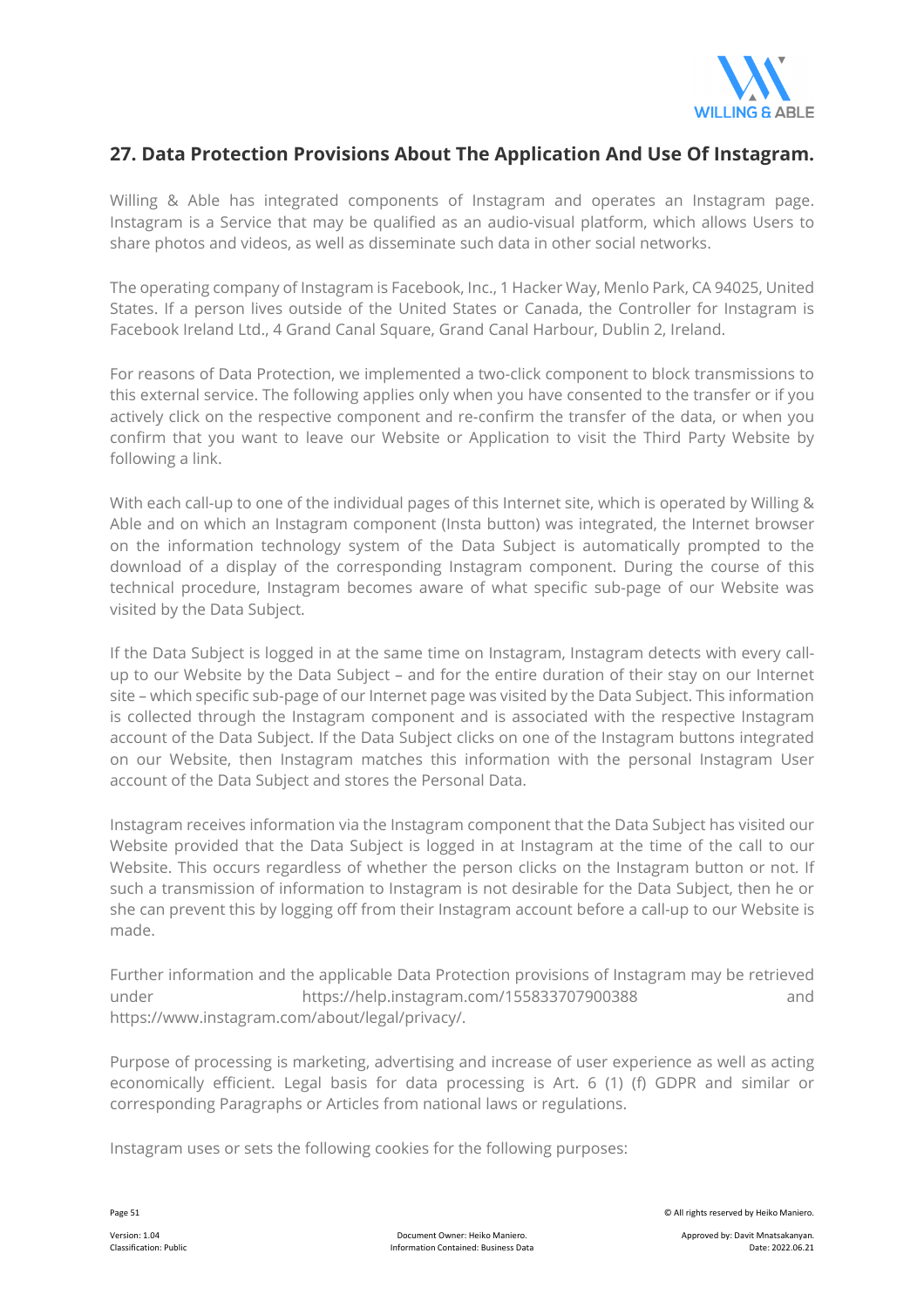

| <b>DOMAIN</b> | <b>COOKIE NAME</b> | <b>TYPE</b> | <b>EXPIRATION</b>        | <b>PURPOSE</b>                                                                                                                                                                        |
|---------------|--------------------|-------------|--------------------------|---------------------------------------------------------------------------------------------------------------------------------------------------------------------------------------|
| instagram.com | csrftoken          | persistent  | 1<br>year,<br>1<br>month | Prevents Cross-Site Request Forgery.                                                                                                                                                  |
| instagram.com | ds_user_id         | persistent  | 6 months                 | Retrieves user ID information from Instagram's private<br>API.                                                                                                                        |
| instagram.com | ig_did             | persistent  | 10 years                 | Retrieves user ID information from Instagram's private<br>API.                                                                                                                        |
| instagram.com | mid                | persistent  | 10 years                 | This is an Instagram cookie that enables social media<br>functionality within the site.                                                                                               |
| instagram.com | rur                | session     | session                  | This is an Instagram cookie that enables social media<br>functionality within the site.                                                                                               |
| instagram.com | sessionid          | persistent  | 1 year                   | Retrieves user ID information from Instagram's private<br>API.                                                                                                                        |
|               |                    |             |                          | Set by Instagram to retrieve information from the                                                                                                                                     |
| instagram.com | shbid              | persistent  | 1 week                   | Instagram feed.<br>Set by Instagram to retrieve information from the                                                                                                                  |
| instagram.com | shbts              | persistent  | 1 week                   | Instagram feed.<br>Set by Instagram to confirm the Instagram feed from a                                                                                                              |
| instagram.com | urlgen             | persistent  | 3 years                  | company account is allowed on this domain.                                                                                                                                            |
| facebook.com  | datr               |             |                          | The purpose of the datr cookie is to identify the web<br>browser being used to connect to Facebook independent<br>of the logged in user. This cookie plays a key role in              |
|               |                    | persistent  | 2 years                  | Facebook's security and site integrity features.<br>The c_user cookie contains the user ID of the currently                                                                           |
| facebook.com  | c_user             | persistent  | 90 days                  | logged in user.                                                                                                                                                                       |
| facebook.com  | fr                 | persistent  | 3 months                 | Enables ad delivery or retargeting.                                                                                                                                                   |
| facebook.com  | lu                 | persistent  | 2 years                  | The lu cookie is used to manage how the login page is<br>presented to the user.                                                                                                       |
| facebook.com  | sct                | session     | session                  | Represents the time at which the user logged in. This<br>cookie is used to distinguish between two sessions for the<br>same user, created at different times.                         |
| facebook.com  | XS                 | persistent  | 30 days                  | Represents the session number                                                                                                                                                         |
| facebook.com  | x-referer          | session     | session                  | This cookie contains the full referrer URL.                                                                                                                                           |
| facebook.com  | presence           | session     | session                  | The presence cookie is used to contain the user's chat<br>state.                                                                                                                      |
| facebook.com  | р                  | session     | session                  | The p cookie is known as the user's channel partition and<br>is required for many features on the Facebook site,<br>including chat and client-side notifications.                     |
|               |                    |             |                          | This cookie contains the display locale of the last logged in<br>this<br>This<br>cookie<br>user<br>browser.<br>on                                                                     |
| facebook.com  | locale             | persistent  | 1 week                   | appears to only be set after the user logs out.<br>The Isd cookie contains a random value that is set when a                                                                          |
| facebook.com  | Isd                | session     | session                  | in<br>Facebook<br>user<br>logs<br>out<br>order<br>to<br>prevent cross-site request forgery (CSRF) attacks.                                                                            |
| facebook.com  | reg_fb_gate        | session     | session                  | Contains the first Facebook page that the web browser<br>visited                                                                                                                      |
| facebook.com  | reg_fb_reg         | session     | session                  | These cookies are used by Facebook to track<br>registration effectiveness by recording how the user<br>originally<br>to<br>Facebook<br>when<br>came<br>they<br>created their account. |
|               |                    |             |                          | Contains the last Facebook page that the web browser                                                                                                                                  |
| facebook.com  | reg_fb_ref         | session     | session                  | visited<br>Contains an external referrer URL from when the browser                                                                                                                    |
| facebook.com  | reg_ext_ref        | session     | session                  | first<br>visited<br>Facebook.                                                                                                                                                         |
| facebook.com  | wd                 | session     | session                  | This cookie stores the browser window dimensions and is<br>used by Facebook to optimise the rendering of the page.                                                                    |

Page 52 © All rights reserved by Heiko Maniero.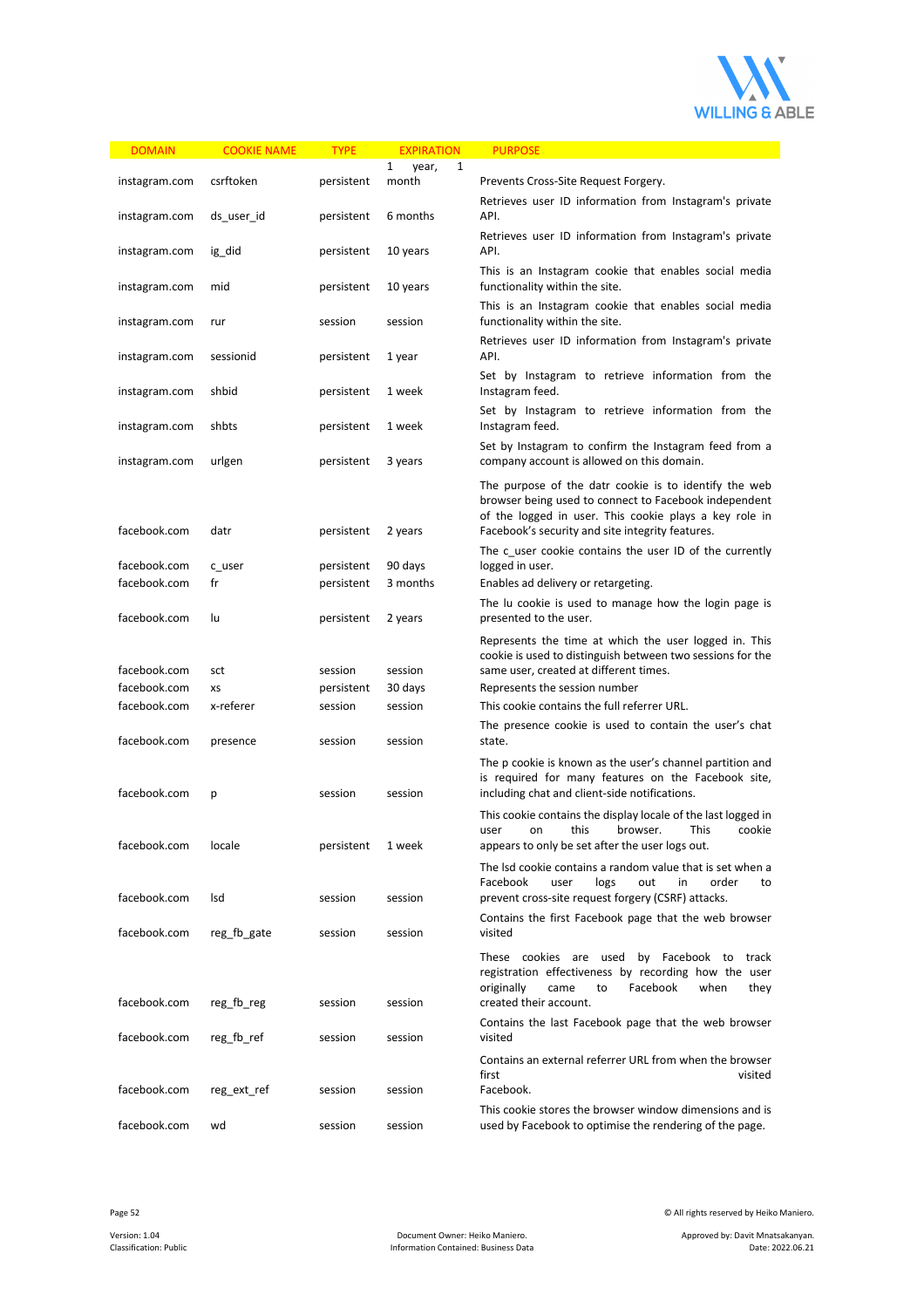

These cookies are generated by Javascript and used to

| facebook.com | e gh2c O     | session    | session  | THESE COUNTES ALE RELIEVATED BY JAVASCHIPL AND USED TO<br>information<br>Facebook<br>transmit<br>to<br>about<br>the responsiveness of the site for the user. |
|--------------|--------------|------------|----------|--------------------------------------------------------------------------------------------------------------------------------------------------------------|
| facebook.com | e gh2c 1     | session    | session  | These cookies are generated by Javascript and used to<br>information<br>transmit<br>Facebook<br>to<br>about<br>the responsiveness of the site for the user.  |
| facebook.com | e gh2c 2     | session    | session  | These cookies are generated by Javascript and used to<br>information<br>transmit<br>Facebook<br>to<br>about<br>the responsiveness of the site for the user.  |
| facebook.com | sb           | persistent | 2 years  | Facebook<br>identification,<br>browser<br>authentication.<br>marketing, and other Facebook-specific function cookies.                                        |
| facebook.com | act          | session    | session  | This cookie is used to distinguish between two sessions for<br>the same user, created at different times.                                                    |
| facebook.com | pl           | persistent | 90 days  | This cookie is used for login record.                                                                                                                        |
| facebook.com |              |            |          | Used by Facebook to deliver a series of advertisement<br>products such as real time bidding from Third Party<br>advertisers.                                 |
|              | tr           | session    | session  |                                                                                                                                                              |
| facebook.com | fbc          | persistent | 2 years  | Stores last visit                                                                                                                                            |
| facebook.com | fbm $*$      | persistent | 1 year   | Saves user details                                                                                                                                           |
| facebook.com | fbp          | persistent | 3 months | Saves visits through websites                                                                                                                                |
| facebook.com | $*$ fbm      | persistent | 1 year   | Saves user details                                                                                                                                           |
| facebook.com | _js_datr     | persistent | 2 years  | Saves user preferences.                                                                                                                                      |
| facebook.com | Actppresence | persistent | 1 year   | Ma+A2:E39s ad display frequency.                                                                                                                             |
|              |              |            |          |                                                                                                                                                              |

Cookies may change from time to time. We try to keep the list updated but we will not check all Third Party cookies every day. Therefore, this could be an incomplete list of the cookies used by the Third Party. Please check the website of the Third Party to review if this list is complete and up to date.

#### **28. Data Protection Provisions About The Application And Use Of LinkedIn.**

Willing & Able has integrated components of the LinkedIn Corporation on this Website and operates a LinkedIn Page and LinkedIn Groups. LinkedIn is a web-based social network that enables Users with existing business contacts to connect and to make new business contacts. Over 400 million registered people in more than 200 countries use LinkedIn. Thus, LinkedIn is currently the largest platform for business contacts and one of the most visited Websites in the world.

The operating company of LinkedIn is LinkedIn Corporation, 2029 Stierlin Court Mountain View, CA 94043, USA. For privacy matters outside of the USA, the following company is responsible: LinkedIn Ireland, Privacy Policy Issues, Wilton Plaza, Wilton Place, Dublin 2, Ireland.

For reasons of Data Protection, we implemented a two-click component to block transmissions to this external service. The following applies only when you have consented to the transfer or if you actively click on the respective component and re-confirm the transfer of the data, or when you confirm that you want to leave our Website or Application to visit the Third Party Website by following a link.

With each call-up to one of the individual pages of this Internet site, which is operated by Willing & Able and on which a LinkedIn component (LinkedIn plug-in) was integrated, the Internet browser on the information technology system of the Data Subject is automatically prompted to the download of a display of the corresponding LinkedIn component. Further information about the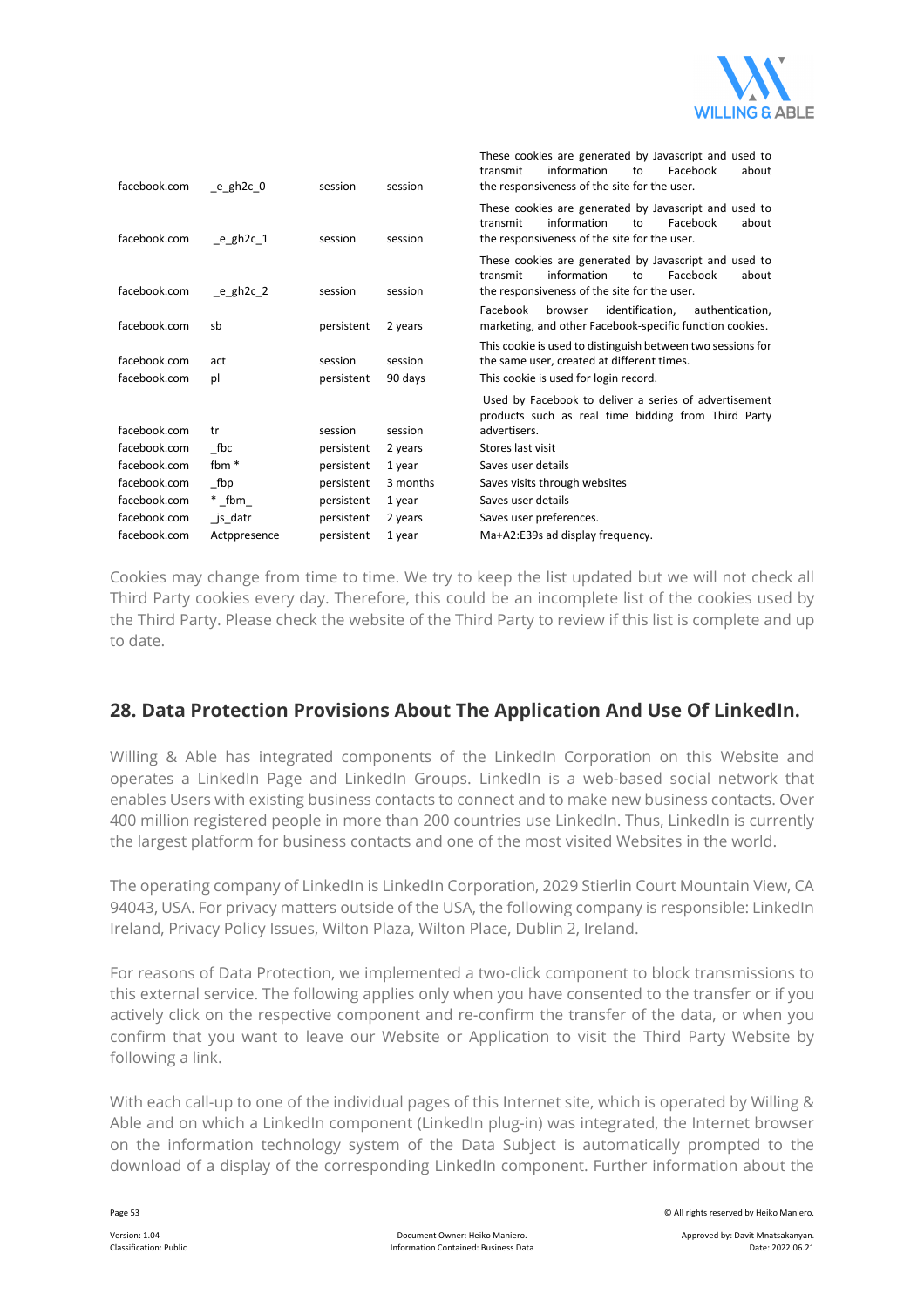

LinkedIn plug-in may be accessed under https://developer.linkedin.com/plugins. During the course of this technical procedure, LinkedIn gains knowledge of what specific sub-page of our Website was visited by the Data Subject.

If the Data Subject is logged in at the same time on LinkedIn, LinkedIn detects with every call-up to our Website by the Data Subject – and for the entire duration of their stay on our Internet site – which specific sub-page of our Internet page was visited by the Data Subject. This information is collected through the LinkedIn component and associated with the respective LinkedIn account of the Data Subject. If the Data Subject clicks on one of the LinkedIn buttons integrated on our Website, then LinkedIn assigns this information to the personal LinkedIn User account of the Data Subject and stores the Personal Data.

LinkedIn receives information via the LinkedIn component that the Data Subject has visited our Website, provided that the Data Subject is logged in at LinkedIn at the time of the call-up to our Website. This occurs regardless of whether the person clicks on the LinkedIn button or not. If such a transmission of information to LinkedIn is not desirable for the Data Subject, then he or she may prevent this by logging off from their LinkedIn account before a call-up to our Website is made.

LinkedIn provides under https://www.linkedin.com/psettings/guest-controls the possibility to unsubscribe from e-mail messages, SMS messages and targeted ads, as well as the ability to manage ad settings. LinkedIn also uses affiliates such as Eire, Google Analytics, BlueKai, DoubleClick, Nielsen, Comscore, Eloqua, and Lotame. The setting of such cookies may be denied under https://www.linkedin.com/legal/cookie-policy. The applicable privacy policy for LinkedIn is available under https://www.linkedin.com/legal/privacy-policy. The LinkedIn Cookie Policy is available under https://www.linkedin.com/legal/cookie-policy.

Purpose of processing is marketing, advertising and increase of user experience as well as acting economically efficient. Legal basis for data processing is Art. 6 (1) (f) GDPR and similar or corresponding Paragraphs or Articles from national laws or regulations.

| <b>DOMAIN</b> | <b>COOKIE NAME</b>  | <b>TYPE</b> | <b>EXPIRATION</b> | <b>PURPOSE</b>                                                                                                  |
|---------------|---------------------|-------------|-------------------|-----------------------------------------------------------------------------------------------------------------|
| linkedin.com  | li at               | persistent  | 1 year            | Used to authenticate Members and API clients                                                                    |
| linkedin.com  | liap                | persistent  | 1 year            | Used by non-www.domains to denote the logged in<br>status of a member                                           |
| linkedin.com  | leadgen.api session | session     | session           | Stores client ID for Leadgen applications                                                                       |
| linkedin.com  | transaction state   | session     | session           | Used to redirect users accessing LinkedIn through<br>Third Party apps for authorization                         |
| linkedin.com  | PLAY SESSION        | session     | session           | Used by some LinkedIn services to store session<br>information                                                  |
| linkedin.com  | lihc auth str       | session     | session           | Used by LinkedIn HelpCenter Live Chat to store<br>session information                                           |
| linkedin.com  | lihc auth *         | session     | session           | Used by LinkedIn HelpCenter Live Chat to store<br>language and chat start timestamp                             |
| linkedin.com  | fid                 | persistent  | 7 days            | Used to track malicious activity on the site                                                                    |
| linkedin.com  | bcookie             | persistent  | 2 years           | Browser Identifier cookie to uniquely identify<br>devices accessing LinkedIn to detect abuse on the<br>platform |
| linkedin.com  | bscookie            | persistent  | 2 years           | Used for saving the state of 2FA of a logged in user                                                            |
| linkedin.com  | fcookie             | persistent  | 7 days            | To determine if a user is a person and not a bot                                                                |
| linkedin.com  | ccookie             | persistent  | 20 minutes        | To remember if a user received a captcha challenge                                                              |
|               |                     |             |                   |                                                                                                                 |

LinkedIn uses or sets the following cookies for the following purposes:

Page 54 © All rights reserved by Heiko Maniero.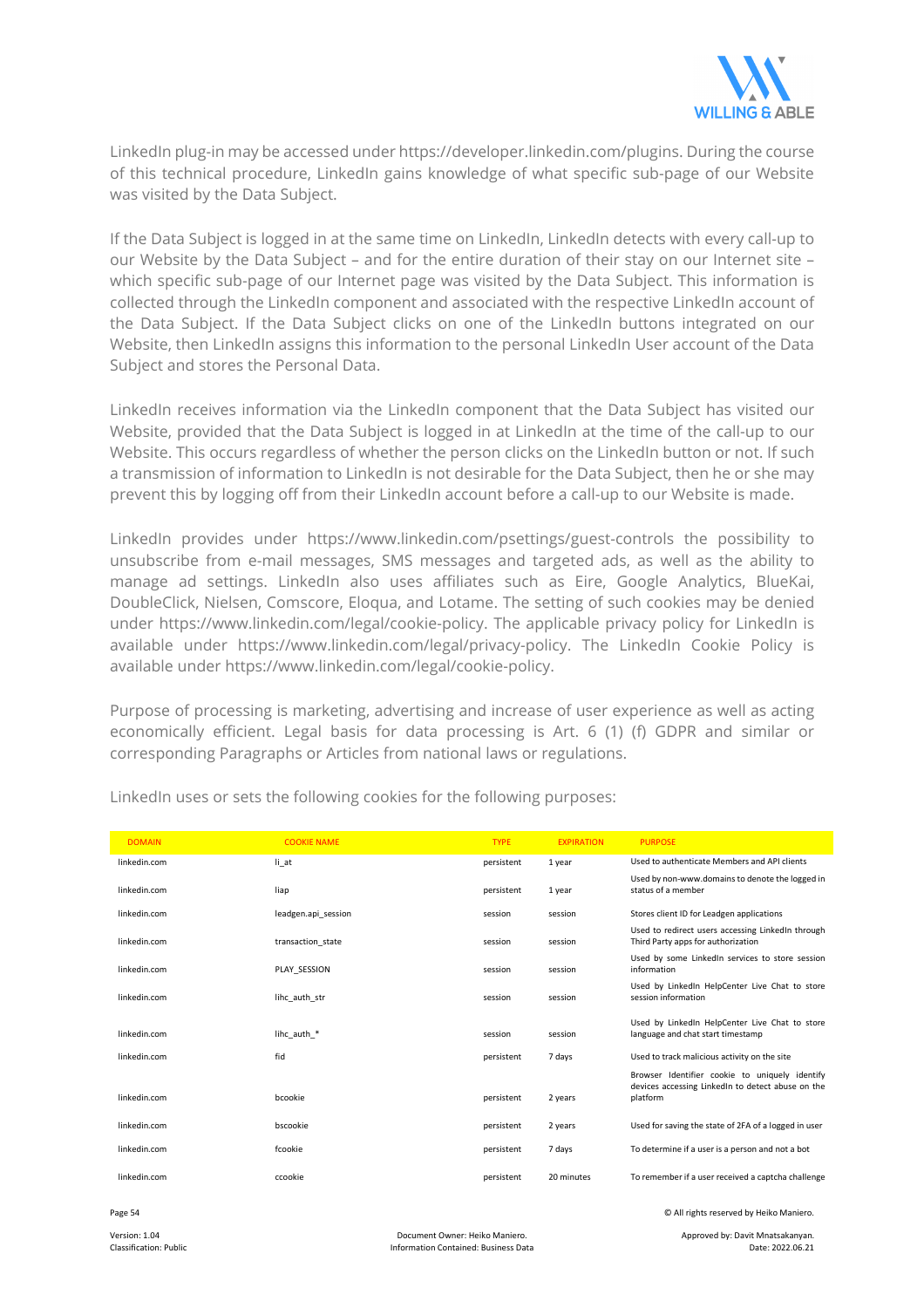

| linkedin.com                 | <b>JSESSIONID</b>               | session                  | session              | Used for CSRF protection                                                                                                                                  |
|------------------------------|---------------------------------|--------------------------|----------------------|-----------------------------------------------------------------------------------------------------------------------------------------------------------|
| linkedin.com                 | chp_token                       | session                  | session              | Used to denote whether the user has gone through<br>2FA or solved a Captcha                                                                               |
| linkedin.com                 | li_cu                           | persistent               | 15 minutes           | Used to map a user to a captcha challenge page                                                                                                            |
| linkedin.com                 | denial-client-ip                | persistent               | 5 seconds            | Used for anti-scraping and DOS prevention                                                                                                                 |
| linkedin.com                 | denial-reason-code              | persistent               | 5 seconds            | Used for anti-scraping and DOS prevention                                                                                                                 |
| linkedin.com                 | rtc                             | persistent               | 120 seconds          | Used as part of anti-abuse processes on LinkedIn                                                                                                          |
| linkedin.com                 | trkInfo                         | persistent               | 5 seconds            | Used as part of anti-abuse processes on LinkedIn                                                                                                          |
| linkedin.com                 | trkCode                         | persistent               | 5 seconds            | Used as part of anti-abuse processes on LinkedIn                                                                                                          |
| linkedin.com                 | spectroscopyId                  | session                  | session              | Used to catch malicious activity through browser<br>extensions                                                                                            |
| linkedin.com                 | fptctx2                         | session                  | session              | Used to prevent abuse in payment workflows for<br>LinkedIn                                                                                                |
| linkedin.com                 | <b>MUID</b>                     | persistent               | 2 years              | Unique user identifier to prevent abuse in payment<br>workflows for LinkedIn                                                                              |
| linkedin.com                 | __ssid                          | persistent               | 10 years             | Used to monitor payment fraud and abuse                                                                                                                   |
| linkedin.com                 | li_referer                      | persistent               | 15 minutes           | Used to remember the referring website before<br>redirecting to captcha                                                                                   |
| p.adsymptotic.com            | cf_ob_info                      | persistent               | 3 days               | Used by Cloudflare to track the request path and<br>status through Cloudflare network to end servers<br>for security purposes                             |
| linkedin.com                 | cf use ob                       | persistent               | 3 days               | Used by Cloudflare in the event servers are down,<br>for showing a cached version of any requested web<br>page                                            |
|                              |                                 |                          |                      | Used to detect potential malicious visitors to                                                                                                            |
| linkedin.com<br>linkedin.com | cfuid<br>f_token                | persistent<br>persistent | 30 days<br>3 minutes | Cloudfare proxied sites<br>Used for anti-scraping and DOS prevention                                                                                      |
|                              |                                 |                          |                      |                                                                                                                                                           |
| linkedin.com                 | li_rm                           | persistent               | 1 year               | Used as part of LinkedIn's Remember Me Feature<br>and is set when a user clicks "Remember me" on<br>their device to make logging in on that device easier |
| linkedin.com                 | <b>BizographicsOptOut</b>       | persistent               | 10 years             | Used to determine whether a use has opted out of<br>behavioural advertising                                                                               |
|                              |                                 |                          |                      | Counts the number of times the account center<br>banner was closed by a user to determine display                                                         |
| linkedin.com                 | ac_L                            | persistent               | 180 days             | logic<br>Contains the date when the account center was                                                                                                    |
| linkedin.com                 | ac_LD                           | persistent               | 180 days             | displayed to a user to determine display logic<br>Used to determine whether a user enabled or                                                             |
| linkedin.com                 | recent history status           | persistent               | 10 years             | disabled settings of guest recent history                                                                                                                 |
| linkedin.com                 | li_cc                           | persistent               | 1 week               | Used to ensure users phone number is inputted in<br>China                                                                                                 |
| linkedin.com                 | all_u_b                         | persistent               | 21 days              | To know if a user has opted in to viewing LinkedIn<br>on an unsupported browser                                                                           |
| linkedin.com                 | lang                            | session                  | session              | Used to remember a user's language setting                                                                                                                |
| linkedin.com                 | uh                              | session                  | session              | Used to set the user preference for the mobile web<br>platform                                                                                            |
| linkedin.com                 | pushPermInfo                    | persistent               | 365 days             | Used to determine cool off for push notification<br>prompts                                                                                               |
| linkedin.com                 | pushPermState                   | persistent               | 30 days              | Used to determine push notification permission<br>state                                                                                                   |
| linkedin.com                 | G_AUTHUSER_H                    | session                  | session              | Used by Google Single Sign On                                                                                                                             |
| linkedin.com                 | G_ENABLED_IDPS                  | persistent               | 2 years              | Used by Google Single Sign On                                                                                                                             |
| linkedin.com                 | g state                         | persistent               | 180 days             | Stores the timestamp and dismiss count for<br>Google's one tap prompt feature                                                                             |
| linkedin.com                 | lidc                            | persistent               | 24 hours             | To optimize data center selection                                                                                                                         |
|                              |                                 |                          |                      | Used to determine which integration traffic is<br>coming from to render the profile namecard                                                              |
| linkedin.com                 | integration type                | persistent               | 30 days              | experience                                                                                                                                                |
| linkedin.com                 | lissc                           | persistent               | 365 days             | Used to ensure there is correct SameSite attribute<br>for all cookies in that browser                                                                     |
| linkedin.com                 | interstitial_page_reg_oauth_url | persistent               | 24 hours             | Used to identify if a user has signed up to LinkedIn<br>through a third-party app, to provide the applicable<br>onboarding flow                           |

Page 55 © All rights reserved by Heiko Maniero.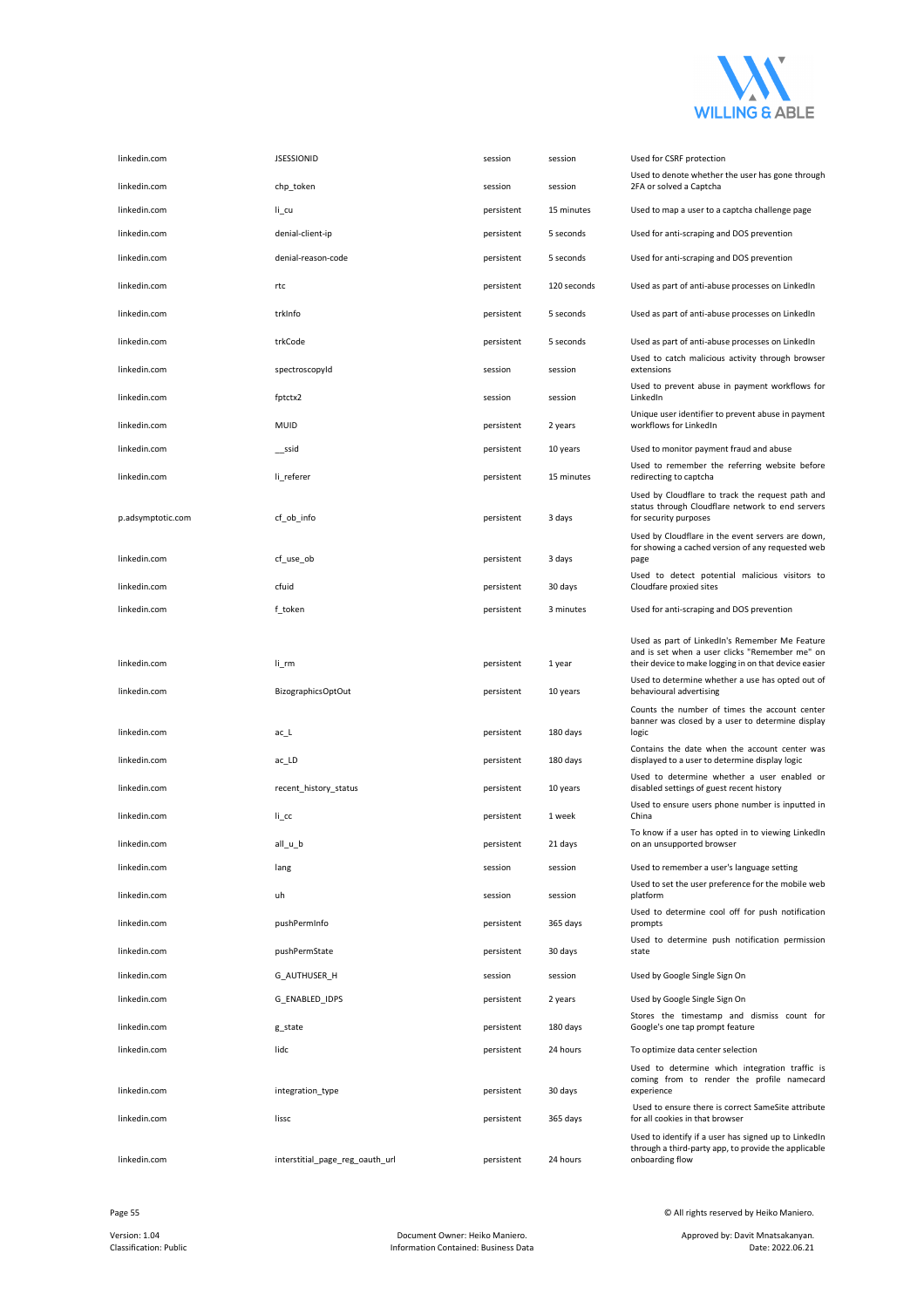

| linkedin.com                | wwepo                       | persistent         | 90 days            | Used to ensure the preference of phone only<br>members                                                                                                                                                                  |
|-----------------------------|-----------------------------|--------------------|--------------------|-------------------------------------------------------------------------------------------------------------------------------------------------------------------------------------------------------------------------|
| inkedin.com                 | sdsc                        | session            | session            | Signed data service context cookie used for<br>database routing to ensure consistency across all<br>databases when a change is made                                                                                     |
| inkedin.com                 | li_gc                       | persistent         | 2 years            | Used to store consent of guests regarding the use of<br>cookies for non-essential purposes                                                                                                                              |
| linkedin.com                | li mc                       | persistent         | 2 years            | Used as a temporary cache to avoid database<br>lookups for member's consent for use of non-<br>essential cookies and used for having consent<br>information on the client side to enforce consent on<br>the client side |
| inkedin.com                 |                             |                    |                    | Used by some LinkedIn services to facilitate the                                                                                                                                                                        |
| inkedin.com                 | PLAY_FLASH<br>PLAY_LANG     | session<br>session | session<br>session | display of messages on page transitions<br>Used by some LinkedIn services to remember a<br>user's language preference                                                                                                   |
| inkedin.com                 | visit                       | persistent         | 1 year             | To determine whether to take a user to the<br>registration page or the login page                                                                                                                                       |
|                             |                             |                    |                    | Used to notify the user that an invite has been                                                                                                                                                                         |
| inkedin.com                 | redirectFromM2MInviteAccept | session            | session            | accepted                                                                                                                                                                                                                |
| inkedin.com                 | redirectFromM2MInviteSent   | session            | session            | Used to notify the user that an invite has been sent                                                                                                                                                                    |
| inkedin.com                 | cookie.policy.banner.eu     | persistent         | 365 days           | Used to display cookie banner in LinkedIn Lite                                                                                                                                                                          |
| linkedin.com                | cookie.policy.banner.nl     | persistent         | 365 days           | Used to display cookie banner in LinkedIn Lite                                                                                                                                                                          |
| inkedin.com                 | appName                     | session            | session            | Used to identify the source as the LinkedIn Lite app<br>to send the right service worker to the app                                                                                                                     |
| inkedin.com                 | appLang                     | session            | session            | Used to set the right language on the LinkedIn Lite<br>app                                                                                                                                                              |
| inkedin.com                 | Ils-integration             | persistent         | 30 days            | Validates whitelisted partners for content<br>integrations                                                                                                                                                              |
| inkedin.com                 | feed-sort                   | persistent         | 1 day              | Used to remember a member's preference how the<br>feed should be sorted                                                                                                                                                 |
| inkedin.com                 | first-time-user             | session            | session            | Used to display a banner about the Elevate mobile<br>app to first time Elevate users                                                                                                                                    |
| inkedin.com                 | hc_lynda_consent            | session            | session            | Displays a banner to inform individuals regarding<br>their consent choices                                                                                                                                              |
| inkedin.com                 | abiRedirect                 | session            | session            | Enables import of address book during onboarding<br>flow for users who choose to import their address<br>book                                                                                                           |
| linkedin.com                | timezone                    | persistent         | 14 days            | Used to determine timezone                                                                                                                                                                                              |
| inkedin.com                 | lil-lang                    | session            | session            | Stores user's selected language setting for LinkedIn<br>Learning                                                                                                                                                        |
| inkedin.com                 | hc_lynda_notification       | session            | session            | Alerts Lynda users they are signed into their<br>LinkedIn Accounts                                                                                                                                                      |
| inkedin.com                 | UserMatchHistory            | persistent         | 30 days            | LinkedIn Ads ID syncing                                                                                                                                                                                                 |
|                             |                             |                    |                    | Used to store information about the time a sync<br>with the Ims_analytics cookie took place for users in                                                                                                                |
| linkedin.com                | AnalyticsSyncHistory        | persistent         | 30 days            | the Designated Countries                                                                                                                                                                                                |
| inkedin.com                 | li_oatml                    | persistent         | 30 days            | Used to identify LinkedIn Members off LinkedIn for<br>advertising and analytics outside the Designated<br>Countries and, for a limited time, advertising in the<br><b>Designated Countries</b>                          |
| inkedin.com                 | lms_ads                     | persistent         | 30 days            | Used to identify LinkedIn Members off LinkedIn in<br>the Designated Countries for advertising                                                                                                                           |
| inkedin.com                 | Ims analytics               | persistent         | 30 days            | Used to identify LinkedIn Members in the<br>Designated Countries for analytics                                                                                                                                          |
| Various, first party domain | li_fat_id                   | persistent         | 30 days            | Member indirect identifier for Members for<br>conversion tracking, retargeting, analytics                                                                                                                               |
| inkedin.com                 | li_sugr                     | persistent         | 90 days            | Used to make a probabilistic match of a user's<br>identity outside the Designated Countries                                                                                                                             |
| adsymptotic.com             | U                           | persistent         | 3 months           | Browser Identifier for users outside the Designated<br>Countries                                                                                                                                                        |
| inkedin.com                 | _guid                       | persistent         | 90 days            | Used to identify a LinkedIn Member for advertising<br>through Google Ads                                                                                                                                                |
| inkedin.com                 | <b>BizographicsOptOut</b>   | persistent         | 10 years           | Determine opt-out status for 3rd party tracking                                                                                                                                                                         |
| yahoo.com                   | A3                          | persistent         | 1 year             | Ads targeting cookie for Yahoo                                                                                                                                                                                          |
| adxns.com                   | anj                         | persistent         | 3 months           | Ads targeting cookie for AppNexus                                                                                                                                                                                       |
| adxns.com                   | uuids                       | persistent         | 3 months           | Used by ad nexus analytics by AppNexus                                                                                                                                                                                  |
| linkedin.com                | <b>ELOQUA</b>               | persistent         | 2 years            | Used for tracking by ELOQUA                                                                                                                                                                                             |

Page 56 © All rights reserved by Heiko Maniero.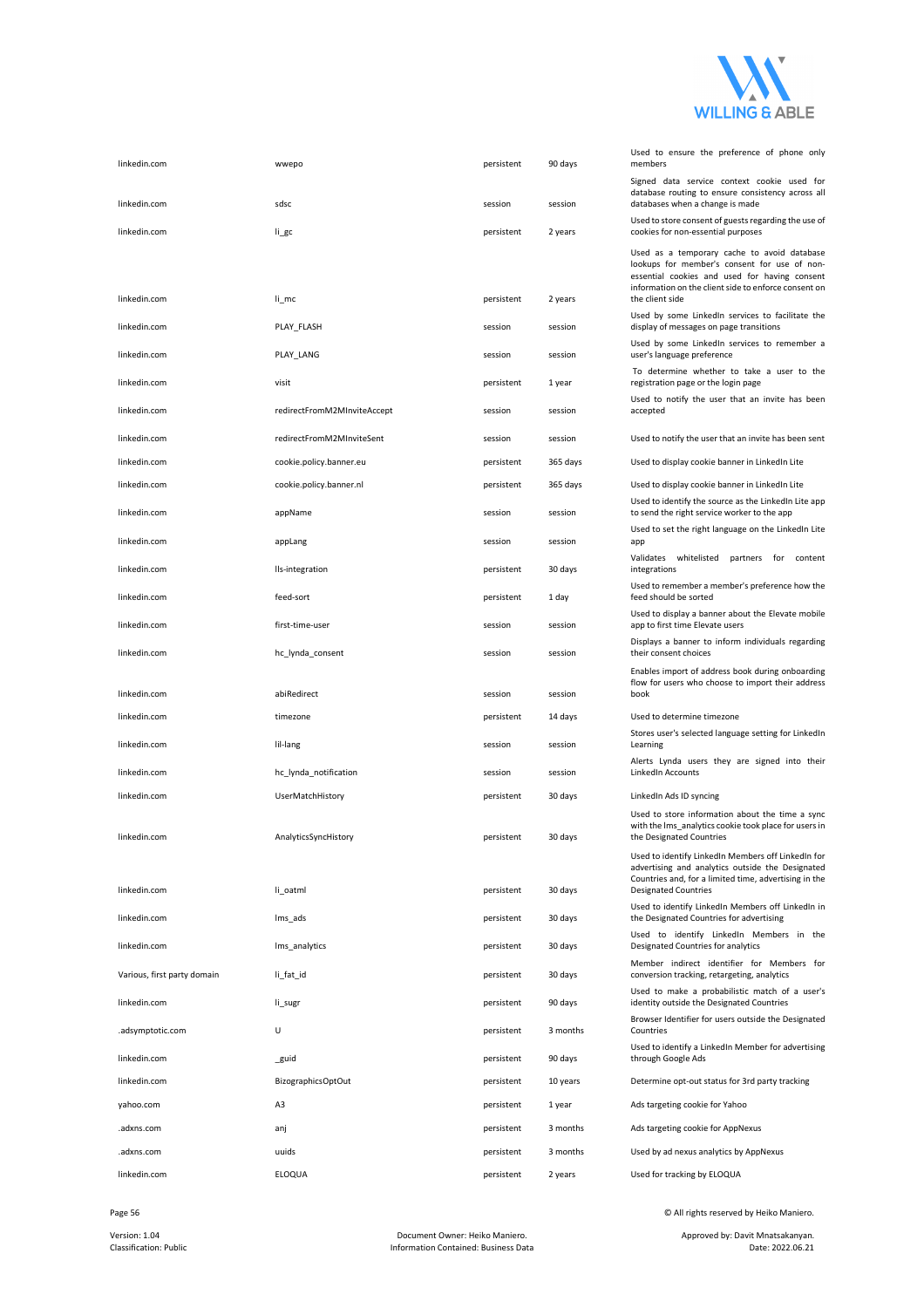

| linkedin.com             | <b>ELQSTATUS</b>     | persistent | 2 years   | Used for tracking by ELOQUA                                                                                             |
|--------------------------|----------------------|------------|-----------|-------------------------------------------------------------------------------------------------------------------------|
| .dpm.demdex.net          | dpm                  | persistent | 6 months  | Sends events to Adobe Audience Manager                                                                                  |
| .demdex.net              | dextp                | persistent | 6 months  | Records last time a data synchronization call was<br>performed                                                          |
| .demdex.net              | demdex               | persistent | 6 months  | Visitor identification                                                                                                  |
| .Inkd.demdex.net         | dst                  | persistent | 6 months  | Logs when there is an error sending data to<br>destination. Used as part of Adobe Audience<br>Manager                   |
| .Inkd.demdex.net         | Inkd                 | persistent | 6 months  | Sends event to Adobe Audience Manager                                                                                   |
| linkedin.com             | aam uuid             | persistent | 30 days   | Set for ID sync for Adobe Audience Manager                                                                              |
| .bing.com                | <b>MUID</b>          | persistent | 1 year    | <b>Bing Tracking</b>                                                                                                    |
| .bing.com                | MR                   | persistent | 6 months  | <b>Bing Tracking</b>                                                                                                    |
| .bing.com                | MR <sub>2</sub>      | persistent | 6 months  | <b>Bing Tracking</b>                                                                                                    |
| .doubleclick.com         | IDE                  | persistent | 2 years   | Ads targeting cookie for DoubleClick                                                                                    |
| .facebook.com            | fr                   | persistent | 3 months  | Ads targeting cookie for Facebook                                                                                       |
| .twitter.com             | personalization_id   | persistent | 2 years   | Ads targeting cookie for Twitter                                                                                        |
| yahoo.com                | GUC                  | persistent | 5 months  | <b>Yahoo Conversion Tracking</b>                                                                                        |
| yahoo.com                | В                    | persistent | 1 year    | <b>Yahoo Conversion Tracking</b>                                                                                        |
| .doubleclick.com         | test cookie          | persistent | 1 day     | Test for cookie setting permissions in user's browser                                                                   |
| linkedin.com             | _gcl_au              | persistent | 3 months  | Used through Google Analytics to understand user<br>interaction with the site and advertising                           |
| linkedin.com             | _gcl_aw              | persistent | 3 months  | Used through Google Ads to understand user<br>interaction with the site and advertising                                 |
| linkedin.com             | _gcl_dc              | persistent | 3 months  | Used through Google Campaign Manager and DV<br>360 to understand user interaction with the site and<br>advertising      |
| LinkedIn Tracking Domain | brwsr                | persistent | 2 years   | Affiliate Marketing Cookie for LinkedIn                                                                                 |
| LinkedIn Tracking Domain | ABSELB               | persistent | 2 years   | Load Balancer Cookie for affiliate marketing                                                                            |
| LinkedIn Tracking Domain | <b>IRLD</b>          | persistent | 2 years   | Affiliate Marketing Cookie for LinkedIn                                                                                 |
| linkedin.com             | _gac_UA-62256447-1   | persistent | 3 months  | Google Analytics cookie                                                                                                 |
| itack.ilead.it           | ASPSESSIONID         | session    | session   | Used for tracking conversion during member sign<br>up process                                                           |
| itack.ilead.it           | SERVERID             | session    | session   | Load balancer cookie for Ad Pepper conversion<br>tracking                                                               |
| creative-serving.com     | tuuid                | persistent | 13 months | Stores randomly generated number for recurring<br>visitors for Ad Pepper conversation tracking                          |
| creative-serving.com     | tuuid lu             | persistent | 12 months | Stores randomly generated number for recurring<br>visitors for Ad Pepper conversation tracking                          |
| creative-serving.com     | c                    | persistent | 12 months | Stores a timestamp for conversion tracking                                                                              |
| creative-serving.com     | fl_inst              | persistent | 1 week    | Identifies whether a browser accepts flash                                                                              |
| creative-serving.com     | pvc*                 | persistent | 13 months | Used for Advertising Engagement tracking through<br>Ad Pepper                                                           |
| creative-serving.com     | pcc*                 | persistent | 13 months | Used for Advertising Engagement tracking through<br>Ad Pepper                                                           |
| creative-serving.com     | trc                  | persistent | 13 months | Used for Advertising Engagement tracking through<br>Ad Pepper                                                           |
| creative-serving.com     | ad2                  | persistent | 13 months | Used for tracking ad viewability and brand safety<br>through Ad Pepper                                                  |
| linkedin.com             | Ims_analytics        | persistent | 30 days   | Used to identify LinkedIn Members in the<br>Designated Countries for analytics                                          |
| linkedin.com             | AnalyticsSyncHistory | persistent | 30 days   | Used to store information about the time a sync<br>took place with the Ims_analytics cookie                             |
| linkedin.com             | queryString          | persistent | 30 days   | This cookie is used to persist marketing tracking<br>parameters                                                         |
| linkedin.com             | <b>SID</b>           | session    | session   | Used to determine what a visitor is doing before<br>they convert on a LinkedIn microsite                                |
| linkedin.com             | VID                  | persistent | 1 year    | ID associated with a visitor to a LinkedIn microsite<br>which is used to determine conversions for lead gen<br>purposes |

Page 57 © All rights reserved by Heiko Maniero.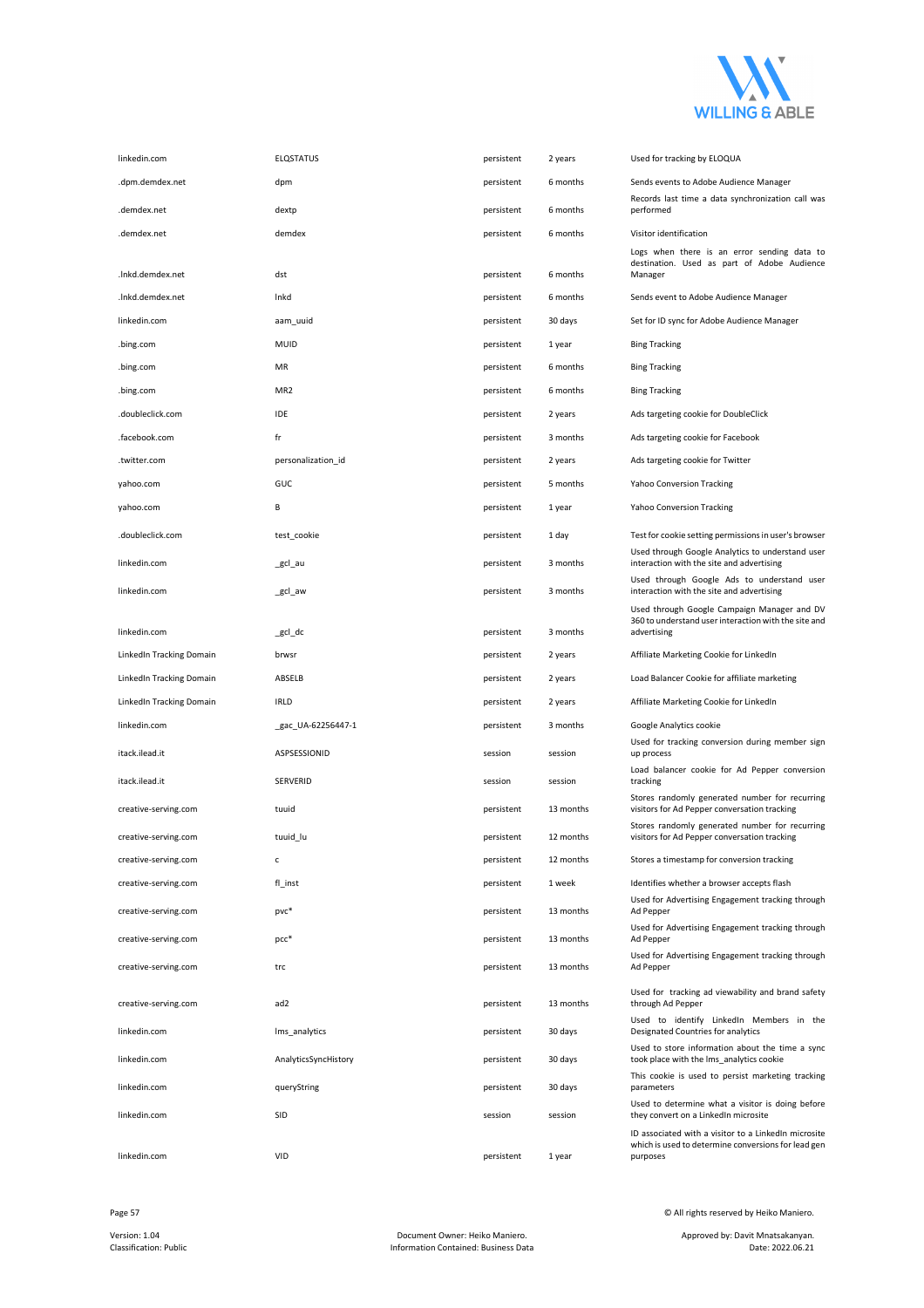

| linkedin.com           | _ga                                                      | persistent | 2 years  | Google Analytics cookie                                                                                    |
|------------------------|----------------------------------------------------------|------------|----------|------------------------------------------------------------------------------------------------------------|
| linkedin.com           | _gat                                                     | persistent | session  | Google Analytics cookie                                                                                    |
| linkedin.com           | _gid                                                     | persistent | 1 day    | Google Analytics cookie                                                                                    |
| linkedin.com           | gac US-[Property ID]                                     | persistent | 90 days  | Google Analytics cookie                                                                                    |
| .scorecardresearch.com | UID                                                      | persistent | 720 days | Cookie used for market and user research                                                                   |
| .scorecardresearch.com | <b>UIDR</b><br>AMCVS_14215E3D5995<br>C57C0A495C55%40Adob | persistent | 720 days | Cookie used for market and user research<br>Indicates the start of a session for Adobe Experience<br>Cloud |
| linkedin.com           | eOrg<br>AMCV_14215E3D5995C5                              | session    | session  | Unique Identifier for Adobe Experience Cloud                                                               |
| linkedin.com           | 7C0A495C55%40AdobeO<br>rg                                | persistent | 180 days |                                                                                                            |
| linkedin.com           | $S_{C}$                                                  | session    | session  | Used to determine if cookies are enabled for Adobe<br>Analytics                                            |
| linkedin.com           | $s$ _sq                                                  | session    | session  | Used to store information about the previous link<br>that was clicked on by the user by Adobe Analytics    |
| .omtrdc.net            | s_vi                                                     | persistent | 180 days | Unique identifier for Adobe Analytics                                                                      |
| linkedin.com           | s_fid                                                    | persistent | 180 days | Unique identifier for Adobe Analytics                                                                      |
| .qualaroo.com          | ki_r                                                     | persistent | 5 years  | Stores the initial page referrer when available for<br>targeting purposes                                  |
| qualaroo.com.          | ki_s                                                     | persistent | 5 years  | Stores the current state of any survey the user has<br>viewed or interacted with                           |
| qualaroo.com.          | ki_t                                                     | persistent | 5 years  | Stores the survey timestamps and view counts                                                               |
| .qualaroo.com          | ki_u                                                     | persistent | 5 years  | Stores a random UID to associate with survey<br>responses                                                  |
| linkedin.com           | gpy_pn                                                   | persistent | 6 months | Used to retain and fetch previous page visited in<br><b>Adobe Analytics</b>                                |
| linkedin.com           | s_plt                                                    | session    | session  | Tracks the time that the previous page took to load                                                        |
| linkedin.com           | s_tslv                                                   | persistent | 6 months | Used to retain and fetch time since last visit in<br><b>Adobe Analytics</b>                                |
| linkedin.com           | s_ppv                                                    | session    | session  | Used by Adobe Analytics to retain and fetch what<br>percentage of a page was viewed                        |
| linkedin.com           | s_pltp                                                   | session    | session  | Provides page name value (URL) for use by Adobe<br>Analytics                                               |
| linkedin.com           | _gac_UA-62256447-1                                       | persistent | 3 months | Google Analytics Cookie                                                                                    |
| linkedin.com           | s_ips                                                    | persistent | 2 years  | Tracks percent of page viewed                                                                              |
| linkedin.com           | s_tp                                                     | persistent | 2 years  | Tracks percent of page viewed                                                                              |
| linkedin.com           | recent_history                                           | persistent | 90 days  | Used to remember URLs visited by the guest to<br>show the pages back where they left off                   |
| linkedin.com           | liveagent chatted                                        | persistent | 10 years | Used to enable live chat functionality                                                                     |
| linkedin.com           | liveagent oref                                           | persistent | 10 years | Used to enable live chat functionality                                                                     |
| linkedin.com           | liveagent ptid                                           | persistent | 10 years | Used to enable live chat functionality                                                                     |
| linkedin.com           | liveagent sid                                            | persistent | session  | Used to enable live chat functionality                                                                     |
| linkedin.com           | liveagent_vc                                             | persistent | 10 years | Used to enable live chat functionality                                                                     |
| linkedin.com           | sharebox-suggestion                                      | session    | session  | Displays a banner that provides help text to first<br>time users of the Elevate share box                  |
| linkedin.com           | at_check                                                 | session    | session  | Used to determine if a visitor has accepted the use<br>of cookies for Adobe Target                         |
| linkedin.com           | mbox                                                     | persistent | 180 days | Used by Adobe Target to analyze the relevance of<br>online content                                         |
| linkedin.com           | hc_survey                                                | session    | session  | Used to provide functions across pages.                                                                    |
| linkedin.com           | Linkedin_oauth_                                          | session    | session  | Used to provide functions across pages.                                                                    |
| linkedin.com           | li-oatml                                                 | persistent | 1 month  | Used to enable ad delivery or retargeting.                                                                 |
| linkedin.com           | li_sugr                                                  | persistent | 3 months | Used to store browser details.                                                                             |
| linkedin.com           | X-LI-IDC                                                 | session    | session  | Used to provide functions across pages.                                                                    |

Page 58 © All rights reserved by Heiko Maniero.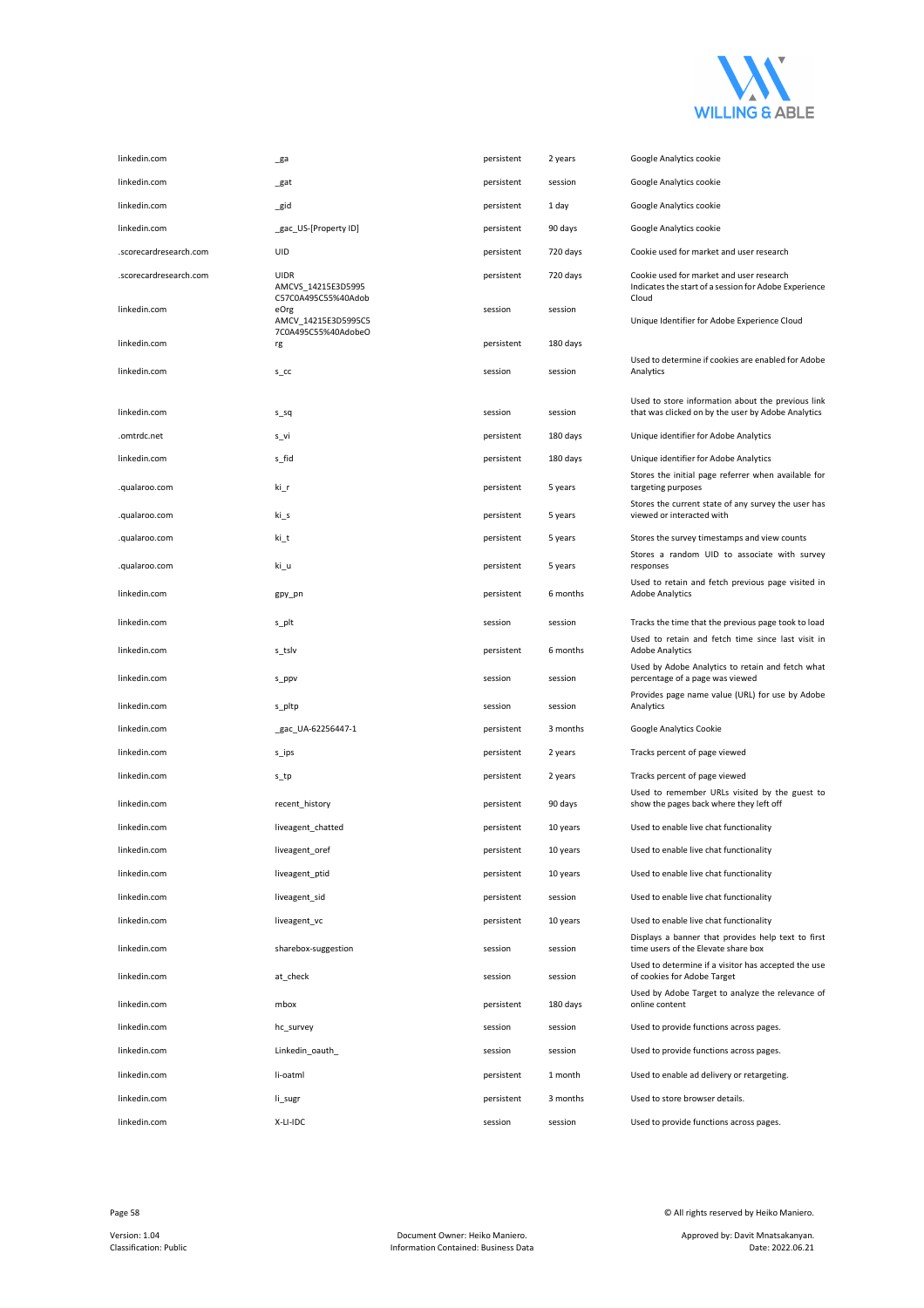

Cookies may change from time to time. We try to keep the list updated but we will not check all Third Party cookies every day. Therefore, this could be an incomplete list of the cookies used by the Third Party. Please check the website of the Third Party to review if this list is complete and up to date.

# **29. Data Protection Provisions About The Application And Use Of Reddit.**

Willing & Able has integrated components from Reddit and/or has a presence on Reddit.

Reddit is a network of more than 100,000 communities where people can dive into anything through experiences built around their interests, hobbies and passions. Reddit users submit, vote and comment on content, stories and discussions about the topics they care about the most. From pets to parenting, there's a community for everybody on Reddit and with millions of users, it is home to the most open and authentic conversations on the internet.

Reddit is operated by Reddit, Inc., 420 Taylor St, San Francisco, CA 94102, USA. The contact address for European data subjects is: Reddit Ireland Limited, Attn: Reddit EU Data Inquiries, 70 Sir John Rogerson's Quay, Dublin 2, Ireland.

For reasons of Data Protection, we implemented a two-click component to block transmissions to this external service. The following applies only when you have consented to the transfer or if you actively click on the respective component and re-confirm the transfer of the data, or when you confirm that you want to leave our Website or Application to visit the Third Party Website by following a link.

With each call-up to one of the individual pages of this Website, which is operated by us and into which a Reddit component was integrated, the web browser on the information technology system of the Data Subject is automatically prompted to download and display of the corresponding Reddit component from Reddit. Reddit receives and may store your IP address during this process.

If the Data Subject is logged in at the same time on Reddit, Reddit may detect with every call-up to our Website by the Data Subject – and for the entire duration of their stay on our Internet site – which specific sub-site of our Internet page was visited by the Data Subject. This information may be collected by Reddit and associated with the respective Reddit account of the Data Subject. If the Data Subject clicks on one of the Reddit buttons integrated into our Website, Reddit may match this information with the personal Reddit User account of the Data Subject and store this Personal Data.

The Privacy Policy of Reddit and further information how Reddit is processing your Personal Data is available here: https://www.redditinc.com/policies/privacy-policy

Purpose of processing is marketing, advertising and increase of user experience as well as acting economically efficient. Legal basis for data processing is Art. 6 (1) (f) GDPR and similar or corresponding Paragraphs or Articles from national laws or regulations.

Reddit uses or sets the following cookies for the following purposes: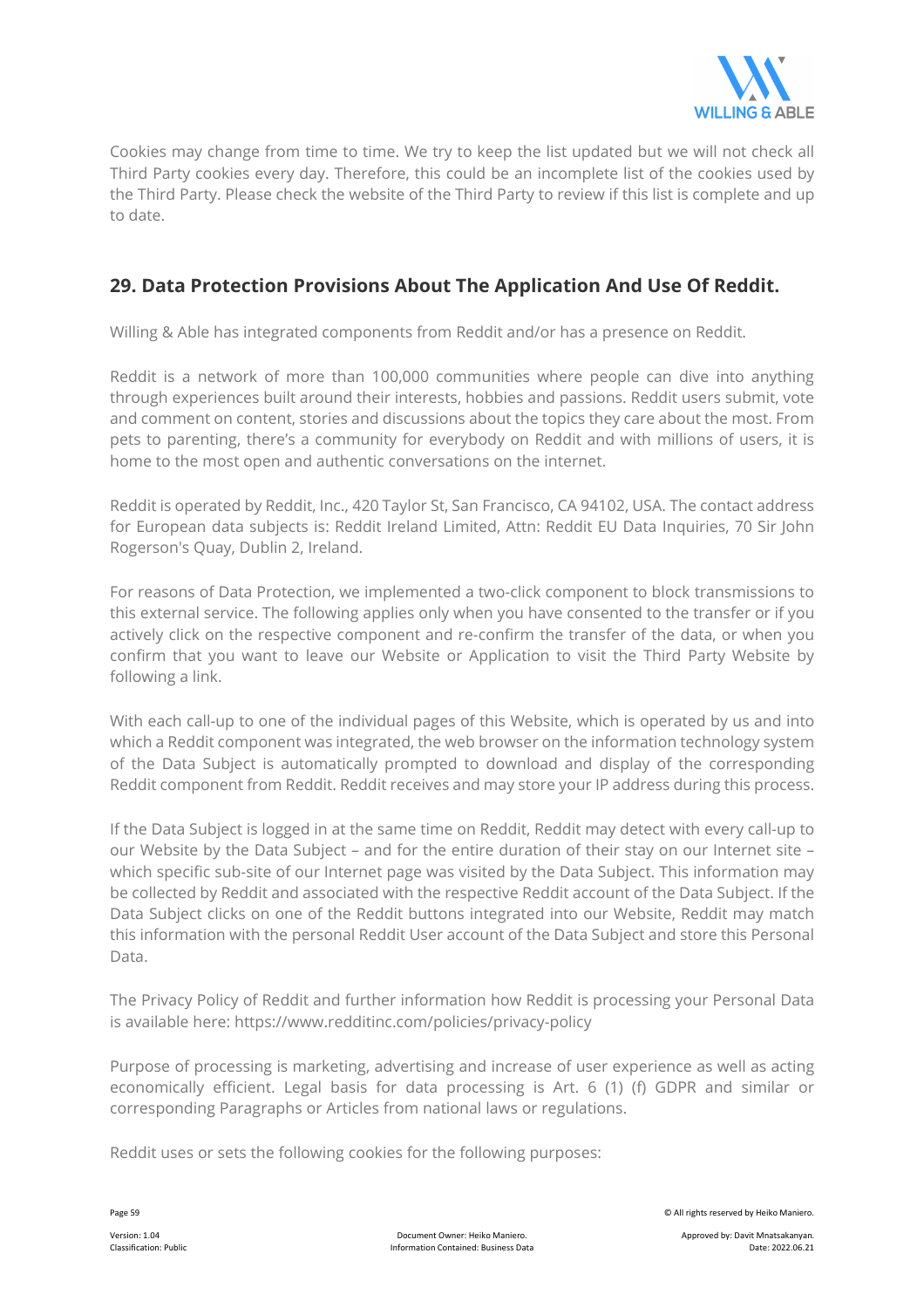

| <b>DOMAIN</b> | <b>COOKIE NAME</b> | <b>TYPE</b> | <b>EXPIRATION</b> | <b>PURPOSE</b>                                                                                                                                                                                                                      |
|---------------|--------------------|-------------|-------------------|-------------------------------------------------------------------------------------------------------------------------------------------------------------------------------------------------------------------------------------|
| reddit.com    | token              | persistent  | 2 years           | Stores a login token needed to act as a logged in<br>user.                                                                                                                                                                          |
| reddit.com    | d2_token           | persistent  | 2 years           | Stores a login token needed to act as a logged in<br>user.                                                                                                                                                                          |
| reddit.com    | reddit_session     | session     | session           | Stores information that identifies your session.                                                                                                                                                                                    |
| reddit.com    | session            | session     | session           | Stores information that identifies your session.                                                                                                                                                                                    |
| reddit.com    | CSV                | persistent  | 2 years           | Saves the information about log-on Reddit user for<br>the<br>the<br>purpose<br>of<br>advertisement<br>recommendation and updating the content, the<br>content of the cookie is confirmed within the<br>conditions of the Reddit use |
| reddit.com    | edgebucket         | persistent  | 2 years           | Saves the information about log-on Reddit user for<br>of<br>the<br>purpose<br>the<br>advertisement<br>recommendation and updating the content, the<br>content of the cookie is confirmed within the<br>conditions of the Reddit use |
| reddit.com    | loid               | persistent  | 2 years, 1 month  | Saves the information about log-on Reddit user for<br>of<br>the<br>advertisement<br>the<br>purpose<br>recommendation and updating the content, the<br>content of the cookie is confirmed within the<br>conditions of the Reddit use |
| reddit.com    | recent_srs         | persistent  | 2 years           | Saves the information about log-on Reddit user for<br>of<br>the<br>the<br>advertisement<br>purpose<br>recommendation and updating the content, the<br>content of the cookie is confirmed within the<br>conditions of the Reddit use |
| reddit.com    | reddaid            | persistent  | 2 years, 5 months | Saves the information about log-on Reddit user for<br>the<br>of<br>advertisement<br>the<br>purpose<br>recommendation and updating the content, the<br>content of the cookie is confirmed within the<br>conditions of the Reddit use |
| reddit.com    | session_tracker    | persistent  | 2 hours           | Stores information that identifies your session.                                                                                                                                                                                    |
| reddit.com    | token v2           | persistent  | 2 years           | Stores a login token needed to act as a logged in<br>user.                                                                                                                                                                          |
| reddit.com    | OptanonConsent     | persistent  | 1 year            | Identification in ad network of Google Inc.,<br>retargeting, some serve technological purpose                                                                                                                                       |
| google.com    | $\_$ gid           | persistent  | 1 day             | Used to distinguish users.                                                                                                                                                                                                          |
| google.com    | _ga                | persistent  | 2 years           | Used to distinguish users.                                                                                                                                                                                                          |
| google.com    | g_state            | persistent  | 6 months          | Stores user status.                                                                                                                                                                                                                 |
| google.com    | DV                 | session     | session           | The cookies collect information in an anonymous<br>form, including the number of visitors to the Site,<br>where visitors have come to the Site from and the<br>pages they visited.                                                  |
| google.com    | <b>UULE</b>        | session     | session           | The cookies collect information in an anonymous<br>form, including the number of visitors to the Site,<br>where visitors have come to the Site from and the<br>pages they visited.                                                  |
| google.com    | OTZ                | session     | session           | The cookies collect information in an anonymous<br>form, including the number of visitors to the Site,<br>where visitors have come to the Site from and the<br>pages they visited.                                                  |
| google.com    | IDE                | session     | session           | Ad tracking cookie.                                                                                                                                                                                                                 |
| google.com    | gat_helpspecific   | session     | session           | Manages the rate at which page view requests are<br>made.                                                                                                                                                                           |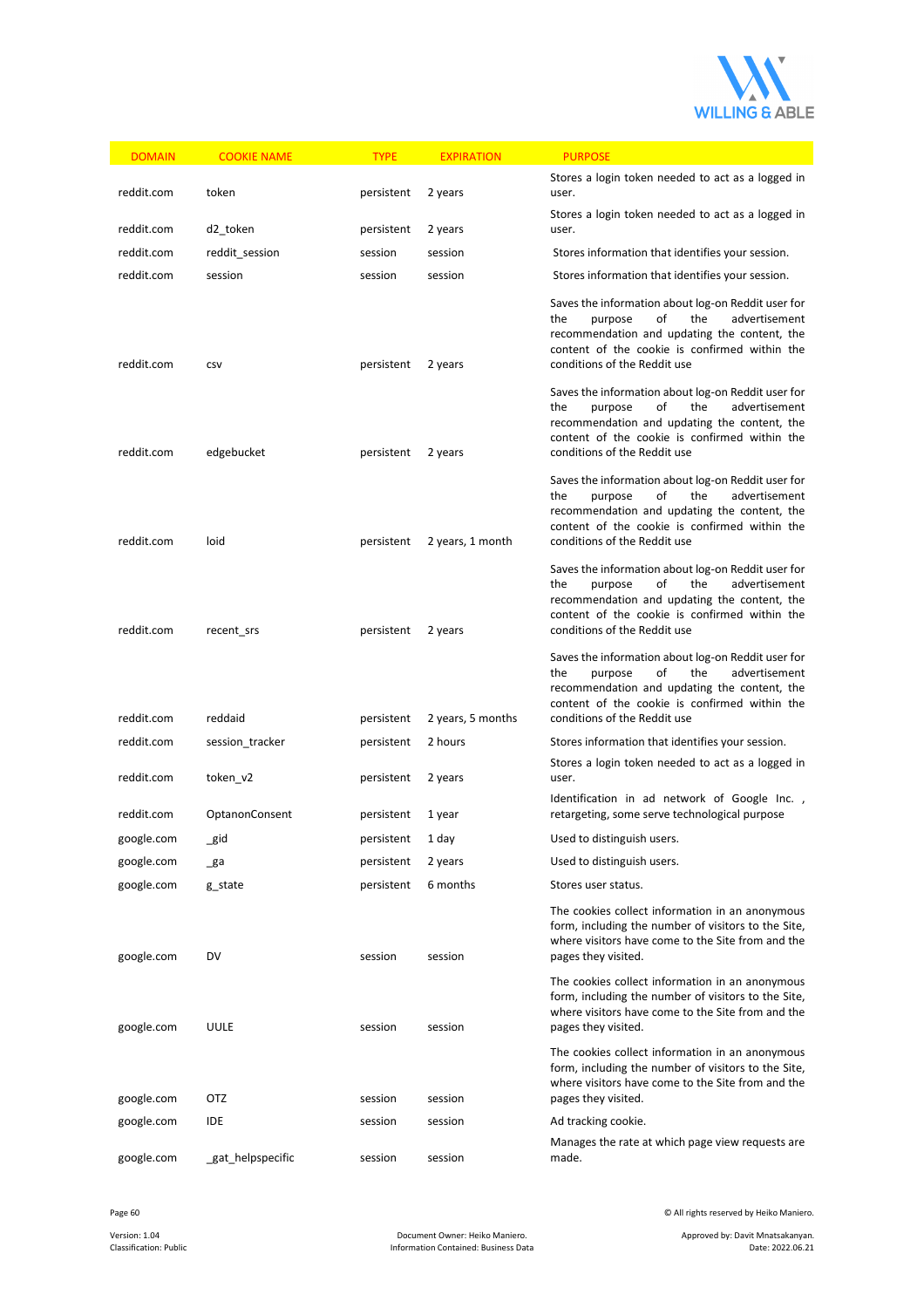

| google.com               | ga <container-id></container-id>           | persistent               | 2 years              | Used to persist session state.                                                                                                                                                                                                                                                                               |
|--------------------------|--------------------------------------------|--------------------------|----------------------|--------------------------------------------------------------------------------------------------------------------------------------------------------------------------------------------------------------------------------------------------------------------------------------------------------------|
| google.com               | AMP_TOKEN                                  | persistent               | 30 seconds to 1 year | Contains a token that can be used to retrieve a<br>Client ID from AMP Client ID service. Other possible<br>values indicate opt-out, inflight request or an error<br>retrieving a Client ID from AMP Client ID service.                                                                                       |
|                          |                                            |                          |                      | Contains campaign related information for the<br>user. If you have linked your Google Analytics and<br>Google Ads accounts, Google Ads website<br>conversion tags will read this cookie unless you<br>opt-out.                                                                                               |
| google.com<br>google.com | _gac_ <property-id><br/>_gat</property-id> | persistent<br>persistent | 90 days<br>1 minute  | Used to throttle request rate.                                                                                                                                                                                                                                                                               |
| google.com               | utma                                       | persistent               | 2 years              | Used to distinguish users and sessions. The cookie<br>is created when the javascript library executes and<br>no existing __utma cookies exists. The cookie is<br>updated every time data is sent to Google<br>Analytics.                                                                                     |
| google.com               | utmt                                       | persistent               | 10 minutes           | Used to throttle request rate.                                                                                                                                                                                                                                                                               |
| google.com               | utmb                                       | persistent               | 30 minutes           | Used to determine new sessions/visits. The cookie<br>is created when the javascript library executes and<br>no existing utmb cookies exists. The cookie is<br>updated every time data is sent to Google<br>Analytics.                                                                                        |
| google.com               | __utmc                                     | session                  | session              | Used to determine whether the user was in a new<br>session/visit.                                                                                                                                                                                                                                            |
| google.com               | utmz                                       | persistent               | 6 months             | Stores the traffic source or campaign that explains<br>how the user reached your site. The cookie is<br>created when the javascript library executes and is<br>updated every time data is sent to Google<br>Analytics.                                                                                       |
| google.com               | utmv                                       | persistent               | 2 years              | Used to store visitor-level custom variable data.<br>This cookie is created when a developer uses the<br>_setCustomVar method with a visitor level custom<br>variable. This cookie was also used for the<br>deprecated _setVar method. The cookie is updated<br>every time data is sent to Google Analytics. |
| google.com               | __utmx                                     | persistent               | 18 months            | Used to determine a user's inclusion in an<br>experiment.                                                                                                                                                                                                                                                    |
| google.com               | utmxx                                      | persistent               | 18 months            | Used to determine the expiry of experiments a<br>user has been included in.                                                                                                                                                                                                                                  |
| google.com               | _gaexp                                     | persistent               | 90 days              | Used to determine a user's inclusion in an<br>experiment and the expiry of experiments a user<br>has been included in.                                                                                                                                                                                       |
| google.com               | _opt_awcid                                 | persistent               | 24 hours             | Used for campaigns mapped to Google Ads<br>Customer IDs.                                                                                                                                                                                                                                                     |
| google.com               | _opt_awmid                                 | persistent               | 24 hours             | Used for campaigns mapped to Google Ads<br>Customer IDs.                                                                                                                                                                                                                                                     |
| google.com               | _opt_awgid                                 | persistent               | 24 hours             | Used for campaigns mapped to Google Ads<br>Customer IDs.                                                                                                                                                                                                                                                     |
| google.com               | _opt_awkid                                 | persistent               | 24 hours             | Used for campaigns mapped to Google Ads<br>Customer IDs.                                                                                                                                                                                                                                                     |
| google.com               | _opt_utmc                                  | persistent               | 24 hours             | Stores the last utm_campaign query parameter.                                                                                                                                                                                                                                                                |
| google.com               | _opt_expid                                 | persistent               | 10 seconds           | This cookie is created when running a redirect<br>experiment. It stores the experiment ID, the<br>variant ID and the referrer to the page that's being<br>redirected.                                                                                                                                        |
|                          |                                            |                          |                      |                                                                                                                                                                                                                                                                                                              |

Page 61 © All rights reserved by Heiko Maniero.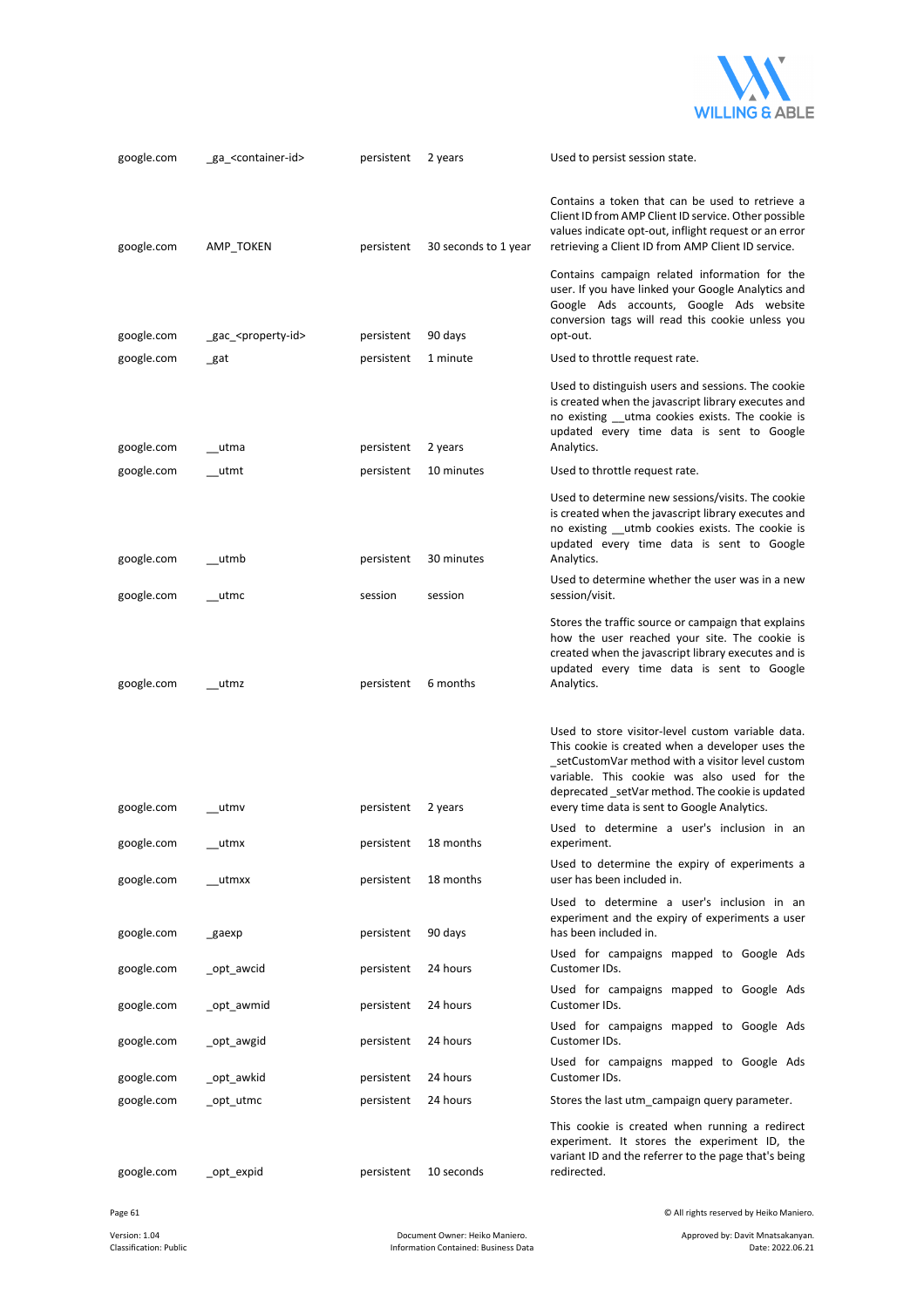

These cookies are set via embedded YouTubevideos. They register anonymous statistical data on for example how many times the video is displayed

| google.com | 1P_JAR                  | persistent | 2 months          | and what settings are used for playback. No<br>sensitive data is collected unless you log in to your<br>google account, in that case your choices are linked<br>with your account, for example if you click "like" on<br>a video. |
|------------|-------------------------|------------|-------------------|-----------------------------------------------------------------------------------------------------------------------------------------------------------------------------------------------------------------------------------|
| google.com | <b>HSID</b>             | persistent | 2 years           | How many times the video is displayed and what<br>settings are used for playback.                                                                                                                                                 |
| google.com | <b>NID</b>              | persistent | 6 months          | How many times the video is displayed and what<br>settings are used for playback.                                                                                                                                                 |
| google.com | OGPC                    | persistent | 1 month           | How many times the video is displayed and what<br>settings are used for playback.                                                                                                                                                 |
| google.com | <b>OTZ</b>              | persistent | 1 month           | How many times the video is displayed and what<br>settings are used for playback.                                                                                                                                                 |
| google.com | SAPISID                 | persistent | 2 years           | How many times the video is displayed and what<br>settings are used for playback.                                                                                                                                                 |
| google.com | SID                     | persistent | 2 years           | How many times the video is displayed and what<br>settings are used for playback.                                                                                                                                                 |
| google.com | <b>SIDCC</b>            | persistent | 3 months          | How many times the video is displayed and what<br>settings are used for playback.                                                                                                                                                 |
| google.com | SSID                    | persistent | 2 years           | How many times the video is displayed and what<br>settings are used for playback.                                                                                                                                                 |
| google.com | VISITOR_INFO1_LIVE      | persistent | 8 months          | How many times the video is displayed and what<br>settings are used for playback.                                                                                                                                                 |
| google.com | YSC                     | session    | session           | How many times the video is displayed and what<br>settings are used for playback.                                                                                                                                                 |
| google.com | DV                      | persistent | persistent cookie | Collects information about how visitors use the<br>site.                                                                                                                                                                          |
| google.com | LOGIN_INFO              | persistent | 2 years           | Supports embedded YouTube videos.                                                                                                                                                                                                 |
| google.com | Demographics            | persistent | 1,5 years         | Unique identifiers given to each computer to allow<br>traffic analysis to YouTube.                                                                                                                                                |
| google.com | Googlepersonalization   | persistent | 1 year            | To store cookie consent preferences.                                                                                                                                                                                              |
| google.com | Google Maps API         | session    | session           | To request user IP address.                                                                                                                                                                                                       |
| google.com | Google_pub_config       | persistent | persistent cookie | Enable ad delivery or retargeting.                                                                                                                                                                                                |
| google.com | Google_ama_config       | persistent | persistent cookie | Enable ad delivery or retargeting.                                                                                                                                                                                                |
| google.com | Google_ama_settings     | persistent | persistent cookie | Store performed actions on the website                                                                                                                                                                                            |
| google.com | Google_adsense_settings | persistent | persistent cookie | Enable ad delivery or retargeting.                                                                                                                                                                                                |
| google.com | Google_pem_mod          | persistent | persistent cookie | Enable ad delivery or retargeting.                                                                                                                                                                                                |
| google.com | Google_experiment_mod*  | persistent | 3 months          | Store and track visits across websites.                                                                                                                                                                                           |
| google.com | Google Fonts API        | session    | session           | To request user IP address.                                                                                                                                                                                                       |
| google.com | _gac_UA-*               | persistent | 90 days           | Contains campaign related information for the<br>user.                                                                                                                                                                            |
| google.com | _uetvid                 | persistent | 16 days           | Store and track visits across websites.                                                                                                                                                                                           |
| google.com | Goog_pem_mod            | persistent | persistent cookie | Enable ad delivery or retargeting.                                                                                                                                                                                                |
| google.com | _pin_unauth             | persistent | 1 day             | Google Tag manager cookie.                                                                                                                                                                                                        |
| google.com | Ads/Ga-Audiences        | session    | session           | Store information for remarketing purposes.                                                                                                                                                                                       |
| google.com | Utm_source              | session    | session           | Google Analytics cookie.                                                                                                                                                                                                          |
| google.com | _uetsid                 | persistent | 1 day             | Store and track visits across websites.                                                                                                                                                                                           |
| google.com | Utm_campaign            | session    | session           | Google Analytics cookie.                                                                                                                                                                                                          |

Page 62 © All rights reserved by Heiko Maniero.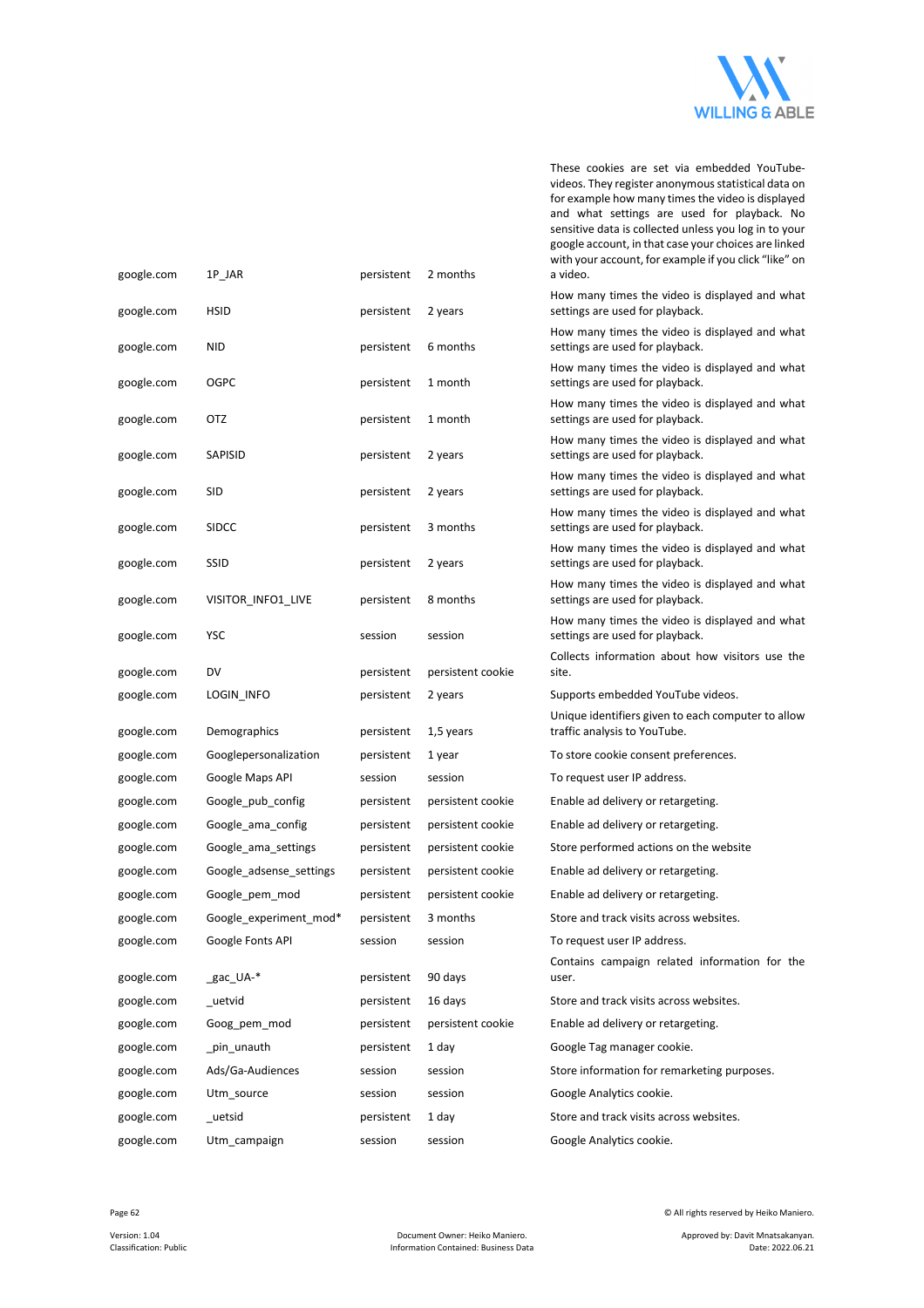

| twitter.com  | ads_prefs            | persistent            | 5 years            | Twitter cookie. Allows following our Twitter<br>account easily sharing content via Twitter, and<br>displaying the latest tweet.                                                                                                 |
|--------------|----------------------|-----------------------|--------------------|---------------------------------------------------------------------------------------------------------------------------------------------------------------------------------------------------------------------------------|
| twitter.com  | at_check             | session               | session            | Twitter set a series of cookies on any page that<br>includes a Twitter feed.                                                                                                                                                    |
| twitter.com  | auth_token           | persistent            | 3 months           | Twitter cookie. Allows following our Twitter<br>account easily sharing content via Twitter, and<br>displaying the latest tweet.                                                                                                 |
| twitter.com  | csrf_same_site       | persistent            | 1 year             | These cookies allow social sharing and usage<br>tracking.                                                                                                                                                                       |
| twitter.com  | csrf_same_site_set   | persistent            | 1 year             | These cookies allow social sharing and usage<br>tracking.                                                                                                                                                                       |
| twitter.com  | ct <sub>0</sub>      | persistent            | 5 years            | This cookie is set due to Twitter integration and<br>sharing capabilities for the social media.                                                                                                                                 |
| twitter.com  | dnt                  | persistent            | 5 years            | These cookies allow social sharing and usage<br>tracking.                                                                                                                                                                       |
| twitter.com  | guest_id             | persistent            | 2 years            | Detects whether a user is logged into Twitter.                                                                                                                                                                                  |
| twitter.com  | kdt                  | persistent            | 17 months          | Twitter set a series of cookies on any page that<br>includes a Twitter feed.                                                                                                                                                    |
| twitter.com  | mbox                 | persistent            | 2 years            | These cookies allow social sharing and usage<br>tracking.                                                                                                                                                                       |
|              |                      |                       |                    | Twitter cookie. Determines if user is logged in                                                                                                                                                                                 |
| twitter.com  | remember_checked_on  | persistent            | 20 years           | during browser session. Allows tweets. Record<br>number of times a page is tweeted.                                                                                                                                             |
| twitter.com  | rweb_optin           | persistent            | 1 year             | These cookies allow social sharing and usage<br>tracking.                                                                                                                                                                       |
| twitter.com  | syndication_guest_id | persistent            | 1 year             | To integrate social sharing capabilities.                                                                                                                                                                                       |
| twitter.com  | twid                 | persistent            | 20 years           | Twitter cookie. Set due to Twitter integration and<br>sharing capabilities in the social media.                                                                                                                                 |
| twitter.com  | eu_cn                | persistent            | 4 months           | Integrates social sharing capabilities.                                                                                                                                                                                         |
| twitter.com  | tfw_exp              | persistent            | 14 days            | Used to integrate social sharing capabilities.                                                                                                                                                                                  |
| twitter.com  | _twitter_sess        | session               | session            | This cookie is set due to Twitter integration and<br>sharing capabilities for the social media.                                                                                                                                 |
| twitter.com  | muc                  | persistent            | 2 years            | This cookie is set due to Twitter integration and<br>sharing capabilities for the social media.                                                                                                                                 |
| facebook.com | Actppresence         | persistent            | 1 year             | Manages ad display frequency.                                                                                                                                                                                                   |
| facebook.com | datr                 | persistent            | 2 years            | The purpose of the datr cookie is to identify the<br>web browser being used to connect to Facebook<br>independent of the logged in user. This cookie<br>plays a key role in Facebook's security and site<br>integrity features. |
| facebook.com | c_user               | persistent            | 90 days            | The c_user cookie contains the user ID of the<br>currently logged in user.                                                                                                                                                      |
| facebook.com | fr                   | persistent            | 3 months           | Enables ad delivery or retargeting.                                                                                                                                                                                             |
| facebook.com | lu                   | persistent            | 2 years            | The lu cookie is used to manage how the login page<br>is presented to the user.                                                                                                                                                 |
| facebook.com |                      |                       |                    | Represents the time at which the user logged in.<br>This cookie is used to distinguish between two                                                                                                                              |
|              |                      |                       |                    | sessions for the same user, created at different                                                                                                                                                                                |
| facebook.com | sct<br>XS            | session<br>persistent | session<br>30 days | times.<br>Represents the session number                                                                                                                                                                                         |

Cookies may change from time to time. We try to keep the list updated but we will not check all Third Party cookies every day. Therefore, this could be an incomplete list of the cookies used by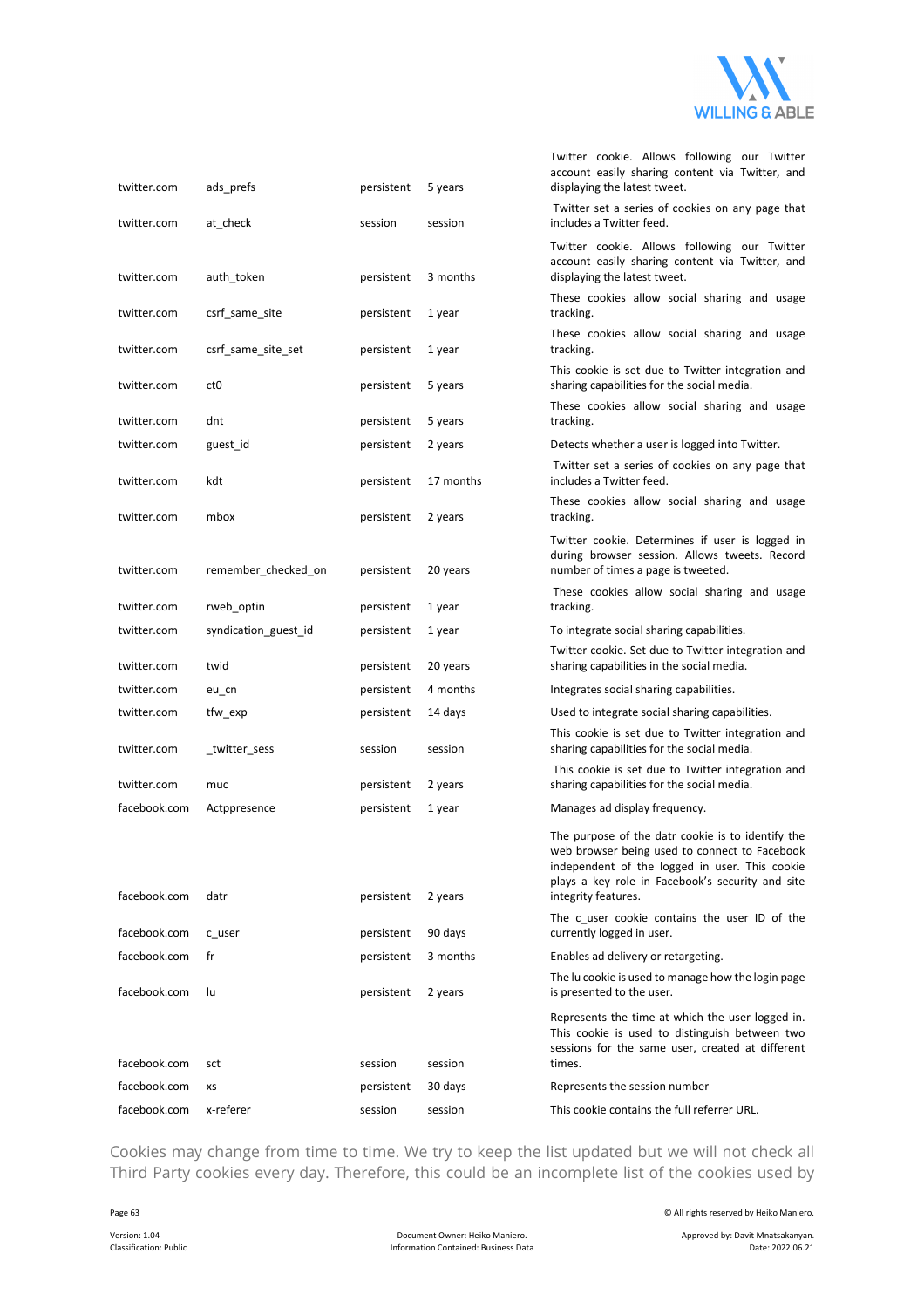

the Third Party. Please check the website of the Third Party to review if this list is complete and up to date.

#### **30. Data Protection Provisions About The Application And Use Of Pinterest.**

Willing & Able has integrated components from Pinterest and/or has a presence on Pinterest.

Pinterest is an image sharing and social media service designed to enable saving and discovery of information on the internet. Pinterest allows to publish images and, on a smaller scale, animated GIFs and videos, in the form of pin boards.

Pinterest is operated by Pinterest, Inc., 651 Brannan St, San Francisco, CA 94107, USA. The contact address for European data subjects is: Pinterest Europe Ltd., Palmerston House, 2nd Floor, Fenian Street, Dublin 2, Ireland, E-Mail: hallo@pinterest.com

For reasons of Data Protection, we implemented a two-click component to block transmissions to this external service. The following applies only when you have consented to the transfer or if you actively click on the respective component and re-confirm the transfer of the data, or when you confirm that you want to leave our Website or Application to visit the Third Party Website by following a link.

With each call-up to one of the individual pages of this Website, which is operated by us and into which a Pinterest component was integrated, the web browser on the information technology system of the Data Subject is automatically prompted to download and display of the corresponding Pinterest component from Pinterest. Pinterest receives and may store your IP address during this process.

If the Data Subject is logged in at the same time on Pinterest, Pinterest may detect with every callup to our Website by the Data Subject – and for the entire duration of their stay on our Internet site – which specific sub-site of our Internet page was visited by the Data Subject. This information may be collected by Pinterest and associated with the respective Pinterest account of the Data Subject. If the Data Subject clicks on one of the Pinterest buttons integrated into our Website, Pinterest may match this information with the personal Pinterest User account of the Data Subject and store this Personal Data.

The Privacy Policy of Pinterest and further information how Pinterest is processing your Personal Data is available here: https://policy.pinterest.com/en/privacy-policy, https://policy.pinterest.com/de/cookies, and https://help.pinterest.com/en/article/personalizedads-on-pinterest.

Purpose of processing is marketing, advertising and increase of user experience as well as acting economically efficient. Legal basis for data processing is Art. 6 (1) (f) GDPR and similar or corresponding Paragraphs or Articles from national laws or regulations.

Pinterest uses or sets the following cookies for the following purposes:

**DOMAIN COOKIE NAME TYPE EXPIRATION PURPOSE**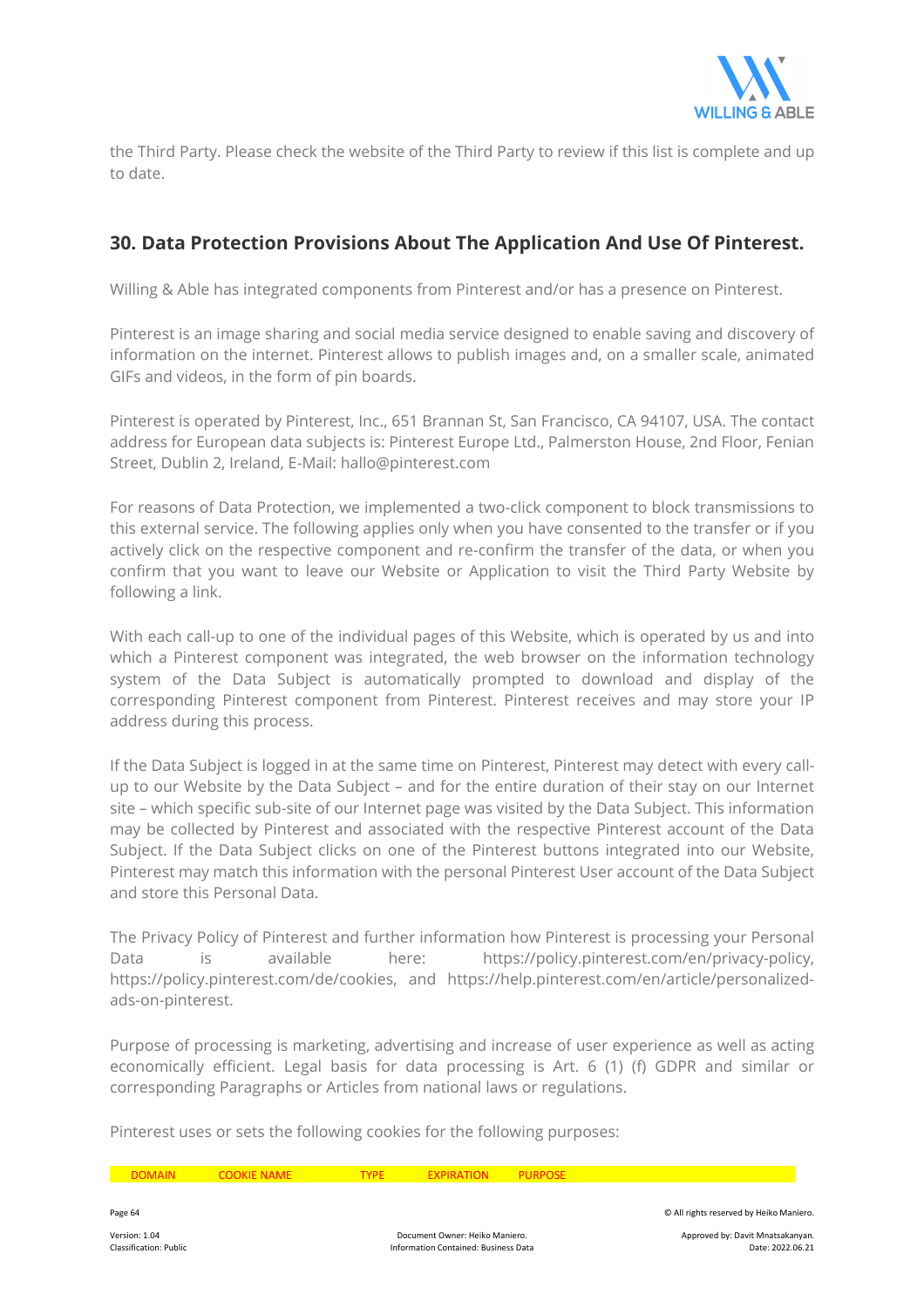

| pinterest.com<br>google.com            | SHR_CACHE_pinterest_*<br>_ga                                    | session<br>persistent    | session<br>2 years          | Traces user actions on the website.<br>Used to distinguish users.                                                                                                                                                                                                            |
|----------------------------------------|-----------------------------------------------------------------|--------------------------|-----------------------------|------------------------------------------------------------------------------------------------------------------------------------------------------------------------------------------------------------------------------------------------------------------------------|
| google.com<br>google.com<br>google.com | _gat_helpspecific<br>_gid<br>_ga_ <container-id></container-id> | session<br>persistent    | session<br>1 day<br>2 years | Manages the rate at which page view requests are<br>made.<br>Used to distinguish users.<br>Used to persist session state.                                                                                                                                                    |
| google.com<br>google.com               | _gac_ <property-id><br/>_gat</property-id>                      | persistent<br>persistent | 90 days<br>1 minute         | Contains campaign related information for the user. If<br>you have linked your Google Analytics and Google Ads<br>accounts, Google Ads website conversion tags will read<br>this cookie unless you opt-out.<br>Used to throttle request rate.                                |
|                                        |                                                                 |                          |                             | Used to distinguish users and sessions. The cookie is<br>created when the javascript library executes and no<br>existing __ utma cookies exists. The cookie is updated                                                                                                       |
| google.com<br>google.com               | utma<br>utmt                                                    | persistent<br>persistent | 2 years<br>10 minutes       | every time data is sent to Google Analytics.<br>Used to throttle request rate.                                                                                                                                                                                               |
| google.com                             | utmb                                                            | persistent               | 30 minutes                  | Used to determine new sessions/visits. The cookie is<br>created when the javascript library executes and no<br>existing __utmb cookies exists. The cookie is updated<br>every time data is sent to Google Analytics.                                                         |
| google.com                             | utmc                                                            | session                  | session                     | Used to determine whether the user was in a new<br>session/visit.                                                                                                                                                                                                            |
| google.com                             | utmz                                                            | persistent               | 6 months                    | Stores the traffic source or campaign that explains how<br>the user reached your site. The cookie is created when<br>the javascript library executes and is updated every time<br>data is sent to Google Analytics.                                                          |
|                                        |                                                                 |                          |                             | Used to store visitor-level custom variable data. This<br>cookie is created when a developer uses the<br>_setCustomVar method with a visitor level custom<br>variable. This cookie was also used for the deprecated<br>_setVar method. The cookie is updated every time data |
| google.com                             | utmv                                                            | persistent               | 2 years                     | is sent to Google Analytics.                                                                                                                                                                                                                                                 |
| google.com                             | utmx                                                            | persistent               | 18 months                   | Used to determine a user's inclusion in an experiment.                                                                                                                                                                                                                       |
| google.com<br>google.com               | utmxx<br>G_ENABLED_IDPS                                         | persistent<br>persistent | 18 months<br>Infinite       | Used to determine the expiry of experiments a user has<br>been included in.<br>Used for Google Single Sign On.                                                                                                                                                               |
| Segment.com                            | ajs_anonymous_id                                                | persistent               | 1 year                      | These cookies are generally used for Analytics and help<br>count how many people visit a certain site by tracking if<br>you have visited before.                                                                                                                             |
| Segment.com                            | ajs_group_id                                                    | persistent               | 1 year                      | These cookies track visitor usage and events within the<br>website.                                                                                                                                                                                                          |
|                                        |                                                                 |                          |                             | This cookie helps track visitor usage, events, target<br>marketing, and can also measure<br>application                                                                                                                                                                      |
| Segment.com<br>Yandex.com              | ajs_user_id<br>_ym_uid                                          | persistent<br>persistent | 1 year<br>1 year            | performance and stability.<br>These cookies are used for identifying site users                                                                                                                                                                                              |

Cookies may change from time to time. We try to keep the list updated but we will not check all Third Party cookies every day. Therefore, this could be an incomplete list of the cookies used by the Third Party. Please check the website of the Third Party to review if this list is complete and up to date.

## **31. Data Protection Provisions About The Application And Use Of Tumblr.**

Willing & Able has integrated components from Tumblr and/or has a presence on Tumblr.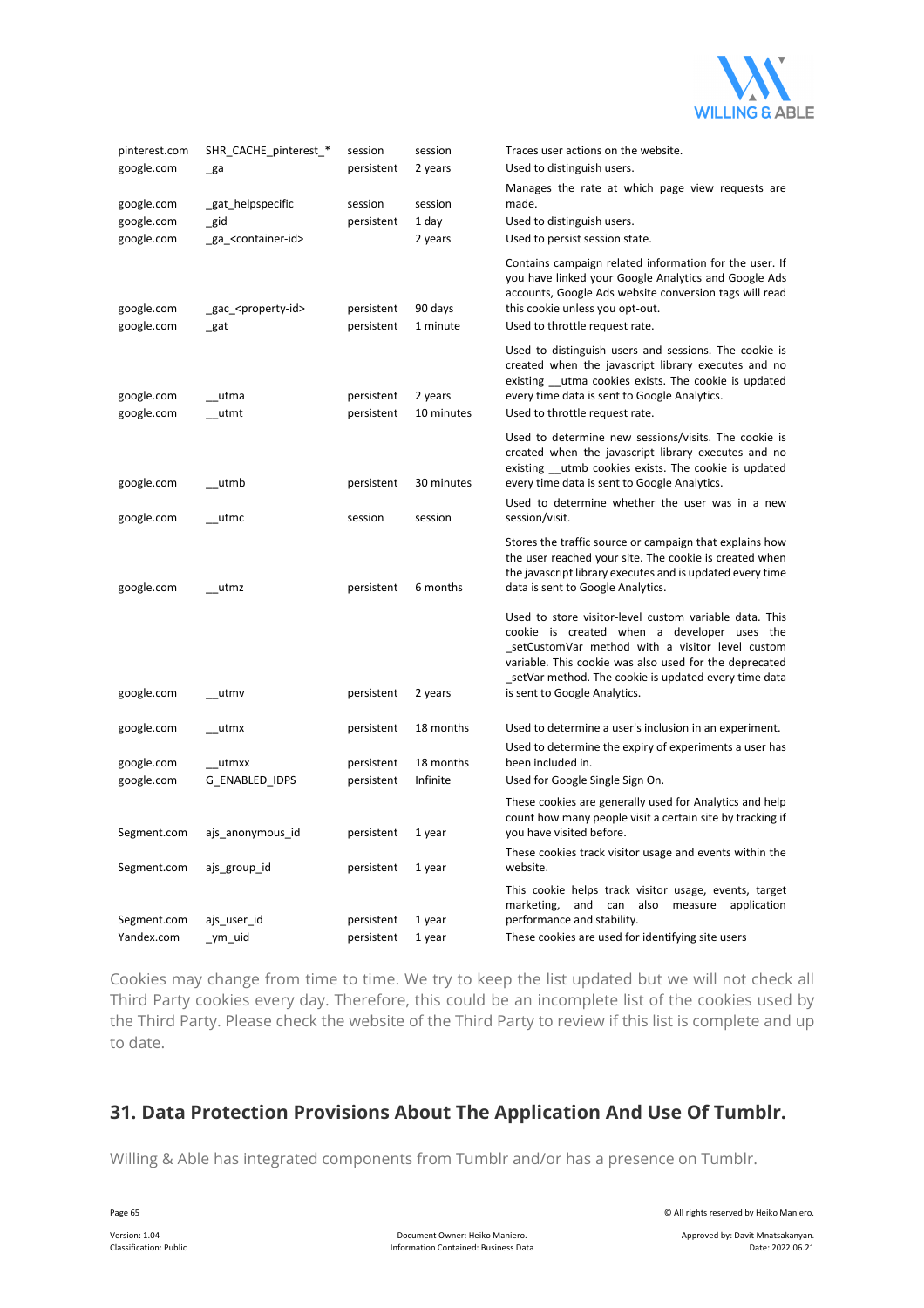

Tumblr is an image sharing and social media service designed to enable saving and discovery of information on the internet. Tumblr allows to publish images and, on a smaller scale, animated GIFs and videos, in the form of pin boards.

Tumblr is operated by Tumblr, Inc., 35 E. 21st St., 9th Floor New York, NY 10010 United States. The contact address for European data subjects is: Aut O'Mattic A8C Ireland Ltd., Business Centre, No.1 Lower Mayor Street, International Financial Services Centre, Dublin 1, Ireland.

For reasons of Data Protection, we implemented a two-click component to block transmissions to this external service. The following applies only when you have consented to the transfer or if you actively click on the respective component and re-confirm the transfer of the data, or when you confirm that you want to leave our Website or Application to visit the Third Party Website by following a link.

With each call-up to one of the individual pages of this Website, which is operated by us and into which a Tumblr component was integrated, the web browser on the information technology system of the Data Subject is automatically prompted to download and display of the corresponding Tumblr component from Tumblr. Tumblr receives and may store your IP address during this process.

If the Data Subject is logged in at the same time on Tumblr, Tumblr may detect with every call-up to our Website by the Data Subject – and for the entire duration of their stay on our Internet site – which specific sub-site of our Internet page was visited by the Data Subject. This information may be collected by Tumblr and associated with the respective Tumblr account of the Data Subject. If the Data Subject clicks on one of the Tumblr buttons integrated into our Website, Tumblr may match this information with the personal Tumblr User account of the Data Subject and store this Personal Data.

The Privacy Policy of Tumblr and further information how Tumblr is processing your Personal Data is available here: https://www.tumblr.com/privacy

Purpose of processing is marketing, advertising and increase of user experience as well as acting economically efficient. Legal basis for data processing is Art. 6 (1) (f) GDPR and similar or corresponding Paragraphs or Articles from national laws or regulations.

| <b>DOMAIN</b> | <b>COOKIE NAME</b>        | <b>TYPF</b> | <b>FXPIRATION</b> | <b>PURPOSE</b>                                                                                                                                                |
|---------------|---------------------------|-------------|-------------------|---------------------------------------------------------------------------------------------------------------------------------------------------------------|
| Tumblr.com    | Scorecard Research Beacon | tracker     | persistent        | Related to comScore, it provides market<br>research data to website owners through a<br>mixture of online surveys and the use of<br>web beacons.              |
| Tumblr.com    | Jetpack                   | tracker     | persistent        | It begins tracking site traffic without any<br>extra setup or configuration on your part,<br>and immediately generates graphs based on<br>the collected data. |
| Tumblr.com    | Oath                      | tracker     | persistent        | Oath is a webtracker which collects user<br>data on different websites.                                                                                       |

Tumblr uses or sets the following cookies for the following purposes:

Page 66 © All rights reserved by Heiko Maniero.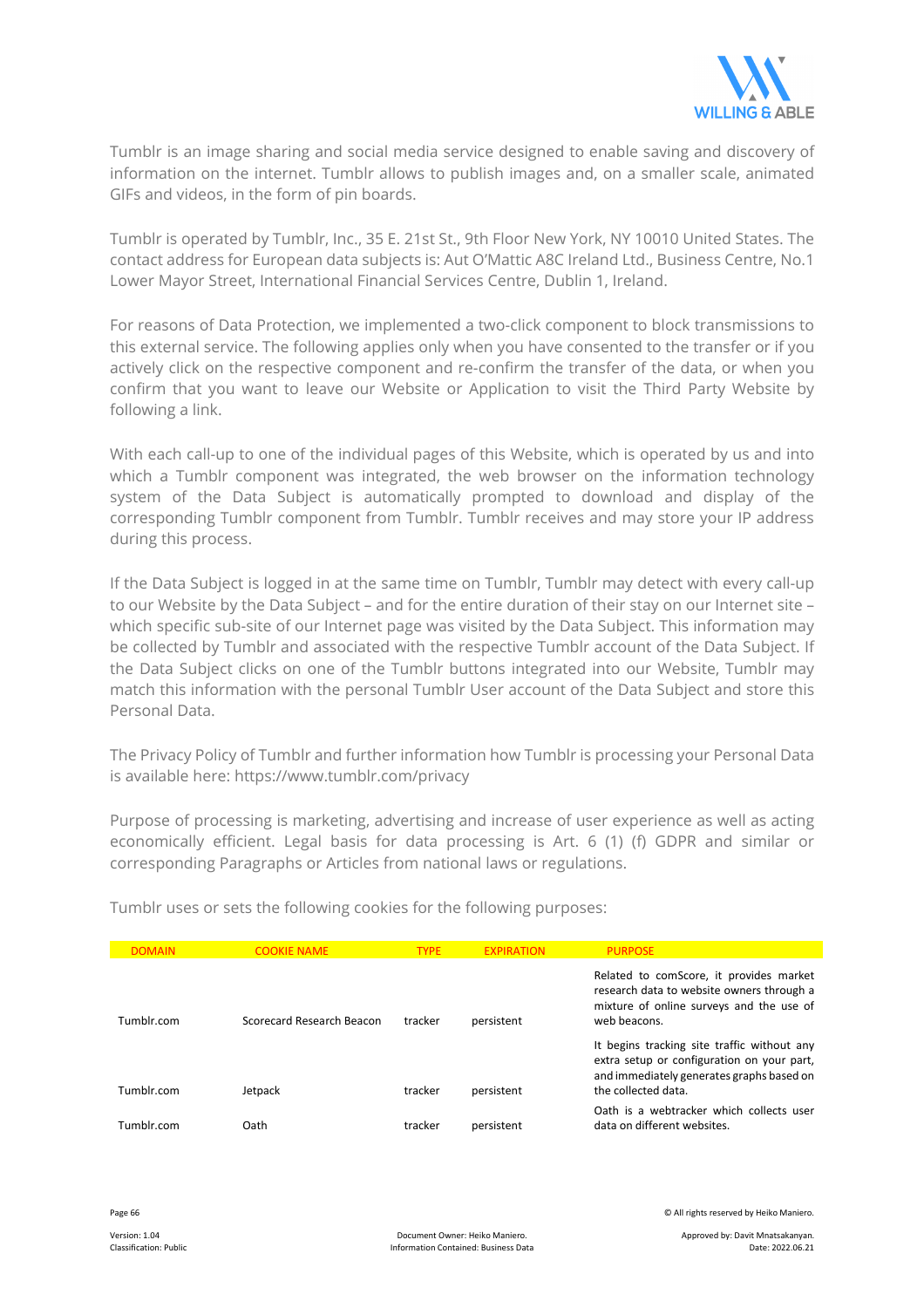

| Tumblr.com               | devicePixelRatio                           | persistent               | 1 day                | Determines which device is used by the<br>visitor - This allows the webiste to adjust the<br>optimal resoltion for the specific device.                                                                                                                                                                         |
|--------------------------|--------------------------------------------|--------------------------|----------------------|-----------------------------------------------------------------------------------------------------------------------------------------------------------------------------------------------------------------------------------------------------------------------------------------------------------------|
|                          |                                            |                          |                      | Th e cookie determines the preferred                                                                                                                                                                                                                                                                            |
| Tumblr.com               | locale                                     | persistent               | 1 day                | language and country of the visitor.                                                                                                                                                                                                                                                                            |
| Tumblr.com               | <b>CMPlist</b>                             | persistent               | persistent cookie    | Unclassified                                                                                                                                                                                                                                                                                                    |
| Tumblr.com               | DocumentWidth                              | persistent               | 1 day                | Unclassified                                                                                                                                                                                                                                                                                                    |
| Tumblr.com               | palette                                    | persistent               | 1 year               | Unclassified                                                                                                                                                                                                                                                                                                    |
| Tumblr.com               | tumblrAdBlockerEnabled                     | session                  | session              | Unclassified                                                                                                                                                                                                                                                                                                    |
|                          |                                            |                          |                      | This cookie is set due to Twitter integration                                                                                                                                                                                                                                                                   |
| google.com               | lang                                       | session                  | session              | and sharing capabilities for the social media.                                                                                                                                                                                                                                                                  |
| google.com               | _ga                                        | persistent               | 2 years              | Used to distinguish users.                                                                                                                                                                                                                                                                                      |
|                          |                                            |                          |                      | Manages the rate at which page view                                                                                                                                                                                                                                                                             |
| google.com               | _gat_helpspecific                          | session                  | session              | requests are made.                                                                                                                                                                                                                                                                                              |
| google.com               | _gid                                       | persistent               | 1 day                | Used to distinguish users.                                                                                                                                                                                                                                                                                      |
| google.com               | _ga_ <container-id></container-id>         |                          | 2 years              | Used to persist session state.                                                                                                                                                                                                                                                                                  |
| google.com               | AMP_TOKEN                                  | persistent               | 30 seconds to 1 year | Contains a token that can be used to<br>retrieve a Client ID from AMP Client ID<br>service. Other possible values indicate opt-<br>out, inflight request or an error retrieving a<br>Client ID from AMP Client ID service.                                                                                      |
| google.com<br>google.com | _gac_ <property-id><br/>_gat</property-id> | persistent<br>persistent | 90 days<br>1 minute  | Contains campaign related information for<br>the user. If you have linked your Google<br>Analytics and Google Ads accounts, Google<br>Ads website conversion tags will read this<br>cookie unless you opt-out.<br>Used to throttle request rate.                                                                |
| google.com               | utma                                       | persistent               | 2 years              | Used to distinguish users and sessions. The<br>cookie is created when the javascript library<br>executes and no existing __ utma cookies<br>exists. The cookie is updated every time<br>data is sent to Google Analytics.                                                                                       |
| google.com               | utmt                                       | persistent               | 10 minutes           | Used to throttle request rate.                                                                                                                                                                                                                                                                                  |
| google.com               | utmb                                       | persistent               | 30 minutes           | Used to determine new sessions/visits. The<br>cookie is created when the javascript library<br>executes and no existing __utmb cookies<br>exists. The cookie is updated every time<br>data is sent to Google Analytics.                                                                                         |
|                          |                                            |                          |                      | Used to determine whether the user was in                                                                                                                                                                                                                                                                       |
| google.com               | _utmc                                      | session                  | session              | a new session/visit.                                                                                                                                                                                                                                                                                            |
| google.com               | utmz                                       | persistent               | 6 months             | Stores the traffic source or campaign that<br>explains how the user reached your site.<br>The cookie is created when the javascript<br>library executes and is updated every time<br>data is sent to Google Analytics.                                                                                          |
|                          |                                            |                          |                      |                                                                                                                                                                                                                                                                                                                 |
| google.com               | utmv                                       | persistent               | 2 years              | Used to store visitor-level custom variable<br>data. This cookie is created when a<br>developer uses the _setCustomVar method<br>with a visitor level custom variable. This<br>cookie was also used for the deprecated<br>_setVar method. The cookie is updated<br>every time data is sent to Google Analytics. |
|                          |                                            |                          |                      |                                                                                                                                                                                                                                                                                                                 |
| Page 67                  |                                            |                          |                      | C All rights reserved by Heiko Maniero.                                                                                                                                                                                                                                                                         |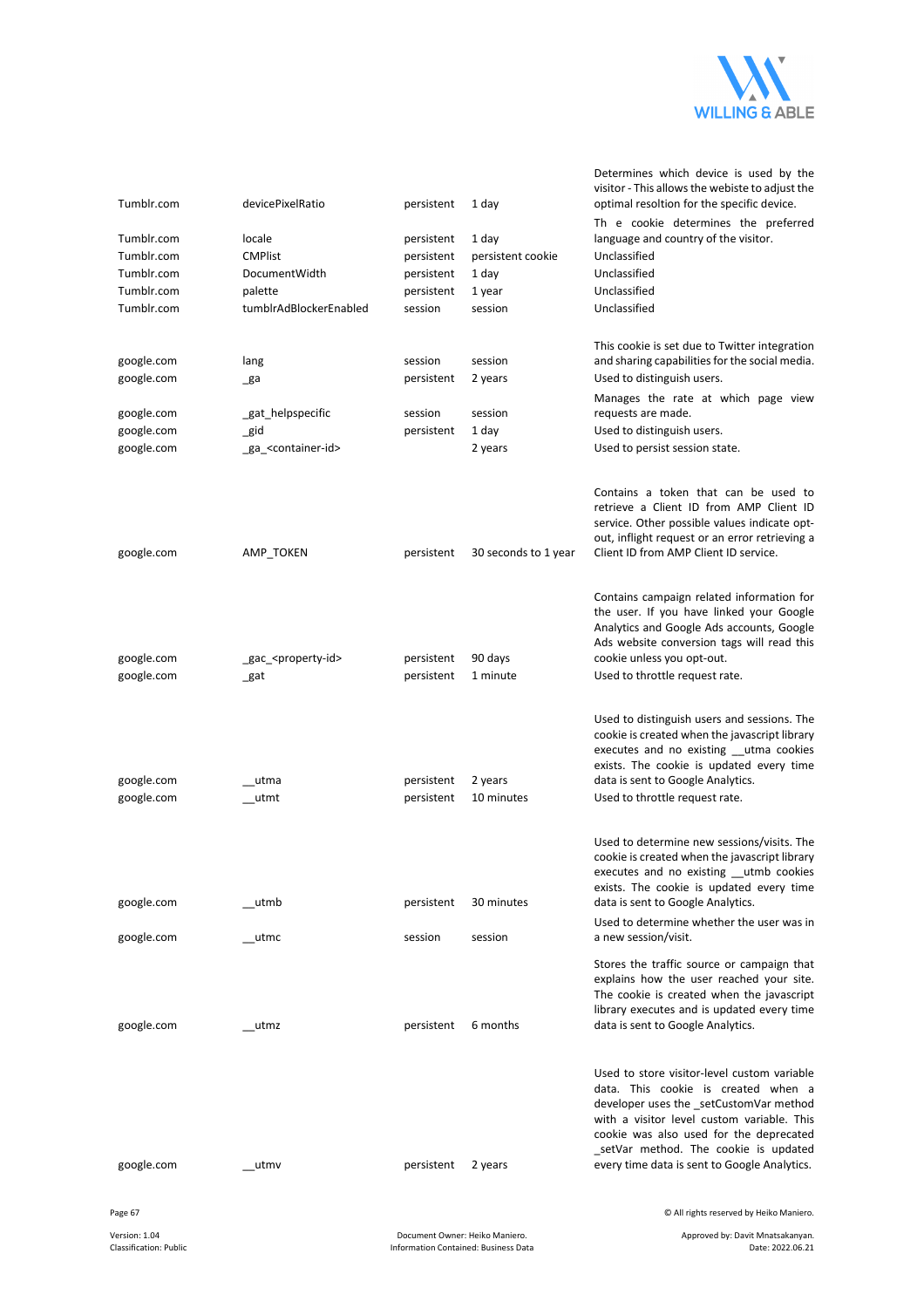

| google.com | utmx               | persistent | 18 months         | Used to determine a user's inclusion in an<br>experiment.                                                                                                                                                                                                                                                                                                                                      |
|------------|--------------------|------------|-------------------|------------------------------------------------------------------------------------------------------------------------------------------------------------------------------------------------------------------------------------------------------------------------------------------------------------------------------------------------------------------------------------------------|
| google.com | __utmxx            | persistent | 18 months         | to determine the expiry of<br>Used<br>experiments a user has been included in.                                                                                                                                                                                                                                                                                                                 |
| google.com | _gaexp             | persistent | 90 days           | Used to determine a user's inclusion in an<br>experiment and the expiry of experiments a<br>user has been included in.                                                                                                                                                                                                                                                                         |
| google.com | _opt_awcid         | persistent | 24 hours          | Used for campaigns mapped to Google Ads<br>Customer IDs.                                                                                                                                                                                                                                                                                                                                       |
| google.com | _opt_awmid         | persistent | 24 hours          | Used for campaigns mapped to Google Ads<br>Customer IDs.                                                                                                                                                                                                                                                                                                                                       |
| google.com | _opt_awgid         | persistent | 24 hours          | Used for campaigns mapped to Google Ads<br>Customer IDs.                                                                                                                                                                                                                                                                                                                                       |
| google.com | _opt_awkid         | persistent | 24 hours          | Used for campaigns mapped to Google Ads<br>Customer IDs.                                                                                                                                                                                                                                                                                                                                       |
| google.com | _opt_utmc          | persistent | 24 hours          | Stores the last utm_campaign query<br>parameter.                                                                                                                                                                                                                                                                                                                                               |
| google.com | _opt_expid         | persistent | 10 seconds        | This cookie is created when running a<br>experiment.<br>redirect<br>It<br>stores<br>the<br>experiment ID, the variant ID and the<br>referrer to the page that's being redirected.                                                                                                                                                                                                              |
| google.com | 1P_JAR             | persistent | 2 months          | These cookies are set via embedded<br>YouTube-videos. They register anonymous<br>statistical data on for example how many<br>times the video is displayed and what<br>settings are used for playback. No sensitive<br>data is collected unless you log in to your<br>google account, in that case your choices<br>are linked with your account, for example if<br>you click "like" on a video. |
| google.com | <b>APISID</b>      | persistent | 20 months         | Same as above                                                                                                                                                                                                                                                                                                                                                                                  |
| google.com | CONSENT            | persistent | 20 years 1 month  | Same as above                                                                                                                                                                                                                                                                                                                                                                                  |
| google.com | GPS                | persistent | 1 hour            | Same as above                                                                                                                                                                                                                                                                                                                                                                                  |
| google.com | <b>HSID</b>        | persistent | 2 years           | How many times the video is displayed and<br>what settings are used for playback.                                                                                                                                                                                                                                                                                                              |
| google.com | <b>NID</b>         | persistent | 6 months          | How many times the video is displayed and<br>what settings are used for playback.                                                                                                                                                                                                                                                                                                              |
| google.com | OGPC               | persistent | 1 month           | How many times the video is displayed and<br>what settings are used for playback.                                                                                                                                                                                                                                                                                                              |
| google.com | <b>OTZ</b>         | persistent | 1 month           | How many times the video is displayed and<br>what settings are used for playback.                                                                                                                                                                                                                                                                                                              |
| google.com | PREF               | persistent | 8 months          | How many times the video is displayed and<br>what settings are used for playback.                                                                                                                                                                                                                                                                                                              |
| google.com | SAPISID            | persistent | 2 years           | How many times the video is displayed and<br>what settings are used for playback.                                                                                                                                                                                                                                                                                                              |
| google.com | SID                | persistent | 2 years           | How many times the video is displayed and<br>what settings are used for playback.                                                                                                                                                                                                                                                                                                              |
| google.com | <b>SIDCC</b>       | persistent | 3 months          | How many times the video is displayed and<br>what settings are used for playback.                                                                                                                                                                                                                                                                                                              |
| google.com | SSID               | persistent | 2 years           | How many times the video is displayed and<br>what settings are used for playback.                                                                                                                                                                                                                                                                                                              |
| google.com | VISITOR_INFO1_LIVE | persistent | 8 months          | How many times the video is displayed and<br>what settings are used for playback.                                                                                                                                                                                                                                                                                                              |
| google.com | YSC                | session    | session           | How many times the video is displayed and<br>what settings are used for playback.                                                                                                                                                                                                                                                                                                              |
| google.com | DV                 | persistent | persistent cookie | Collects information about how visitors use<br>the site.                                                                                                                                                                                                                                                                                                                                       |

Page 68 © All rights reserved by Heiko Maniero.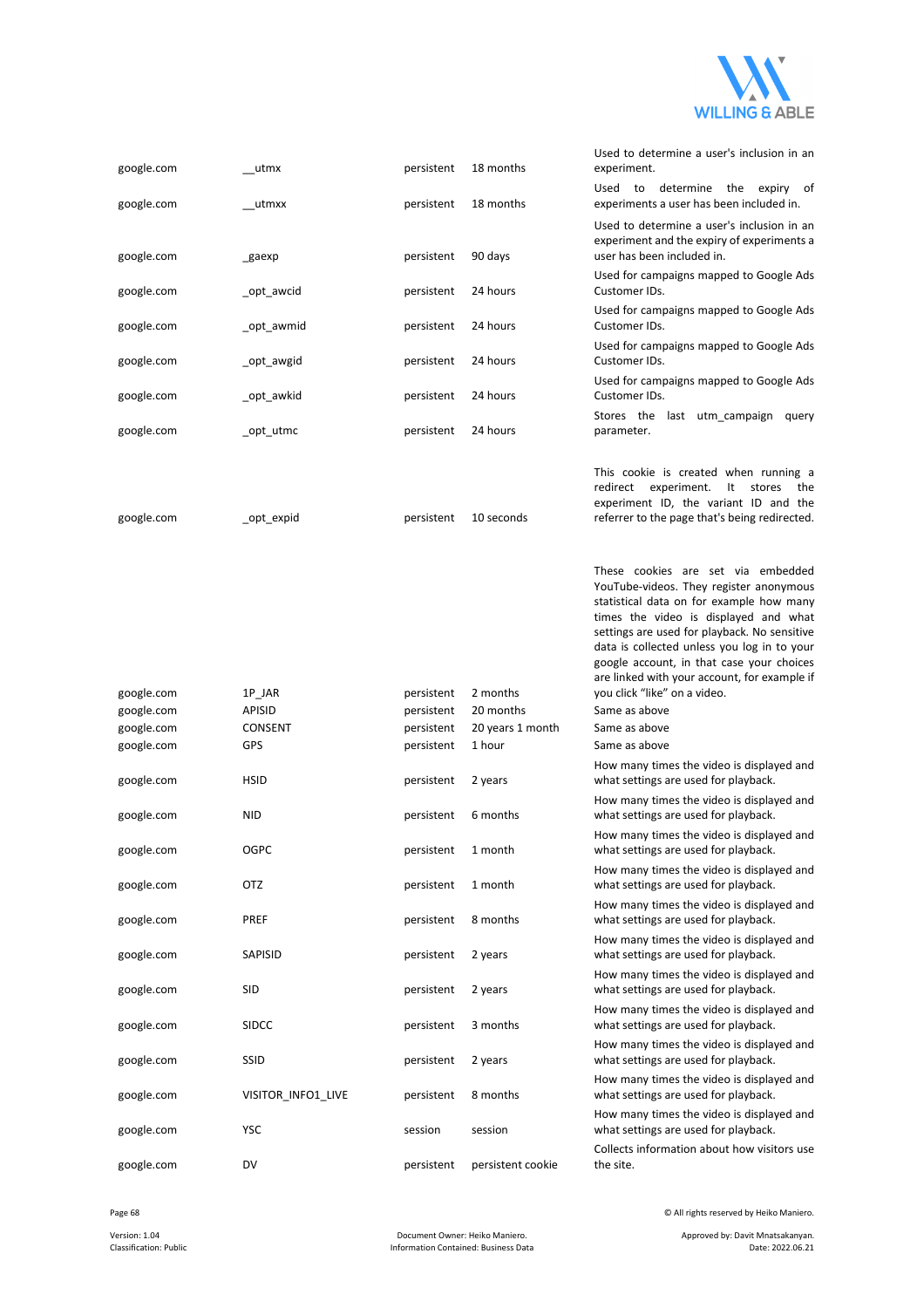

| google.com          | LOGIN_INFO              | persistent | 2 years           | Supports embedded YouTube videos.                                                                                                                                                     |
|---------------------|-------------------------|------------|-------------------|---------------------------------------------------------------------------------------------------------------------------------------------------------------------------------------|
| google.com          | PREF                    | persistent | 8 months          | Tracks the number of views for a particular<br>video.                                                                                                                                 |
|                     |                         |            |                   |                                                                                                                                                                                       |
|                     |                         |            |                   | Unique identifiers given to each computer                                                                                                                                             |
| google.com          | Demographics            | persistent | 1,5 years         | to allow traffic analysis to YouTube.                                                                                                                                                 |
| google.com          | Googlepersonalization   | persistent | 1 year            | To store cookie consent preferences.                                                                                                                                                  |
| google.com          | Google Maps API         | session    | session           | To request user IP address.                                                                                                                                                           |
| google.com          | Google_pub_config       | persistent | persistent cookie | Enable ad delivery or retargeting.                                                                                                                                                    |
| google.com          | Google_ama_config       | persistent | persistent cookie | Enable ad delivery or retargeting.                                                                                                                                                    |
| google.com          | Google_ama_settings     | persistent | persistent cookie | Store performed actions on the website                                                                                                                                                |
| google.com          | Google_adsense_settings | persistent | persistent cookie | Enable ad delivery or retargeting.                                                                                                                                                    |
| google.com          | Google_pem_mod          | persistent | persistent cookie | Enable ad delivery or retargeting.                                                                                                                                                    |
| google.com          | Google_experiment_mod*  | persistent | 3 months          | Store and track visits across websites.                                                                                                                                               |
| google.com          | Google Fonts API        | session    | session           | To request user IP address.                                                                                                                                                           |
|                     |                         |            |                   | Contains campaign related information for                                                                                                                                             |
| google.com          | gac_UA-*                | persistent | 90 days           | the user.                                                                                                                                                                             |
| google.com          | _uetvid_exp             | persistent | persistent cookie | Google Tag manager cookie.                                                                                                                                                            |
| google.com          | _uetvid                 | persistent | 16 days           | Store and track visits across websites.                                                                                                                                               |
| google.com          | Goog_pem_mod            | persistent | persistent cookie | Enable ad delivery or retargeting.                                                                                                                                                    |
| google.com          | _pin_unauth             | persistent | 1 day             | Google Tag manager cookie.                                                                                                                                                            |
|                     |                         |            |                   | information<br>for<br>Store<br>remarketing                                                                                                                                            |
| google.com          | Ads/Ga-Audiences        | session    | session           | purposes.                                                                                                                                                                             |
| google.com          | Utm_source              | session    | session           | Google Analytics cookie.                                                                                                                                                              |
| google.com          | _uetsid                 | persistent | 1 day             | Store and track visits across websites.                                                                                                                                               |
| google.com          | Utm_campaign            | session    | session           | Google Analytics cookie.                                                                                                                                                              |
| accounts.google.com | ACCOUNT_CHOOSER         | persistent | 2 years           | Chooses<br>accounts<br>the<br>same-site<br>on<br>connections.                                                                                                                         |
|                     |                         |            |                   | Chooses<br>accounts<br>on<br>the<br>same-site                                                                                                                                         |
| accounts.google.com | <b>LSOLH</b>            | persistent | 2 years           | connections.                                                                                                                                                                          |
| accounts.google.com | SMSV                    | persistent | 10 years          | Google Accounts cookie.                                                                                                                                                               |
| accounts.google.com | _Host-3PLSID            | persistent | 2 years           | Google Calendar cookie.                                                                                                                                                               |
| accounts.google.com | _Host-GAPS              | persistent | 2 years           | Google Accounts cookie.                                                                                                                                                               |
| calendar.google.com | OSID                    | persistent | 2 years           | Google Calendar cookie.                                                                                                                                                               |
| calendar.google.com | __Secure-OSID           | persistent | 2 years           | Same as above                                                                                                                                                                         |
| .scholar.google.com | GSP                     | persistent | 2 years           | Google Scholar cookie.                                                                                                                                                                |
| google.com          | DV                      | session    | session           | The cookies collect information in an<br>anonymous form, including the number of<br>visitors to the Site, where visitors have<br>come to the Site from and the pages they<br>visited. |
|                     |                         |            |                   |                                                                                                                                                                                       |
| google.com          | <b>UULE</b>             | session    | session           | The cookies collect information in an<br>anonymous form, including the number of<br>visitors to the Site, where visitors have<br>come to the Site from and the pages they<br>visited. |
|                     |                         |            |                   | The cookies collect information in an<br>anonymous form, including the number of<br>visitors to the Site, where visitors have<br>come to the Site from and the pages they             |
| google.com          | OTZ                     | session    | session           | visited.                                                                                                                                                                              |
| google.com          | IDE                     | session    | session           | Ad tracking cookie.                                                                                                                                                                   |

Cookies may change from time to time. We try to keep the list updated but we will not check all Third Party cookies every day. Therefore, this could be an incomplete list of the cookies used by the Third Party. Please check the website of the Third Party to review if this list is complete and up to date.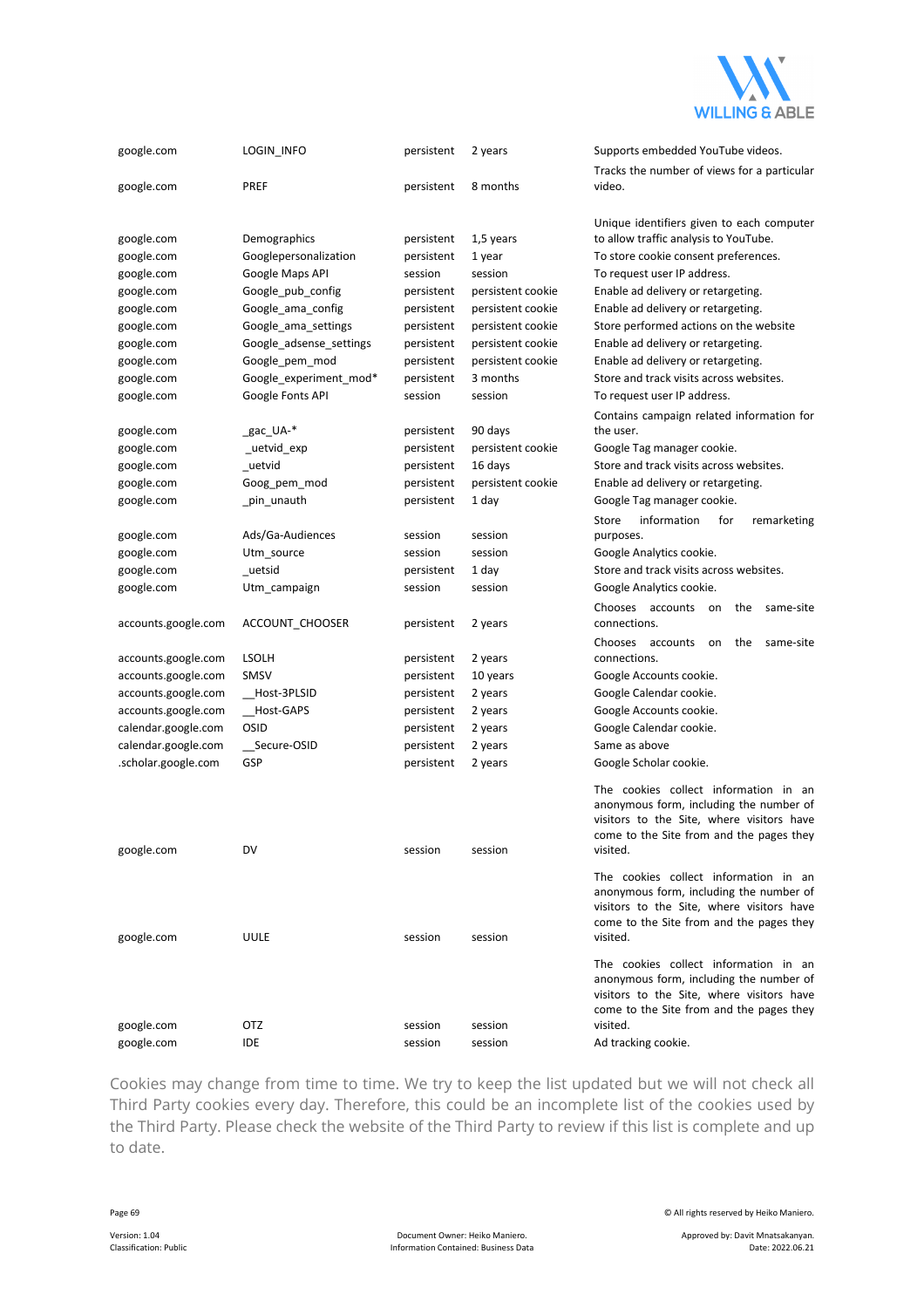

## **32. Data Protection Provisions About The Application And Use Of Twitter.**

Willing & Able has integrated components of Twitter and operates a Twitter Account and Twitter Channel. Twitter is a multilingual, publicly-accessible microblogging Service on which Users may publish and spread so-called 'tweets,' e.g. short messages, which are limited to 280 characters. These short messages are available for everyone, including those who are not logged on to Twitter. The tweets are also displayed to so-called followers of the respective User. Followers are other Twitter Users who follow a User's tweets. Furthermore, Twitter allows you to address a wide audience via hashtags, links or retweets.

The operating company of Twitter is Twitter, Inc., 1355 Market Street, San Francisco, California, USA. The controller in the EU is: Twitter International Company, One Cumberland Place, Fenian Street Dublin 2, D02 AX07, Ireland.

For reasons of Data Protection, we implemented a two-click component to block transmissions to this external service. The following applies only when you have consented to the transfer or if you actively click on the respective component and re-confirm the transfer of the data, or when you confirm that you want to leave our Website or Application to visit the Third Party Website by following a link.

With each call-up to one of the individual pages of this Internet site, which is operated by Willing & Able and on which a Twitter component (Twitter button) was integrated, the Internet browser on the information technology system of the Data Subject is automatically prompted to download a display of the corresponding Twitter component. Further information about the Twitter buttons is available under https://about.twitter.com/de/resources/buttons. During the course of this technical procedure, Twitter gains knowledge of what specific sub-page of our Website was visited by the Data Subject.

If the Data Subject is logged in at the same time on Twitter, Twitter detects with every call-up to our Website by the Data Subject and for the entire duration of their stay on our Internet site which specific sub-page of our Internet page was visited by the Data Subject. This information is collected through the Twitter component and associated with the respective Twitter account of the Data Subject. If the Data Subject clicks on one of the Twitter buttons integrated on our Website, then Twitter assigns this information to the personal Twitter User account of the Data Subject and stores the Personal Data.

Twitter receives information via the Twitter component that the Data Subject has visited our Website, provided that the Data Subject is logged in on Twitter at the time of the call-up to our Website. This occurs regardless of whether the person clicks on the Twitter component or not. If such a transmission of information to Twitter is not desirable for the Data Subject, then he or she may prevent this by logging off from their Twitter account before a call-up to our Website is made.

The purpose of the integration of the Twitter component is a retransmission of the contents of this Website to allow our Users to introduce this web page to the digital world and increase our visitor numbers, marketing, advertising and increase of user experience as well as acting economically efficient. Legal basis for data processing is Art. 6 (1) (f) GDPR and similar or corresponding Paragraphs or Articles from national laws or regulations.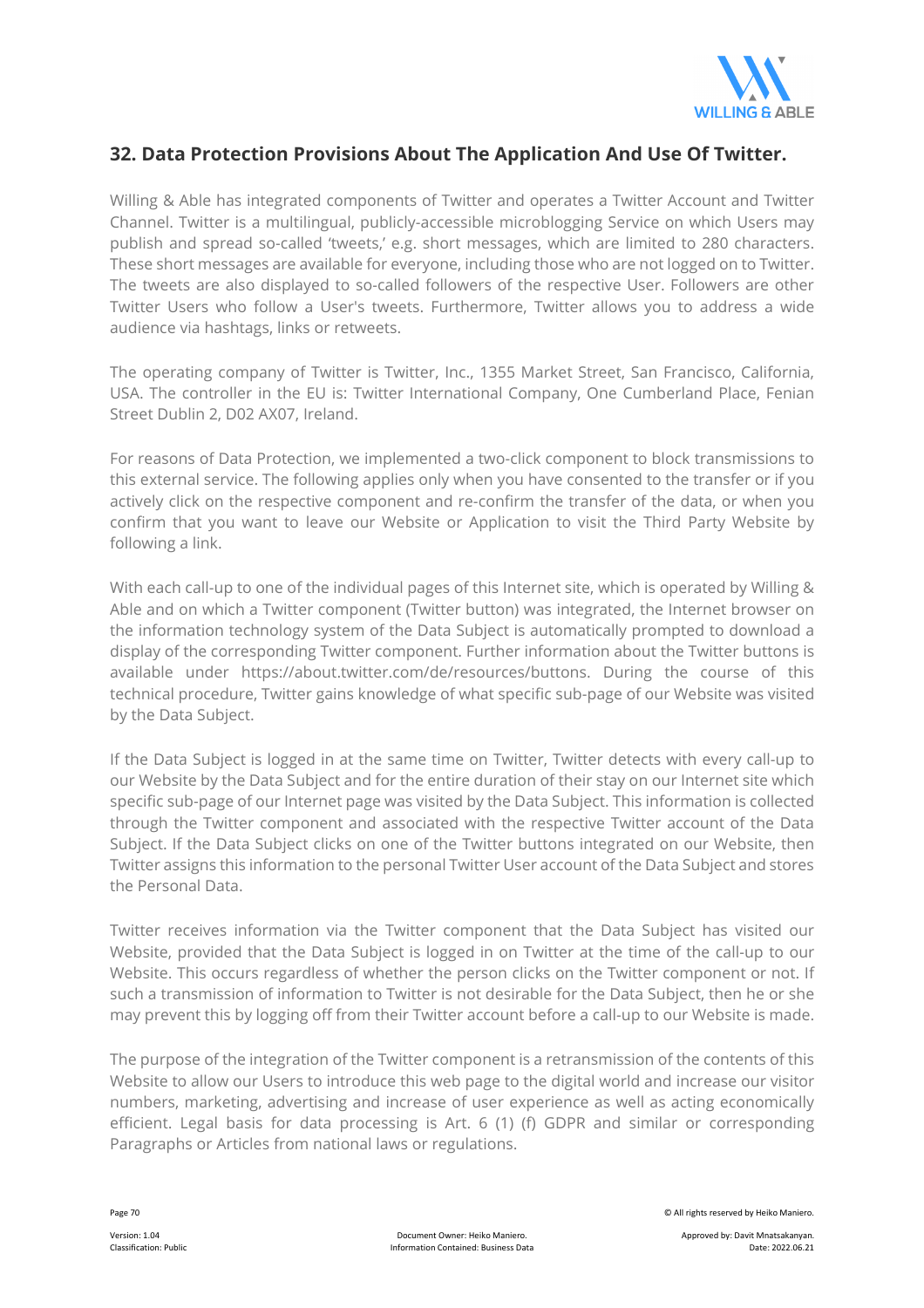

The applicable Data Protection provisions of Twitter may be accessed under https://twitter.com/privacy?lang=en.

Twitter uses or sets the following cookies for the following purposes:

| <b>DOMAIN</b>     | <b>COOKIE NAME</b>                 | <b>TYPE</b> | <b>EXPIRATION</b>    | <b>PURPOSE</b>                                                                                                                                                                                                                                                                                        |
|-------------------|------------------------------------|-------------|----------------------|-------------------------------------------------------------------------------------------------------------------------------------------------------------------------------------------------------------------------------------------------------------------------------------------------------|
| api.twitter.com   | lang                               | session     | session              | This cookie is set due to Twitter integration and sharing capabilities for the social<br>media.                                                                                                                                                                                                       |
| .help.twitter.com | $_{\text{ga}}$                     | persistent  | 2 years              | Used to distinguish users.                                                                                                                                                                                                                                                                            |
| .help.twitter.com | _gat_helpspecific                  | session     | session              | Manages the rate at which page view requests are made.                                                                                                                                                                                                                                                |
| .help.twitter.com | gid                                | persistent  | 1 day                | Used to distinguish users.                                                                                                                                                                                                                                                                            |
| .twitter.com      | ads_prefs                          | persistent  | 5 years              | Twitter cookie. Allows following our Twitter account easily sharing content via<br>Twitter, and displaying the latest tweet. Read Twitter's cookie policy here.                                                                                                                                       |
| .twitter.com      | at_check                           | session     | session              | Twitter set a series of cookies on any page that includes a Twitter feed.                                                                                                                                                                                                                             |
| .twitter.com      | auth_token                         | persistent  | 3 months             | Twitter cookie. Allows following our Twitter account easily sharing content via<br>Twitter, and displaying the latest tweet. Read Twitter's cookie policy here.                                                                                                                                       |
| .twitter.com      | csrf same site                     | persistent  | 1 year               | These cookies allow social sharing and usage tracking.                                                                                                                                                                                                                                                |
| .twitter.com      | csrf_same_site_set                 | persistent  | 1 year               | These cookies allow social sharing and usage tracking.                                                                                                                                                                                                                                                |
| .twitter.com      | ct <sub>0</sub>                    | persistent  | 5 years              | This cookie is set due to Twitter integration and sharing capabilities for the social<br>media.                                                                                                                                                                                                       |
| .twitter.com      | dnt                                | persistent  | 5 years              | These cookies allow social sharing and usage tracking.                                                                                                                                                                                                                                                |
| .twitter.com      | guest_id                           | persistent  | 2 years              | Detects whether a user is logged into Twitter.                                                                                                                                                                                                                                                        |
| .twitter.com      | kdt                                | persistent  | 17 months            | Twitter set a series of cookies on any page that includes a Twitter feed.                                                                                                                                                                                                                             |
| .twitter.com      | mbox                               | persistent  | 2 years              | These cookies allow social sharing and usage tracking.                                                                                                                                                                                                                                                |
| .twitter.com      | remember_checked_on                | persistent  | 20 years             | Twitter cookie. Determines if user is logged in during browser session. Allows tweets.<br>Record number of times a page is tweeted. Read Twitter's cookie policy here.                                                                                                                                |
| .twitter.com      | rweb_optin                         | persistent  | 1 year               | These cookies allow social sharing and usage tracking.                                                                                                                                                                                                                                                |
| .twitter.com      | syndication_guest_id               | persistent  | 1 year               | To integrate social sharing capabilities.                                                                                                                                                                                                                                                             |
| .twitter.com      | twid                               | persistent  | 20 years             | Twitter cookie. Set due to Twitter integration and sharing capabilities in the social<br>media. Read Twitter's cookie policy here.                                                                                                                                                                    |
| .twitter.com      | _ga_ <container-id></container-id> | persistent  | 2 years              | Used to persist session state.                                                                                                                                                                                                                                                                        |
| .twitter.com      | _gat                               | persistent  | 1 minute             | Used to throttle request rate.                                                                                                                                                                                                                                                                        |
| .twitter.com      | AMP_TOKEN                          | persistent  | 30 seconds to 1 year | Contains a token that can be used to retrieve a Client ID from AMP Client ID service.<br>Other possible values indicate opt-out, inflight request or an error retrieving a Client<br>ID from AMP Client ID service.                                                                                   |
| .twitter.com      | _gac_ <property-id></property-id>  | persistent  | 90 days              | Contains campaign related information for the user. If you have linked your Google<br>Analytics and Google Ads accounts, Google Ads website conversion tags will read this<br>cookie unless you opt-out.                                                                                              |
| .twitter.com      | utma                               | persistent  | 2 years              | Used to distinguish users and sessions. The cookie is created when the javascript<br>library executes and no existing utma cookies exists. The cookie is updated every<br>time data is sent to Google Analytics.                                                                                      |
| .twitter.com      | utmt                               | persistent  | 10 minutes           | Used to throttle request rate.                                                                                                                                                                                                                                                                        |
|                   |                                    |             |                      | Used to determine new sessions/visits. The cookie is created when the javascript                                                                                                                                                                                                                      |
| .twitter.com      | utmb                               | persistent  | 30 minutes           | library executes and no existing __ utmb cookies exists. The cookie is updated every<br>time data is sent to Google Analytics.                                                                                                                                                                        |
| .twitter.com      | utmc                               | session     | session              | Used to determine whether the user was in a new session/visit.                                                                                                                                                                                                                                        |
| .twitter.com      | _utmz                              | persistent  | 6 months             | Stores the traffic source or campaign that explains how the user reached your site.<br>The cookie is created when the javascript library executes and is updated every time<br>data is sent to Google Analytics.                                                                                      |
| .twitter.com      | utmv                               | persistent  | 2 years              | Used to store visitor-level custom variable data. This cookie is created when a<br>developer uses the setCustomVar method with a visitor level custom variable. This<br>cookie was also used for the deprecated _setVar method. The cookie is updated every<br>time data is sent to Google Analytics. |
| .twitter.com      | utmx                               |             | 18 months            | Used to determine a user's inclusion in an experiment.                                                                                                                                                                                                                                                |
| .twitter.com      |                                    | persistent  |                      | Used to determine the expiry of experiments a user has been included in.                                                                                                                                                                                                                              |
| .twitter.com      | utmxx                              | persistent  | 18 months            | Used to determine a user's inclusion in an experiment and the expiry of experiments                                                                                                                                                                                                                   |
|                   | _gaexp                             | persistent  | 90 days              | a user has been included in.                                                                                                                                                                                                                                                                          |
| .twitter.com      | _opt_awcid                         | persistent  | 24 hours             | Used for campaigns mapped to Google Ads Customer IDs.                                                                                                                                                                                                                                                 |

Page 71 © All rights reserved by Heiko Maniero.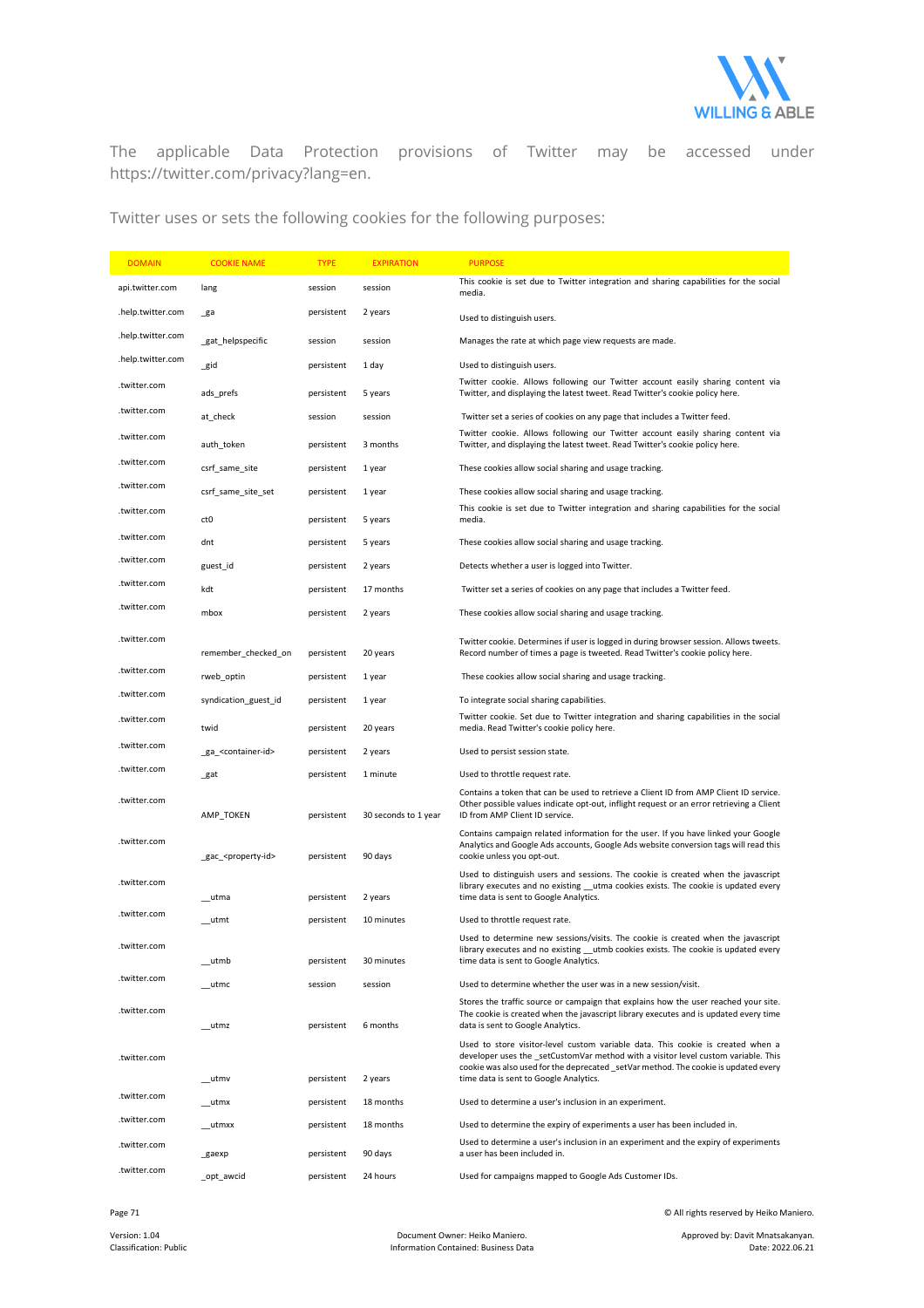

| .twitter.com | opt awmid          | persistent | 24 hours   | Used for campaigns mapped to Google Ads Customer IDs.                                                                                                           |
|--------------|--------------------|------------|------------|-----------------------------------------------------------------------------------------------------------------------------------------------------------------|
| .twitter.com | opt awgid          | persistent | 24 hours   | Used for campaigns mapped to Google Ads Customer IDs.                                                                                                           |
| .twitter.com | opt awkid          | persistent | 24 hours   | Used for campaigns mapped to Google Ads Customer IDs.                                                                                                           |
| .twitter.com | opt utmc           | persistent | 24 hours   | Stores the last utm campaign query parameter.                                                                                                                   |
| .twitter.com | opt expid          | persistent | 10 seconds | This cookie is created when running a redirect experiment. It stores the experiment<br>ID, the variant ID and the referrer to the page that's being redirected. |
| .twitter.com | personalization id | persistent | 2 years    | This cookie is set due to Twitter integration and sharing capabilities for the social<br>media.                                                                 |
| .twitter.com | twitter sess       | session    | session    | This cookie allows the use of Twitter features without having to log in, and contains<br>some tracking information that Twitter uses to improve their services. |
| .twitter.com | eu cn              | persistent | 4 months   | Integrates social sharing capabilities.                                                                                                                         |
| .twitter.com | tfw exp            | persistent | 14 days    | Used to integrate social sharing capabilities.                                                                                                                  |
| .twitter.com | twitter sess       | session    | session    | This cookie is set due to Twitter integration and sharing capabilities for the social<br>media.                                                                 |
| .twitter.com | muc                | persistent | 2 years    | This cookie is set due to Twitter integration and sharing capabilities for the social<br>media.                                                                 |

Cookies may change from time to time. We try to keep the list updated but we will not check all Third Party cookies every day. Therefore, this could be an incomplete list of the cookies used by the Third Party. Please check the website of the Third Party to review if this list is complete and up to date.

# **33. Payment Method: Data Protection Provisions About The Use of Stripe As A Payment Processor**

Willing & Able has integrated components of Stripe. Stripe is an online payment service provider. Payments are processed via so-called Stripe accounts, which represent virtual private or business accounts. Stripe is also able to process virtual payments through credit cards when a user does not have a Stripe account. A Stripe account is managed via an e-mail address, which is why there are no classic account numbers. Stripe makes it possible to trigger online payments to Third Parties or to receive payments.

The European operating company of Stripe is Stripe Payments Europe Ltd, C/O A&L Goodbody, Ifsc, North Wall Quay, Dublin 1, Ireland. This company transfers data, inter alia, to Stripe, Inc. 510 Townsend Street, San Francisco, CA 94103, USA.

If the data subject chooses "Stripe" as the payment option during the ordering process, we automatically transmit the data of the data subject to Stripe.

The personal data transmitted to Stripe is usually first name, last name, address, email address, IP address, telephone number, mobile phone number, or other data necessary for payment processing. The processing of the purchase contract also requires such personal data, which are in connection with the respective order.

The transmission of the data is aimed at payment processing and fraud prevention. Willing & Able will transfer personal data to Stripe, in particular, if a legitimate interest in the transmission is given. The personal data exchanged between Stripe and Willing & Able for the processing of the data will be transmitted by Stripe to economic credit agencies. This transmission is intended for identity and creditworthiness checks.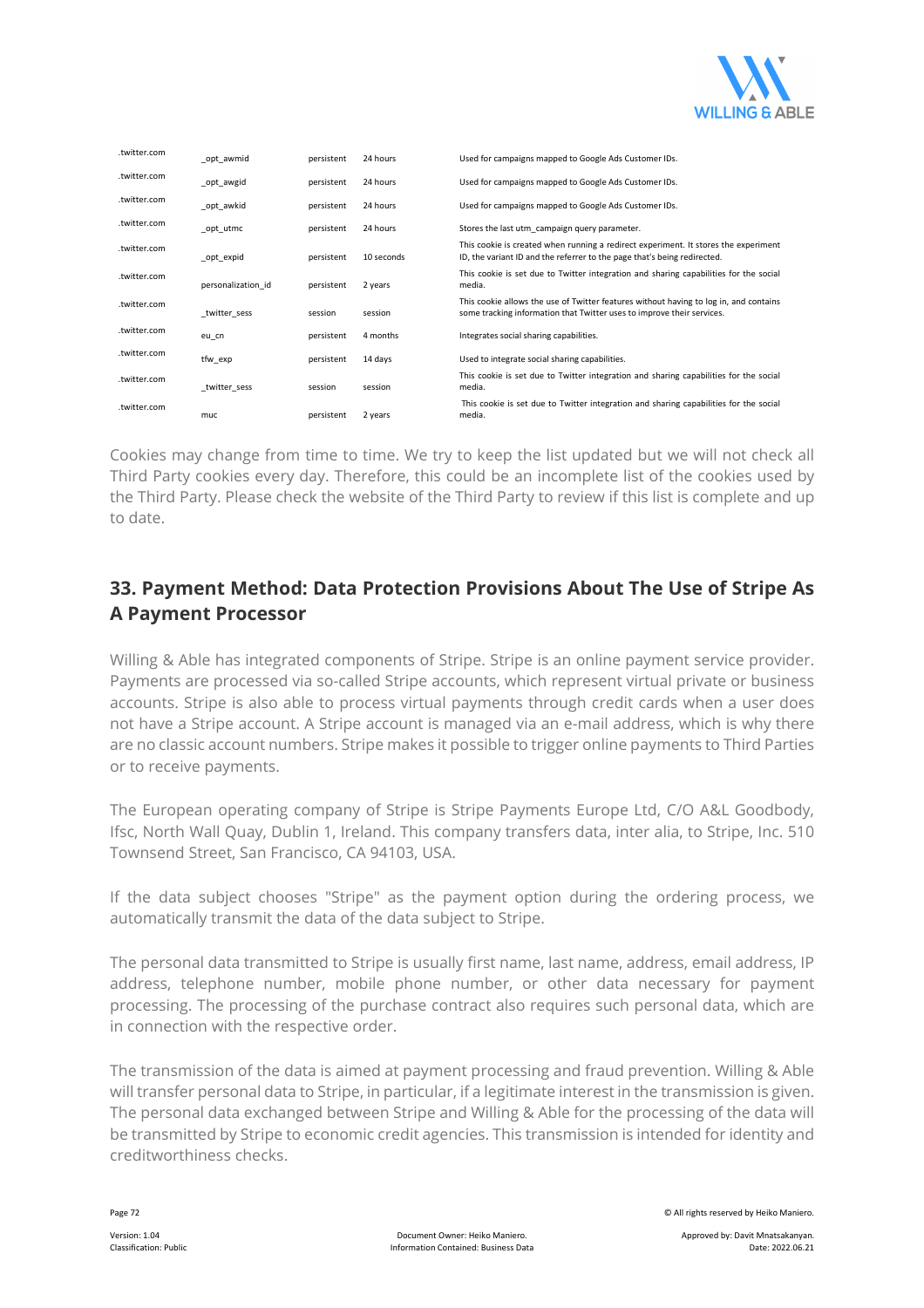

Stripe shares Personal Data with a limited number of their service providers. They have service providers that provide services on their behalf, such as identity verification services, website hosting, data analysis, information technology and related infrastructure, customer service, email delivery, and auditing services. These service providers may need to access Personal Data to perform their services. Stripe authorizes such service providers to use or disclose the Personal Data only as necessary to perform services on their behalf or comply with legal requirements. Stripe requires such service providers to contractually commit to protect the security and confidentiality of Personal Data they process on behalf. Their service providers are predominantly located in the European Union and the United States of America. Personal Data may be subject to disclosure as mentioned in the Privacy Policy of Stripe.

The data subject has the possibility to revoke consent for the handling of personal data at any time from Stripe. A revocation will not have any effect on personal data, which must be processed, used or transmitted in accordance with (contractual) payment processing.

The Data Protection provisions of Stripe may be retrieved under https://stripe.com/de/privacy. The Cookie Policy is available at https://stripe.com/cookies-policy/legal. The Stripe Services providers are listed under https://stripe.com/service-providers/legal. The Privacy Center is available under https://stripe.com/privacy-center/legal.

Purpose of processing is payment processing and fraud prevention. Legal basis for data processing is Art. 6 (1) (f) and Art. 6 (1) (b) GDPR and similar or corresponding Paragraphs or Articles from national laws or regulations.

| <b>DOMAIN</b> | <b>COOKIE NAME</b>                        | <b>DESCRIPTION</b>                                                     | <b>EXPIRATION</b> | <b>PRPOSE</b> |
|---------------|-------------------------------------------|------------------------------------------------------------------------|-------------------|---------------|
| stripe.com    | stripe mid (or "muid"; part of stripe.js) | Fraud prevention and detection                                         | 1 year            | Security      |
| m.stripe.com  | m (or "guid"; part of stripe.js)          | Fraud prevention and detection                                         | 2 years           | Security      |
| m.stripe.com  | stripe sid (or "sid"; part of stripe.js)  | Fraud prevention and detection                                         | 30 mins           | Security      |
| m.stripe.com  | stripe mid (or "muid"; part of stripe.js) | Fraud prevention and detection                                         | 1 year            | Security      |
| m.stripe.com  | stripe sid (or "sid"; part of stripe.js)  | Fraud prevention and detection                                         | 30 mins           | Security      |
| m.stripe.com  | m (or "guid"; part of stripe.js)          | Fraud prevention and detection                                         | 2 years           | Security      |
| stripe.com    | session                                   | Login session for Stripe Dashboard                                     | Up to 90 days     | Security      |
| stripe.com    | Isession                                  | Login session for Stripe Express<br>Dashboard for Stripe Express Users | 7 days            | Security      |
| stripe.com    | stripe.csrf                               | Cross-site request forgery protection<br>for Stripe Dashboard Users    | 1 year            | Security      |
| stripe.com    | cliauth secret                            | confirm<br>Used<br>to<br>authentication<br>for the Stripe CLI          | Session           | Security      |
| stripe.com    | art token                                 | confirm<br>Used<br>to<br>authentication<br>for - account recovery      | Session           | Security      |
| stripe.com    | cbt token                                 | confirm<br>authentication<br>Used<br>to<br>for - account recovery      | Session           | Security      |
| stripe.com    | cct token                                 | change of bank account                                                 | Session           | Security      |
| stripe.com    | cdt token                                 | login challenge                                                        | Session           | Security      |
| stripe.com    | ect toksvt token                          | password reset                                                         | Session           | Security      |
| stripe.com    | Ic token                                  | support request                                                        | Session           | Security      |
| stripe.com    | prt token                                 | adding an email                                                        | Session           | Security      |
| stripe.com    | act token                                 | new device                                                             | Session           | Security      |

Stripe uses or sets the following cookies for the following purposes: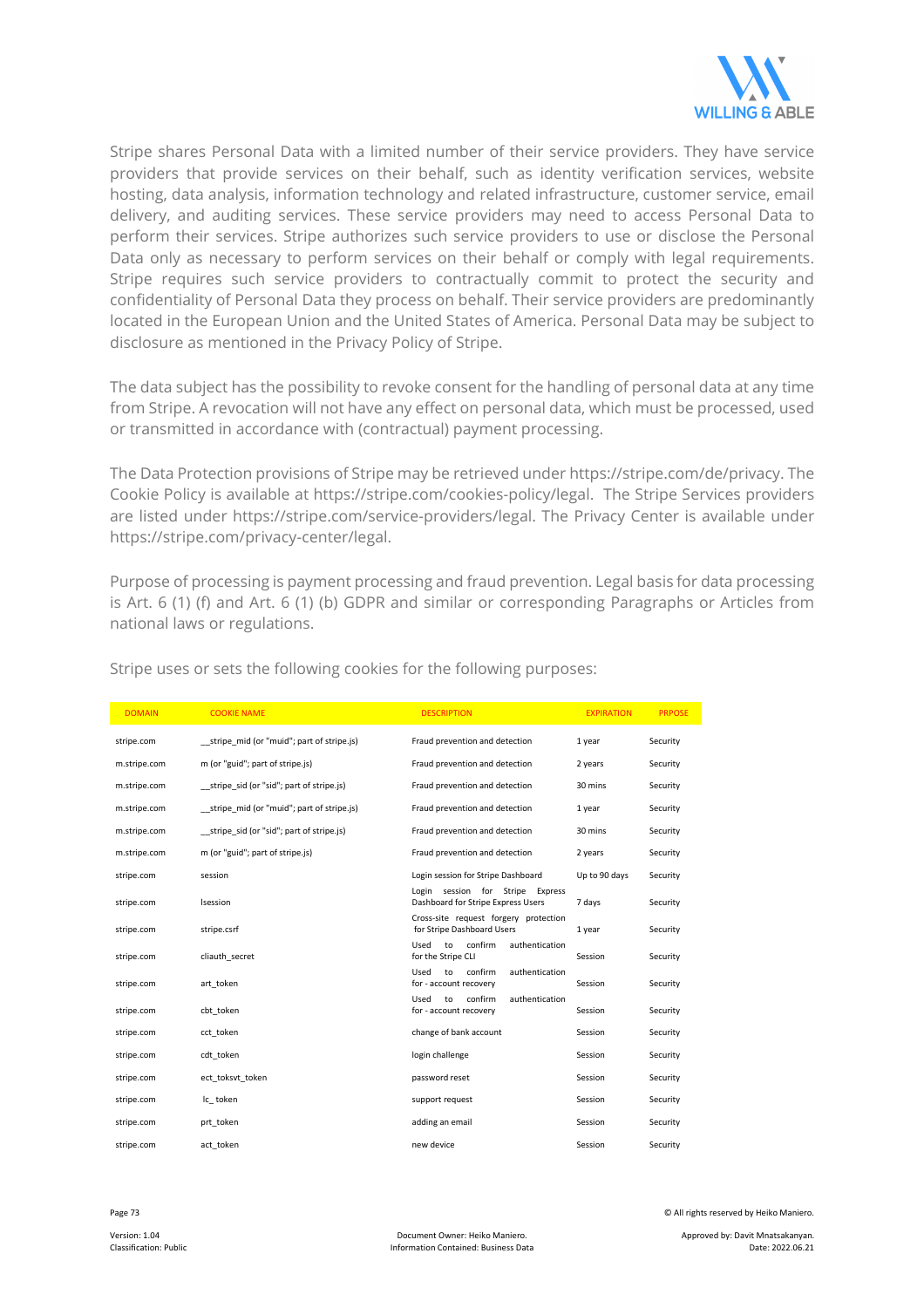

|                  |                                               | Used by reCAPTCHA, an additional<br>security measure that is sometimes                                                                                                                         |                       |             |
|------------------|-----------------------------------------------|------------------------------------------------------------------------------------------------------------------------------------------------------------------------------------------------|-----------------------|-------------|
| google.com       | NID                                           | used when logging in to Stripe.<br>Localization setting for language to                                                                                                                        | 6 months              | Security    |
| stripe.com       | locale                                        | use for the Site and docs<br>Country localization settings to adjust                                                                                                                           | Session               | Preference  |
| stripe.com       | country                                       | product and features availability                                                                                                                                                              | Session               | Preference  |
| stripe.com       | lang                                          | Programming language to use for the<br>code examples in Stripe's docs                                                                                                                          | 1 year                | Preference  |
| stripe.com       | has_intentionally_selected_curl               | Show the code examples in curl in<br>Stripe's docs                                                                                                                                             | 1 year                | Preference  |
| stripe.com       | persisted-tab-#{id}                           | Remembers which tab of the docs<br>you are on between page refreshes                                                                                                                           | 1 year                | Preference  |
| stripe.com       | disable_cmd_f_override                        | Disable Stripe's docs search cmd+f/<br>ctrl+f shortcut and use the browser<br>default behavior (search the current<br>page) instead                                                            | 1 year                | Preference  |
| stripe.com       | double cmd f uses                             | cmd+f/ctrl+f<br>Tracks use of the<br>shortcut in Stripe's docs. Used to<br>improve UX by not telling Users<br>about a feature they have already<br>used<br>Remembers<br>which<br>topics<br>are | 1 year                | Preference  |
| stripe.com       | expanded-topics                               | expanded<br>in<br>Stripe's<br>docs<br>between page refreshes                                                                                                                                   | 1 year                | Preference  |
| stripe.com       | checkout-test-session / checkout-live-session | Used to power Legacy Checkout's<br>Remember Me function                                                                                                                                        | 1 year                | Preference  |
| stripe.com       | _ga                                           | Google Analytics cookies used for<br>analytics and service improvement                                                                                                                         | 2 years               | Analytics   |
| stripe.com       | _gat                                          | Google Analytics cookies used for<br>analytics and service improvement                                                                                                                         | 1 minute              | Analytics   |
| stripe.com       | gat_UA-ID_OF_SITE                             | Google Analytics cookies used for<br>analytics and service improvement                                                                                                                         | 1 minute              | Analytics   |
| stripe.com       | gid                                           | Google Analytics cookies used for<br>analytics and service improvement                                                                                                                         | 1 day                 | Analytics   |
| stripe.com       | cid                                           | Stripe analytics "client ID" used for<br>service improvement                                                                                                                                   | Session               | Analytics   |
| stripe.com       | site_sid<br>__stripe_id                       | Stripe "session ID" used for analytics<br>and service improvement                                                                                                                              | 2<br>hours<br>30 mins | Analytics   |
| stripe.com       | _stripe_orig_props                            | Used to measure the effectiveness<br>of marketing campaigns                                                                                                                                    | 1 year                | Analytics   |
| runkit.com       | utma                                          | Runkit's Google Analytics                                                                                                                                                                      | 2 years               | Analytics   |
| runkit.com       | utmb                                          | Runkit's Google Analytics                                                                                                                                                                      | 1 hour                | Analytics   |
| runkit.com       | utmc                                          | Runkit's Google Analytics                                                                                                                                                                      | Session               | Analytics   |
| runkit.com       | utmt                                          | Runkit's Google Analytics                                                                                                                                                                      | 10 mins               | Analytics   |
| runkit.com       | utmz                                          | Runkit's Google Analytics                                                                                                                                                                      | 6 months              | Analytics   |
| marketo munchkin | _mkto_trk                                     | visits<br>and<br>email<br>Tracks<br>page<br>campaign effectiveness                                                                                                                             | 2 years               | Analytics   |
| twitter          | muc                                           | Stripe<br>Atlas<br>Twitter<br>marketing<br>campaigns                                                                                                                                           | 1 year                | Analytics   |
| facebook.com     | _fbp                                          | Facebook advertising                                                                                                                                                                           | 3 months              | Advertising |
| facebook.com     | fr                                            | Facebook advertising                                                                                                                                                                           | 3 months              | Advertising |
| google.com       | IDE                                           | Google advertising                                                                                                                                                                             | 2 years               | Advertising |
| linkedin.com     | Lidc                                          | LinkedIn<br>Marketing<br>Solutions<br>Insights Tag                                                                                                                                             | 1 day                 | Advertising |
| linkedin.com     | Li_sugr                                       | LinkedIn<br>Marketing<br>Solutions<br>Insights Tag                                                                                                                                             | 90 days               | Advertising |
| linkedin.com     | bcookie                                       | LinkedIn advertising                                                                                                                                                                           | 1 year                | Advertising |
| linkedin.com     | bscookie                                      | LinkedIn advertising                                                                                                                                                                           | 1 year                | Advertising |
| linkedin.com     | lang                                          | LinkedIn advertising                                                                                                                                                                           | 1 day                 | Advertising |
| linkedin.com     | Li_sugr                                       | LinkedIn advertising                                                                                                                                                                           | 2 years               | Advertising |
| linkedin.com     | lidc                                          | LinkedIn advertising                                                                                                                                                                           | 2 years               | Advertising |
| linkedin.com     | UserMatchHistory                              | LinkedIn advertising                                                                                                                                                                           | 2 years               | Advertising |

Cookies may change from time to time. We try to keep the list updated but we will not check all Third Party cookies every day. Therefore, this could be an incomplete list of the cookies used by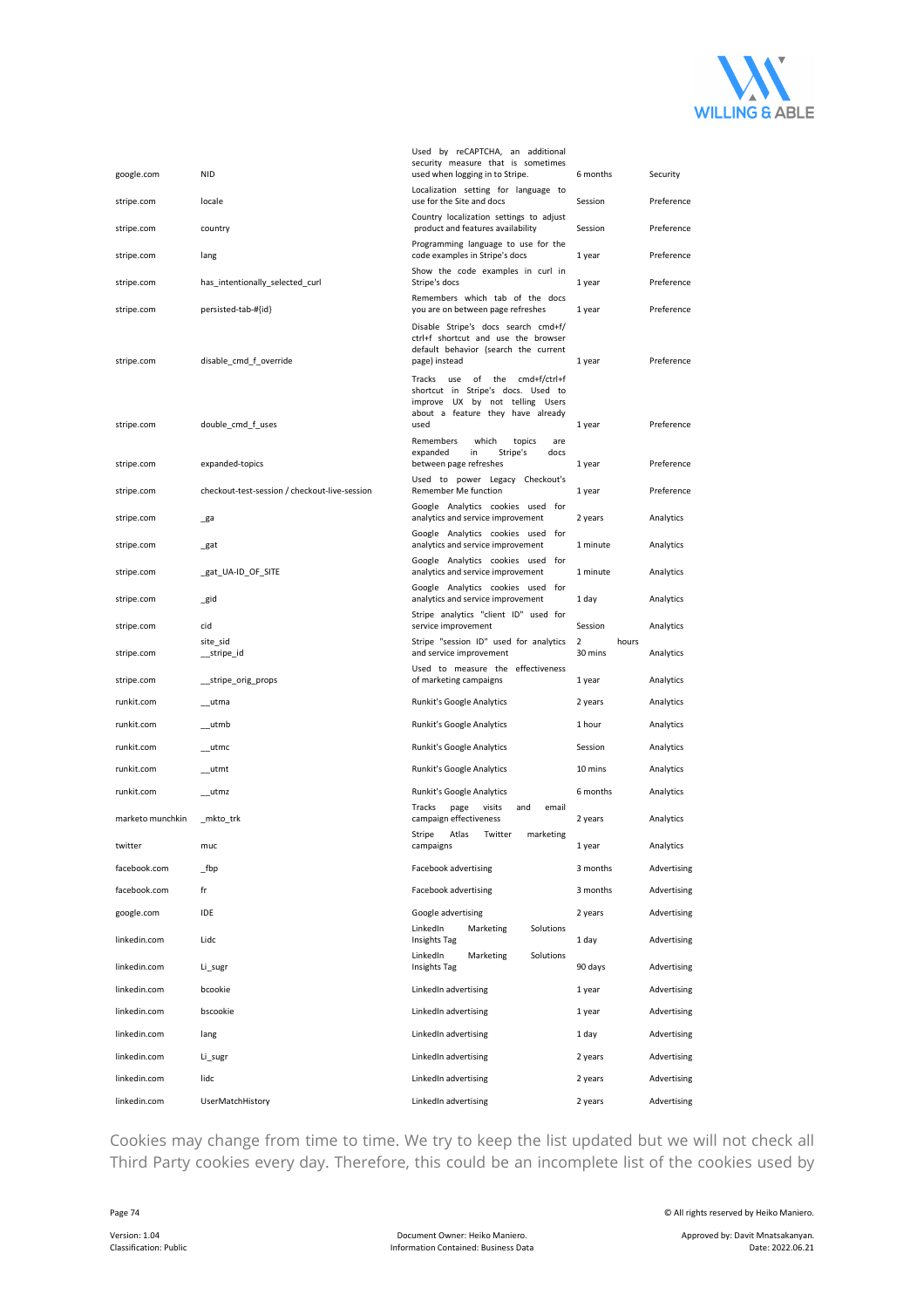

the Third Party. Please check the website of the Third Party to review if this list is complete and up to date.

# **34. Payment Method: Data Protection Provisions About The Use Of PayPal As A Payment Processor.**

Willing & Able has integrated components of PayPal. PayPal is an online payment Service provider. Payments are processed via so-called PayPal accounts, which represent virtual private or business accounts. PayPal is also able to process virtual payments through credit cards when a User does not have a PayPal account. A PayPal account is managed via an e-mail address, which is why there are no classic account numbers. PayPal makes it possible to trigger online payments to Third Parties or to receive payments. PayPal also accepts trustee functions and offers buyer protection Services.

The European operating company of PayPal is PayPal (Europe) S.à.r.l. et Cie, S.C.A., 22-24 Boulevard Royal L-2449, Luxemburg.

If the Data Subject chooses "PayPal" as the payment option in during the ordering process, we automatically transmit the data of the Data Subject to PayPal.

The Personal Data transmitted to PayPal is usually first name, last name, address, email address, IP address, telephone number, mobile phone number, or other data necessary for payment Processing. The Processing of the purchase contract also requires such Personal Data, which are in connection with the respective order.

The transmission of the data is aimed at payment Processing and fraud prevention. Willing & Able will transfer Personal Data to PayPal, in particular, if a legitimate interest in the transmission is given. The Personal Data exchanged between PayPal and Willing & Able for the Processing of the data will be transmitted by PayPal to economic credit agencies. This transmission is intended for identity and creditworthiness checks.

PayPal will, if necessary, pass on Personal Data to affiliates and Service providers or subcontractors to the extent that this is necessary to fulfil contractual obligations or for data to be processed on behalf of PayPal.

The Data Subject has the possibility to revoke Consent for the handling of Personal Data at any time from PayPal. A revocation will not have any effect on Personal Data which must be processed, used or transmitted in accordance with (contractual) payment Processing.

The applicable Data Protection provisions of PayPal may be retrieved under https://www.paypal.com/us/webapps/mpp/ua/privacy-full.

Purpose of processing is payment processing and fraud prevention. Legal basis for data processing is Art. 6 (1) (f) and Art. 6 (1) (b) GDPR and similar or corresponding Paragraphs or Articles from national laws or regulations.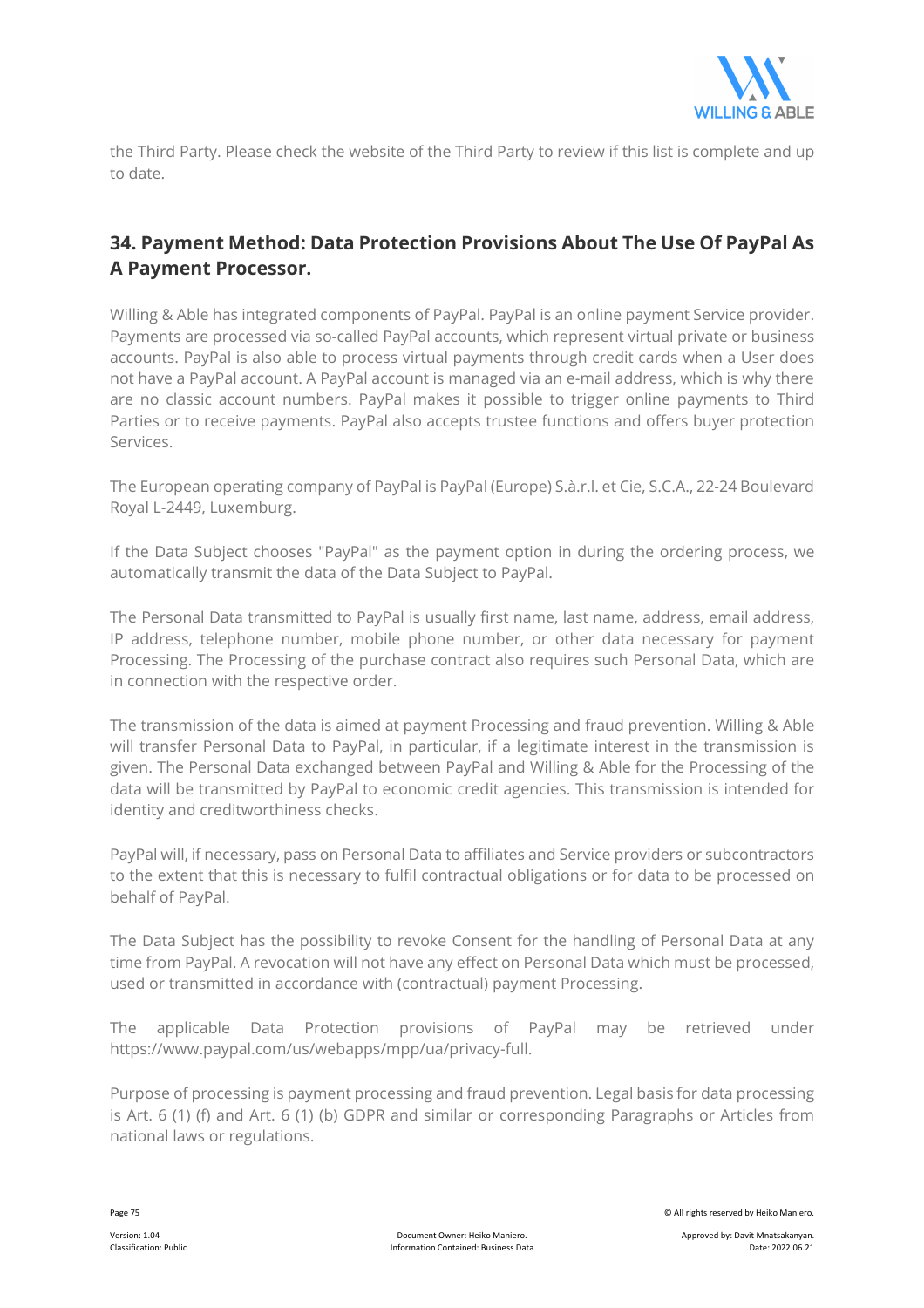

## PayPal uses or sets the following cookies for the following purposes:

| <b>DOMAIN</b>                          | <b>COOKIE NAME</b>                                                                                                                  | <b>TYPE</b>                                        | <b>EXPIRATION</b>                                                                                                      | <b>PRPOSE</b>                                                                                                                                                                                                                                                                                                                                                                                                                             |
|----------------------------------------|-------------------------------------------------------------------------------------------------------------------------------------|----------------------------------------------------|------------------------------------------------------------------------------------------------------------------------|-------------------------------------------------------------------------------------------------------------------------------------------------------------------------------------------------------------------------------------------------------------------------------------------------------------------------------------------------------------------------------------------------------------------------------------------|
|                                        |                                                                                                                                     |                                                    |                                                                                                                        | Distinguishes users using a unique ID. It is<br>used by Google Analytics to calculate visitor,<br>session, and campaign data.<br>By default,<br>configuration<br>setting that<br>the<br>sets<br>this                                                                                                                                                                                                                                      |
| paypal.com                             | _ga                                                                                                                                 | Performance                                        | 2 years(persistant)                                                                                                    | cookie is disabled.<br>Used for passing authentication information                                                                                                                                                                                                                                                                                                                                                                        |
| paypal.com<br>paypal.com               | !lithiumSSO:{client_id}<br>LISESSIONID                                                                                              | Strictly necessary<br>Strictly necessary           | session<br>session                                                                                                     | to Lithium<br>Session management<br><b>Stores</b><br>community-wide<br>configurations                                                                                                                                                                                                                                                                                                                                                     |
| paypal.com<br>paypal.com<br>paypal.com | lia.anon.{setting or config name}<br>lithium.anonymous.usersetting.{setting name}<br>lithium.anonymous.usersetting.profile.language | Functional<br>Functional<br>Functional             | 1 year(persistant)<br>1 year(persistant)<br>1 year(persistant)                                                         | and settings for anonymous users<br>Remembers user preferences<br>Remembers language preferences                                                                                                                                                                                                                                                                                                                                          |
| paypal.com                             | lithiumLogin:ppl                                                                                                                    | Functional                                         | 30 days (persistent)                                                                                                   | Keeps users logged in when<br>they make<br>a request after their session<br>has expired.<br>It is triggered when a user<br>checks Save<br>login name and<br>password. The cookie is<br>encrypted<br>and<br>includes<br>unique<br>a<br>user<br>secure ID in the database.                                                                                                                                                                  |
| paypal.com                             | LithiumNotifications                                                                                                                | Functional                                         | session                                                                                                                | Temporarily<br>stores<br>Realtime<br>Notification<br>messages (Toast messages)                                                                                                                                                                                                                                                                                                                                                            |
| paypal.com                             | LithiumUserInfo                                                                                                                     | Strictly necessary                                 | session                                                                                                                | Session management<br>Replaces<br>VISITOR BEACON.<br>Lithium<br>currently<br>uses<br>both<br>for<br>backward<br>compatibility.<br>This<br>billing<br>cookie<br>computes<br>registered<br>billing<br>visits,<br>visits,<br>visits,<br>registered visits, and unique visitors metrics.<br>The cookie is encrypted and stores when it<br>was first issued, when it was last seen by<br>Lithium, an unique visitor ID<br>(which is            |
| paypal.com                             | LithiumVisitor                                                                                                                      | Tracking, targeting, sharing                       | Default = 10 years                                                                                                     | unique per visitor's browser).<br>Tracks when a user has voted in a poll and<br>tracks the answer value. The cookie is used<br>to prevent a user from voting multiple times                                                                                                                                                                                                                                                               |
| paypal.com                             | P{poll_id}U{user_id}R{reset count}                                                                                                  | Functional                                         | $1,000000+$ days (persistent)<br>Manually cleared when the<br>user logs out or when their<br>session expires<br>due to | in a single poll.<br>Authenticates the user for a session with                                                                                                                                                                                                                                                                                                                                                                            |
| paypal.com                             | PushyAuthToken                                                                                                                      | Strictly necessary                                 | inactivity                                                                                                             | Realtime Notifications service (Pushy)<br>Computes billing visits, registered billing visits,<br>visits, registered visits, and unique visitors<br>metrics. The cookie is encrypted and stores,<br>when it was first issued, when it was last seen                                                                                                                                                                                        |
| paypal.com<br>paypal.com               | VISITOR BEACON<br><b>VISITORID</b>                                                                                                  | Tracking, targeting, sharing<br>Strictly necessary | 10 years<br>3 years(session)<br>Default<br>is<br>90<br>days.<br>Configurable<br>in                                     | by Lithium, the user ID, and its own unique ID.<br>Distinguishes between human and bot traffic<br>Stores a timestamp storing the creation time<br>of this cookie, which is used in value survey                                                                                                                                                                                                                                           |
| paypal.com                             | ValueSurveyParticipation                                                                                                            | Functional                                         | Community Admin<br>Expires when the Value<br>SurveyParticipation<br>cookie<br>either<br>is<br>set                      | trigger logic.<br>Stores the survey visit count of the user,<br>which is used in logic that determines when<br>a survey is triggered. This cookie is used in<br>conjunction<br>with<br>the<br>ValueSurvey<br>Participation<br>cookie.<br>When<br>the<br>Value<br>SurveyParticiation is<br>set,<br>the<br>count<br>for<br>ValueSurveyVisitorCount<br>cookie<br>is<br>reset                                                                 |
| paypal.com                             | ValueSurveyVisitorCount                                                                                                             | Functional                                         | or expires                                                                                                             | to 0.<br>Remembers if browser has been used to log<br>into the community as a PayPal employee to                                                                                                                                                                                                                                                                                                                                          |
| paypal.com                             | emp                                                                                                                                 | Functional                                         | Persistant                                                                                                             | provide employee specific login button.<br>Remembers if logged in user has decline offer<br>to share their PayPal account country and<br>account type with other community members.<br>This cookies prevents the community from<br>proactively asking the use if they want to                                                                                                                                                             |
| paypal.com                             | acctsharingoptout                                                                                                                   | Functional                                         | 90 days                                                                                                                | share if they choose "No thanks".<br>Local Storage Cookie. Cookie names will vary<br>based on the specific alert. Alerts are small<br>banners in the community that display on all<br>or many community pages. These alerts have<br>a small "X" icon that users can click to hide<br>the alert after it has been read. The cookie is<br>used to remember if the customer has hidden<br>the specific alert associated with the alert id to |
| paypal.com                             | {alertid}                                                                                                                           | Functional                                         | Persistant                                                                                                             | keep it hidden for that user.<br>Local Storage Cookie. Remembers if user has<br>closed the cookie notification browser that                                                                                                                                                                                                                                                                                                               |
| paypal.com                             | eu-cookie                                                                                                                           | Functional                                         | Persistant                                                                                                             | appears on every page.<br>This cookie is used to track when a logged out<br>community visit has acknowledged the first time<br>visit disclaimer which advises the user about the                                                                                                                                                                                                                                                          |
| paypal.com                             | disclaimer                                                                                                                          | Functional                                         | 7 days                                                                                                                 | community terms and conditions.                                                                                                                                                                                                                                                                                                                                                                                                           |
| Page 76                                |                                                                                                                                     |                                                    |                                                                                                                        | © All rights reserved by Heiko Maniero.                                                                                                                                                                                                                                                                                                                                                                                                   |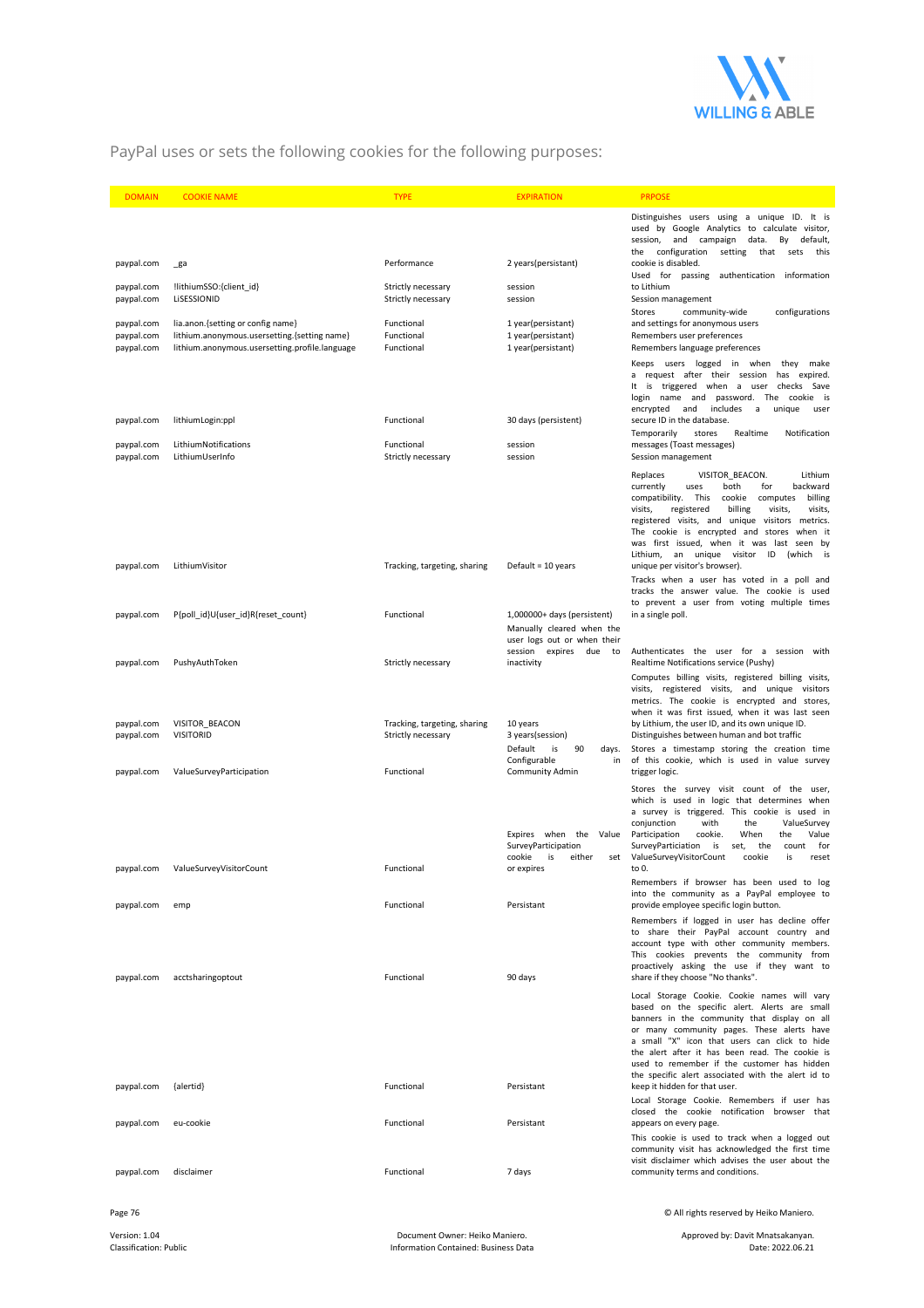

Cookies may change from time to time. We try to keep the list updated but we will not check all Third Party cookies every day. Therefore, this could be an incomplete list of the cookies used by the Third Party. Please check the website of the Third Party to review if this list is complete and up to date.

# **35. Legal Basis For The Processing.**

For processing operations where we do not mention a specific legal basis, the following applies:

Art. 6(1) lit. a GDPR serves as the legal basis for Processing operations for which we obtain Consent for a specific Processing purpose. If the Processing of Personal Data is necessary for the performance of a contract to which the Data Subject is or shall be party, as is the case, for example, when Processing operations are necessary for the supply of goods or to provide any other Service, the Processing is based on Article 6(1) lit. b GDPR. The same applies to such Processing operations which are necessary for carrying out pre-contractual measures, for example in case of inquiries concerning our products or Services. If our company is subject to a legal obligation by which Processing of Personal Data is required, such as for the fulfilment of tax obligations, the Processing is based on Art. 6(1) lit. c GDPR. In rare cases, the Processing of Personal Data may be necessary to protect the vital interests of the Data Subject or of another natural person. This would be the case, for example, if a visitor were injured in our company and his/her name, age, health insurance data or other vital information would have to be passed on to a doctor, hospital or other Third Party. Then the Processing would be based on Art. 6(1) lit. d GDPR. Finally, Processing operations could be based on Article 6(1) lit. f GDPR. This legal basis is used for Processing operations which are not covered by any of the abovementioned legal grounds, if Processing is necessary for the purposes of the legitimate interests pursued by our company or by a Third Party, except where such interests are overridden by the interests or fundamental rights and freedoms of the Data Subject which require protection of Personal Data. Such Processing operations are particularly permissible because they have been specifically mentioned by the European legislator. He considered that a legitimate interest could be assumed if the Data Subject is a client of Willing & Able (Recital 47 Sentence 2 GDPR).

# **36. The Legitimate Interests Pursued By Willing & Able Or By A Third Party.**

Where the Processing of Personal Data is based on Article 6(1) lit. f GDPR our legitimate interest is to carry out our business in favour of the well-being of all our employees, the shareholders, our Subscribers, and Third Parties.

# **37. Period For Which The Personal Data Will Be Stored.**

The criteria used to determine the period of storage of Personal Data is the respective statutory retention period. After expiration of that period, the corresponding data is routinely deleted, as long as it is no longer necessary for the fulfilment of the contract or the initiation of a contract.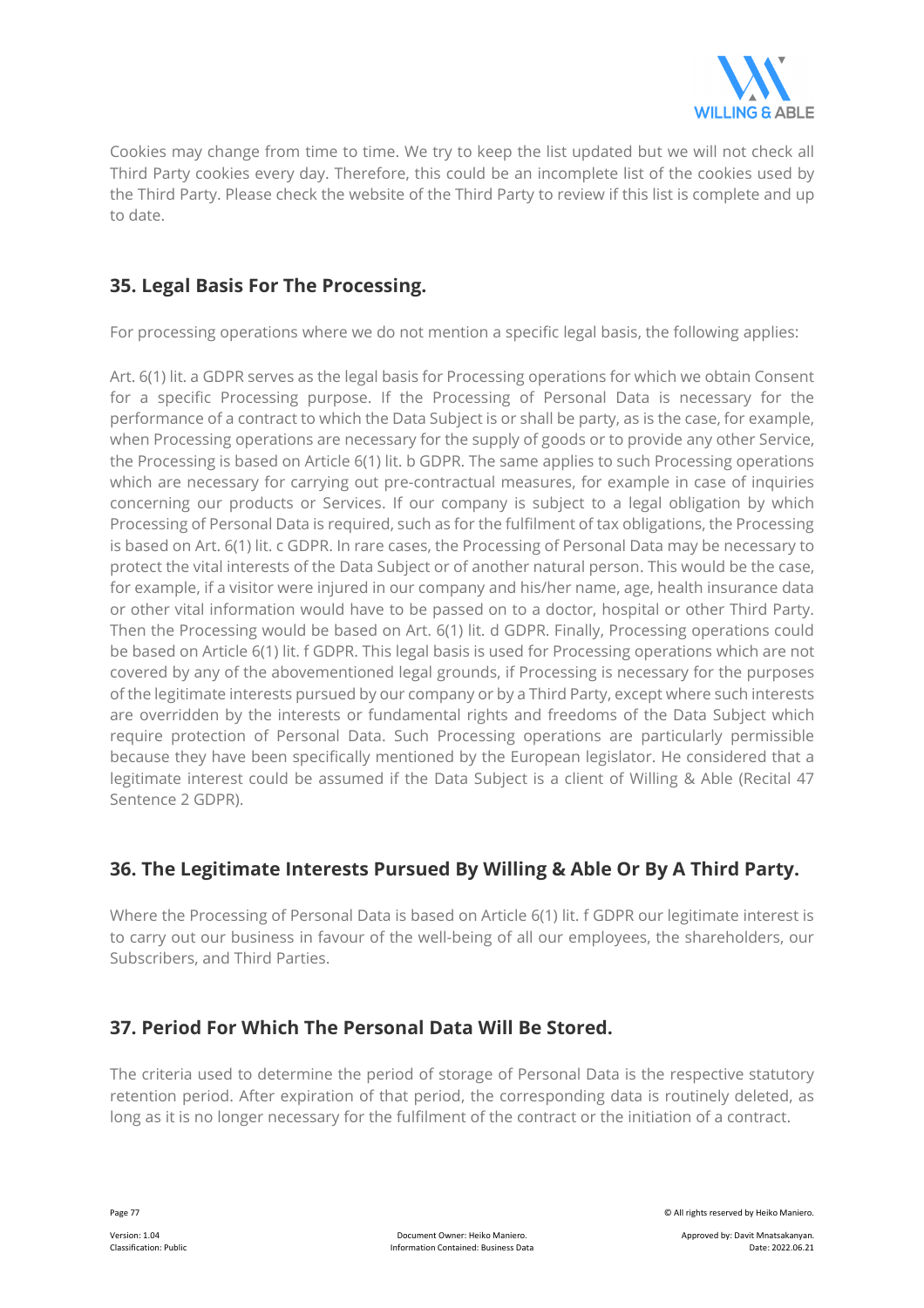

# **38. Provision Of Personal Data As Statutory Or Contractual Requirement; Requirement Necessary To Enter Into A Contract; Obligation Of The Data Subject To Provide The Personal Data; Possible Consequences Of Failure To Provide Such Data.**

We clarify that the provision of Personal Data is partly required by law (e.g. tax regulations) or can also result from contractual provisions (e.g. information on the contractual partner). Sometimes it may be necessary to conclude a contract that the Data Subject provides us with Personal Data, which must subsequently be processed by us. The Data Subject is, for example, obliged to provide us with Personal Data when our company signs a contract with him or her. The non-provision of the Personal Data would have the consequence that the contract with the Data Subject could not be concluded. Before Personal Data is provided by the Data Subject, the Data Subject can contact any employee of Willing & Able. The employee can clarify to the Data Subject whether the provision of the Personal Data is required by law or contract or is necessary for the conclusion of the contract, whether there is an obligation to provide the Personal Data and the consequences of non-provision of the Personal Data.

## **39. International Data Transfers.**

We are a global SaaS Application provider. Personal Data may be stored and processed in any country where we have operations or where we engage Service providers. We may transfer Personal Data that we maintain about you to Recipients in countries other than the country in which the Personal Data was originally collected, including to the United States. Those countries may have Data Protection rules that are different from those of your home country. However, we will take measures to ensure that any such transfer complies with applicable Data Protection laws and that Personal Data remains protected to the standards described in this Privacy Policy. In certain circumstances, courts, law enforcement agencies, regulatory agencies or security authorities in those other countries may be entitled to access your Personal Data. Where applicable law requires us to ensure that an international data transfer is governed by a data transfer mechanism, we use one or more mechanisms, such as country specific Standard Contractual Clauses with a Data Recipient outside the EEA, Switzerland or the UK.

## **40. Links To Other Websites.**

Our Websites, Applications and Services may provide the ability to connect to other Websites. These Websites may operate independently from us and may have their own privacy notices or policies, which we strongly suggest you to review. If any linked Website is not owned or controlled by us, we are not responsible for its content, cookies, and external connections, any use of the Website or the privacy practices of the operator of the Website.

## **41. Consent And Withdraw Of Consent.**

Page 78 © All rights reserved by Heiko Maniero.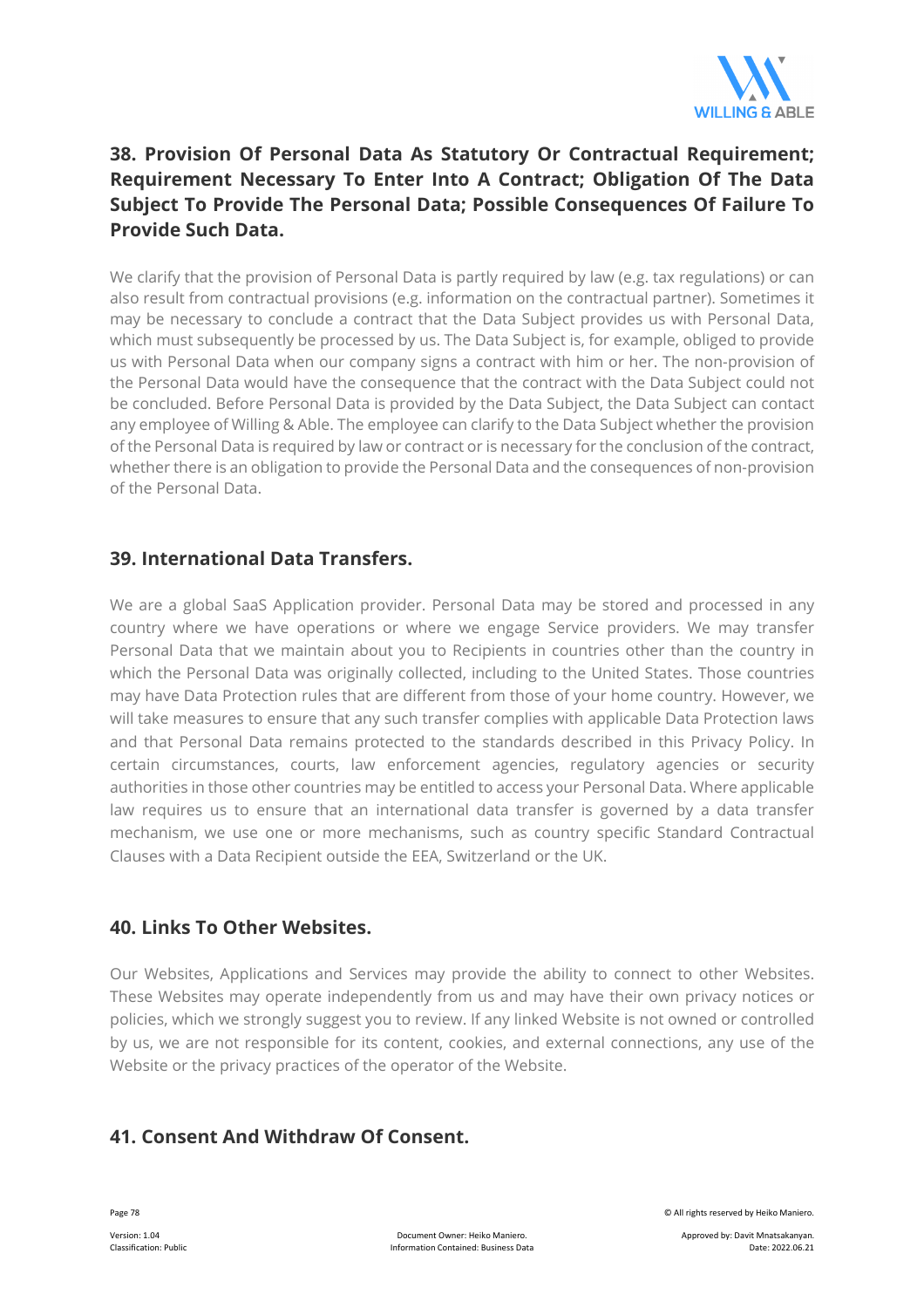

Different places within our Applications, on our Websites or on webpages operated by Third Parties will allow you to express your Consent, and to allow us Processing of your Personal Data. On all such places, you need to click or press a button to declare your Consent, for example to contact you, for marketing purposes, or other specified purposes. You have the right to withdraw your Consent at any time. The withdrawal of Consent shall not affect the lawfulness of Processing based on Consent before its withdrawal.

## **42. Existence Of Automated Decision-Making.**

As a responsible company, we do not use automatic decision-making or Profiling.

## **43. United States - California Residents.**

This section provides additional details about the personal information we collect about California consumers as well as the rights of California consumers under the California Consumer Privacy Act (CCPA).

a. How we collect, use, and disclose your Personal Information. Here will be described the personal information we may have collected over the last 12 months, including the categories of sources of that information. We collect this information for the purposes described in this Privacy Policy. We share this information with our Subscribers, Group Companies and Affiliates. We use cookies, including advertising cookies, as described in this Privacy Policy.

b. Your CCPA Rights and Choices. As a California consumer and subject to certain limitations under the CCPA, you have choices regarding our use and disclosure of your personal information:

Exercising the right to know. You may request, up to twice in a 12-month period, the following information about the personal information we have collected about you during the past 12 months:

- the categories and specific pieces of personal information we have collected about you;
- the categories of sources from which we collected the personal information;
- the business or commercial purpose for which we collected the personal information;
- the categories of Third Parties with whom we shared the personal information; and
- the categories of personal information about you that we disclosed for a business purpose, and the categories of Third Parties to whom we disclosed that information for a business purpose.

Exercising the right to delete. You may request that we delete the personal information we have collected from you, subject to certain limitations under applicable law.

Exercising the right to opt-out from a sale. You may request to opt out of any "sale" of your personal information that may take place. As described in this Privacy Policy, we do not use, share, rent or sell the Personal Data of our Users for interest-based advertising. We do not sell or rent the Personal Data of our Users, the Business Partners or our Website visitors.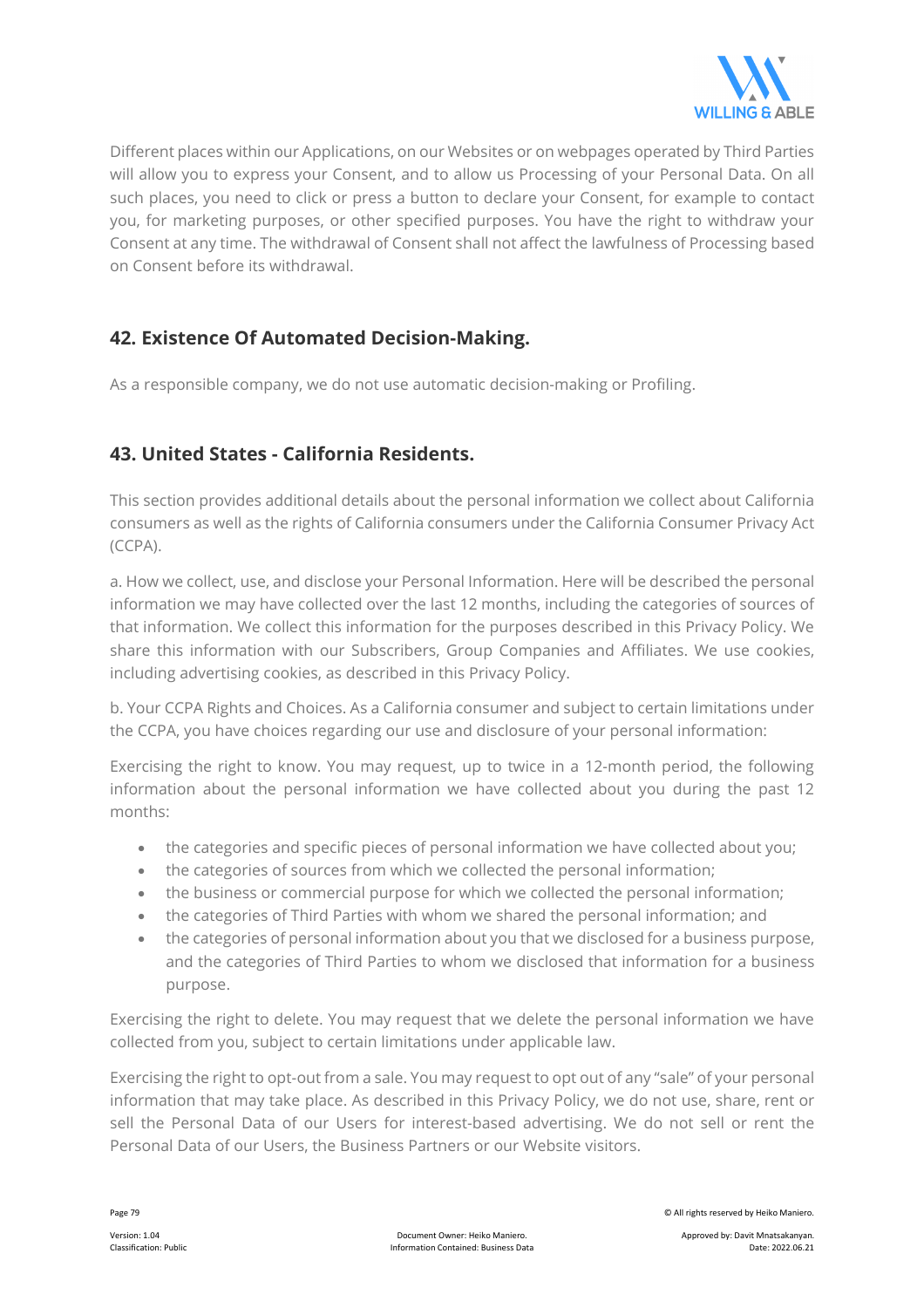

Non-discrimination. The CCPA provides that you may not be discriminated for exercising these rights.

To submit a request to exercise any of the rights described above, you may contact us at dpo@willing-able.com. We may need to verify your identity before responding to your request, such as verifying that the email address from which you sent the request matches your email address that we have on file. Authentication based on a government-issued and valid identification document may be required.

# **44. Updates To This Privacy Policy And Notifications.**

We may change this Privacy Policy from time to time to reflect new Applications, Websites or Services, changes in our Personal Data practices or relevant laws. Any changes are effective when we post the revised Privacy Policy on our Websites. We may provide you with disclosures and alerts regarding the Privacy Policy or Personal Data collected by posting them on our Website and by contacting you through your Dashboard, email address and/or the physical address listed in your account.

# **45. Transparency Document With All Information In Accordance with Art. 13 And 14 GDPR**

For Data Subjects that are resident in the EU, EEA and in the UK, we published a transparency document with all information in accordance with Art. 13 and 14 GDPR. The transparency document is valid for UK based Data Subjects, and should be – in relation to them – interpreted in light of UK GDPR and DPA 2018.

## **46. Data Protection Provisions About The Application And Use Of Matomo**

We have integrated Matomo. Matomo is an open-source software tool for web analysis. Web analysis is the collection, gathering and evaluation of data about the behaviour of visitors of websites. A web analysis tool collects, inter alia, data about the website from which a data subject came to a website (so-called referrer), which pages of the website were accessed or how often and for which period of time a sub-page was viewed. A web analysis is mainly used for the optimization of a website and the cost-benefit analysis of Internet advertising.

The software and the data log files are stored exclusively on our own server.

The purpose of the Matomo component is the analysis of the visitor flows on our website. We use the obtained data and information, inter alia, to evaluate the use of this website in order to compile online reports which are showing the activities on our webpages. Legal basis for data processing is Art. 6 (1) (f) GDPR and similar or corresponding Paragraphs or Articles from national laws or regulations.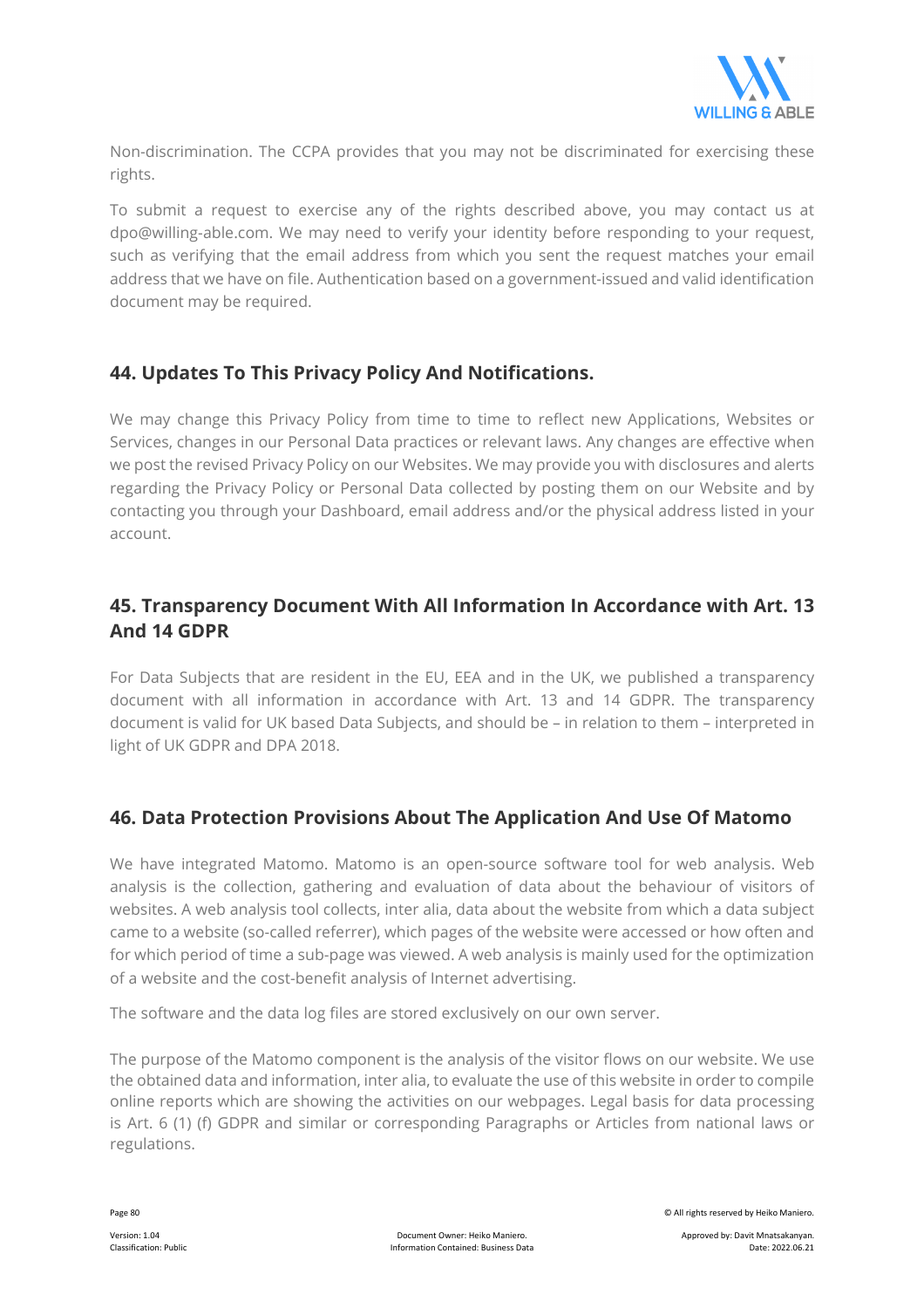

Matomo sets cookies on your computer or device. The definition of cookies is explained above. By setting the cookies, an analysis of your use of our website becomes possible. With each call-up to one of the individual page of this website, the Internet browser on your computer or device is automatically prompted to submit site visitation data to our server. During this technical procedure, we obtain knowledge about you, such as your anonymized IP address, which serves to understand the origin of visitors and clicks.

The cookies are used to store personal information, such as the access time, the location from which access was made, and the frequency of visits to our website. With each visit of our webpages, these data, including the anonymized IP address, are transferred to our server. This data will be stored by us. We do not forward this data to third parties.

You may, as stated above, prevent setting of cookies at any time by such means provided by your web browser and thus permanently deny cookies. Such an adjustment of your web-browser would also prevent Matomo from setting cookies on your computer or device. In addition, cookies already in use by Matomo may be deleted at any time via a web browser or other software programs.

Further information and the applicable data protection provisions of Matomo may be retrieved under https://matomo.org/privacy/.

| <b>DOMAIN</b>    | <b>COOKIE NAME</b> | <b>TYPE</b> | <b>EXPIRATION</b> | <b>PURPOSE</b>                                                                                                                                                                                                                                                                |
|------------------|--------------------|-------------|-------------------|-------------------------------------------------------------------------------------------------------------------------------------------------------------------------------------------------------------------------------------------------------------------------------|
| willing-able.com | cfduid             | persistent  | 30 days           | Helps detect malicious<br>visitors and minimizes<br>blocking legitimate users. It<br>may be placed on the<br>devices of our customers'<br>End Users to identify<br>individual clients behind a<br>shared IP address and apply<br>security settings on a per-<br>client basis. |
| willing-able.com | MATOMO_SESSID      | session     | session           | Helps prevent CSRF security<br>issues.                                                                                                                                                                                                                                        |
| willing-able.com | pk id.2.b141       | persistent  | 13 months         | Used to store a few details<br>about the user such as the<br>unique visitor ID                                                                                                                                                                                                |
| willing-able.com | pk ses.2.b141      | persistent  | 13 months         | Makes it possible to follow<br>the click behavior of an<br>anonymous visitor based on<br>an ID                                                                                                                                                                                |

Matomo uses or sets the following cookies for the following purposes:

# **47. Data Protection Provisions About Our Cookie Banner**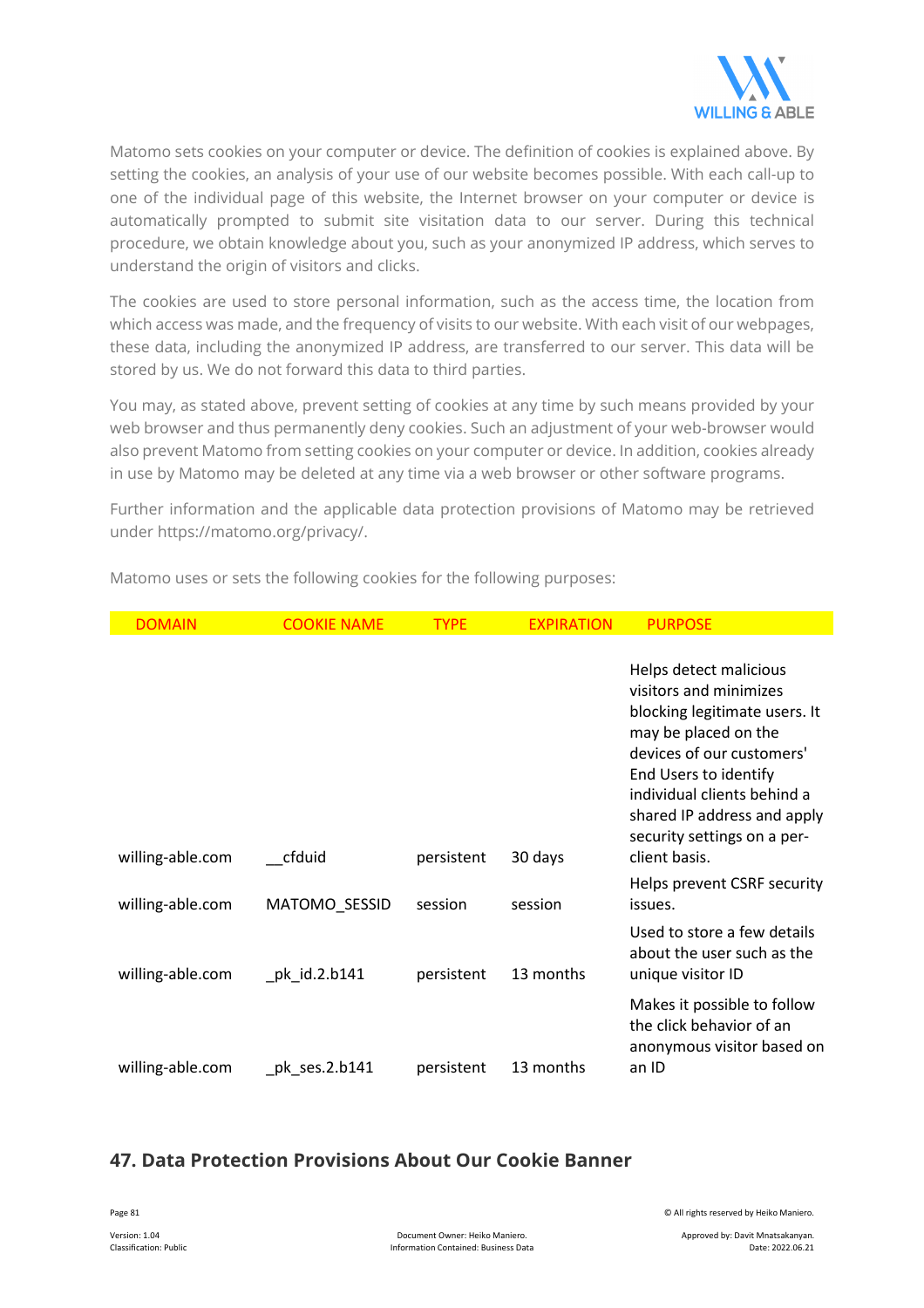

We have integrated a cookie banner on our website. The cookie banner allows us to receive consent for cookies an external connections from you, and to guarantee your right to withdraw your consent at any time. Furthermore, it allows us to grant the residents of California the right to switch on a "Do not sell my personal information (CCPA-Compliance)." button.

The purpose of Processing is legal compliance. Legal basis for data processing is Art. 6 (1) (c) GDPR and similar or corresponding Paragraphs or Articles from national laws or regulations.

Our cookie banner uses or sets the following cookies for the following purposes:

| <b>DOMAIN</b>                        | <b>COOKIE NAME</b>     | <b>TYPE</b> | <b>EXPIRATION</b> | <b>PURPOSE</b>                                                                                                                                                                                                 |
|--------------------------------------|------------------------|-------------|-------------------|----------------------------------------------------------------------------------------------------------------------------------------------------------------------------------------------------------------|
| willing-able.com                     | checkbox-advertisement | persistent  | 1 year            | This cookie is set by<br><b>GDPR Cookie Consent</b><br>plugin. The cookies is<br>used to store the user<br>consent for the<br>cookies in the category<br>"Advertisement".                                      |
| willing-able.com                     | checkbox-analytics     | persistent  | 1 year            | This cookie is set by<br><b>GDPR Cookie Consent</b><br>plugin. The cookies is<br>used to store the user<br>consent for the<br>cookies in the category<br>"Analytics".                                          |
|                                      | checkbox-functional    | session     | session           | Checks if cookies can<br>be placed.                                                                                                                                                                            |
| willing-able.com<br>willing-able.com | checkbox-necessary     | persistent  | 1 year            | This cookie is set by<br><b>GDPR Cookie Consent</b><br>plugin. The cookies is<br>used to store the user<br>consent for the<br>cookies in the category<br>"Necessary".                                          |
| willing-able.com                     | checkbox-others        | session     | session           | Records the default<br>button state of the<br>corresponding<br>category. It works only<br>in coordination with<br>the primary cookie,<br>viewed_cookie_policy.<br>Keeps track of the<br>user's cookie consent. |
| Page 82                              |                        |             |                   | © All rights reserved by Heiko Maniero.                                                                                                                                                                        |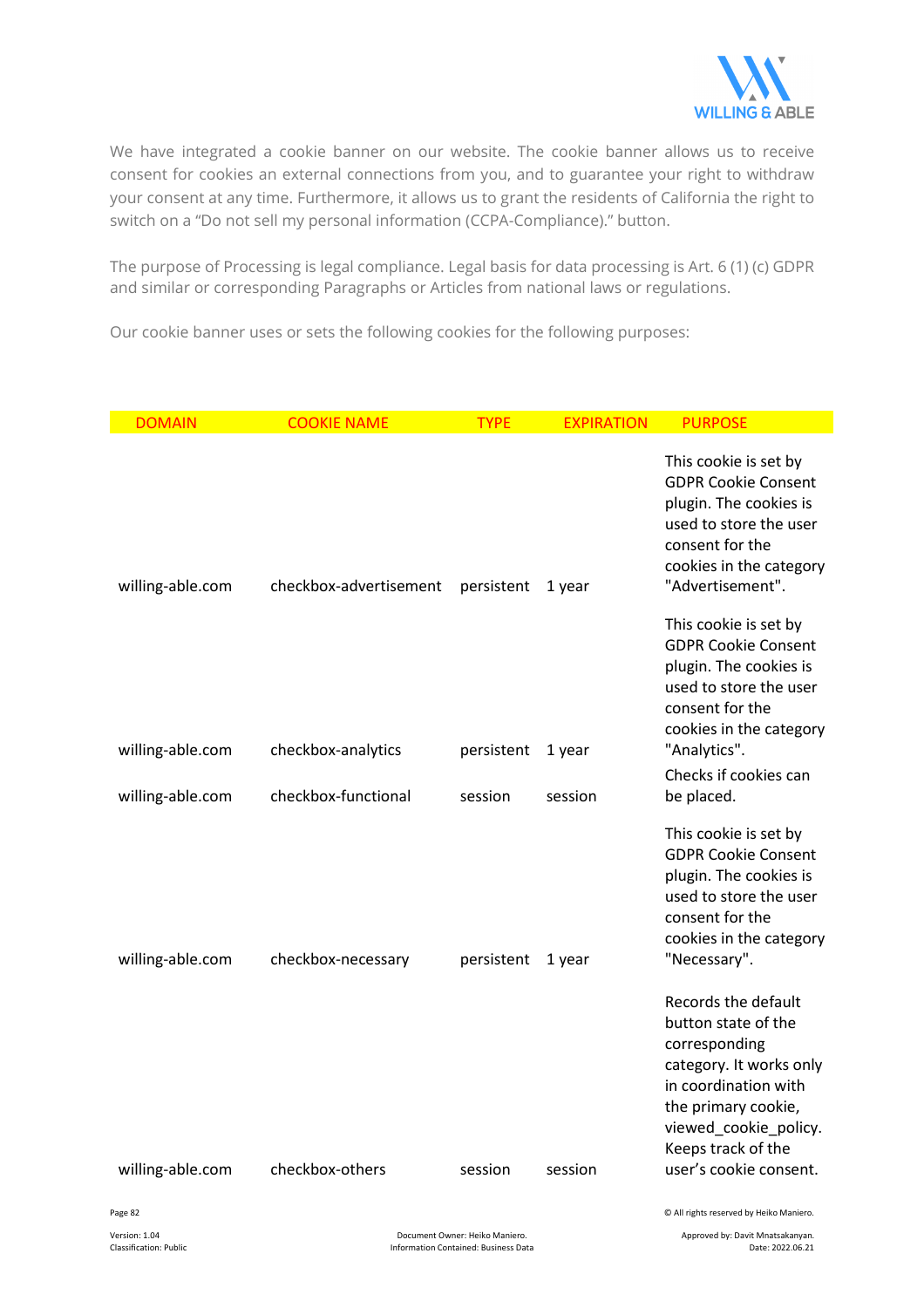

|                  |                      |            |        | This cookie is set by<br><b>GDPR Cookie Consent</b><br>plugin. The cookies is<br>used to store the user<br>consent for the<br>cookies in the category                                          |
|------------------|----------------------|------------|--------|------------------------------------------------------------------------------------------------------------------------------------------------------------------------------------------------|
| willing-able.com | checkbox-performance | persistent | 1 year | "Performance".<br>The cookie is used to<br>store the summary of<br>the consent given for<br>cookie usage. It does<br>not store any personal                                                    |
| willing-able.com | CookieLawInfoConsent | persistent | 1 year | data.<br>The cookie is set by<br>the GDPR Cookie<br>Consent plugin and is<br>used to store whether<br>or not user has<br>consented to the use<br>of cookies. It does not<br>store any personal |
| willing-able.com | viewed_cookie_policy | persistent | 1 hour | data.                                                                                                                                                                                          |

## **48. Data Protection Provisions About Cloudflare**

We have integrated Cloudflare on our website. Cloudflare is a content delivery network and IT security provider, which also provides DDOS prevention technology and therefore, data protection services.

The purpose of Processing is legal compliance. Legal basis for data processing is Art. 6 (1) (c) GDPR and similar or corresponding Paragraphs or Articles from national laws or regulations.

Cloudflare uses or sets the following cookies for the following purposes:

| <b>EXPIRATION PURPOSE</b><br><b>COOKIE NAME</b> | <b>DOMAIN</b> |  |  |  |  |  |
|-------------------------------------------------|---------------|--|--|--|--|--|
|-------------------------------------------------|---------------|--|--|--|--|--|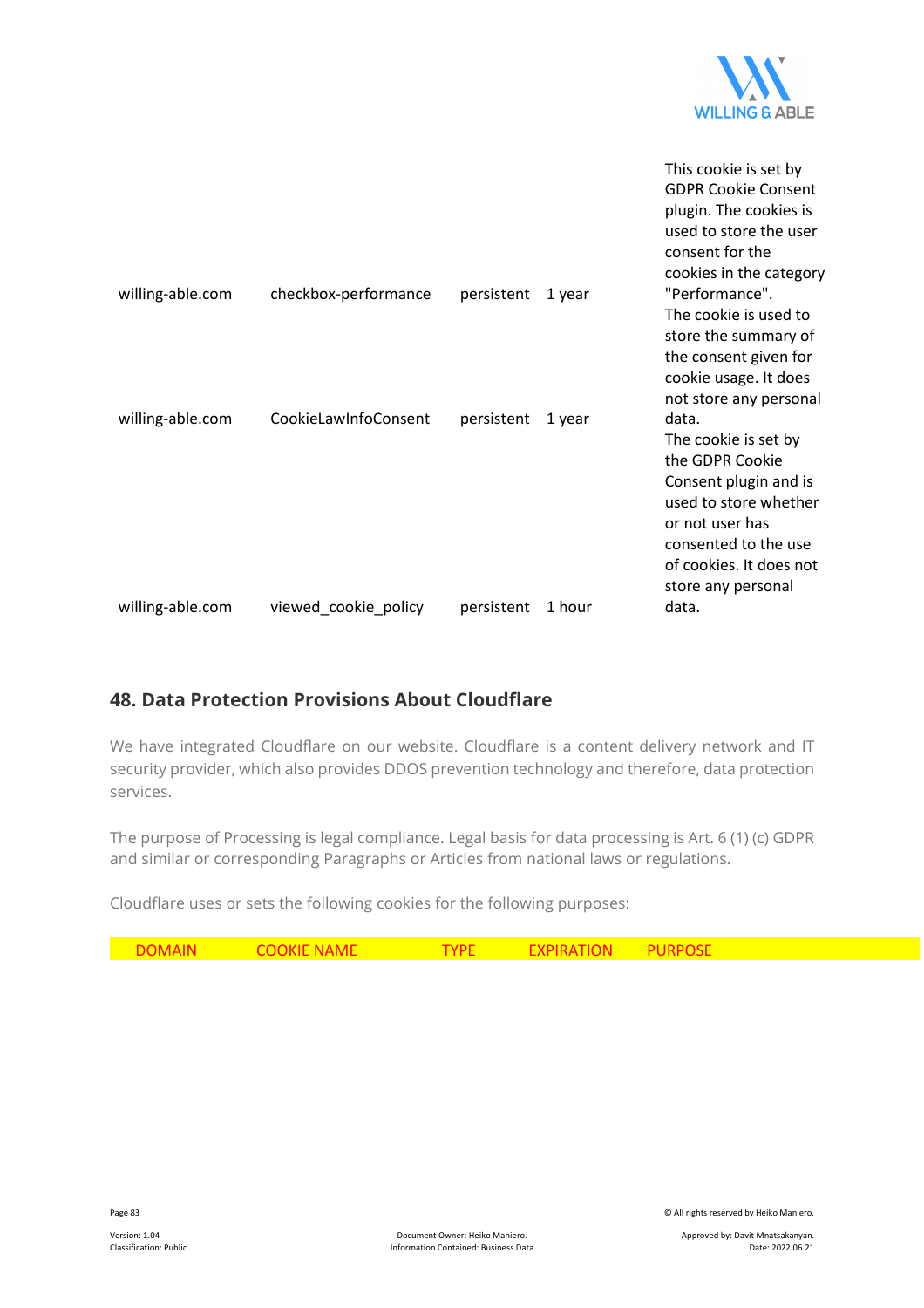

| cloudflare.com | cflb            | session    | 24 hours   | Allows to return an End User to the<br>same Customer origin for a specific<br>period of time (Customer-configured),<br>which in turn allows the Customer origin<br>to maintain an End User's experience<br>seamlessly.                                                                                                             |
|----------------|-----------------|------------|------------|------------------------------------------------------------------------------------------------------------------------------------------------------------------------------------------------------------------------------------------------------------------------------------------------------------------------------------|
| cloudflare.com | $\__$ cf $_$ bm | persistent | 30 minutes | The cookie contains information related<br>to the calculation of Cloudflare's<br>proprietary bot score and, when<br>Anomaly Detection is enabled on Bot<br>Management, a session identifier. The<br>information in the cookie (other than<br>time-related information) is encrypted<br>and can only be decrypted by<br>Cloudflare. |
| cloudflare.com | ___cf_ob_info   | session    | session    | Provides the HTTP Status Code returned<br>by the origin web server, the Ray ID of<br>the original failed request, and the data<br>center serving the traffic.                                                                                                                                                                      |
| cloudflare.com | ___cf_use_ob    | session    | session    | The _cf_use_ob cookie informs<br>Cloudflare to fetch the requested<br>resource from the Always Online cache<br>on the designated port.                                                                                                                                                                                             |

Page 84 © All rights reserved by Heiko Maniero.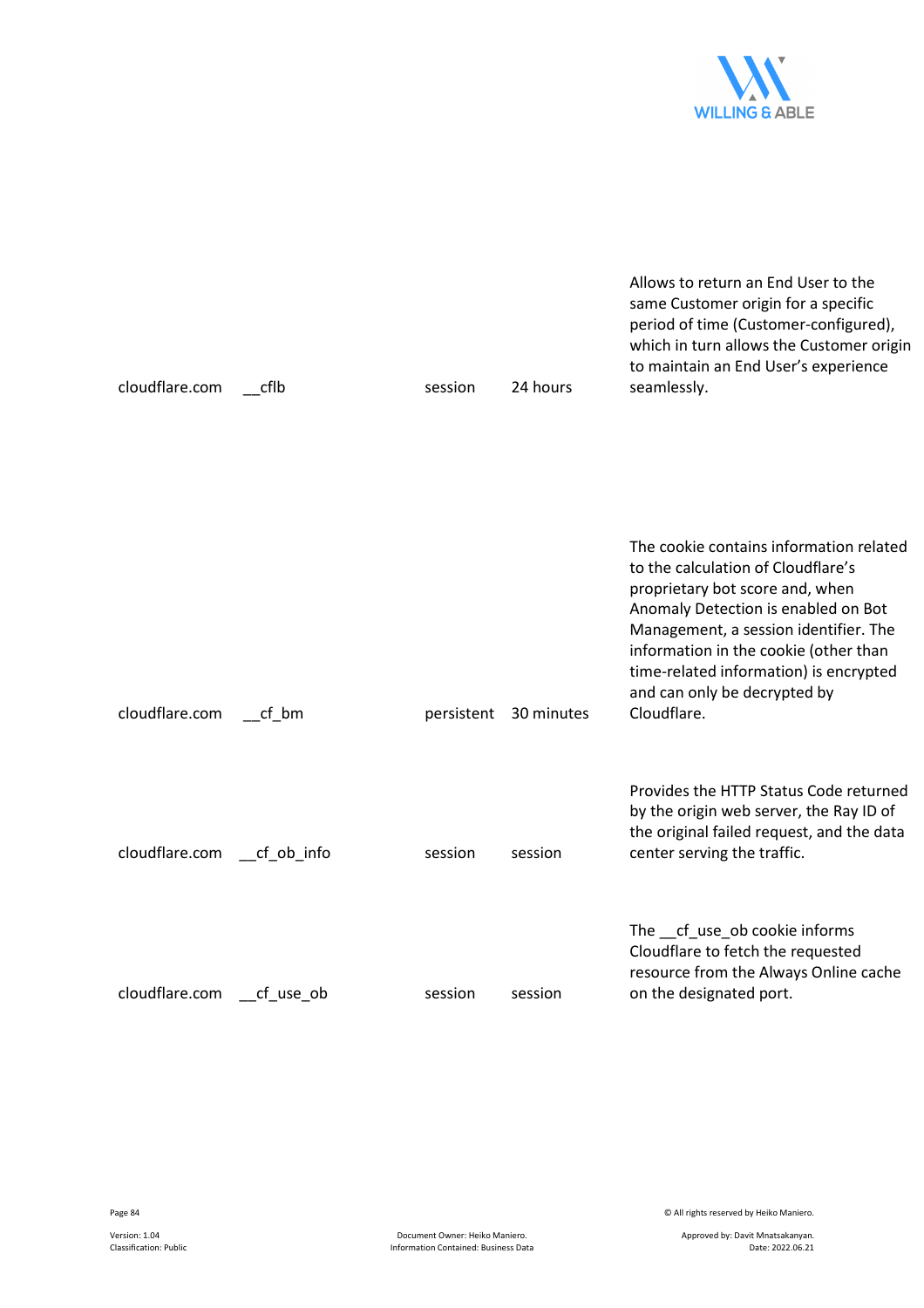

| cloudflare.com              | cfwaitingroom | persistent 24 hours |            | The __cfwaitingroom cookie is only<br>used to track visitors that access a<br>Waiting Room enabled host and path<br>combination for a zone. The<br>cfwaitingroom cookie also provides<br>time estimates for entering the<br>application and serves visitors in the<br>correct order. The __cfwaitingroom<br>cookie also allows visitors to re-enter<br>the application after leaving for a<br>customer-specified amount of time<br>without having to be put in the Waiting<br>Room. |
|-----------------------------|---------------|---------------------|------------|-------------------------------------------------------------------------------------------------------------------------------------------------------------------------------------------------------------------------------------------------------------------------------------------------------------------------------------------------------------------------------------------------------------------------------------------------------------------------------------|
| cloudflare.com              | cfduid        | session             | 30 days    | The __cfduid cookie collects and<br>anonymizes End User IP addresses using<br>a one-way hash of certain values so they<br>cannot be personally identified.                                                                                                                                                                                                                                                                                                                          |
| cloudflare.com              | cfruid        | persistent          | 30 minutes | Cookie associated with sites using<br>CloudFlare, used to identify trusted web<br>traffic.                                                                                                                                                                                                                                                                                                                                                                                          |
| cloudflare.com cf_clearance |               | session             | session    | Clearance Cookie that stores the proof<br>of challenge passed. It is used to no<br>longer issue a captcha or jschallenge<br>challenge if present. It is required to<br>reach origin server.                                                                                                                                                                                                                                                                                         |

Page 85 © All rights reserved by Heiko Maniero.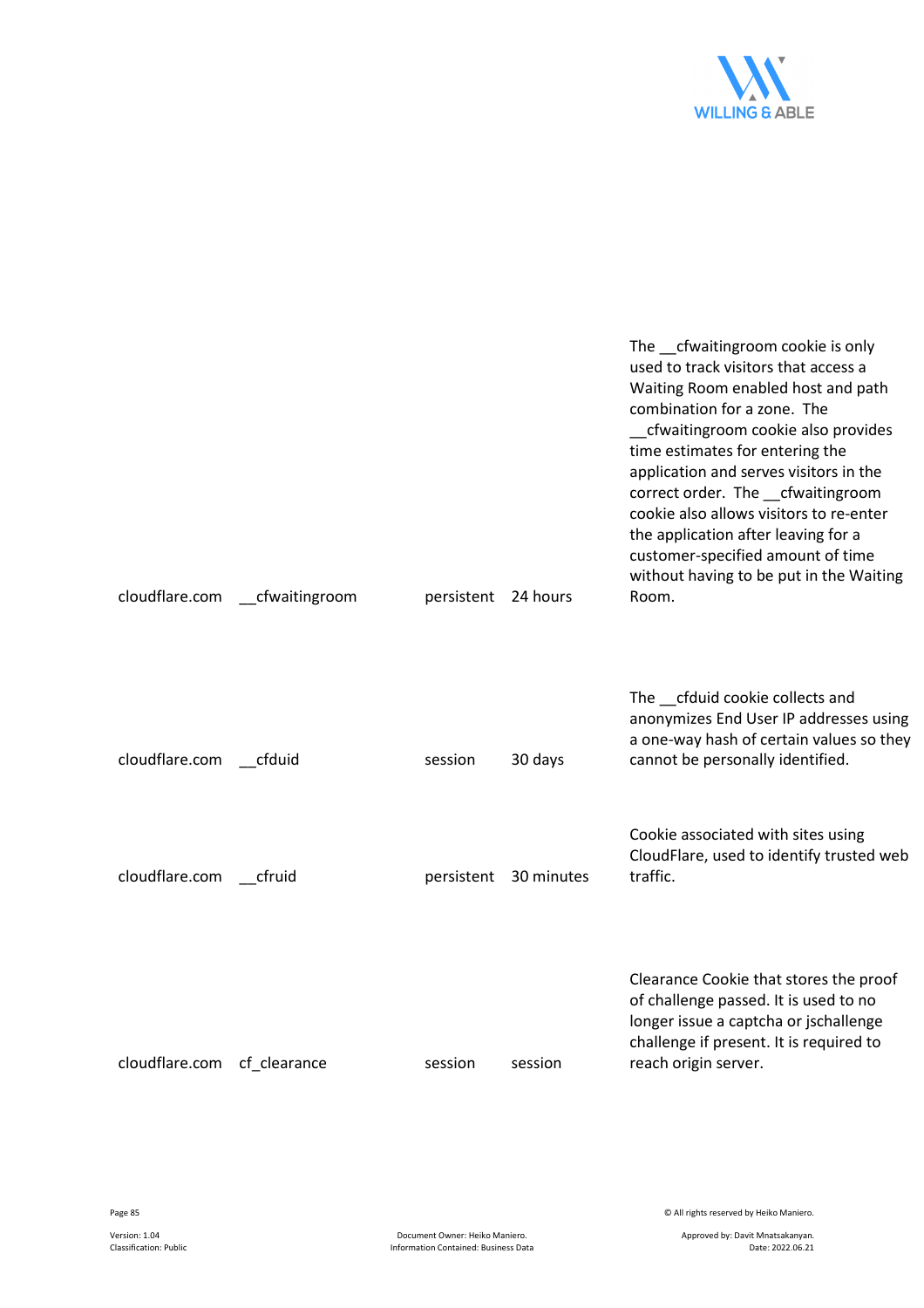

| cloudflare.com cf-cc-XXX     |                | session | session | These cookies are used by Cloudflare for<br>the execution of Javascript or Captcha<br>challenges. They are not used for<br>tracking or beyond the scope of the<br>challenge. They can be deleted if seen. |
|------------------------------|----------------|---------|---------|-----------------------------------------------------------------------------------------------------------------------------------------------------------------------------------------------------------|
| cloudflare.com cf-chl-cc-XXX |                | session | session | These cookies are used by Cloudflare for<br>the execution of Javascript or Captcha<br>challenges. They are not used for<br>tracking or beyond the scope of the<br>challenge. They can be deleted if seen. |
| cloudflare.com               | cf-chl-seq-XXX | session | session | These cookies are used by Cloudflare for<br>the execution of Javascript or Captcha<br>challenges. They are not used for<br>tracking or beyond the scope of the<br>challenge. They can be deleted if seen. |
| cloudflare.com               | cf-chl-prog    | session | session | These cookies are used by Cloudflare for<br>the execution of Javascript or Captcha<br>challenges. They are not used for<br>tracking or beyond the scope of the<br>challenge. They can be deleted if seen. |
| cloudflare.com               | cf-chl-XXXX    | session | session | This cookie is used to check whether the<br>[Cloudflare Edge<br>server](https://www.cloudflare.com/en-<br>gb/learning/cdn/glossary/edge-server/)<br>supports cookies. It can be deleted if<br>seen.       |

Page 86 © All rights reserved by Heiko Maniero.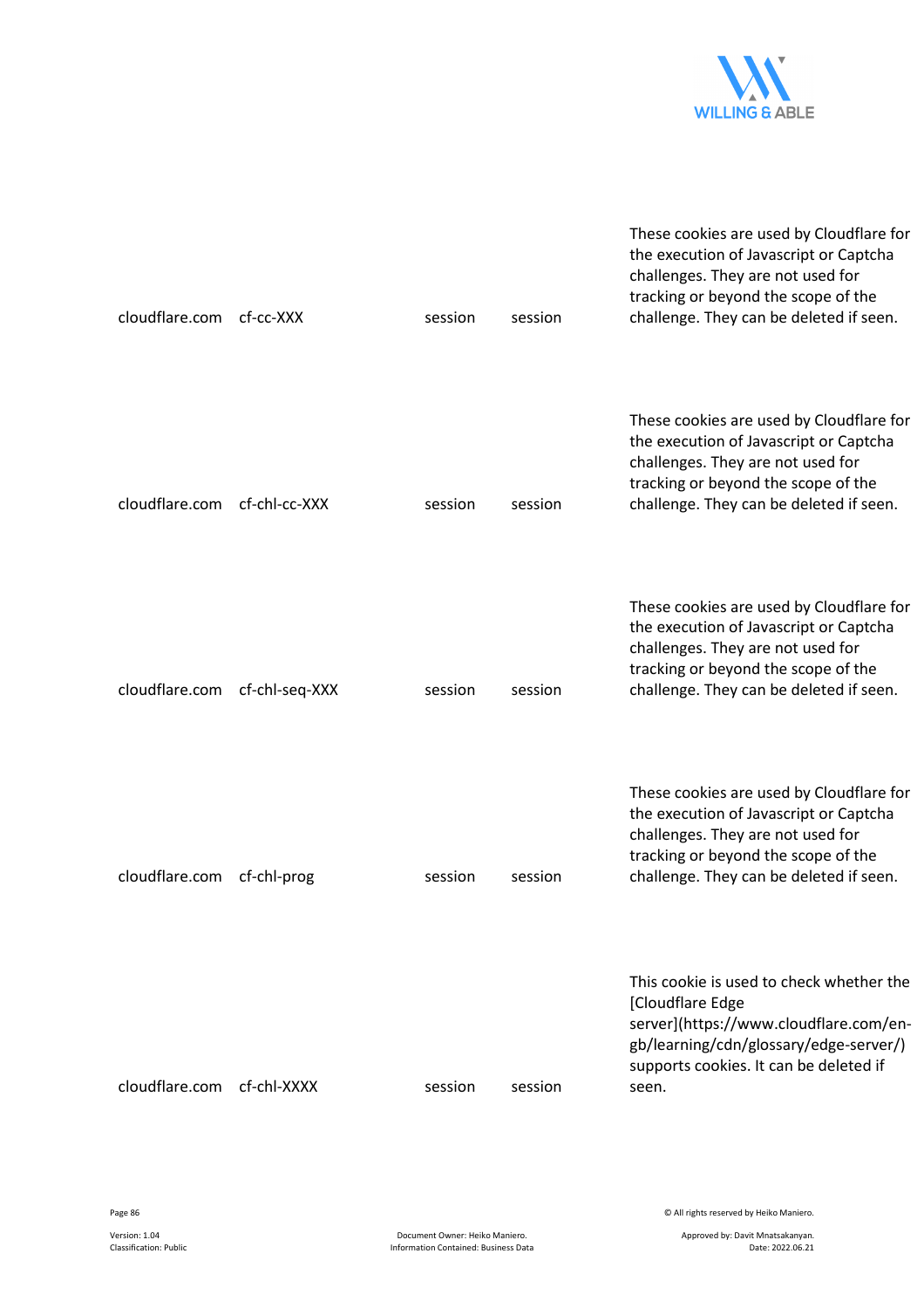

| cloudflare.com cf-chl-rc-i  |                                        | session | session | These cookies are for internal use which<br>allows Cloudflare to identify production<br>issues on clients.                                                                                                                                                                                                                                                                        |
|-----------------------------|----------------------------------------|---------|---------|-----------------------------------------------------------------------------------------------------------------------------------------------------------------------------------------------------------------------------------------------------------------------------------------------------------------------------------------------------------------------------------|
| cloudflare.com cf-chl-rc-ni |                                        | session | session | These cookies are for internal use which<br>allows Cloudflare to identify production<br>issues on clients.                                                                                                                                                                                                                                                                        |
| cloudflare.com              | BIGipServerab13<br>web-nginx-app_https | session | session | This cookie name is associated with the<br>BIG-IP product suite from company F5.<br>Usually associated with managing<br>sessions on load balanced servers, to<br>ensure user requests are routed<br>consistently to the correct server. The<br>common root is BIGipServer most<br>commonly followed by a domain name,<br>usually the one that it is hosted on, but<br>not always. |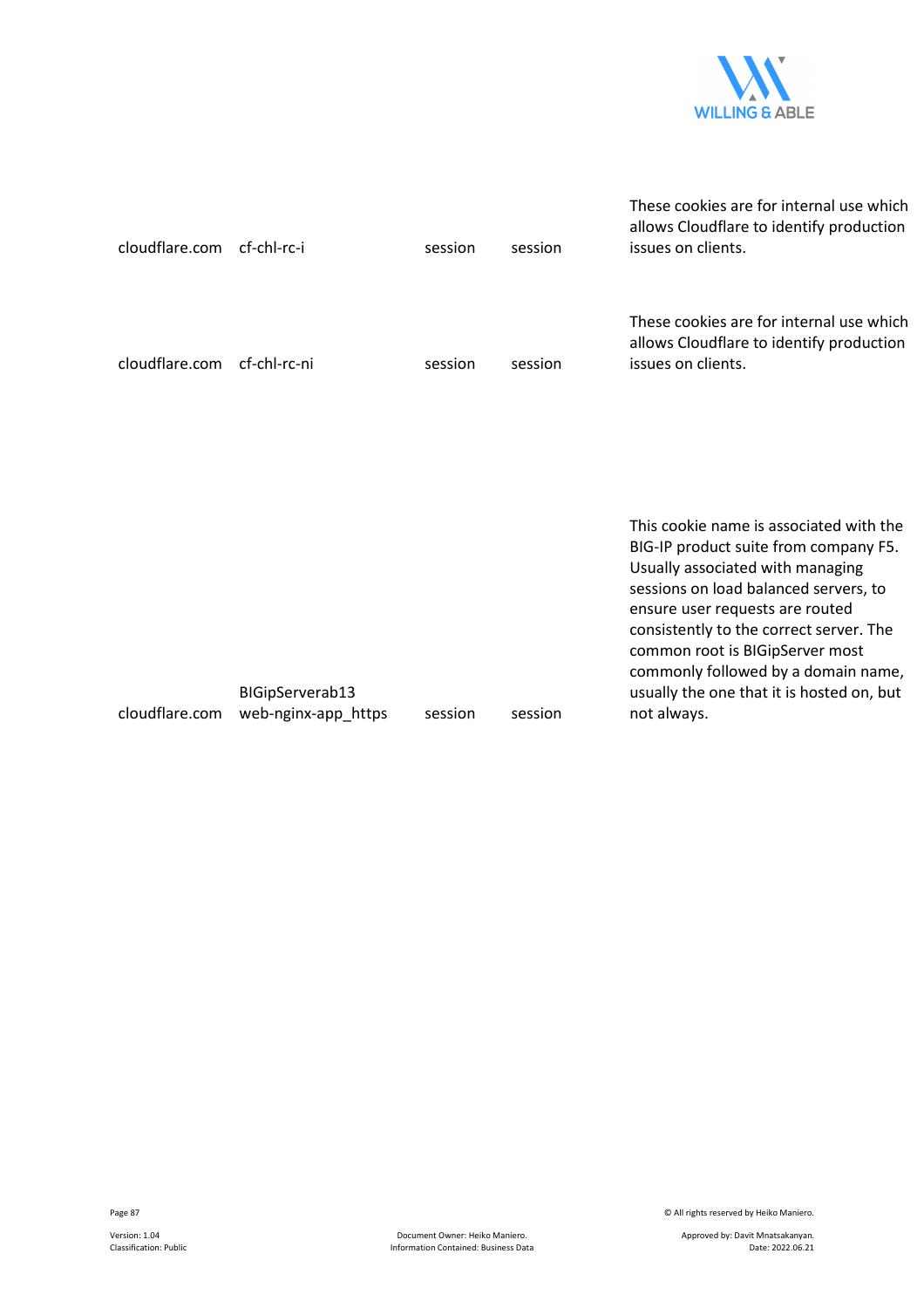

This cookie is set by the cookie compliance solution from OneTrust. It stores information about the categories of cookies the site uses and whether visitors have given or withdrawn consent for the use of each category. This enables site owners to prevent cookies in each category from being set in the users browser, when consent is not given. The cookie has a normal lifespan of one year, so that returning visitors to the site will have their preferences remembered. It contains no information that can identify the site visitor.

cloudflare.com OptanonConsent persistent 1 year

This cookie is used by the IAB Europe Transparency & Consent Framework to store the user's consent to the data collection Purposes. The cookie holds an encrypted consent string that vendors participating in the framework can read and determine the user's consent.

#### cloudflare.com eupubconsent persistent 7984.5 years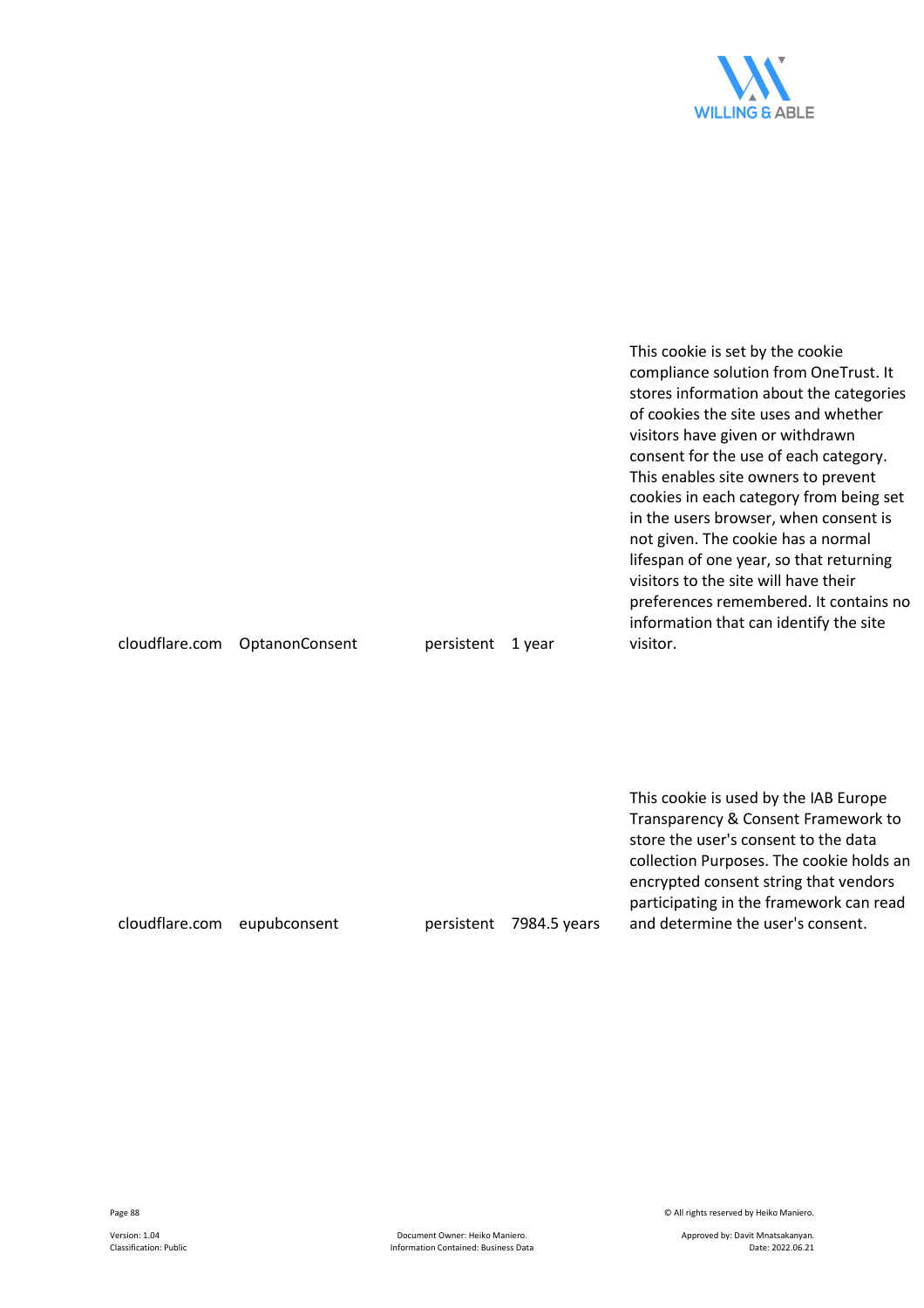

This cookie is set by websites using certain versions of the cookie law compliance solution from OneTrust. It is set after visitors have seen a cookie information notice and in some cases only when they actively close the notice down. It enables the website not to show the message more than once to a user. The cookie has a one year lifespan and contains no personal information.

| cloudflare.com | mkto trk                              | persistent        | 2 years | This cookie is used to link visitor<br>behaviour on the Cloudflare website to<br>the recipient of an email marketing<br>campaign to measure campaign<br>effectiveness. |
|----------------|---------------------------------------|-------------------|---------|------------------------------------------------------------------------------------------------------------------------------------------------------------------------|
|                | cloudflare.com cfmrk userLangRedirect | persistent 1 year |         | Necessary functional cookie.                                                                                                                                           |
| cloudflare.com | cfmrk cic                             | persistent        | 90 days | Necessary functional cookie.                                                                                                                                           |
| cloudflare.com | biz flagsA                            | persistent        | 1 year  | Necessary perfomance cookie.                                                                                                                                           |

cloudflare.com OptanonAlertBoxClosed persistent 1 year

This domain is owned by Cloudflare, a USA based company providing technology to improve web page loading speeds for high traffic websites.

cloudflare.com ga persistent 2 years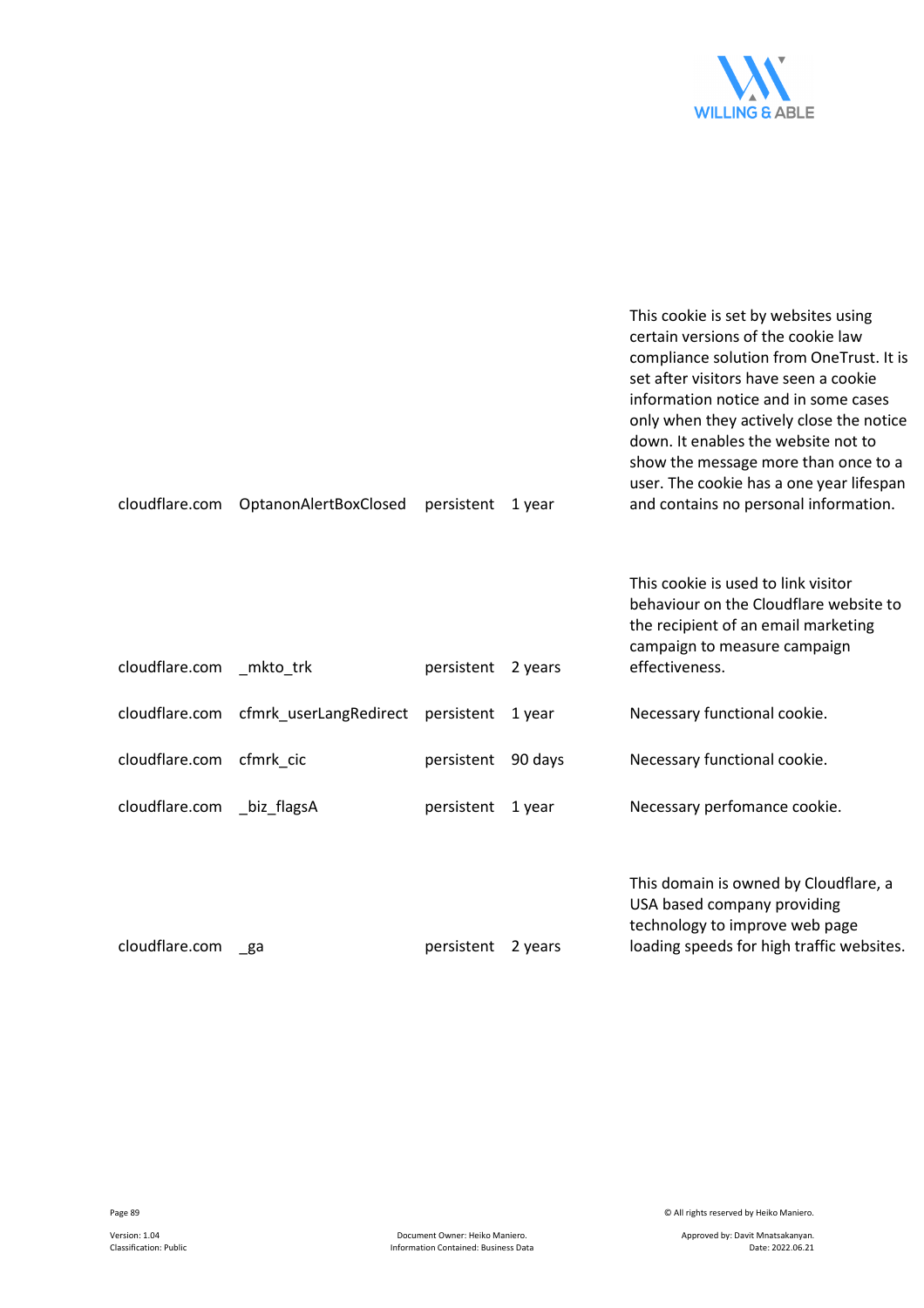

| google.com                     | gat_UA-10218544-29   | session            | a few seconds      | This is a pattern type cookie set by<br>Google Analytics, where the pattern<br>element on the name contains the<br>unique identity number of the account<br>or website it relates to. It appears to be<br>a variation of the gat cookie which is<br>used to limit the amount of data<br>recorded by Google on high traffic<br>volume websites. |
|--------------------------------|----------------------|--------------------|--------------------|------------------------------------------------------------------------------------------------------------------------------------------------------------------------------------------------------------------------------------------------------------------------------------------------------------------------------------------------|
| cloudflare.com _gid            |                      | persistent         | 1 day              | This domain is owned by Cloudflare, a<br>USA based company providing<br>technology to improve web page<br>loading speeds for high traffic websites.                                                                                                                                                                                            |
| criteo.com                     | uid                  | persistent         | 1 year             | Targeting cookie. This domain is owned<br>by Criteo. The main business activity is:<br>Advertising                                                                                                                                                                                                                                             |
| bing.com                       | <b>MUID</b>          | persistent         | 1 year             | Targeting cookie. This domain is owned<br>by Mircosoft - it is the site for the search<br>engine Bing.                                                                                                                                                                                                                                         |
| cloudflare.com<br>linkedin.com | @@scroll#<br>lang    | session<br>session | session<br>session | Supposedly tracks user activity on the<br>site, scrolling habits, or previous<br>browsing history.<br>Used to remember a user's language<br>setting.                                                                                                                                                                                           |
| linkedin.com                   | AnalyticsSyncHistory | persistent         | 30 days            | Used to store information about the<br>time a sync with the Ims_analytics<br>cookie took place for users in the<br><b>Designated Countries</b>                                                                                                                                                                                                 |

Page 90 © All rights reserved by Heiko Maniero.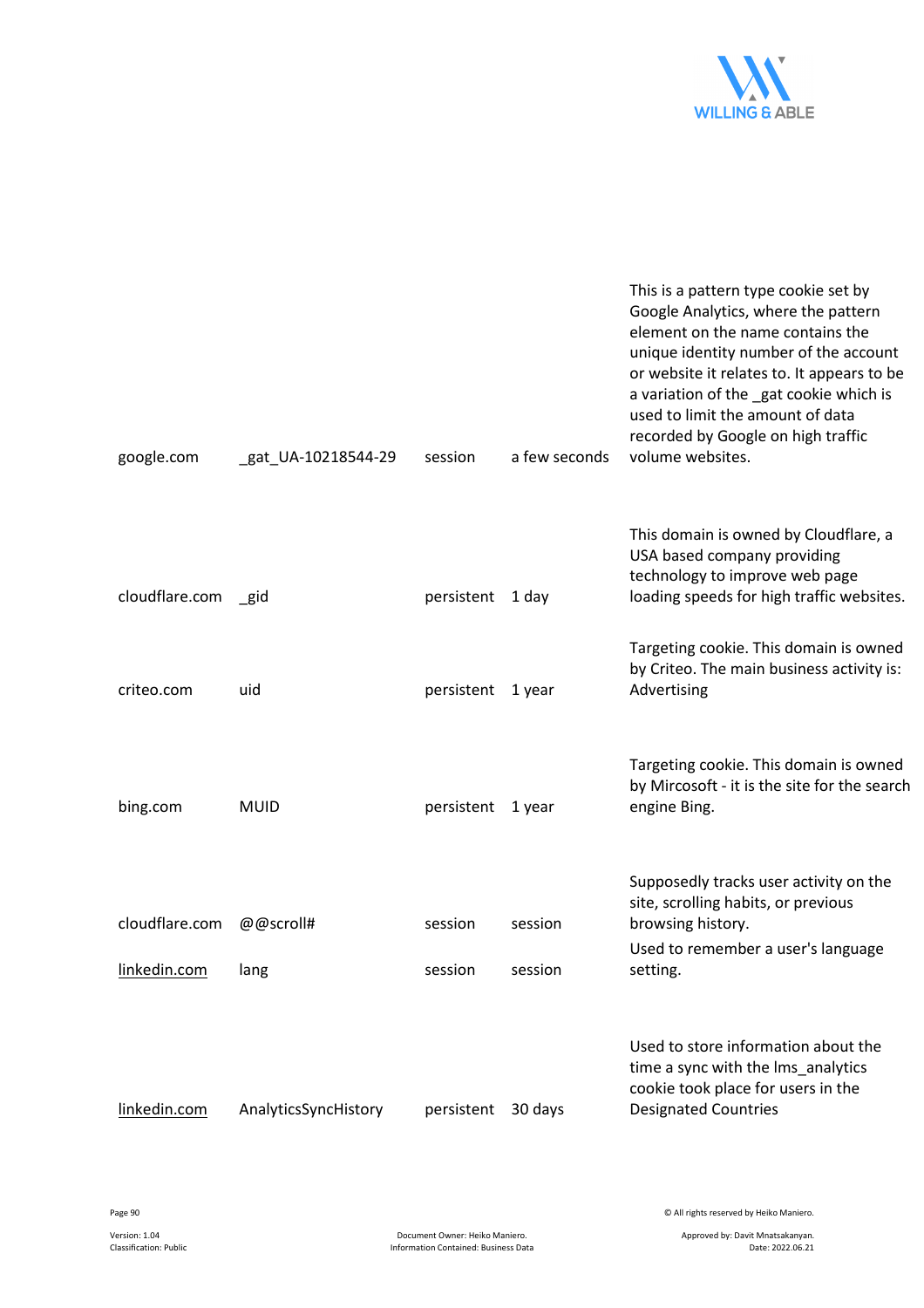

| linkedin.com                 | bcookie                         | persistent               | 2 years             | Browser Identifier cookie to uniquely<br>identify devices accessing LinkedIn to<br>detect abuse on the platform |
|------------------------------|---------------------------------|--------------------------|---------------------|-----------------------------------------------------------------------------------------------------------------|
| linkedin.com                 | bscookie                        | persistent               | 2 years             | Used for saving the state of 2FA of a<br>logged in user                                                         |
| linkedin.com<br>linkedin.com | lidc<br><b>UserMatchHistory</b> | persistent<br>persistent | 24 hours<br>30 days | To optimize data center selection.<br>LinkedIn Ads ID syncing                                                   |
| rlcdn.com                    | ck1                             | persistent               | 6 months            | This cookie is generally provided by<br>rlcdn.com and is used for advertising<br>purposes.                      |

## **49. General Terms and Conditions for Data Protection**

Our Terms and Conditions for Data Protection, which include, among other things, all five versions of the EU Standard Contractual Clauses, the UK International Data Transfer Agreement, the UK Addendum to the EU Standard Contractual Clauses, a Data Processing Agreement governed by UK law, and a Data Protection and Confidentiality Agreement for suppliers, will automatically form part of all agreements entered into with us. By entering into any other agreement with us, you automatically agree to the respective terms. In detail:

1. EU Standard Contractual Clauses 2021/915 between Controller and Processor:

If you are an EU/EEA-based vendor of ours that processes personal data on our behalf, by conducting business for or with us, you automatically consent to the applicability of our published Standard Contractual Clauses 2021/915. If we are your processor, the Standard Contractual Clauses 2021/915 published by us will also automatically apply between you and us.

2. EU Standard Contractual Clauses 2021/914 MODULE ONE: Transfer Controller to Controller:

To the extent that you are a vendor of ours located in a third country and receive personal data (protected by the GDPR, Member State law or European Economic Area law) from us as a Controller and act as a Controller, by conducting business for or with us, you automatically consent to the applicability of the published Standard Contractual Clauses 2021/914 Module One. The same applies if you act as a Controller and transfer personal data to us as a Controller.

3. EU Standard Contractual Clauses 2021/914 MODULE TWO: Transfer Controller to Processor:

To the extent that you are a vendor of ours located in a third country and receive personal data (protected by the GDPR, Member State law or European Economic Area law) from us as a Controller and act as a Processor, by conducting business for or with us, you automatically consent to the applicability of the published Standard Contractual Clauses 2021/914 Module Two. The same applies if you act as a Controller and transfer personal data to us as a Processor.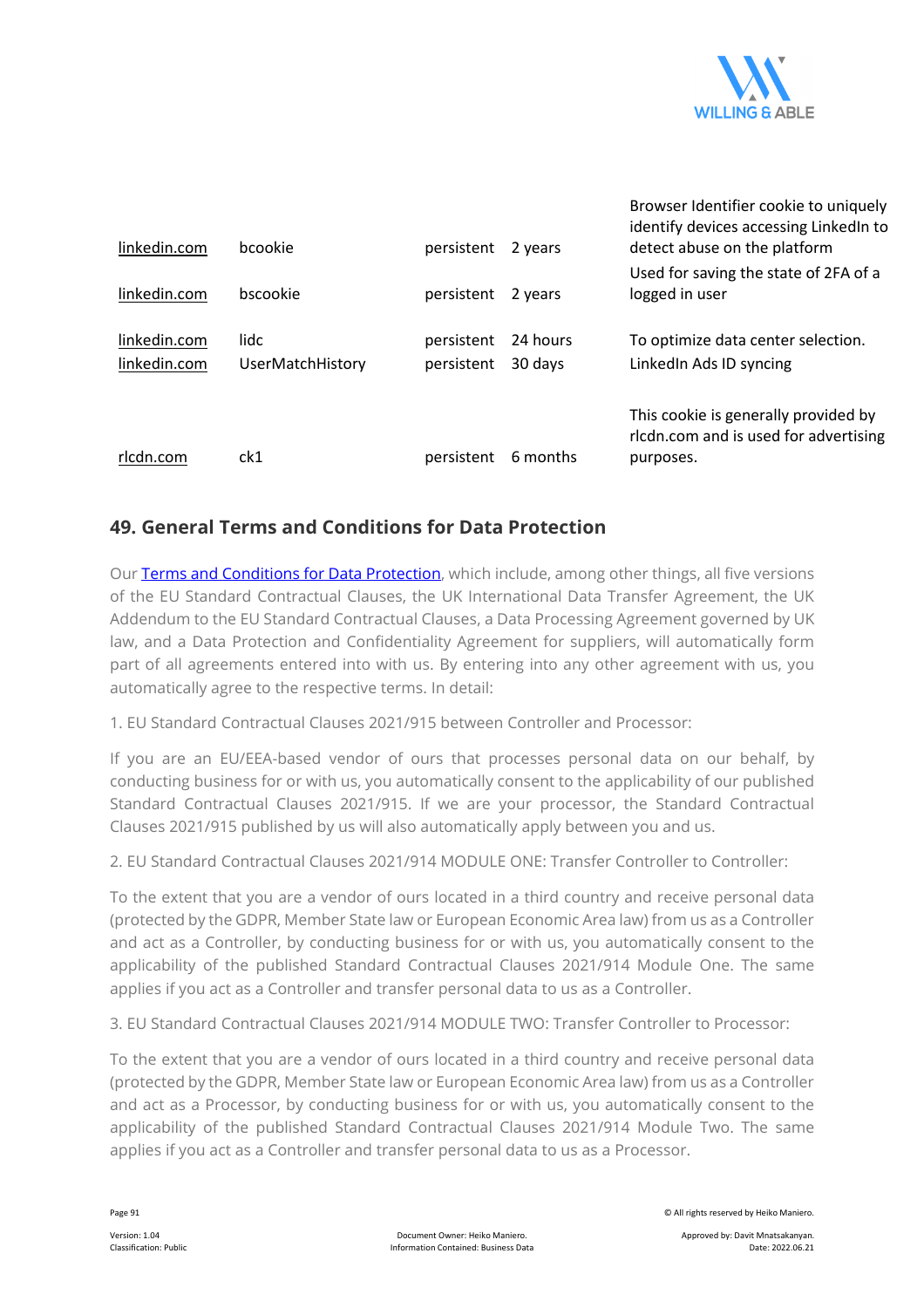

4. EU Standard Contractual Clauses 2021/914 MODULE THREE: Transfer Processor to Processor:

To the extent that you are a vendor of ours and we are acting as a Processor (e.g., for a subsidiary or a third party), you are located in a third country and receive international data transfers of personal data (protected by the GDPR, Member State law or European Economic Area law), and you are therefore a (Sub)Processor, by conducting business for or with us, you automatically consent to the applicability of the published Standard Contractual Clauses 2021/914 Module Three. The same applies if you act as a Processor and transfer personal data to us as a (Sub)Processor.

5. EU Standard Contractual Clauses 2021/914 MODULE FOUR: Transfer Processor to Controller:

To the extent that you are a vendor of ours and we are acting as a Processor (e.g., for a subsidiary or a third party), you are located in a third country and receive international data transfers of personal data (protected by the GDPR, Member State law or European Economic Area law), and you are a Controller, by conducting business for or with us, you automatically consent to the applicability of the published Standard Contractual Clauses 2021/914 Module Four. The same applies if you act as a Processor and transfer personal data to us as a Controller.

6. Confidentiality and Data Protection Agreement for Vendors:

If you are a vendor of ours that is not a processor, or if you receive other and non-personal data from us, by conducting business for or with us, you automatically consent to the applicability of the published Confidentiality and Data Protection Agreement for Vendors.

7. Confidentiality and Data Protection Agreement for Customers:

If you are a customer of ours and data is exchanged between us, we may separately agree to the published Confidentiality and Data Protection Agreement for Customers by a concurring statement. This Confidentiality Agreement shall only become effective upon a separately declaration of intent by the parties.

8. International Data Transfer Agreement (United Kingdom)

To the extent that you are a party to an agreement with us, and personal data transferred by us to you belongs to individuals who are from the United Kingdom or we are based in the United Kingdom, and you yourself are based outside the United Kingdom and receive personal data (protected by the UK GDPR or UK law) from us, by conducting or transacting business for or with us, you automatically consent to the applicability of the published "International Data Transfer Agreement".

9. International Data Transfer Addendum to the European Commission's Standard Contractual Clauses for International Data Transfers (United Kingdom)

To the extent that you are a party to an agreement with us, and personal data we transfer to you belongs to individuals who are based in the UK or where we are based in the UK and you yourself are based outside the UK and receive personal data (which is protected by the UK GDPR or UK law) from us, by carrying out or transacting business for or with us, you automatically consent to the applicability of the published " International Data Transfer Addendum to the European Commission's Standard Contractual Clauses for International Data Transfers".

10. Data Processing Agreement for the United Kingdom